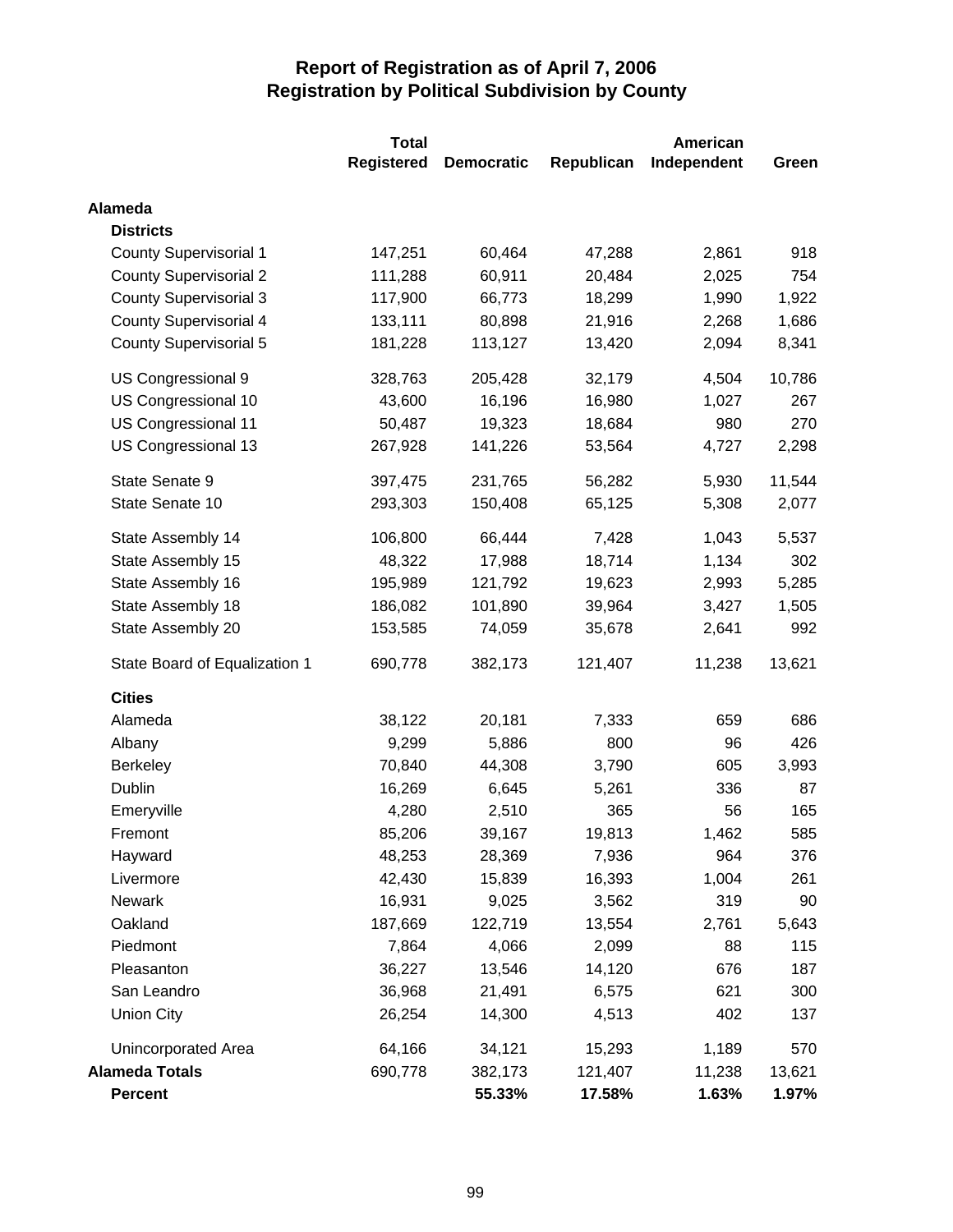|                               |             | <b>Natural</b> | Peace and |       | <b>Decline to</b> |  |
|-------------------------------|-------------|----------------|-----------|-------|-------------------|--|
|                               | Libertarian | Law            | Freedom   | Other | <b>State</b>      |  |
| <b>Alameda</b>                |             |                |           |       |                   |  |
| <b>Districts</b>              |             |                |           |       |                   |  |
| <b>County Supervisorial 1</b> | 689         | 111            | 252       | 1,129 | 33,539            |  |
| <b>County Supervisorial 2</b> | 444         | 138            | 411       | 826   | 25,295            |  |
| <b>County Supervisorial 3</b> | 502         | 185            | 577       | 831   | 26,821            |  |
| <b>County Supervisorial 4</b> | 540         | 430            | 685       | 887   | 23,801            |  |
| County Supervisorial 5        | 850         | 401            | 1,222     | 1,298 | 40,475            |  |
| US Congressional 9            | 1,423       | 907            | 2,143     | 2,272 | 69,121            |  |
| US Congressional 10           | 222         | 23             | 64        | 314   | 8,507             |  |
| US Congressional 11           | 225         | 28             | 74        | 333   | 10,570            |  |
| US Congressional 13           | 1,155       | 307            | 866       | 2,052 | 61,733            |  |
| State Senate 9                | 1,761       | 941            | 2,266     | 2,771 | 84,215            |  |
| State Senate 10               | 1,264       | 324            | 881       | 2,200 | 65,716            |  |
| State Assembly 14             | 533         | 183            | 633       | 741   | 24,258            |  |
| State Assembly 15             | 239         | 26             | 69        | 341   | 9,509             |  |
| State Assembly 16             | 782         | 634            | 1,408     | 1,361 | 42,111            |  |
| State Assembly 18             | 799         | 267            | 658       | 1,270 | 36,302            |  |
| State Assembly 20             | 672         | 155            | 379       | 1,258 | 37,751            |  |
| State Board of Equalization 1 | 3,025       | 1,265          | 3,147     | 4,971 | 149,931           |  |
| <b>Cities</b>                 |             |                |           |       |                   |  |
| Alameda                       | 209         | 41             | 146       | 294   | 8,573             |  |
| Albany                        | 42          | 14             | 42        | 69    | 1,924             |  |
| <b>Berkeley</b>               | 351         | 134            | 472       | 459   | 16,728            |  |
| Dublin                        | 78          | 11             | 29        | 116   | 3,706             |  |
| Emeryville                    | 25          | 3              | 25        | 34    | 1,097             |  |
| Fremont                       | 398         | 84             | 182       | 764   | 22,751            |  |
| Hayward                       | 199         | 70             | 226       | 317   | 9,796             |  |
| Livermore                     | 212         | 23             | 64        | 303   | 8,331             |  |
| Newark                        | 73          | 21             | 55        | 119   | 3,667             |  |
| Oakland                       | 701         | 693            | 1,446     | 1,302 | 38,850            |  |
| Piedmont                      | 26          | 3              | 9         | 55    | 1,403             |  |
| Pleasanton                    | 161         | 18             | 45        | 228   | 7,246             |  |
| San Leandro                   | 131         | 48             | 115       | 243   | 7,444             |  |
| <b>Union City</b>             | 69          | 31             | 88        | 197   | 6,517             |  |
| Unincorporated Area           | 350         | 71             | 203       | 471   | 11,898            |  |
| <b>Alameda Totals</b>         | 3,025       | 1,265          | 3,147     | 4,971 | 149,931           |  |
| <b>Percent</b>                | 0.44%       | 0.18%          | 0.46%     | 0.72% | 21.70%            |  |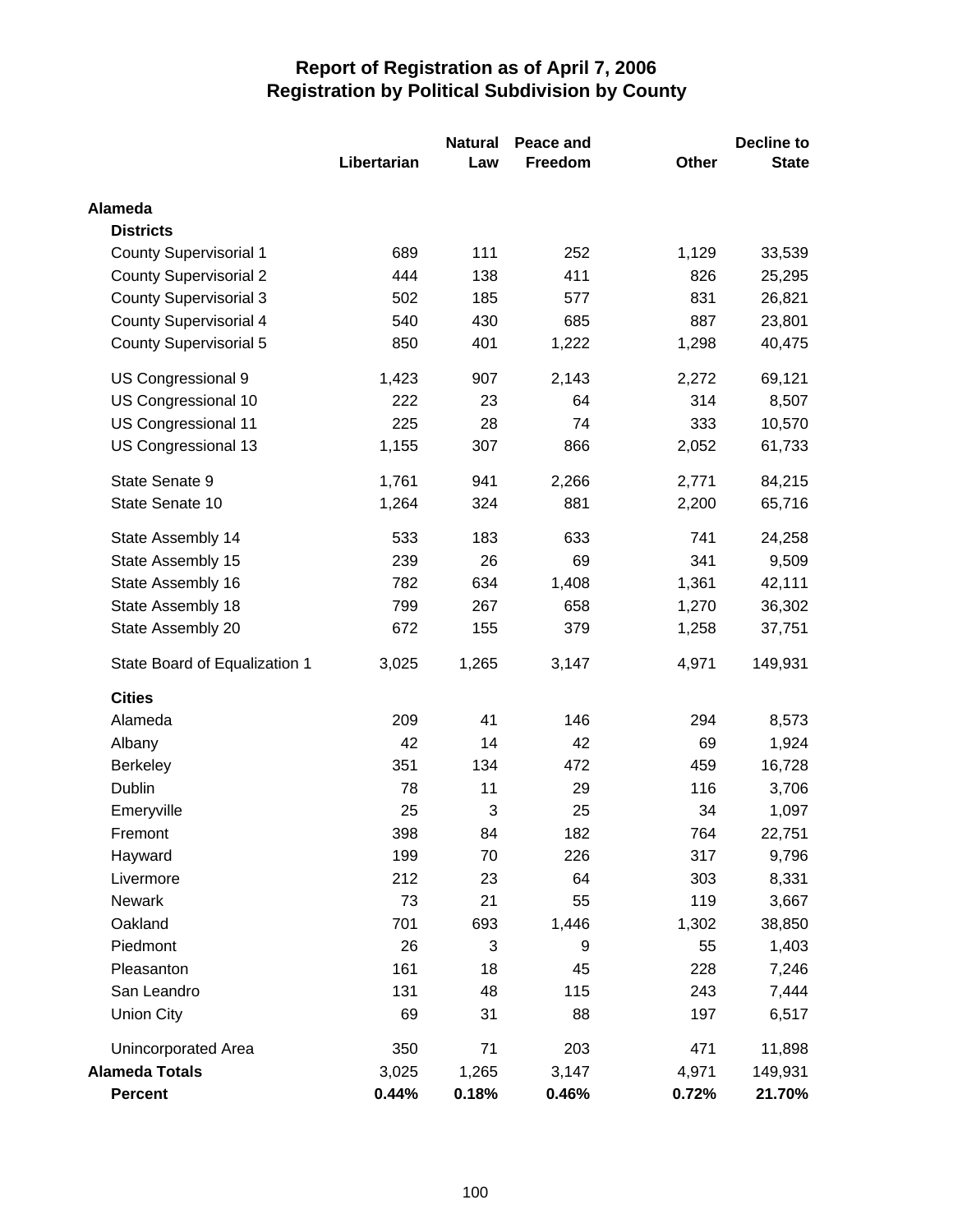|                               | <b>Total</b>      |                   |            | American       |                  |
|-------------------------------|-------------------|-------------------|------------|----------------|------------------|
|                               | <b>Registered</b> | <b>Democratic</b> | Republican | Independent    | Green            |
| <b>Alpine</b>                 |                   |                   |            |                |                  |
| <b>Districts</b>              |                   |                   |            |                |                  |
| <b>County Supervisorial 1</b> | 148               | 54                | 48         | $\overline{7}$ | $\overline{2}$   |
| <b>County Supervisorial 2</b> | 137               | 57                | 54         | $\mathbf 0$    | $\sqrt{2}$       |
| <b>County Supervisorial 3</b> | 110               | 50                | 12         | 11             | $\pmb{0}$        |
| <b>County Supervisorial 4</b> | 202               | 67                | 82         | 0              | $\sqrt{5}$       |
| <b>County Supervisorial 5</b> | 190               | 52                | 88         | 6              | $6\phantom{1}$   |
| US Congressional 3            | 787               | 280               | 284        | 24             | 15               |
| State Senate 1                | 787               | 280               | 284        | 24             | 15               |
| State Assembly 4              | 787               | 280               | 284        | 24             | 15               |
| State Board of Equalization 2 | 787               | 280               | 284        | 24             | 15               |
| <b>Cities</b>                 |                   |                   |            |                |                  |
| <b>Unincorporated Area</b>    | 787               | 280               | 284        | 24             | 15               |
| <b>Alpine Totals</b>          | 787               | 280               | 284        | 24             | 15               |
| <b>Percent</b>                |                   | 35.58%            | 36.09%     | 3.05%          | 1.91%            |
| <b>Amador</b>                 |                   |                   |            |                |                  |
| <b>Districts</b>              |                   |                   |            |                |                  |
| <b>County Supervisorial 1</b> | 3,814             | 1,361             | 1,792      | 129            | 18               |
| <b>County Supervisorial 2</b> | 4,017             | 1,282             | 1,994      | 121            | 23               |
| <b>County Supervisorial 3</b> | 3,888             | 1,361             | 1,749      | 107            | 42               |
| <b>County Supervisorial 4</b> | 3,965             | 1,445             | 1,873      | 111            | 29               |
| County Supervisorial 5        | 4,384             | 1,540             | 2,001      | 122            | 38               |
| US Congressional 3            | 20,068            | 6,989             | 9,409      | 590            | 150              |
| State Senate 1                | 20,068            | 6,989             | 9,409      | 590            | 150              |
| State Assembly 10             | 20,068            | 6,989             | 9,409      | 590            | 150              |
| State Board of Equalization 2 | 20,068            | 6,989             | 9,409      | 590            | 150              |
| <b>Cities</b>                 |                   |                   |            |                |                  |
| Amador                        | 129               | 43                | 51         | 3              | 7                |
| Ione                          | 1,842             | 590               | 921        | 53             | $\boldsymbol{9}$ |
| Jackson                       | 2,308             | 848               | 1,069      | 80             | 11               |
| Plymouth                      | 543               | 189               | 236        | 20             | $\overline{4}$   |
| <b>Sutter Creek</b>           | 1,503             | 603               | 668        | 44             | 16               |
| Unincorporated Area           | 13,743            | 4,716             | 6,464      | 390            | 103              |
| <b>Amador Totals</b>          | 20,068            | 6,989             | 9,409      | 590            | 150              |
| <b>Percent</b>                |                   | 34.83%            | 46.89%     | 2.94%          | 0.75%            |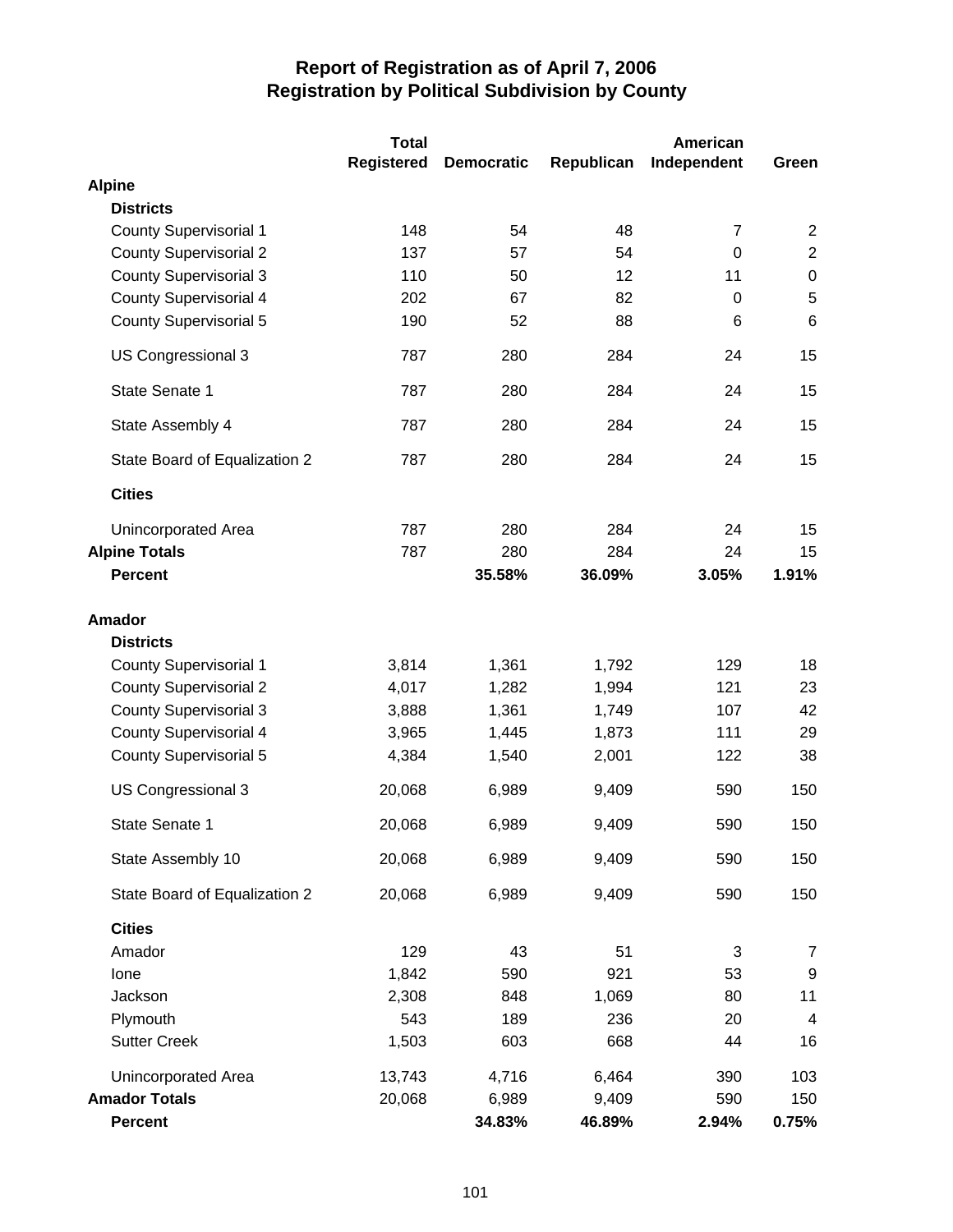|                               | Libertarian    | <b>Natural</b><br>Law | Peace and<br>Freedom | <b>Other</b>   | <b>Decline to</b><br><b>State</b> |
|-------------------------------|----------------|-----------------------|----------------------|----------------|-----------------------------------|
| <b>Alpine</b>                 |                |                       |                      |                |                                   |
| <b>Districts</b>              |                |                       |                      |                |                                   |
| <b>County Supervisorial 1</b> | 0              | 0                     | 0                    | $\overline{2}$ | 35                                |
| <b>County Supervisorial 2</b> | 1              | 0                     | 0                    | $\mathbf 0$    | 23                                |
| <b>County Supervisorial 3</b> | 0              | 0                     | 1                    | 0              | 36                                |
| County Supervisorial 4        | 4              | 0                     | 0                    | 0              | 44                                |
| <b>County Supervisorial 5</b> | 0              | 0                     | 0                    | 0              | 38                                |
| US Congressional 3            | 5              | $\mathbf 0$           | 1                    | $\overline{2}$ | 176                               |
| State Senate 1                | 5              | 0                     | 1                    | $\overline{2}$ | 176                               |
| State Assembly 4              | 5              | $\mathbf 0$           | $\mathbf{1}$         | $\overline{2}$ | 176                               |
| State Board of Equalization 2 | 5              | $\mathbf 0$           | 1                    | $\overline{2}$ | 176                               |
| <b>Cities</b>                 |                |                       |                      |                |                                   |
| <b>Unincorporated Area</b>    | 5              | $\mathbf 0$           | 1                    | $\overline{2}$ | 176                               |
| <b>Alpine Totals</b>          | 5              | $\Omega$              | 1                    | $\overline{2}$ | 176                               |
| <b>Percent</b>                | 0.64%          | 0.00%                 | 0.13%                | 0.25%          | 22.36%                            |
| <b>Amador</b>                 |                |                       |                      |                |                                   |
| <b>Districts</b>              |                |                       |                      |                |                                   |
| <b>County Supervisorial 1</b> | 25             | $\overline{2}$        | 6                    | 26             | 455                               |
| <b>County Supervisorial 2</b> | 26             | $\overline{7}$        | $\overline{7}$       | 42             | 515                               |
| County Supervisorial 3        | 27             | 1                     | $\overline{7}$       | 36             | 558                               |
| <b>County Supervisorial 4</b> | 25             | 0                     | 6                    | 26             | 450                               |
| <b>County Supervisorial 5</b> | 28             | $\overline{4}$        | 5                    | 40             | 606                               |
| US Congressional 3            | 131            | 14                    | 31                   | 170            | 2,584                             |
| State Senate 1                | 131            | 14                    | 31                   | 170            | 2,584                             |
| State Assembly 10             | 131            | 14                    | 31                   | 170            | 2,584                             |
| State Board of Equalization 2 | 131            | 14                    | 31                   | 170            | 2,584                             |
| <b>Cities</b>                 |                |                       |                      |                |                                   |
| Amador                        | 1              | 1                     | 0                    | 1              | 22                                |
| Ione                          | 11             | 3                     | 3                    | 25             | 227                               |
| Jackson                       | 17             | 1                     | 3                    | 15             | 264                               |
| Plymouth                      | $\overline{2}$ | $\boldsymbol{0}$      | $\mathbf 0$          | 3              | 89                                |
| <b>Sutter Creek</b>           | $\overline{7}$ | $\mathbf 0$           | $\overline{2}$       | 5              | 158                               |
| Unincorporated Area           | 93             | $\boldsymbol{9}$      | 23                   | 121            | 1,824                             |
| <b>Amador Totals</b>          | 131            | 14                    | 31                   | 170            | 2,584                             |
| Percent                       | 0.65%          | 0.07%                 | 0.15%                | 0.85%          | 12.88%                            |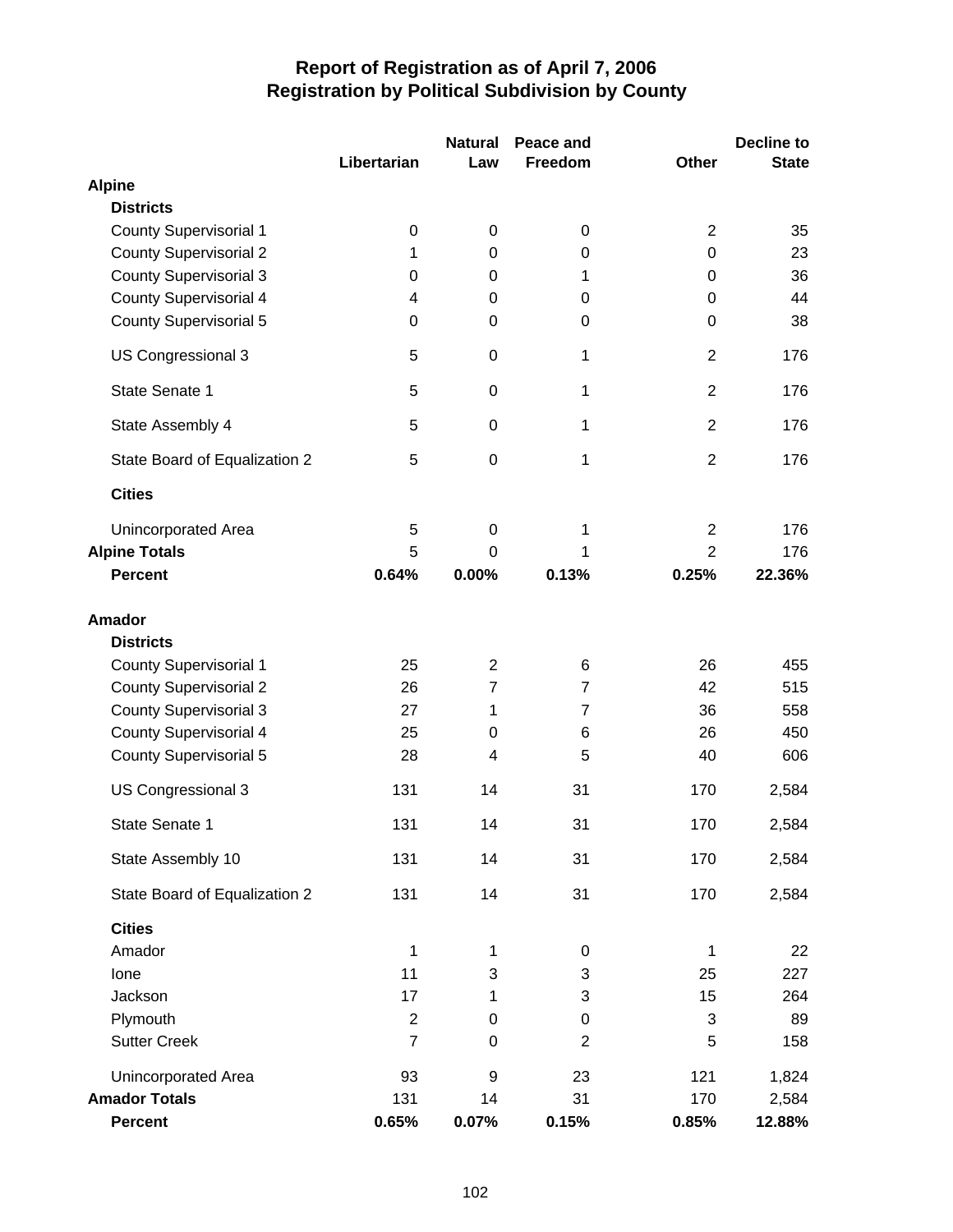|                               | <b>Total</b> |                   |            | <b>American</b> |       |  |
|-------------------------------|--------------|-------------------|------------|-----------------|-------|--|
|                               | Registered   | <b>Democratic</b> | Republican | Independent     | Green |  |
| <b>Butte</b>                  |              |                   |            |                 |       |  |
| <b>Districts</b>              |              |                   |            |                 |       |  |
| <b>County Supervisorial 1</b> | 21,428       | 7,288             | 9,218      | 727             | 158   |  |
| <b>County Supervisorial 2</b> | 21,250       | 8,080             | 6,793      | 526             | 776   |  |
| <b>County Supervisorial 3</b> | 26,744       | 9,464             | 10,988     | 602             | 700   |  |
| <b>County Supervisorial 4</b> | 20,150       | 6,573             | 9,276      | 544             | 221   |  |
| <b>County Supervisorial 5</b> | 25,747       | 8,422             | 11,548     | 721             | 374   |  |
| US Congressional 2            | 92,892       | 32,067            | 38,269     | 2,344           | 2,096 |  |
| US Congressional 4            | 22,427       | 7,760             | 9,554      | 776             | 133   |  |
| State Senate 4                | 115,319      | 39,827            | 47,823     | 3,120           | 2,229 |  |
| State Assembly 2              | 9,548        | 2,548             | 5,265      | 207             | 94    |  |
| State Assembly 3              | 105,771      | 37,279            | 42,558     | 2,913           | 2,135 |  |
| State Board of Equalization 2 | 115,319      | 39,827            | 47,823     | 3,120           | 2,229 |  |
| <b>Cities</b>                 |              |                   |            |                 |       |  |
| <b>Biggs</b>                  | 719          | 268               | 298        | 15              | 4     |  |
| Chico                         | 39,465       | 14,897            | 13,799     | 953             | 1,258 |  |
| Gridley                       | 2,253        | 908               | 875        | 59              | 17    |  |
| Oroville                      | 5,337        | 1,867             | 2,137      | 209             | 46    |  |
| Paradise                      | 16,722       | 5,433             | 7,595      | 455             | 229   |  |
| Unincorporated Area           | 50,823       | 16,454            | 23,119     | 1,429           | 675   |  |
| <b>Butte Totals</b>           | 115,319      | 39,827            | 47,823     | 3,120           | 2,229 |  |
| <b>Percent</b>                |              | 34.54%            | 41.47%     | 2.71%           | 1.93% |  |
| <b>Calaveras</b>              |              |                   |            |                 |       |  |
| <b>Districts</b>              |              |                   |            |                 |       |  |
| <b>County Supervisorial 1</b> | 5,739        | 1,867             | 2,761      | 141             | 32    |  |
| <b>County Supervisorial 2</b> | 5,144        | 1,927             | 1,998      | 145             | 122   |  |
| <b>County Supervisorial 3</b> | 4,439        | 1,550             | 2,029      | 100             | 74    |  |
| <b>County Supervisorial 4</b> | 5,496        | 1,856             | 2,482      | 155             | 62    |  |
| <b>County Supervisorial 5</b> | 6,000        | 1,945             | 2,785      | 204             | 29    |  |
| US Congressional 3            | 26,818       | 9,145             | 12,055     | 745             | 319   |  |
| State Senate 1                | 26,818       | 9,145             | 12,055     | 745             | 319   |  |
| State Assembly 25             | 26,818       | 9,145             | 12,055     | 745             | 319   |  |
| State Board of Equalization 2 | 26,818       | 9,145             | 12,055     | 745             | 319   |  |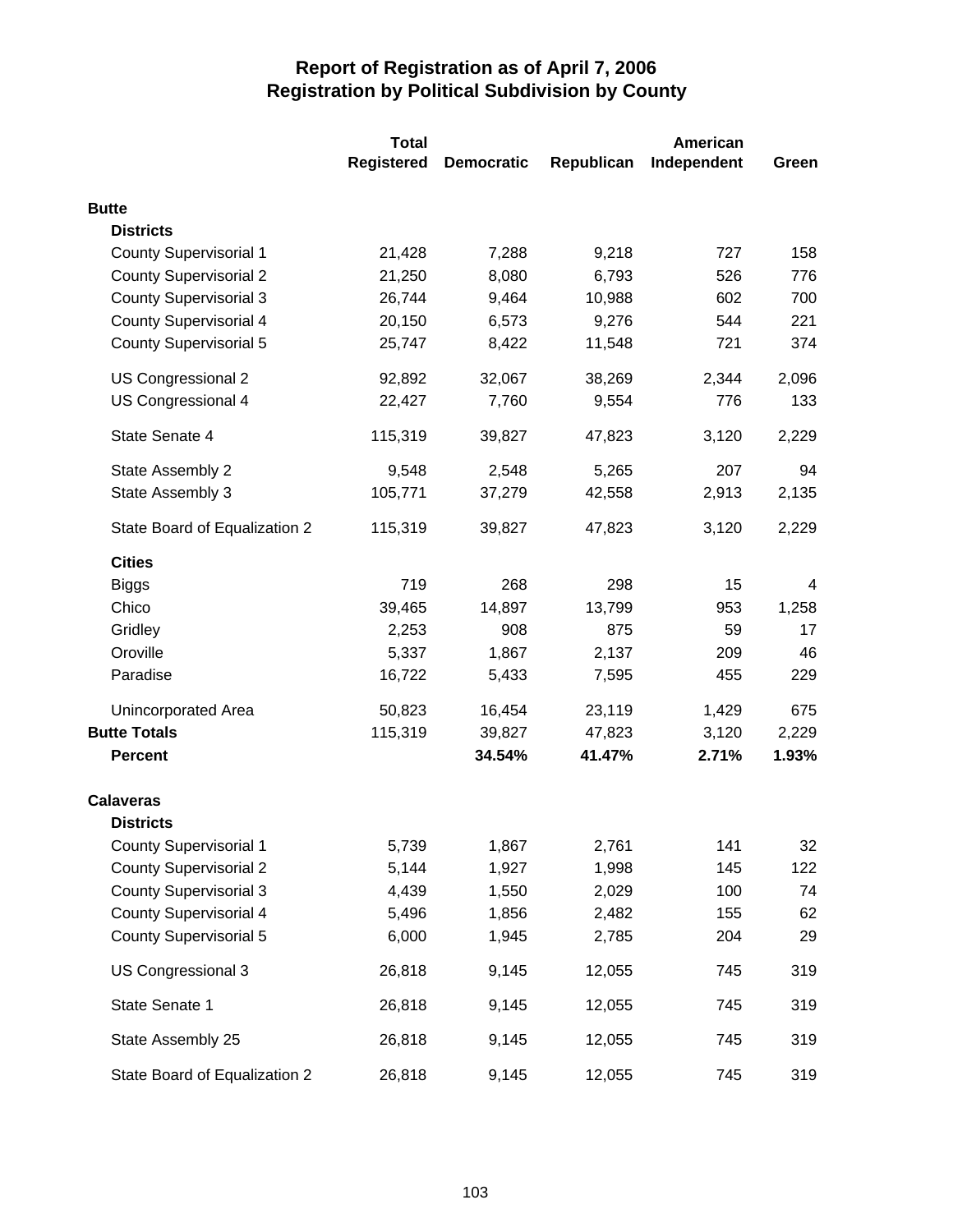|                               |                | <b>Natural</b> | Peace and      |       | Decline to   |  |
|-------------------------------|----------------|----------------|----------------|-------|--------------|--|
|                               | Libertarian    | Law            | Freedom        | Other | <b>State</b> |  |
| <b>Butte</b>                  |                |                |                |       |              |  |
| <b>Districts</b>              |                |                |                |       |              |  |
| <b>County Supervisorial 1</b> | 134            | 26             | 93             | 148   | 3,636        |  |
| <b>County Supervisorial 2</b> | 208            | 15             | 115            | 141   | 4,596        |  |
| <b>County Supervisorial 3</b> | 191            | 14             | 102            | 169   | 4,514        |  |
| <b>County Supervisorial 4</b> | 131            | 21             | 64             | 106   | 3,214        |  |
| <b>County Supervisorial 5</b> | 193            | 13             | 123            | 186   | 4,167        |  |
| US Congressional 2            | 717            | 60             | 397            | 606   | 16,336       |  |
| US Congressional 4            | 140            | 29             | 100            | 144   | 3,791        |  |
| State Senate 4                | 857            | 89             | 497            | 750   | 20,127       |  |
| State Assembly 2              | 55             | 5              | 28             | 41    | 1,305        |  |
| State Assembly 3              | 802            | 84             | 469            | 709   | 18,822       |  |
| State Board of Equalization 2 | 857            | 89             | 497            | 750   | 20,127       |  |
| <b>Cities</b>                 |                |                |                |       |              |  |
| <b>Biggs</b>                  | $\overline{2}$ | 1              | $\overline{2}$ | 3     | 126          |  |
| Chico                         | 346            | 25             | 171            | 272   | 7,744        |  |
| Gridley                       | 6              | 3              | 8              | 6     | 371          |  |
| Oroville                      | 37             | 10             | 29             | 30    | 972          |  |
| Paradise                      | 117            | 11             | 88             | 130   | 2,664        |  |
| Unincorporated Area           | 349            | 39             | 199            | 309   | 8,250        |  |
| <b>Butte Totals</b>           | 857            | 89             | 497            | 750   | 20,127       |  |
| <b>Percent</b>                | 0.74%          | 0.08%          | 0.43%          | 0.65% | 17.45%       |  |
| <b>Calaveras</b>              |                |                |                |       |              |  |
| <b>Districts</b>              |                |                |                |       |              |  |
| <b>County Supervisorial 1</b> | 54             | 3              | 9              | 16    | 856          |  |
| <b>County Supervisorial 2</b> | 77             | 11             | 15             | 23    | 826          |  |
| <b>County Supervisorial 3</b> | 39             | 1              | 10             | 18    | 618          |  |
| <b>County Supervisorial 4</b> | 115            | $\overline{c}$ | 18             | 18    | 788          |  |
| <b>County Supervisorial 5</b> | 48             | $\overline{c}$ | 11             | 20    | 956          |  |
| US Congressional 3            | 333            | 19             | 63             | 95    | 4,044        |  |
| State Senate 1                | 333            | 19             | 63             | 95    | 4,044        |  |
| State Assembly 25             | 333            | 19             | 63             | 95    | 4,044        |  |
| State Board of Equalization 2 | 333            | 19             | 63             | 95    | 4,044        |  |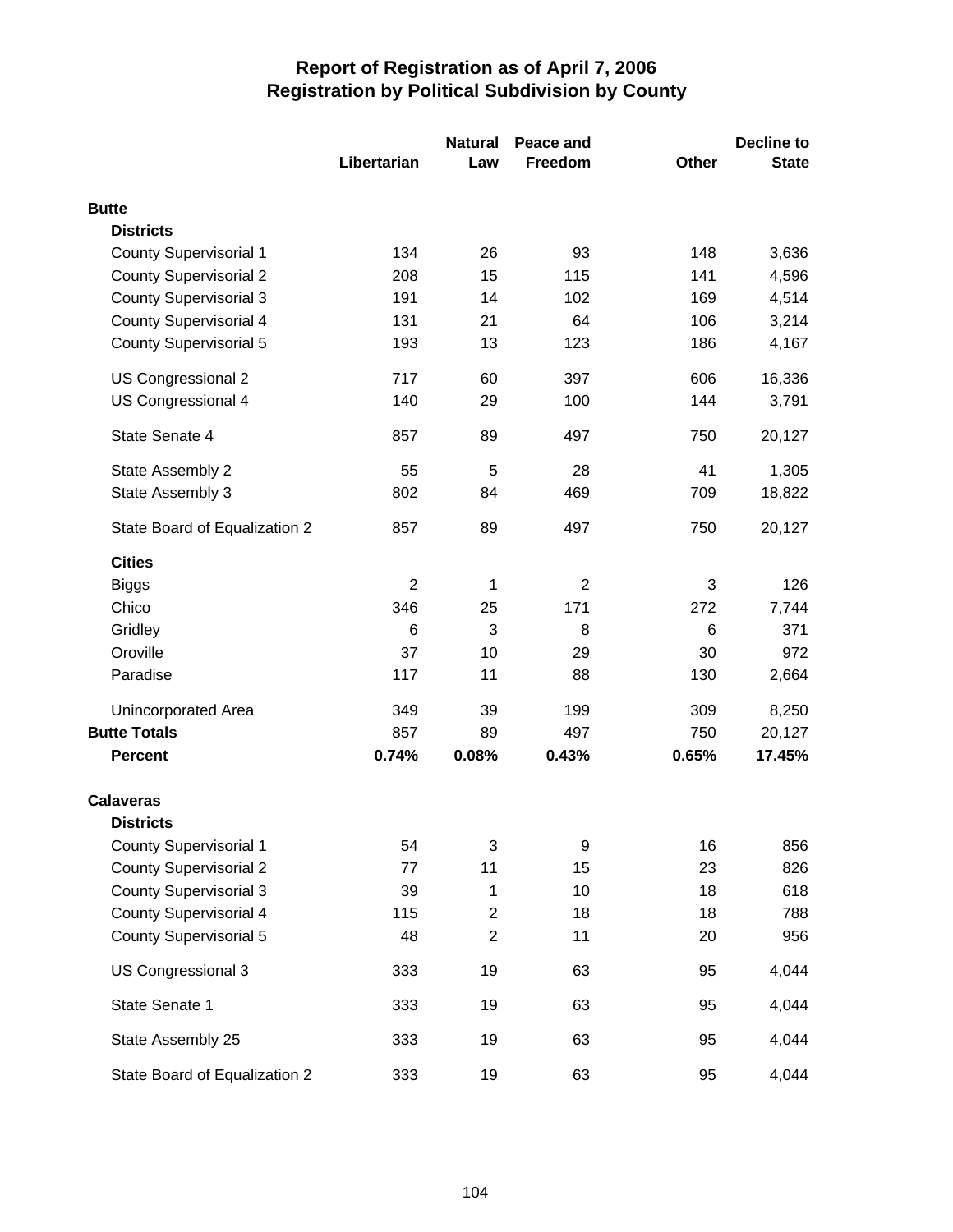|                               | <b>Total</b>      |                   |            | American    |                |
|-------------------------------|-------------------|-------------------|------------|-------------|----------------|
|                               | <b>Registered</b> | <b>Democratic</b> | Republican | Independent | Green          |
| <b>Cities</b>                 |                   |                   |            |             |                |
| Angels                        | 2,145             | 728               | 990        | 50          | 12             |
| Unincorporated Area           | 24,673            | 8,417             | 11,065     | 695         | 307            |
| <b>Calaveras Totals</b>       | 26,818            | 9,145             | 12,055     | 745         | 319            |
| <b>Percent</b>                |                   | 34.10%            | 44.95%     | 2.78%       | 1.19%          |
| Colusa                        |                   |                   |            |             |                |
| <b>Districts</b>              |                   |                   |            |             |                |
| <b>County Supervisorial 1</b> | 1,531             | 552               | 685        | 34          | $\overline{2}$ |
| <b>County Supervisorial 2</b> | 1,751             | 678               | 825        | 35          | 4              |
| <b>County Supervisorial 3</b> | 1,328             | 474               | 615        | 36          | 4              |
| <b>County Supervisorial 4</b> | 1,664             | 600               | 769        | 48          | $\sqrt{5}$     |
| <b>County Supervisorial 5</b> | 1,763             | 578               | 881        | 36          | $\overline{7}$ |
| US Congressional 2            | 8,037             | 2,882             | 3,775      | 189         | 22             |
| State Senate 4                | 8,037             | 2,882             | 3,775      | 189         | 22             |
| State Assembly 2              | 8,037             | 2,882             | 3,775      | 189         | 22             |
| State Board of Equalization 1 | 8,037             | 2,882             | 3,775      | 189         | 22             |
| <b>Cities</b>                 |                   |                   |            |             |                |
| Colusa                        | 2,437             | 911               | 1,148      | 52          | 4              |
| Williams                      | 1,069             | 451               | 423        | 24          | 3              |
| Unincorporated Area           | 4,531             | 1,520             | 2,204      | 113         | 15             |
| <b>Colusa Totals</b>          | 8,037             | 2,882             | 3,775      | 189         | 22             |
| <b>Percent</b>                |                   | 35.86%            | 46.97%     | 2.35%       | 0.27%          |
| <b>Contra Costa</b>           |                   |                   |            |             |                |
| <b>Districts</b>              |                   |                   |            |             |                |
| <b>County Supervisorial 1</b> | 75,435            | 50,016            | 8,402      | 1,056       | 1,450          |
| <b>County Supervisorial 2</b> | 112,448           | 53,684            | 34,545     | 1,984       | 1,101          |
| <b>County Supervisorial 3</b> | 127,410           | 44,936            | 55,346     | 2,287       | 661            |
| <b>County Supervisorial 4</b> | 92,720            | 42,536            | 28,961     | 1,946       | 828            |
| <b>County Supervisorial 5</b> | 85,071            | 46,650            | 19,394     | 1,956       | 348            |
| US Congressional 7            | 170,799           | 99,426            | 32,521     | 3,255       | 1,863          |
| US Congressional 10           | 237,313           | 109,204           | 76,409     | 4,354       | 2,184          |
| US Congressional 11           | 84,972            | 29,192            | 37,718     | 1,620       | 341            |
| State Senate 7                | 460,885           | 215,322           | 144,080    | 8,693       | 3,877          |
| State Senate 9                | 32,199            | 22,500            | 2,568      | 536         | 511            |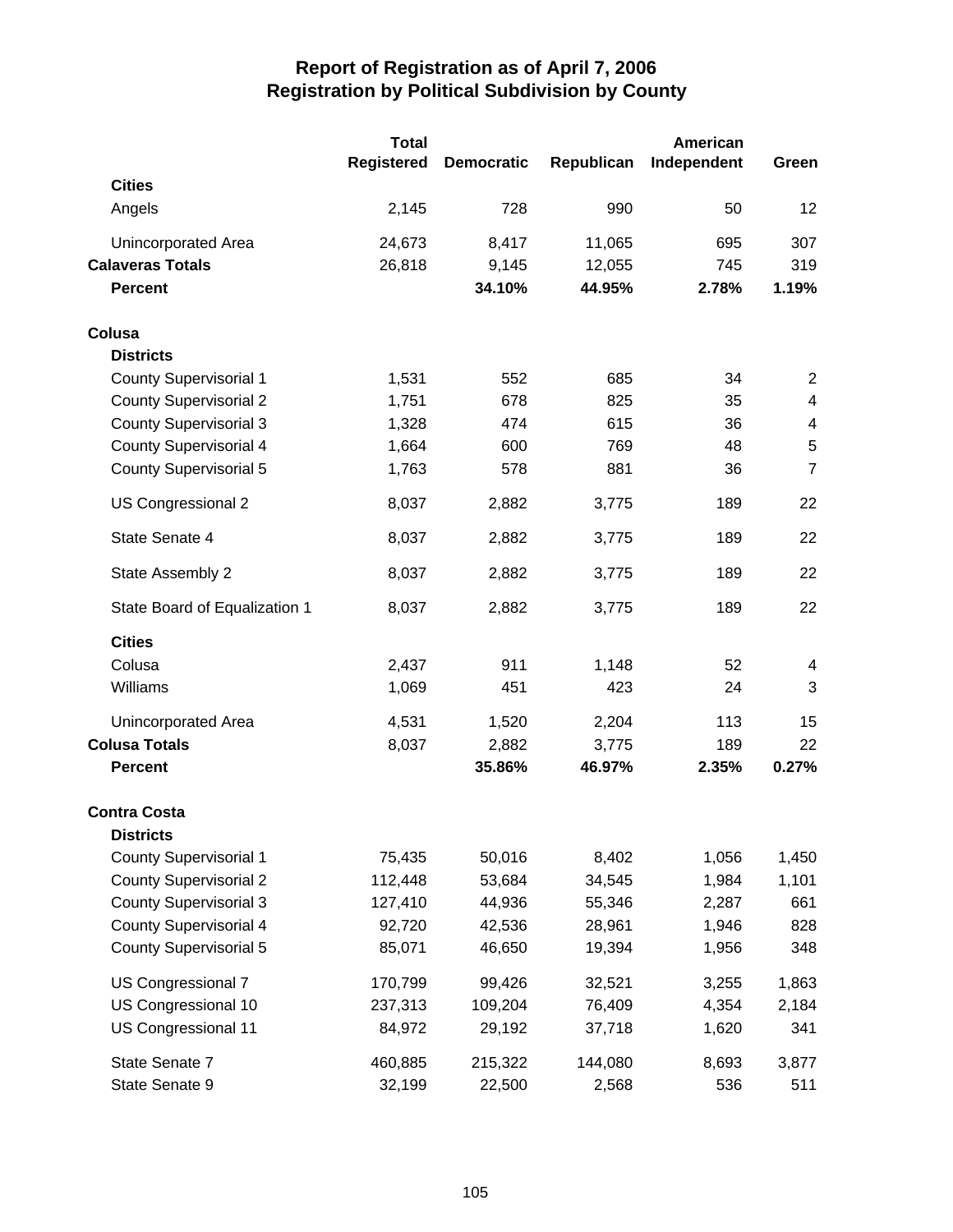|                               |                | <b>Natural</b> | Peace and      |                | <b>Decline to</b> |
|-------------------------------|----------------|----------------|----------------|----------------|-------------------|
|                               | Libertarian    | Law            | Freedom        | <b>Other</b>   | <b>State</b>      |
| <b>Cities</b>                 |                |                |                |                |                   |
| Angels                        | 53             | 1              | $\overline{7}$ | 4              | 300               |
| <b>Unincorporated Area</b>    | 280            | 18             | 56             | 91             | 3,744             |
| <b>Calaveras Totals</b>       | 333            | 19             | 63             | 95             | 4,044             |
| <b>Percent</b>                | 1.24%          | 0.07%          | 0.23%          | 0.35%          | 15.08%            |
| Colusa                        |                |                |                |                |                   |
| <b>Districts</b>              |                |                |                |                |                   |
| County Supervisorial 1        | 9              | 1              | 3              | $\overline{2}$ | 243               |
| <b>County Supervisorial 2</b> | 4              | $\mathbf 0$    | 6              | 5              | 194               |
| <b>County Supervisorial 3</b> | 4              | 1              | 1              | $\overline{2}$ | 191               |
| <b>County Supervisorial 4</b> | 5              | 0              | 3              | $\overline{7}$ | 227               |
| <b>County Supervisorial 5</b> | 10             | 1              | 9              | 10             | 231               |
| US Congressional 2            | 32             | 3              | 22             | 26             | 1,086             |
| State Senate 4                | 32             | 3              | 22             | 26             | 1,086             |
| State Assembly 2              | 32             | 3              | 22             | 26             | 1,086             |
| State Board of Equalization 1 | 32             | 3              | 22             | 26             | 1,086             |
| <b>Cities</b>                 |                |                |                |                |                   |
| Colusa                        | 9              | 1              | 14             | 12             | 286               |
| Williams                      | $\overline{2}$ | 1              | 1              | 3              | 161               |
| Unincorporated Area           | 21             | 1              | $\overline{7}$ | 11             | 639               |
| <b>Colusa Totals</b>          | 32             | 3              | 22             | 26             | 1,086             |
| <b>Percent</b>                | 0.40%          | 0.04%          | 0.27%          | 0.32%          | 13.51%            |
| <b>Contra Costa</b>           |                |                |                |                |                   |
| <b>Districts</b>              |                |                |                |                |                   |
| <b>County Supervisorial 1</b> | 302            | 169            | 329            | 411            | 13,300            |
| <b>County Supervisorial 2</b> | 552            | 121            | 204            | 897            | 19,360            |
| <b>County Supervisorial 3</b> | 497            | 77             | 123            | 827            | 22,656            |
| <b>County Supervisorial 4</b> | 528            | 107            | 234            | 687            | 16,893            |
| <b>County Supervisorial 5</b> | 342            | 61             | 319            | 460            | 15,541            |
| US Congressional 7            | 797            | 292            | 660            | 1,099          | 30,886            |
| US Congressional 10           | 1,101          | 197            | 464            | 1,699          | 41,701            |
| US Congressional 11           | 323            | 46             | 85             | 484            | 15,163            |
| State Senate 7                | 2,119          | 410            | 1,021          | 3,126          | 82,237            |
| State Senate 9                | 102            | 125            | 188            | 156            | 5,513             |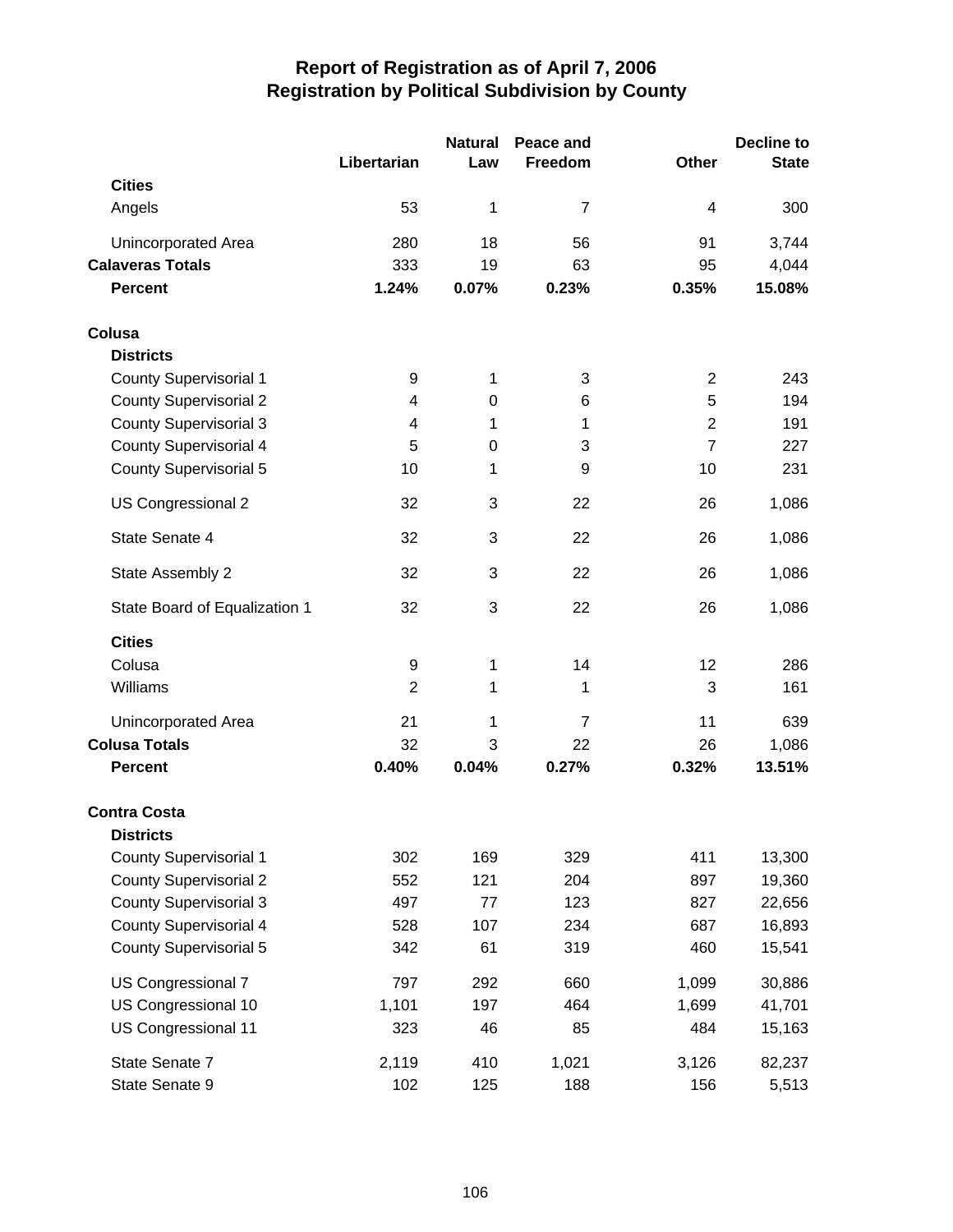|                               | <b>Total</b>      |                   |            | American    |       |
|-------------------------------|-------------------|-------------------|------------|-------------|-------|
|                               | <b>Registered</b> | <b>Democratic</b> | Republican | Independent | Green |
| State Assembly 11             | 196,849           | 102,937           | 49,067     | 4,184       | 1,466 |
| State Assembly 14             | 131,017           | 72,637            | 29,494     | 1,982       | 2,032 |
| State Assembly 15             | 165,218           | 62,248            | 68,087     | 3,063       | 890   |
| State Board of Equalization 1 | 493,084           | 237,822           | 146,648    | 9,229       | 4,388 |
| <b>Cities</b>                 |                   |                   |            |             |       |
| Antioch                       | 42,180            | 22,615            | 10,249     | 956         | 181   |
| Brentwood                     | 19,524            | 7,845             | 7,701      | 423         | 65    |
| Clayton                       | 7,224             | 2,655             | 3,166      | 135         | 30    |
| Concord                       | 54,716            | 25,872            | 16,323     | 1,221       | 459   |
| Danville                      | 26,713            | 8,523             | 12,867     | 412         | 109   |
| El Cerrito                    | 13,622            | 8,394             | 1,809      | 108         | 391   |
| Hercules                      | 10,953            | 6,362             | 1,870      | 156         | 67    |
| Lafayette                     | 15,885            | 6,559             | 6,056      | 274         | 194   |
| Martinez                      | 21,093            | 10,301            | 5,876      | 460         | 247   |
| Moraga                        | 10,221            | 3,859             | 4,194      | 157         | 72    |
| Oakley                        | 11,844            | 5,723             | 3,548      | 316         | 40    |
| Orinda                        | 12,710            | 5,342             | 4,792      | 187         | 124   |
| Pinole                        | 9,469             | 5,468             | 1,944      | 168         | 87    |
| Pittsburg                     | 22,672            | 13,742            | 3,741      | 471         | 83    |
| Pleasant Hill                 | 18,647            | 8,644             | 5,583      | 357         | 226   |
| Richmond                      | 38,624            | 26,826            | 3,474      | 573         | 620   |
| San Pablo                     | 7,261             | 4,773             | 743        | 144         | 83    |
| San Ramon                     | 28,569            | 10,181            | 11,306     | 569         | 138   |
| <b>Walnut Creek</b>           | 41,356            | 17,589            | 15,397     | 645         | 346   |
| Unincorporated Area           | 79,801            | 36,549            | 26,009     | 1,497       | 826   |
| <b>Contra Costa Totals</b>    | 493,084           | 237,822           | 146,648    | 9,229       | 4,388 |
| <b>Percent</b>                |                   | 48.23%            | 29.74%     | 1.87%       | 0.89% |
| <b>Del Norte</b>              |                   |                   |            |             |       |
| <b>Districts</b>              |                   |                   |            |             |       |
| <b>County Supervisorial 1</b> | 1,798             | 694               | 616        | 65          | 24    |
| <b>County Supervisorial 2</b> | 2,070             | 761               | 761        | 68          | 23    |
| <b>County Supervisorial 3</b> | 2,802             | 1,015             | 1,159      | 74          | 19    |
| <b>County Supervisorial 4</b> | 2,759             | 912               | 1,246      | 76          | 20    |
| <b>County Supervisorial 5</b> | 2,654             | 1,041             | 992        | 86          | 34    |
| US Congressional 1            | 12,083            | 4,423             | 4,774      | 369         | 120   |
| State Senate 4                | 12,083            | 4,423             | 4,774      | 369         | 120   |
| State Assembly 1              | 12,083            | 4,423             | 4,774      | 369         | 120   |
| State Board of Equalization 1 | 12,083            | 4,423             | 4,774      | 369         | 120   |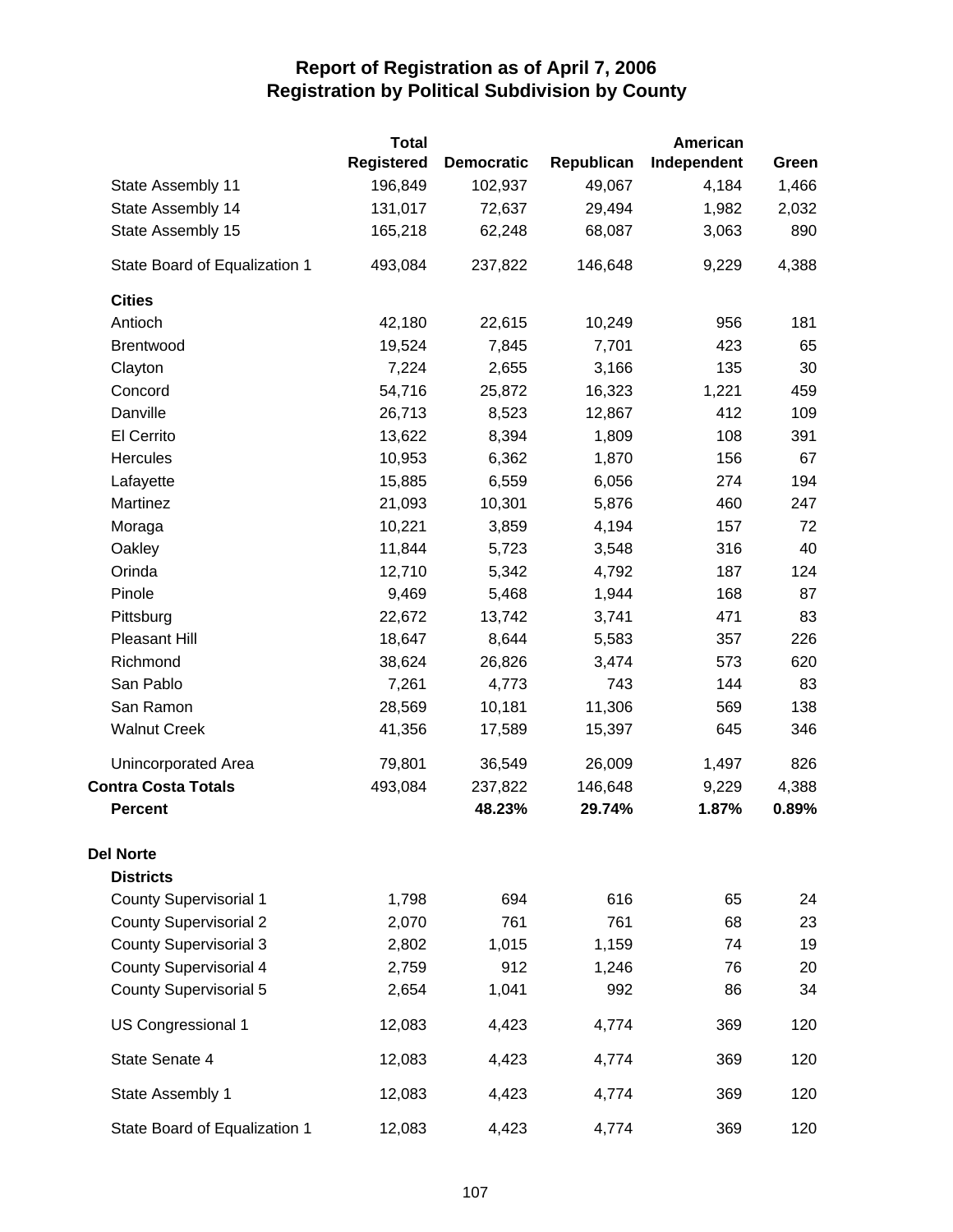|                               |             | <b>Natural</b> | Peace and      |       | <b>Decline to</b> |
|-------------------------------|-------------|----------------|----------------|-------|-------------------|
|                               | Libertarian | Law            | Freedom        | Other | <b>State</b>      |
| State Assembly 11             | 973         | 202            | 618            | 1,315 | 36,087            |
| State Assembly 14             | 577         | 213            | 402            | 869   | 22,811            |
| State Assembly 15             | 671         | 120            | 189            | 1,098 | 28,852            |
| State Board of Equalization 1 | 2,221       | 535            | 1,209          | 3,282 | 87,750            |
| <b>Cities</b>                 |             |                |                |       |                   |
| Antioch                       | 160         | 28             | 130            | 212   | 7,649             |
| Brentwood                     | 61          | 4              | 28             | 87    | 3,310             |
| Clayton                       | 25          | 5              | 8              | 46    | 1,154             |
| Concord                       | 326         | 60             | 153            | 403   | 9,899             |
| Danville                      | 110         | 17             | 23             | 164   | 4,488             |
| El Cerrito                    | 65          | $\,6$          | 47             | 77    | 2,725             |
| Hercules                      | 29          | 19             | 36             | 66    | 2,348             |
| Lafayette                     | 84          | 11             | 16             | 146   | 2,545             |
| Martinez                      | 157         | 23             | 44             | 188   | 3,797             |
| Moraga                        | 43          | 5              | $\overline{7}$ | 78    | 1,806             |
| Oakley                        | 48          | 5              | 36             | 61    | 2,067             |
| Orinda                        | 67          | 14             | 12             | 103   | 2,069             |
| Pinole                        | 33          | 10             | 23             | 64    | 1,672             |
| Pittsburg                     | 89          | 21             | 112            | 128   | 4,285             |
| Pleasant Hill                 | 93          | 23             | 51             | 148   | 3,522             |
| Richmond                      | 117         | 119            | 177            | 191   | 6,527             |
| San Pablo                     | 26          | 22             | 53             | 44    | 1,373             |
| San Ramon                     | 120         | 19             | 29             | 173   | 6,034             |
| <b>Walnut Creek</b>           | 184         | 44             | 45             | 345   | 6,761             |
| Unincorporated Area           | 384         | 80             | 179            | 558   | 13,719            |
| <b>Contra Costa Totals</b>    | 2,221       | 535            | 1,209          | 3,282 | 87,750            |
| <b>Percent</b>                | 0.45%       | 0.11%          | 0.25%          | 0.67% | 17.80%            |
| <b>Del Norte</b>              |             |                |                |       |                   |
| <b>Districts</b>              |             |                |                |       |                   |
| <b>County Supervisorial 1</b> | 15          | 0              | 6              | 22    | 356               |
| <b>County Supervisorial 2</b> | 18          | $\overline{2}$ | 11             | 23    | 403               |
| <b>County Supervisorial 3</b> | 27          | 1              | 3              | 19    | 485               |
| <b>County Supervisorial 4</b> | 13          | 1              | 8              | 22    | 461               |
| <b>County Supervisorial 5</b> | 18          | 0              | 9              | 24    | 450               |
| US Congressional 1            | 91          | 4              | 37             | 110   | 2,155             |
| State Senate 4                | 91          | 4              | 37             | 110   | 2,155             |
| State Assembly 1              | 91          | 4              | 37             | 110   | 2,155             |
| State Board of Equalization 1 | 91          | 4              | 37             | 110   | 2,155             |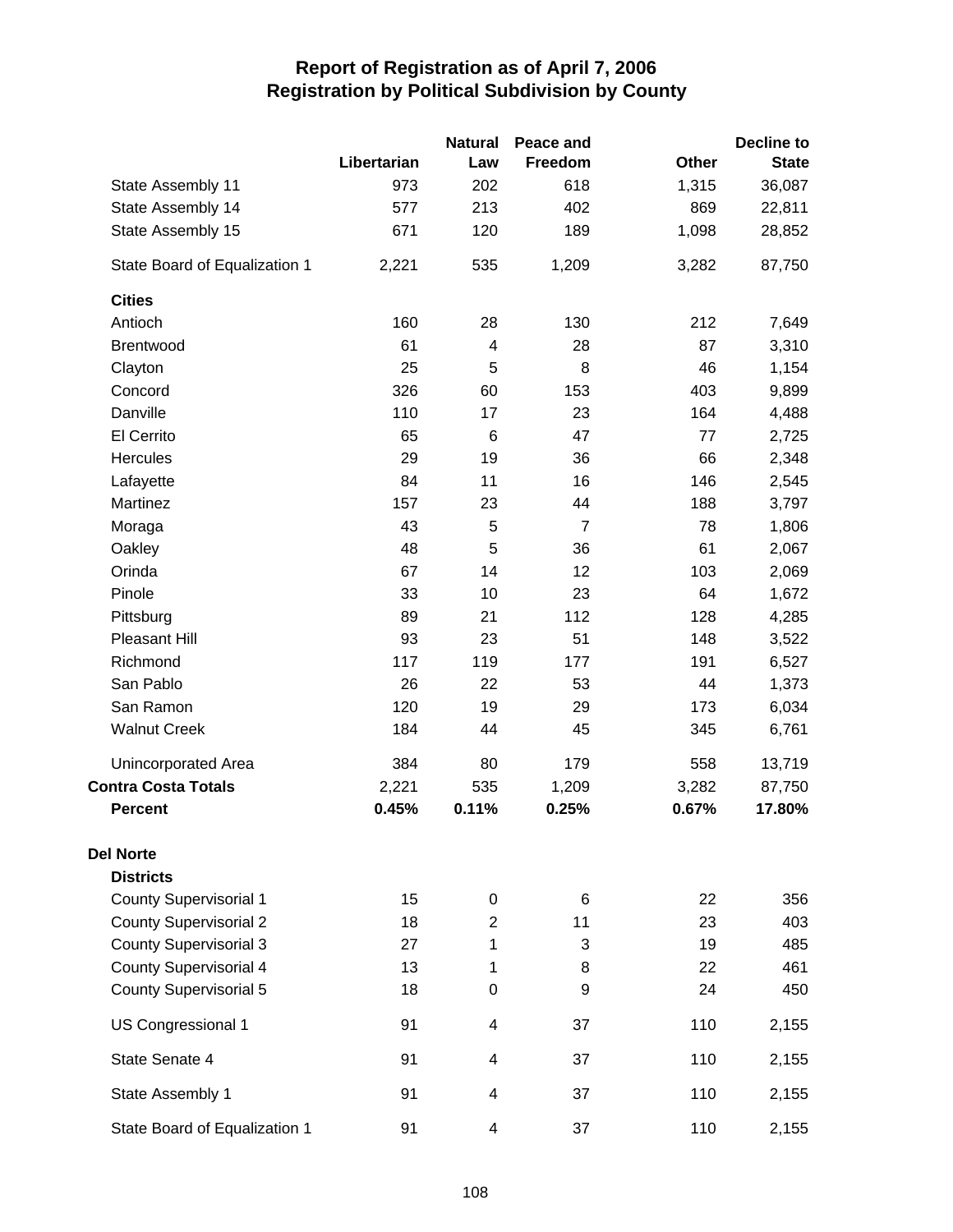|                               | <b>Total</b><br><b>Registered</b> | <b>Democratic</b> | Republican | American<br>Independent | Green |
|-------------------------------|-----------------------------------|-------------------|------------|-------------------------|-------|
| <b>Cities</b>                 |                                   |                   |            |                         |       |
| <b>Crescent City</b>          | 1,621                             | 624               | 544        | 54                      | 22    |
| Unincorporated Area           | 10,462                            | 3,799             | 4,230      | 315                     | 98    |
| <b>Del Norte Totals</b>       | 12,083                            | 4,423             | 4,774      | 369                     | 120   |
| <b>Percent</b>                |                                   | 36.61%            | 39.51%     | 3.05%                   | 0.99% |
| <b>El Dorado</b>              |                                   |                   |            |                         |       |
| <b>Districts</b>              |                                   |                   |            |                         |       |
| <b>County Supervisorial 1</b> | 20,290                            | 5,399             | 11,105     | 397                     | 99    |
| <b>County Supervisorial 2</b> | 24,143                            | 7,158             | 11,885     | 606                     | 201   |
| <b>County Supervisorial 3</b> | 18,240                            | 6,197             | 8,107      | 516                     | 215   |
| <b>County Supervisorial 4</b> | 21,661                            | 6,279             | 10,988     | 535                     | 214   |
| County Supervisorial 5        | 14,111                            | 5,332             | 4,073      | 458                     | 294   |
| US Congressional 4            | 98,445                            | 30,365            | 46,158     | 2,512                   | 1,023 |
| State Senate 1                | 98,445                            | 30,365            | 46,158     | 2,512                   | 1,023 |
| State Assembly 4              | 77,561                            | 24,918            | 34,641     | 2,127                   | 932   |
| State Assembly 10             | 20,884                            | 5,447             | 11,517     | 385                     | 91    |
| State Board of Equalization 2 | 98,445                            | 30,365            | 46,158     | 2,512                   | 1,023 |
| <b>Cities</b>                 |                                   |                   |            |                         |       |
| Placerville                   | 5,061                             | 1,831             | 2,028      | 153                     | 89    |
| South Lake Tahoe              | 8,425                             | 3,221             | 2,358      | 291                     | 173   |
| Unincorporated Area           | 84,959                            | 25,313            | 41,772     | 2,068                   | 761   |
| <b>El Dorado Totals</b>       | 98,445                            | 30,365            | 46,158     | 2,512                   | 1,023 |
| <b>Percent</b>                |                                   | 30.84%            | 46.89%     | 2.55%                   | 1.04% |
| <b>Fresno</b>                 |                                   |                   |            |                         |       |
| <b>Districts</b>              |                                   |                   |            |                         |       |
| <b>County Supervisorial 1</b> | 56,307                            | 26,916            | 21,232     | 941                     | 208   |
| <b>County Supervisorial 2</b> | 86,431                            | 28,876            | 44,969     | 1,292                   | 513   |
| <b>County Supervisorial 3</b> | 46,450                            | 23,927            | 15,786     | 726                     | 362   |
| <b>County Supervisorial 4</b> | 49,790                            | 21,342            | 21,763     | 754                     | 123   |
| County Supervisorial 5        | 84,855                            | 27,529            | 44,082     | 1,656                   | 395   |
| US Congressional 18           | 1,357                             | 471               | 730        | 18                      | 3     |
| US Congressional 19           | 111,535                           | 41,423            | 53,255     | 1,815                   | 694   |
| US Congressional 20           | 80,498                            | 43,064            | 26,722     | 1,201                   | 345   |
| US Congressional 21           | 130,443                           | 43,632            | 67,125     | 2,335                   | 559   |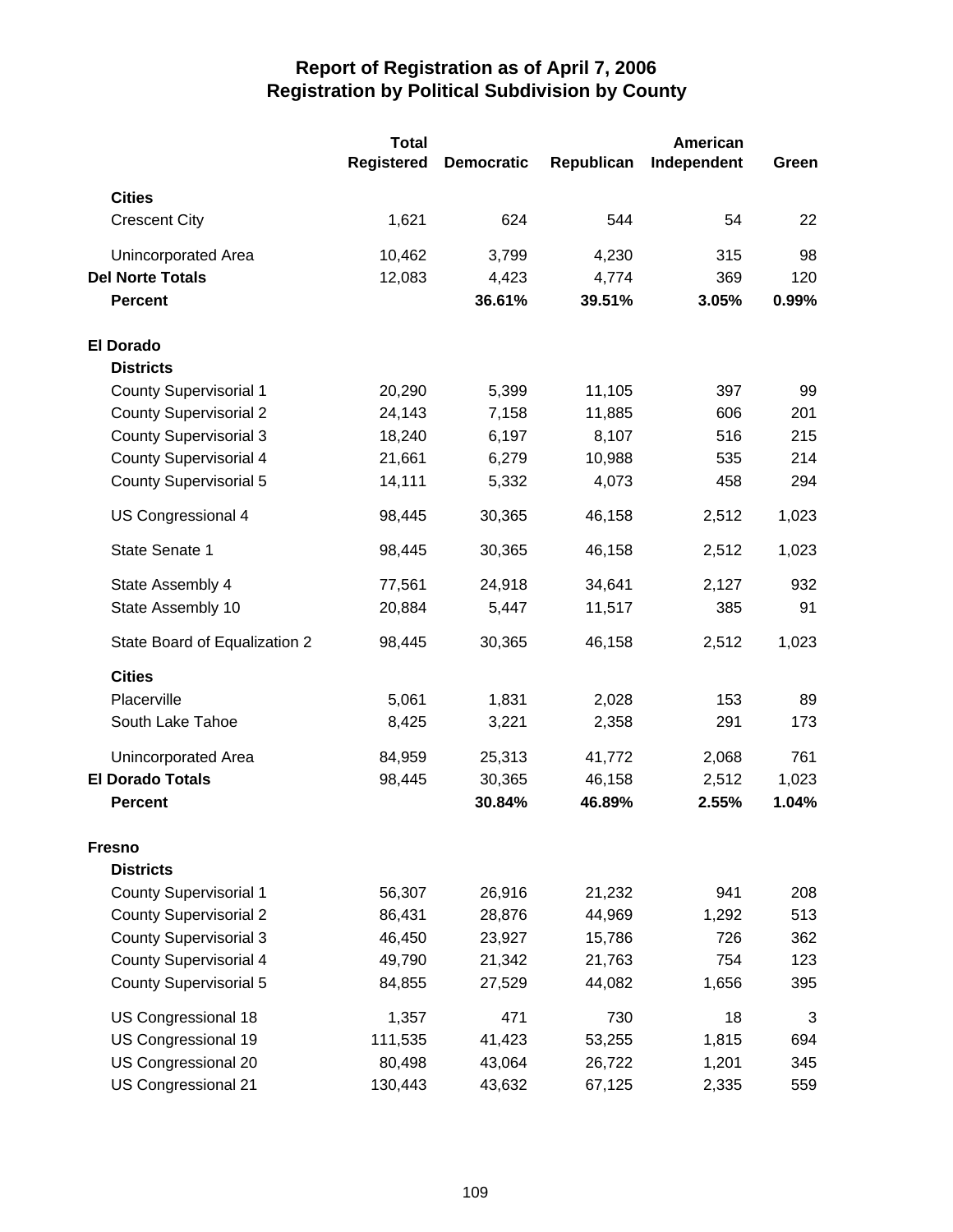|                               |             | <b>Natural</b>          | Peace and      |                | <b>Decline to</b> |  |
|-------------------------------|-------------|-------------------------|----------------|----------------|-------------------|--|
|                               | Libertarian | Law                     | Freedom        | <b>Other</b>   | <b>State</b>      |  |
| <b>Cities</b>                 |             |                         |                |                |                   |  |
| <b>Crescent City</b>          | 11          | $\overline{2}$          | 9              | 14             | 341               |  |
| Unincorporated Area           | 80          | $\overline{2}$          | 28             | 96             | 1,814             |  |
| <b>Del Norte Totals</b>       | 91          | $\overline{\mathbf{4}}$ | 37             | 110            | 2,155             |  |
| <b>Percent</b>                | 0.75%       | 0.03%                   | 0.31%          | 0.91%          | 17.83%            |  |
| <b>El Dorado</b>              |             |                         |                |                |                   |  |
| <b>Districts</b>              |             |                         |                |                |                   |  |
| <b>County Supervisorial 1</b> | 93          | $\overline{7}$          | 27             | 110            | 3,053             |  |
| <b>County Supervisorial 2</b> | 178         | $\overline{7}$          | 55             | 153            | 3,900             |  |
| <b>County Supervisorial 3</b> | 103         | 11                      | 60             | 129            | 2,902             |  |
| <b>County Supervisorial 4</b> | 157         | 11                      | 31             | 144            | 3,302             |  |
| <b>County Supervisorial 5</b> | 136         | 21                      | 77             | 120            | 3,600             |  |
| US Congressional 4            | 667         | 57                      | 250            | 656            | 16,757            |  |
| State Senate 1                | 667         | 57                      | 250            | 656            | 16,757            |  |
| State Assembly 4              | 578         | 52                      | 241            | 560            | 13,512            |  |
| State Assembly 10             | 89          | 5                       | 9              | 96             | 3,245             |  |
| State Board of Equalization 2 | 667         | 57                      | 250            | 656            | 16,757            |  |
| <b>Cities</b>                 |             |                         |                |                |                   |  |
| Placerville                   | 26          | 3                       | 19             | 36             | 876               |  |
| South Lake Tahoe              | 85          | 15                      | 53             | 73             | 2,156             |  |
| Unincorporated Area           | 556         | 39                      | 178            | 547            | 13,725            |  |
| <b>El Dorado Totals</b>       | 667         | 57                      | 250            | 656            | 16,757            |  |
| <b>Percent</b>                | 0.68%       | 0.06%                   | 0.25%          | 0.67%          | 17.02%            |  |
| <b>Fresno</b>                 |             |                         |                |                |                   |  |
| <b>Districts</b>              |             |                         |                |                |                   |  |
| County Supervisorial 1        | 181         | 42                      | 95             | 72             | 6,620             |  |
| <b>County Supervisorial 2</b> | 312         | 45                      | 102            | 125            | 10,197            |  |
| <b>County Supervisorial 3</b> | 153         | 41                      | 110            | 62             | 5,283             |  |
| <b>County Supervisorial 4</b> | 129         | 44                      | 102            | 60             | 5,473             |  |
| <b>County Supervisorial 5</b> | 320         | 39                      | 119            | 116            | 10,599            |  |
| US Congressional 18           | 5           | $\mathbf 0$             | $\overline{2}$ | $\overline{2}$ | 126               |  |
| US Congressional 19           | 422         | 76                      | 158            | 169            | 13,523            |  |
| US Congressional 20           | 225         | 70                      | 195            | 89             | 8,587             |  |
| US Congressional 21           | 443         | 65                      | 173            | 175            | 15,936            |  |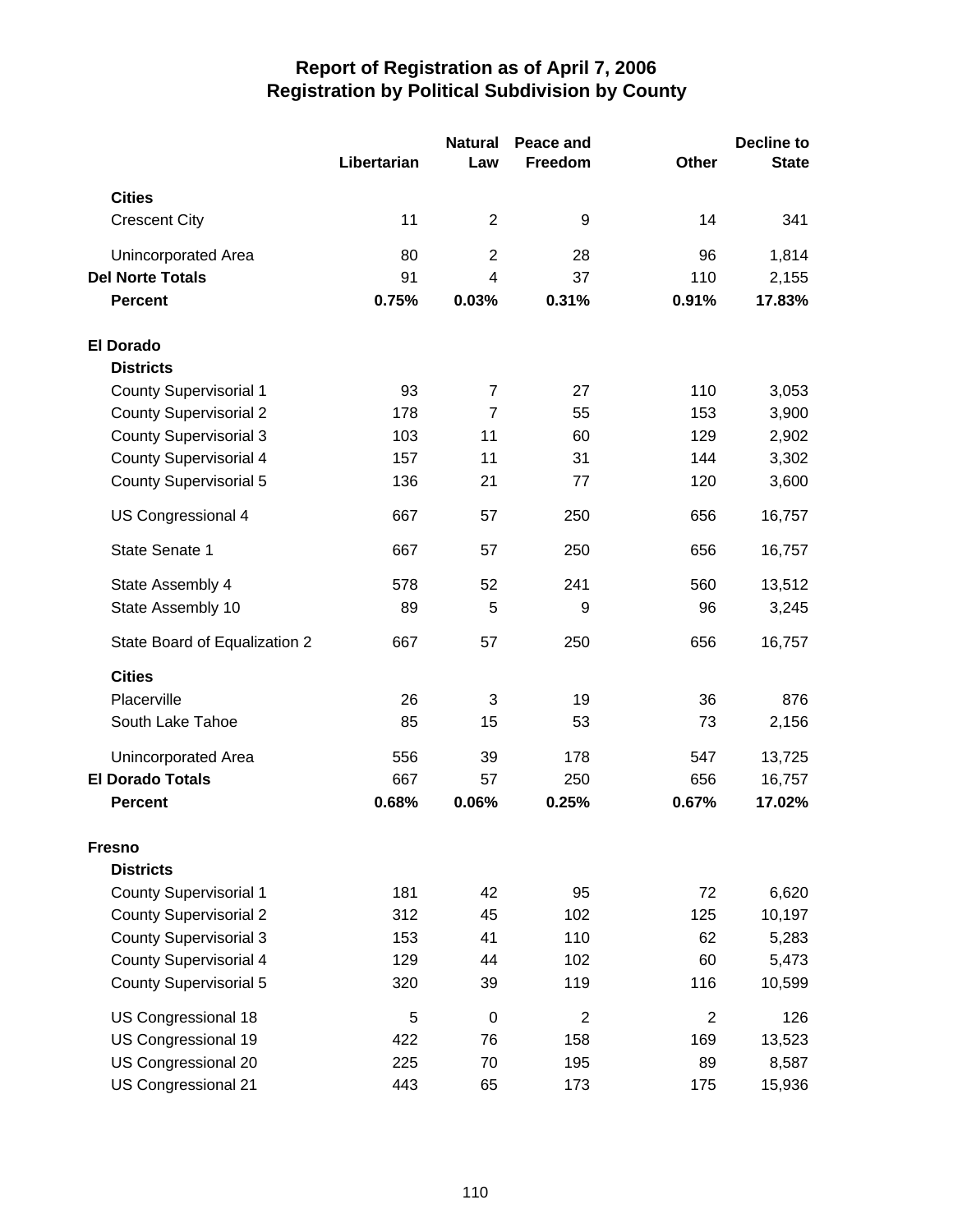|                               | <b>Total</b>      |                   |            | American    |                 |
|-------------------------------|-------------------|-------------------|------------|-------------|-----------------|
|                               | <b>Registered</b> | <b>Democratic</b> | Republican | Independent | Green           |
| State Senate 14               | 216,680           | 72,847            | 111,107    | 3,700       | 1,175           |
| State Senate 16               | 107,153           | 55,743            | 36,725     | 1,669       | 426             |
| State Assembly 29             | 184,858           | 61,770            | 95,067     | 3,209       | 953             |
| State Assembly 30             | 14,037            | 4,771             | 7,221      | 258         | 32              |
| State Assembly 31             | 124,938           | 62,049            | 45,544     | 1,902       | 616             |
| State Board of Equalization 2 | 323,833           | 128,590           | 147,832    | 5,369       | 1,601           |
| <b>Cities</b>                 |                   |                   |            |             |                 |
| Clovis                        | 40,046            | 11,956            | 21,822     | 757         | 166             |
| Coalinga                      | 3,326             | 1,289             | 1,403      | 86          | 8               |
| Firebaugh                     | 1,381             | 782               | 390        | 25          | $\mathbf{1}$    |
| Fowler                        | 1,735             | 819               | 689        | 23          | $\overline{2}$  |
| Fresno                        | 170,060           | 72,242            | 72,188     | 2,736       | 994             |
| Huron                         | 811               | 577               | 108        | 14          | $\mathbf 1$     |
| Kerman                        | 3,244             | 1,526             | 1,219      | 57          | 5               |
| Kingsburg                     | 5,105             | 1,322             | 3,107      | 76          | 13              |
| Mendota                       | 1,520             | 1,096             | 270        | 18          | $\overline{4}$  |
| Orange Cove                   | 1,264             | 741               | 344        | 13          | $\mathbf 0$     |
| Parlier                       | 2,528             | 1,727             | 482        | 31          | $6\phantom{1}6$ |
| Reedley                       | 6,801             | 2,594             | 3,239      | 89          | 29              |
| San Joaquin                   | 426               | 276               | 79         | 12          | $\mathbf 0$     |
| Sanger                        | 6,560             | 3,657             | 2,071      | 74          | 19              |
| Selma                         | 6,903             | 3,228             | 2,793      | 115         | 14              |
| Unincorporated Area           | 72,123            | 24,758            | 37,628     | 1,243       | 339             |
| <b>Fresno Totals</b>          | 323,833           | 128,590           | 147,832    | 5,369       | 1,601           |
| <b>Percent</b>                |                   | 39.71%            | 45.65%     | 1.66%       | 0.49%           |
| Glenn                         |                   |                   |            |             |                 |
| <b>Districts</b>              |                   |                   |            |             |                 |
| <b>County Supervisorial 1</b> | 2,477             | 777               | 1,167      | 70          | 10              |
| <b>County Supervisorial 2</b> | 2,252             | 741               | 1,055      | 53          | 15              |
| <b>County Supervisorial 3</b> | 2,756             | 811               | 1,476      | 77          | 4               |
| <b>County Supervisorial 4</b> | 2,232             | 783               | 973        | 71          | 5               |
| <b>County Supervisorial 5</b> | 2,042             | 756               | 930        | 42          | 10              |
| US Congressional 2            | 11,759            | 3,868             | 5,601      | 313         | 44              |
| State Senate 4                | 11,759            | 3,868             | 5,601      | 313         | 44              |
| State Assembly 2              | 11,759            | 3,868             | 5,601      | 313         | 44              |
| State Board of Equalization 2 | 11,759            | 3,868             | 5,601      | 313         | 44              |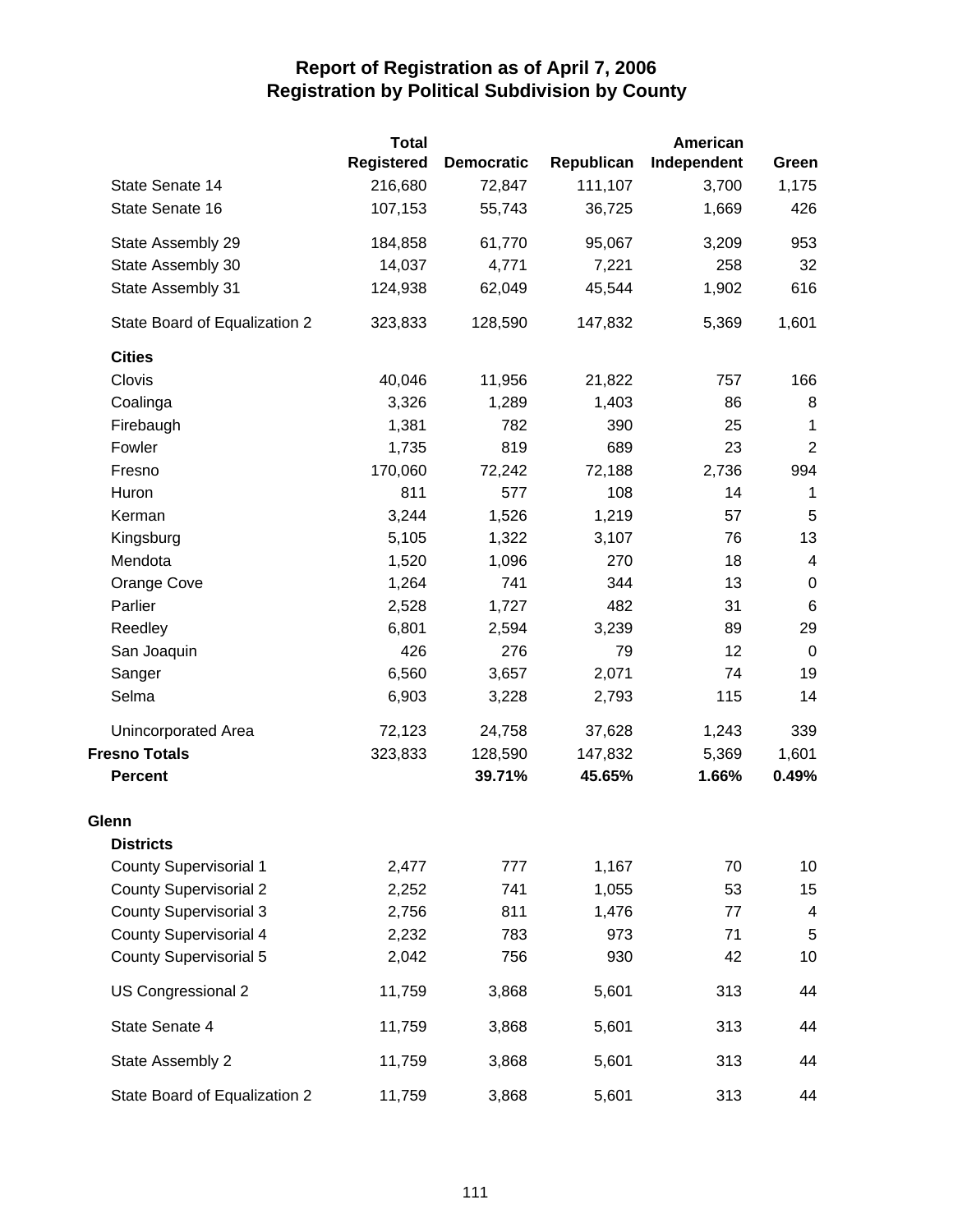|                               |                  | <b>Natural</b>          | Peace and                 |                         | <b>Decline to</b> |
|-------------------------------|------------------|-------------------------|---------------------------|-------------------------|-------------------|
|                               | Libertarian      | Law                     | Freedom                   | <b>Other</b>            | <b>State</b>      |
| State Senate 14               | 794              | 123                     | 288                       | 311                     | 26,335            |
| State Senate 16               | 301              | 88                      | 240                       | 124                     | 11,837            |
| State Assembly 29             | 692              | 102                     | 238                       | 266                     | 22,561            |
| State Assembly 30             | 52               | 15                      | 31                        | 18                      | 1,639             |
| State Assembly 31             | 351              | 94                      | 259                       | 151                     | 13,972            |
| State Board of Equalization 2 | 1,095            | 211                     | 528                       | 435                     | 38,172            |
| <b>Cities</b>                 |                  |                         |                           |                         |                   |
| Clovis                        | 135              | 14                      | 54                        | 43                      | 5,099             |
| Coalinga                      | 19               | 5                       | 10                        | 5                       | 501               |
| Firebaugh                     | 4                | 1                       | 6                         | $\mathbf 0$             | 172               |
| Fowler                        | 1                | 1                       | 3                         | $\mathbf 0$             | 197               |
| Fresno                        | 571              | 125                     | 283                       | 236                     | 20,685            |
| Huron                         | 1                | 4                       | 8                         | $\boldsymbol{0}$        | 98                |
| Kerman                        | 10               | 1                       | 4                         | $\overline{2}$          | 420               |
| Kingsburg                     | 11               | $\overline{\mathbf{4}}$ | 4                         | 8                       | 560               |
| Mendota                       | $\boldsymbol{9}$ | 1                       | $\ensuremath{\mathsf{3}}$ | $\boldsymbol{0}$        | 119               |
| Orange Cove                   | 3                | 6                       | $\overline{4}$            | $\overline{2}$          | 151               |
| Parlier                       | 5                | 1                       | 10                        | $\overline{\mathbf{4}}$ | 262               |
| Reedley                       | 18               | 5                       | 11                        | 8                       | 808               |
| San Joaquin                   | 1                | $\boldsymbol{0}$        | 4                         | $\mathbf 0$             | 54                |
| Sanger                        | 20               | 3                       | 19                        | 10                      | 687               |
| Selma                         | 13               | 6                       | 11                        | 3                       | 720               |
| Unincorporated Area           | 274              | 34                      | 94                        | 114                     | 7,639             |
| <b>Fresno Totals</b>          | 1,095            | 211                     | 528                       | 435                     | 38,172            |
| <b>Percent</b>                | 0.34%            | 0.07%                   | 0.16%                     | 0.13%                   | 11.79%            |
| Glenn                         |                  |                         |                           |                         |                   |
| <b>Districts</b>              |                  |                         |                           |                         |                   |
| <b>County Supervisorial 1</b> | 14               | 1                       | 11                        | 9                       | 418               |
| <b>County Supervisorial 2</b> | 3                | 3                       | 6                         | 5                       | 371               |
| <b>County Supervisorial 3</b> | $\overline{7}$   | $\overline{c}$          | 6                         | 3                       | 370               |
| <b>County Supervisorial 4</b> | 10               | $\overline{2}$          | 6                         | 10                      | 372               |
| <b>County Supervisorial 5</b> | 5                | 1                       | 10                        | 1                       | 287               |
| US Congressional 2            | 39               | 9                       | 39                        | 28                      | 1,818             |
| State Senate 4                | 39               | 9                       | 39                        | 28                      | 1,818             |
| State Assembly 2              | 39               | 9                       | 39                        | 28                      | 1,818             |
| State Board of Equalization 2 | 39               | 9                       | 39                        | 28                      | 1,818             |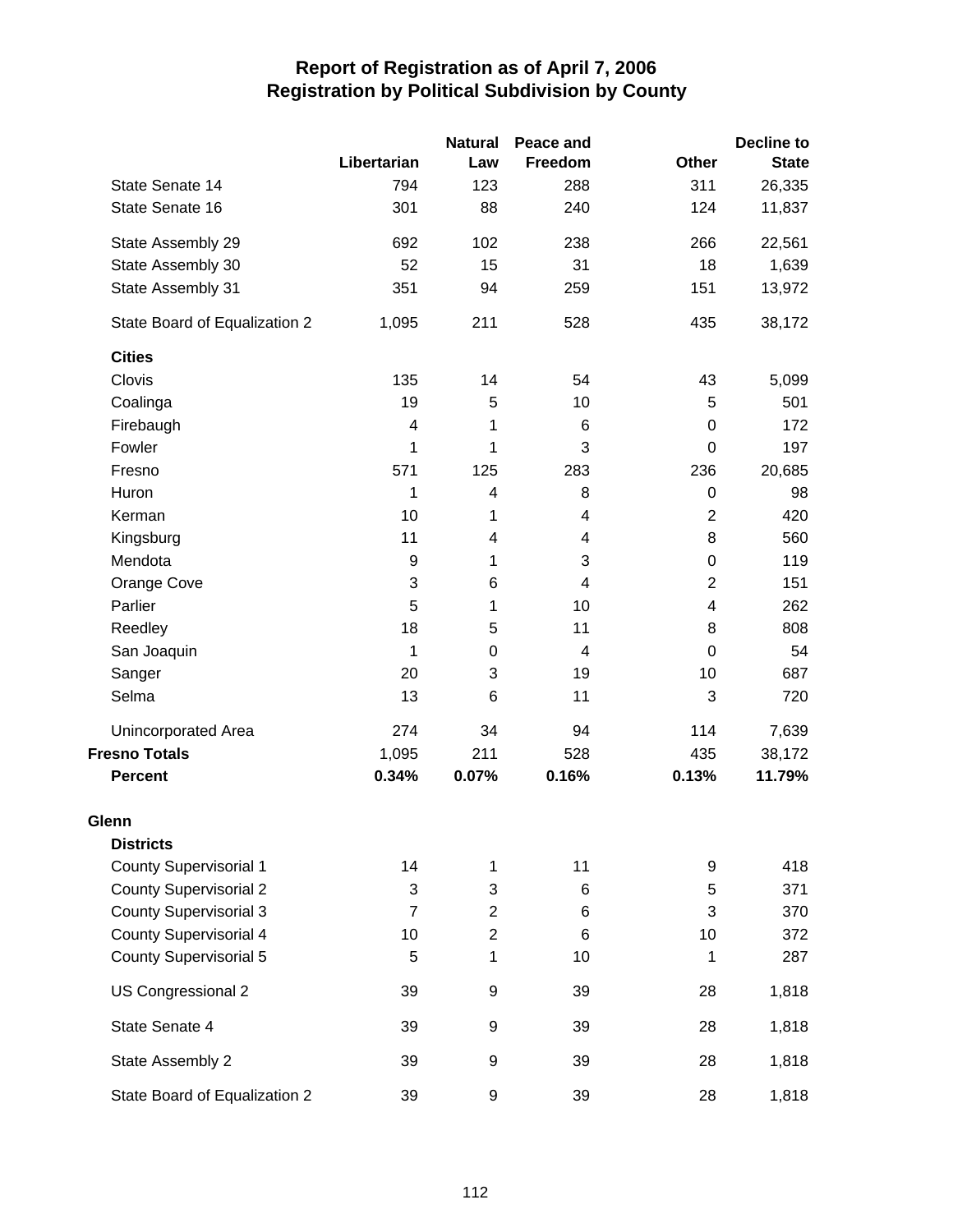|                               | <b>Total</b>      |                   |            | <b>American</b> |       |
|-------------------------------|-------------------|-------------------|------------|-----------------|-------|
|                               | <b>Registered</b> | <b>Democratic</b> | Republican | Independent     | Green |
| <b>Cities</b>                 |                   |                   |            |                 |       |
| Orland                        | 2,511             | 848               | 1,134      | 59              | 18    |
| Willows                       | 2,525             | 885               | 1,098      | 80              | 5     |
| Unincorporated Area           | 6,723             | 2,135             | 3,369      | 174             | 21    |
| <b>Glenn Totals</b>           | 11,759            | 3,868             | 5,601      | 313             | 44    |
| <b>Percent</b>                |                   | 32.89%            | 47.63%     | 2.66%           | 0.37% |
| <b>Humboldt</b>               |                   |                   |            |                 |       |
| <b>Districts</b>              |                   |                   |            |                 |       |
| <b>County Supervisorial 1</b> | 15,424            | 5,990             | 5,932      | 344             | 393   |
| <b>County Supervisorial 2</b> | 16,318            | 6,306             | 5,686      | 413             | 630   |
| <b>County Supervisorial 3</b> | 17,281            | 7,373             | 3,169      | 356             | 1,743 |
| <b>County Supervisorial 4</b> | 13,313            | 5,720             | 3,716      | 339             | 601   |
| <b>County Supervisorial 5</b> | 16,559            | 7,215             | 4,595      | 425             | 841   |
| US Congressional 1            | 78,895            | 32,604            | 23,098     | 1,877           | 4,208 |
| State Senate 2                | 78,895            | 32,604            | 23,098     | 1,877           | 4,208 |
| State Assembly 1              | 78,895            | 32,604            | 23,098     | 1,877           | 4,208 |
| State Board of Equalization 1 | 78,895            | 32,604            | 23,098     | 1,877           | 4,208 |
| <b>Cities</b>                 |                   |                   |            |                 |       |
| Arcata                        | 11,335            | 4,852             | 1,468      | 247             | 1,314 |
| <b>Blue Lake</b>              | 810               | 340               | 194        | 27              | 64    |
| Eureka                        | 14,791            | 6,283             | 4,402      | 346             | 602   |
| Ferndale                      | 945               | 346               | 407        | 21              | 16    |
| Fortuna                       | 6,260             | 2,188             | 2,728      | 142             | 58    |
| Rio Dell                      | 1,708             | 624               | 650        | 70              | 22    |
| Trinidad                      | 277               | 138               | 64         | 3               | 18    |
| Unincorporated Area           | 42,769            | 17,833            | 13,185     | 1,021           | 2,114 |
| <b>Humboldt Totals</b>        | 78,895            | 32,604            | 23,098     | 1,877           | 4,208 |
| <b>Percent</b>                |                   | 41.33%            | 29.28%     | 2.38%           | 5.33% |
| <b>Imperial</b>               |                   |                   |            |                 |       |
| <b>Districts</b>              |                   |                   |            |                 |       |
| <b>County Supervisorial 1</b> | 11,898            | 8,036             | 1,457      | 139             | 29    |
| <b>County Supervisorial 2</b> | 10,193            | 5,160             | 3,251      | 167             | 23    |
| <b>County Supervisorial 3</b> | 10,329            | 4,890             | 3,570      | 199             | 21    |
| <b>County Supervisorial 4</b> | 10,041            | 4,823             | 3,469      | 203             | 18    |
| <b>County Supervisorial 5</b> | 9,453             | 5,326             | 2,477      | 214             | 26    |
| US Congressional 51           | 51,914            | 28,235            | 14,224     | 922             | 117   |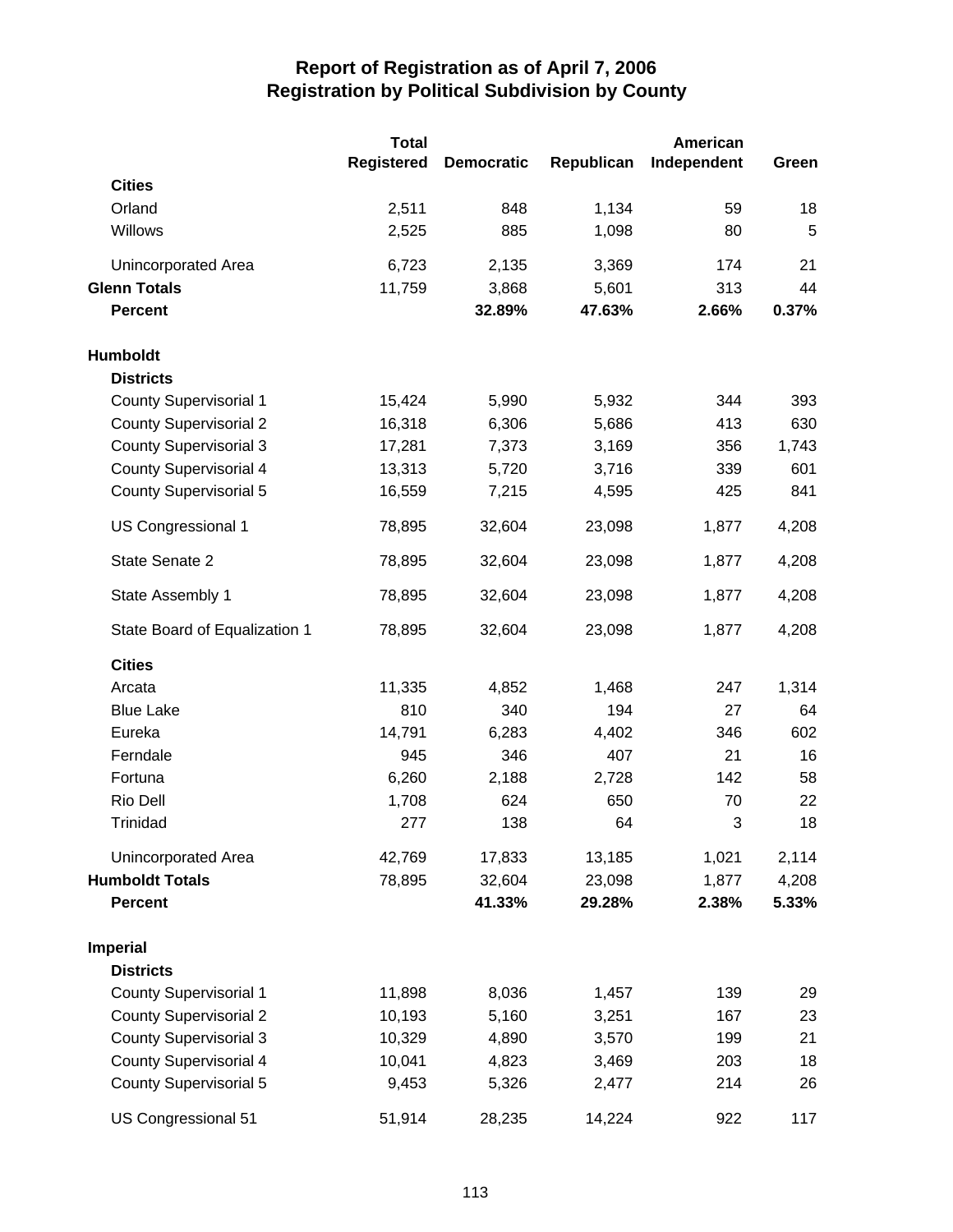|                               |                | <b>Natural</b>          | Peace and      |              | Decline to   |
|-------------------------------|----------------|-------------------------|----------------|--------------|--------------|
|                               | Libertarian    | Law                     | Freedom        | <b>Other</b> | <b>State</b> |
| <b>Cities</b>                 |                |                         |                |              |              |
| Orland                        | 3              | 3                       | 8              | 5            | 433          |
| Willows                       | 10             | $\overline{2}$          | 8              | 10           | 427          |
| Unincorporated Area           | 26             | $\overline{\mathbf{4}}$ | 23             | 13           | 958          |
| <b>Glenn Totals</b>           | 39             | 9                       | 39             | 28           | 1,818        |
| <b>Percent</b>                | 0.33%          | 0.08%                   | 0.33%          | 0.24%        | 15.46%       |
| Humboldt                      |                |                         |                |              |              |
| <b>Districts</b>              |                |                         |                |              |              |
| County Supervisorial 1        | 112            | 12                      | 35             | 58           | 2,548        |
| <b>County Supervisorial 2</b> | 149            | 18                      | 63             | 37           | 3,016        |
| <b>County Supervisorial 3</b> | 194            | 28                      | 71             | 41           | 4,306        |
| <b>County Supervisorial 4</b> | 121            | 16                      | 45             | 47           | 2,708        |
| <b>County Supervisorial 5</b> | 136            | 37                      | 62             | 42           | 3,206        |
| US Congressional 1            | 712            | 111                     | 276            | 225          | 15,784       |
| State Senate 2                | 712            | 111                     | 276            | 225          | 15,784       |
| State Assembly 1              | 712            | 111                     | 276            | 225          | 15,784       |
| State Board of Equalization 1 | 712            | 111                     | 276            | 225          | 15,784       |
| <b>Cities</b>                 |                |                         |                |              |              |
| Arcata                        | 146            | 22                      | 49             | 24           | 3,213        |
| <b>Blue Lake</b>              | 9              | 8                       | $\overline{2}$ | 3            | 163          |
| Eureka                        | 133            | 19                      | 51             | 54           | 2,901        |
| Ferndale                      | $\overline{4}$ | $\mathbf 0$             | 1              | 1            | 149          |
| Fortuna                       | 53             | 3                       | 17             | 12           | 1,059        |
| Rio Dell                      | 14             | 5                       | 5              | 5            | 313          |
| Trinidad                      | 3              | $\mathbf 0$             | 1              | $\mathbf 0$  | 50           |
| Unincorporated Area           | 350            | 54                      | 150            | 126          | 7,936        |
| <b>Humboldt Totals</b>        | 712            | 111                     | 276            | 225          | 15,784       |
| <b>Percent</b>                | 0.90%          | 0.14%                   | 0.35%          | 0.29%        | 20.01%       |
| <b>Imperial</b>               |                |                         |                |              |              |
| <b>Districts</b>              |                |                         |                |              |              |
| County Supervisorial 1        | 36             | 16                      | 56             | 50           | 2,079        |
| <b>County Supervisorial 2</b> | 30             | 13                      | 36             | 55           | 1,458        |
| <b>County Supervisorial 3</b> | 36             | 15                      | 30             | 61           | 1,507        |
| <b>County Supervisorial 4</b> | 29             | 9                       | 40             | 69           | 1,381        |
| <b>County Supervisorial 5</b> | 36             | 11                      | 43             | 46           | 1,274        |
| US Congressional 51           | 167            | 64                      | 205            | 281          | 7,699        |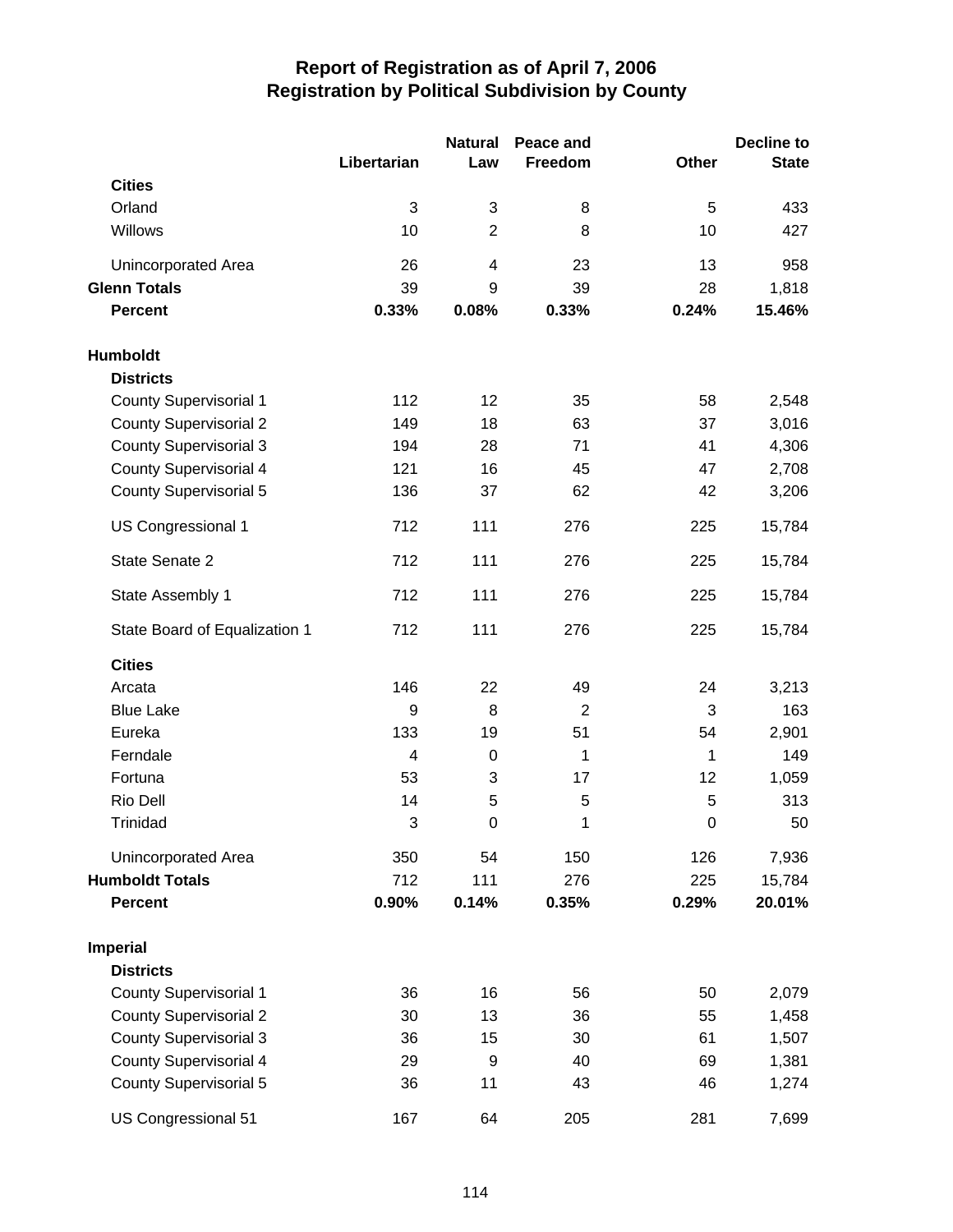|                               | <b>Total</b>      |                   |            | American    |             |
|-------------------------------|-------------------|-------------------|------------|-------------|-------------|
|                               | <b>Registered</b> | <b>Democratic</b> | Republican | Independent | Green       |
| State Senate 40               | 51,914            | 28,235            | 14,224     | 922         | 117         |
| State Assembly 80             | 51,914            | 28,235            | 14,224     | 922         | 117         |
| State Board of Equalization 3 | 51,914            | 28,235            | 14,224     | 922         | 117         |
| <b>Cities</b>                 |                   |                   |            |             |             |
| <b>Brawley</b>                | 8,305             | 4,582             | 2,411      | 138         | 13          |
| Calexico                      | 11,763            | 7,974             | 1,408      | 136         | 28          |
| Calipatria                    | 1,098             | 647               | 239        | 13          | 3           |
| El Centro                     | 14,115            | 7,521             | 4,155      | 243         | 31          |
| Holtville                     | 2,010             | 1,013             | 617        | 49          | 4           |
| Imperial                      | 3,821             | 1,635             | 1,436      | 77          | 5           |
| Westmorland                   | 693               | 404               | 175        | 14          | $\mathbf 0$ |
| Unincorporated Area           | 10,109            | 4,459             | 3,783      | 252         | 33          |
| <b>Imperial Totals</b>        | 51,914            | 28,235            | 14,224     | 922         | 117         |
| <b>Percent</b>                |                   | 54.39%            | 27.40%     | 1.78%       | 0.23%       |
| Inyo                          |                   |                   |            |             |             |
| <b>Districts</b>              |                   |                   |            |             |             |
| <b>County Supervisorial 1</b> | 2,299             | 658               | 1,235      | 50          | 19          |
| <b>County Supervisorial 2</b> | 1,950             | 621               | 831        | 59          | 26          |
| <b>County Supervisorial 3</b> | 2,568             | 792               | 1,255      | 69          | 21          |
| <b>County Supervisorial 4</b> | 2,082             | 681               | 949        | 46          | 15          |
| <b>County Supervisorial 5</b> | 1,708             | 667               | 592        | 68          | 30          |
| US Congressional 25           | 10,607            | 3,419             | 4,862      | 292         | 111         |
| State Senate 18               | 10,607            | 3,419             | 4,862      | 292         | 111         |
| State Assembly 34             | 10,607            | 3,419             | 4,862      | 292         | 111         |
| State Board of Equalization 2 | 10,607            | 3,419             | 4,862      | 292         | 111         |
| <b>Cities</b>                 |                   |                   |            |             |             |
| <b>Bishop</b>                 | 1,826             | 592               | 765        | 56          | 24          |
| Unincorporated Area           | 8,781             | 2,827             | 4,097      | 236         | 87          |
| <b>Inyo Totals</b>            | 10,607            | 3,419             | 4,862      | 292         | 111         |
| Percent                       |                   | 32.23%            | 45.84%     | 2.75%       | 1.05%       |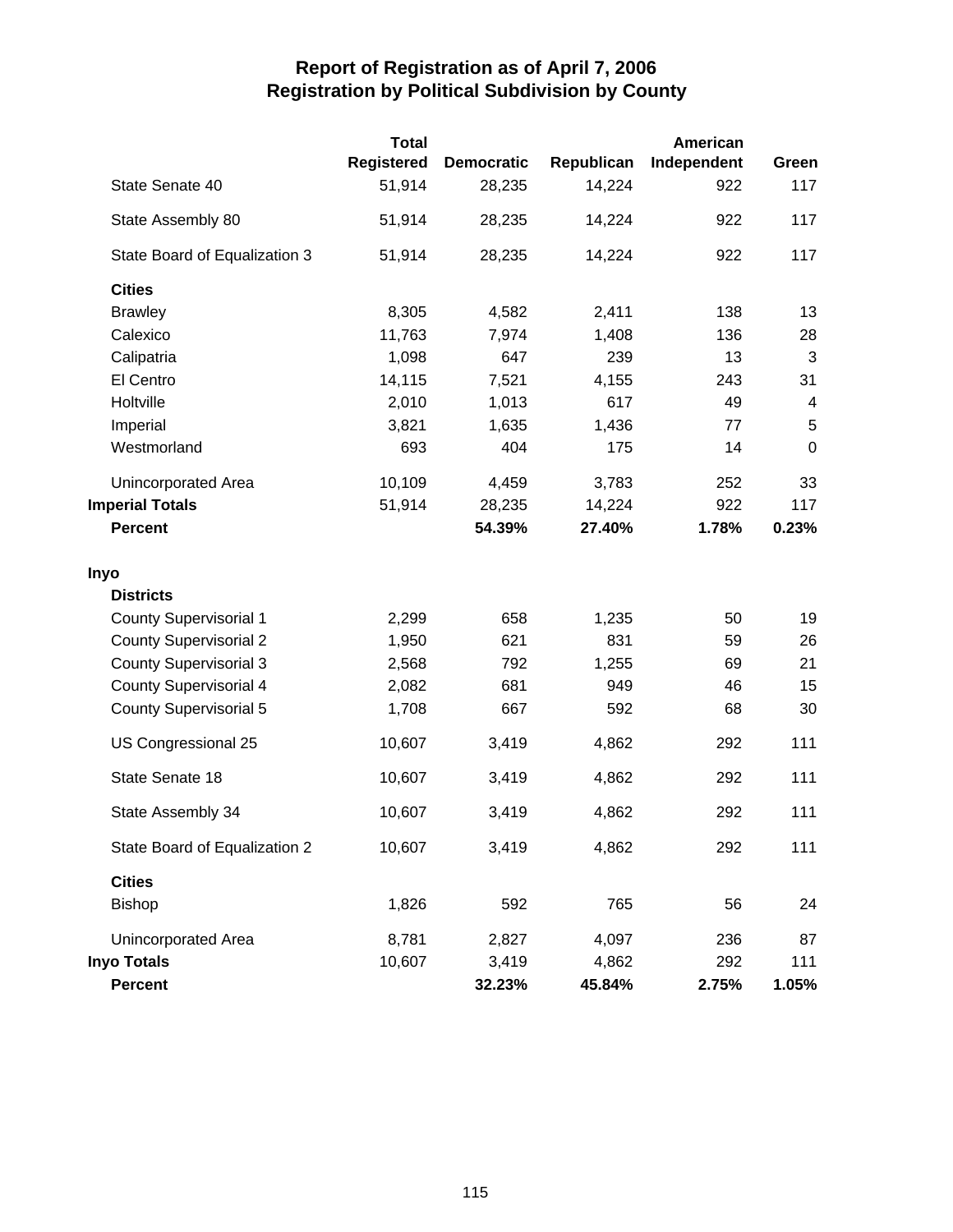|                               |                  | <b>Natural</b> | Peace and |                | <b>Decline to</b> |
|-------------------------------|------------------|----------------|-----------|----------------|-------------------|
|                               | Libertarian      | Law            | Freedom   | <b>Other</b>   | <b>State</b>      |
| State Senate 40               | 167              | 64             | 205       | 281            | 7,699             |
| State Assembly 80             | 167              | 64             | 205       | 281            | 7,699             |
| State Board of Equalization 3 | 167              | 64             | 205       | 281            | 7,699             |
| <b>Cities</b>                 |                  |                |           |                |                   |
| <b>Brawley</b>                | 26               | 10             | 22        | 48             | 1,055             |
| Calexico                      | 36               | 15             | 56        | 50             | 2,060             |
| Calipatria                    | $\overline{4}$   | 1              | 9         | 6              | 176               |
| El Centro                     | 43               | 18             | 58        | 70             | 1,976             |
| Holtville                     | 5                | $\overline{2}$ | 11        | 15             | 294               |
| Imperial                      | 10               | 6              | 5         | 26             | 621               |
| Westmorland                   | 3                | 1              | 10        | $\overline{2}$ | 84                |
| Unincorporated Area           | 40               | 11             | 34        | 64             | 1,433             |
| <b>Imperial Totals</b>        | 167              | 64             | 205       | 281            | 7,699             |
| <b>Percent</b>                | 0.32%            | 0.12%          | 0.39%     | 0.54%          | 14.83%            |
| Inyo                          |                  |                |           |                |                   |
| <b>Districts</b>              |                  |                |           |                |                   |
| <b>County Supervisorial 1</b> | $\overline{7}$   | 1              | $\,6$     | 9              | 314               |
| <b>County Supervisorial 2</b> | 13               | 1              | 6         | 13             | 380               |
| <b>County Supervisorial 3</b> | $\boldsymbol{9}$ | $\overline{c}$ | 6         | 17             | 397               |
| <b>County Supervisorial 4</b> | 17               | 1              | 5         | 13             | 355               |
| <b>County Supervisorial 5</b> | 25               | 1              | 6         | 17             | 302               |
| US Congressional 25           | 71               | 6              | 29        | 69             | 1,748             |
| State Senate 18               | 71               | 6              | 29        | 69             | 1,748             |
| State Assembly 34             | 71               | 6              | 29        | 69             | 1,748             |
| State Board of Equalization 2 | 71               | 6              | 29        | 69             | 1,748             |
| <b>Cities</b>                 |                  |                |           |                |                   |
| Bishop                        | 12               | 1              | 6         | 13             | 357               |
| Unincorporated Area           | 59               | 5              | 23        | 56             | 1,391             |
| <b>Inyo Totals</b>            | 71               | 6              | 29        | 69             | 1,748             |
| <b>Percent</b>                | 0.67%            | 0.06%          | 0.27%     | 0.65%          | 16.48%            |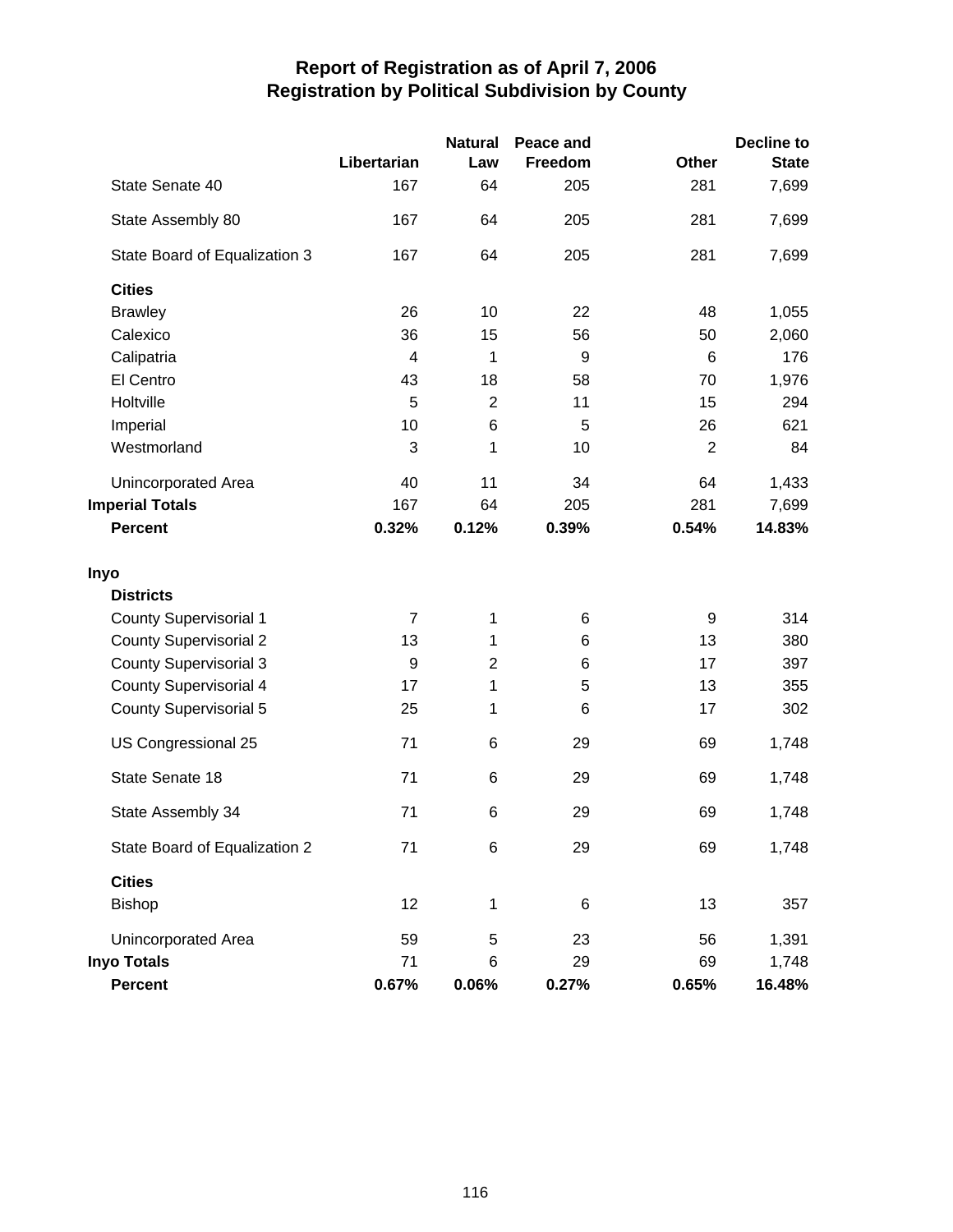|                               | <b>Total</b>      |                   |            | <b>American</b>  |                |
|-------------------------------|-------------------|-------------------|------------|------------------|----------------|
|                               | <b>Registered</b> | <b>Democratic</b> | Republican | Independent      | Green          |
| Kern                          |                   |                   |            |                  |                |
| <b>Districts</b>              |                   |                   |            |                  |                |
| <b>County Supervisorial 1</b> | 54,503            | 19,624            | 25,684     | 1,373            | 142            |
| <b>County Supervisorial 2</b> | 57,379            | 18,764            | 27,660     | 1,690            | 157            |
| <b>County Supervisorial 3</b> | 64,889            | 20,193            | 34,782     | 1,637            | 192            |
| <b>County Supervisorial 4</b> | 69,461            | 19,705            | 38,760     | 1,645            | 196            |
| <b>County Supervisorial 5</b> | 37,027            | 21,068            | 10,961     | 767              | 69             |
| US Congressional 20           | 56,549            | 33,053            | 16,343     | 1,012            | 70             |
| US Congressional 22           | 226,710           | 66,301            | 121,504    | 6,100            | 686            |
| State Senate 16               | 62,560            | 35,849            | 18,552     | 1,170            | 87             |
| State Senate 17               | 7                 | 1                 | 5          | $\boldsymbol{0}$ | $\mathbf 0$    |
| State Senate 18               | 220,692           | 63,504            | 119,290    | 5,942            | 669            |
| State Assembly 30             | 51,453            | 30,452            | 14,706     | 884              | 65             |
| State Assembly 32             | 217,069           | 64,544            | 116,332    | 5,670            | 654            |
| State Assembly 34             | 14,730            | 4,357             | 6,804      | 558              | 37             |
| State Assembly 37             | $\overline{7}$    | 1                 | 5          | $\boldsymbol{0}$ | $\mathbf 0$    |
| State Board of Equalization 2 | 283,259           | 99,354            | 137,847    | 7,112            | 756            |
| <b>Cities</b>                 |                   |                   |            |                  |                |
| Arvin                         | 2,779             | 1,829             | 546        | 47               | 0              |
| <b>Bakersfield</b>            | 122,265           | 41,779            | 61,740     | 2,698            | 323            |
| California City               | 4,213             | 1,332             | 1,829      | 179              | 5              |
| Delano                        | 9,669             | 5,882             | 2,653      | 114              | 12             |
| Maricopa                      | 462               | 140               | 224        | 24               | $\mathbf 0$    |
| McFarland                     | 2,484             | 1,583             | 586        | 46               | 1              |
| Ridgecrest                    | 12,841            | 3,188             | 6,740      | 359              | 45             |
| Shafter                       | 4,092             | 1,946             | 1,707      | 73               | $\overline{7}$ |
| Taft                          | 2,933             | 752               | 1,670      | 99               | $\overline{4}$ |
| Tehachapi                     | 3,273             | 1,051             | 1,535      | 124              | 14             |
| Wasco                         | 4,874             | 2,664             | 1,639      | 71               | 6              |
| Unincorporated Area           | 113,374           | 37,208            | 56,978     | 3,278            | 339            |
| <b>Kern Totals</b>            | 283,259           | 99,354            | 137,847    | 7,112            | 756            |
| <b>Percent</b>                |                   | 35.08%            | 48.66%     | 2.51%            | 0.27%          |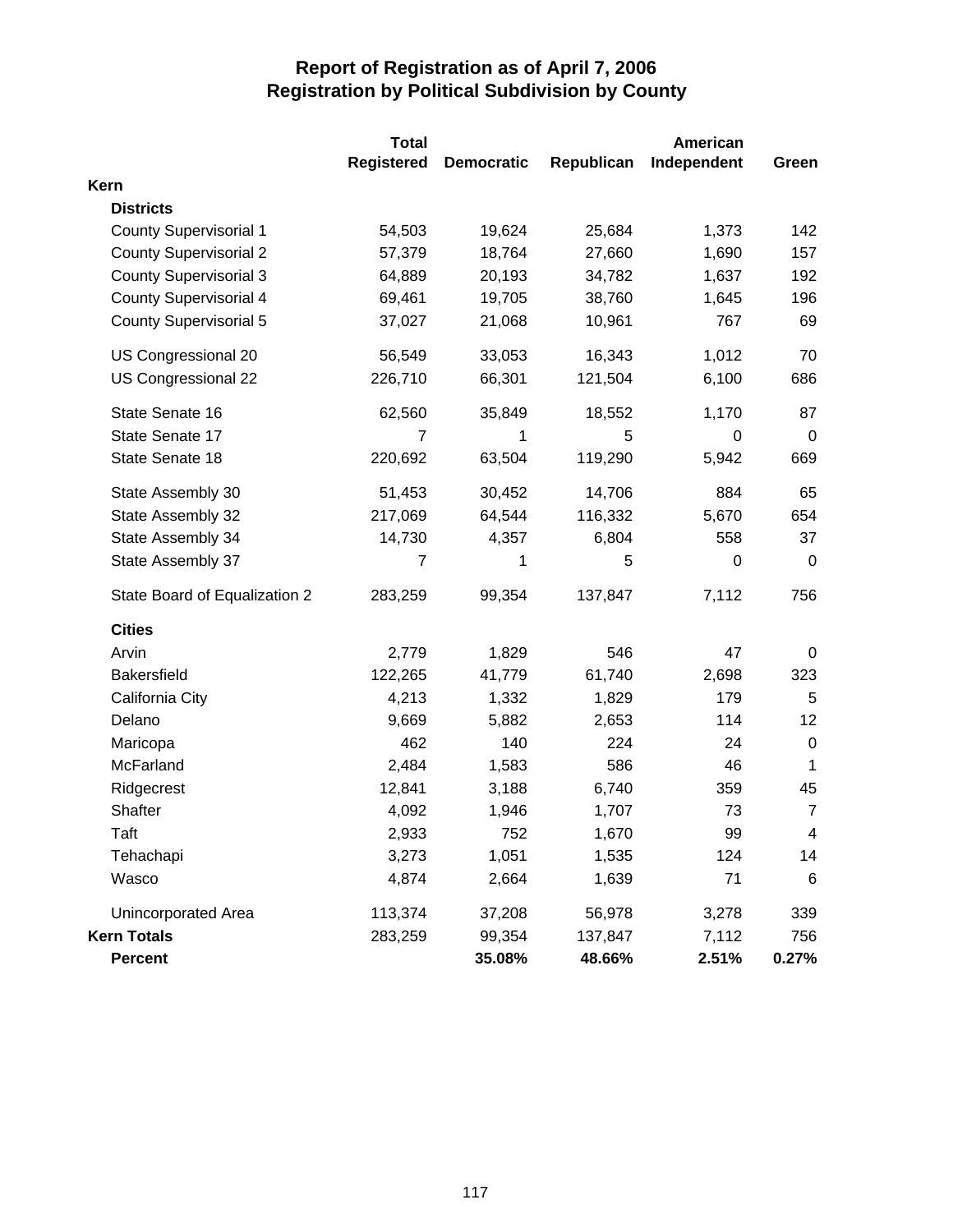|                               |             | <b>Natural</b>          | Peace and      |                | <b>Decline to</b> |
|-------------------------------|-------------|-------------------------|----------------|----------------|-------------------|
|                               | Libertarian | Law                     | Freedom        | Other          | <b>State</b>      |
| Kern                          |             |                         |                |                |                   |
| <b>Districts</b>              |             |                         |                |                |                   |
| <b>County Supervisorial 1</b> | 279         | 41                      | 110            | 79             | 7,171             |
| <b>County Supervisorial 2</b> | 304         | 37                      | 128            | 137            | 8,502             |
| <b>County Supervisorial 3</b> | 305         | 27                      | 90             | 107            | 7,556             |
| <b>County Supervisorial 4</b> | 301         | 48                      | 102            | 99             | 8,605             |
| <b>County Supervisorial 5</b> | 132         | 42                      | 118            | 71             | 3,799             |
| US Congressional 20           | 162         | 68                      | 180            | 91             | 5,570             |
| US Congressional 22           | 1,159       | 127                     | 368            | 402            | 30,063            |
| State Senate 16               | 195         | 69                      | 204            | 101            | 6,333             |
| State Senate 17               | 1           | $\mathbf 0$             | $\mathbf 0$    | $\mathbf 0$    | 0                 |
| State Senate 18               | 1,125       | 126                     | 344            | 392            | 29,300            |
| State Assembly 30             | 142         | 58                      | 162            | 68             | 4,916             |
| State Assembly 32             | 1,089       | 122                     | 346            | 389            | 27,923            |
| State Assembly 34             | 89          | 15                      | 40             | 36             | 2,794             |
| State Assembly 37             | 1           | $\mathbf 0$             | $\mathbf 0$    | 0              | 0                 |
| State Board of Equalization 2 | 1,321       | 195                     | 548            | 493            | 35,633            |
| <b>Cities</b>                 |             |                         |                |                |                   |
| Arvin                         | 9           | $\overline{2}$          | $\overline{7}$ | 1              | 338               |
| <b>Bakersfield</b>            | 463         | 77                      | 190            | 183            | 14,812            |
| California City               | 22          | 3                       | 14             | 5              | 824               |
| Delano                        | 17          | 13                      | 28             | 10             | 940               |
| Maricopa                      | 3           | $\overline{2}$          | 3              | 1              | 65                |
| McFarland                     | 8           | 3                       | 9              | $\overline{2}$ | 246               |
| Ridgecrest                    | 114         | 14                      | 23             | 24             | 2,334             |
| Shafter                       | 5           | 3                       | 11             | 1              | 339               |
| Taft                          | 14          | $\overline{\mathbf{c}}$ | 4              | 6              | 382               |
| Tehachapi                     | 20          | $\overline{c}$          | $\overline{7}$ | 5              | 515               |
| Wasco                         | 16          | $\overline{2}$          | 11             | $\overline{7}$ | 458               |
| <b>Unincorporated Area</b>    | 630         | 72                      | 241            | 248            | 14,380            |
| <b>Kern Totals</b>            | 1,321       | 195                     | 548            | 493            | 35,633            |
| Percent                       | 0.47%       | 0.07%                   | 0.19%          | 0.17%          | 12.58%            |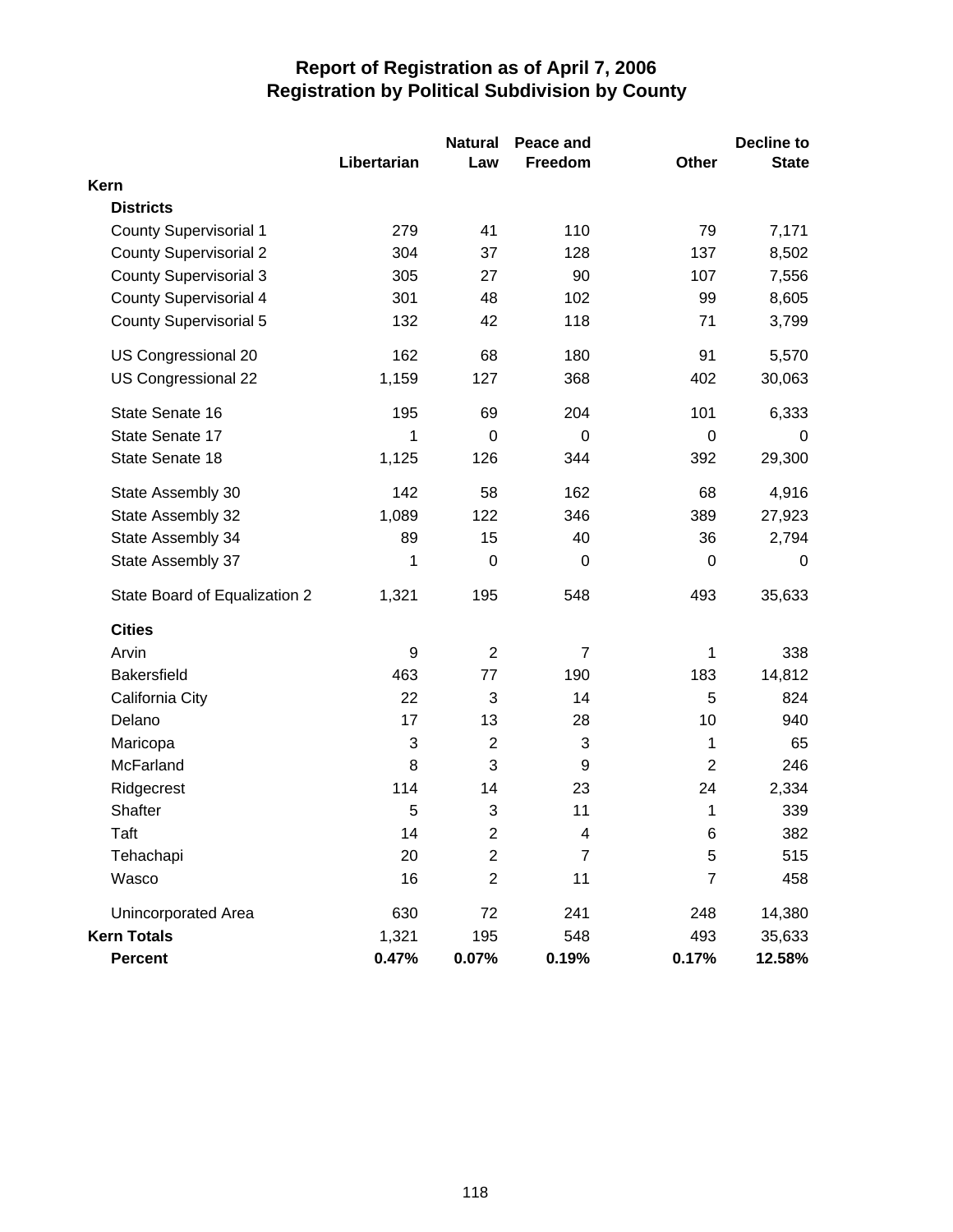|                               | <b>Total</b>      |                   |            | <b>American</b> |       |
|-------------------------------|-------------------|-------------------|------------|-----------------|-------|
|                               | <b>Registered</b> | <b>Democratic</b> | Republican | Independent     | Green |
| <b>Kings</b>                  |                   |                   |            |                 |       |
| <b>Districts</b>              |                   |                   |            |                 |       |
| <b>County Supervisorial 1</b> | 7,433             | 2,340             | 3,855      | 167             | 19    |
| <b>County Supervisorial 2</b> | 5,791             | 3,169             | 1,796      | 121             | 13    |
| <b>County Supervisorial 3</b> | 12,113            | 3,554             | 6,840      | 219             | 35    |
| <b>County Supervisorial 4</b> | 9,015             | 4,059             | 3,701      | 164             | 19    |
| <b>County Supervisorial 5</b> | 9,586             | 3,730             | 4,534      | 196             | 24    |
| US Congressional 20           | 43,938            | 16,852            | 20,726     | 867             | 110   |
| State Senate 16               | 43,938            | 16,852            | 20,726     | 867             | 110   |
| State Assembly 30             | 43,938            | 16,852            | 20,726     | 867             | 110   |
| State Board of Equalization 2 | 43,938            | 16,852            | 20,726     | 867             | 110   |
| <b>Cities</b>                 |                   |                   |            |                 |       |
| Avenal                        | 1,375             | 662               | 459        | 38              | 3     |
| Corcoran                      | 3,339             | 1,926             | 979        | 67              | 10    |
| Hanford                       | 19,641            | 7,606             | 9,302      | 366             | 53    |
| Lemoore                       | 8,278             | 2,535             | 4,352      | 195             | 18    |
| Unincorporated Area           | 11,305            | 4,123             | 5,634      | 201             | 26    |
| <b>Kings Totals</b>           | 43,938            | 16,852            | 20,726     | 867             | 110   |
| <b>Percent</b>                |                   | 38.35%            | 47.17%     | 1.97%           | 0.25% |
| Lake                          |                   |                   |            |                 |       |
| <b>Districts</b>              |                   |                   |            |                 |       |
| <b>County Supervisorial 1</b> | 6,782             | 2,786             | 2,212      | 224             | 107   |
| <b>County Supervisorial 2</b> | 5,240             | 2,749             | 1,200      | 173             | 65    |
| <b>County Supervisorial 3</b> | 6,501             | 2,964             | 1,907      | 206             | 91    |
| <b>County Supervisorial 4</b> | 6,402             | 2,469             | 2,575      | 148             | 85    |
| <b>County Supervisorial 5</b> | 6,845             | 2,835             | 2,378      | 198             | 97    |
| US Congressional 1            | 31,770            | 13,803            | 10,272     | 949             | 445   |
| State Senate 2                | 31,770            | 13,803            | 10,272     | 949             | 445   |
| State Assembly 1              | 31,770            | 13,803            | 10,272     | 949             | 445   |
| State Board of Equalization 1 | 31,770            | 13,803            | 10,272     | 949             | 445   |
| <b>Cities</b>                 |                   |                   |            |                 |       |
| Clearlake                     | 5,745             | 3,004             | 1,289      | 196             | 65    |
| Lakeport                      | 2,573             | 1,017             | 1,002      | 63              | 39    |
| Unincorporated Area           | 23,452            | 9,782             | 7,981      | 690             | 341   |
| <b>Lake Totals</b>            | 31,770            | 13,803            | 10,272     | 949             | 445   |
| <b>Percent</b>                |                   | 43.45%            | 32.33%     | 2.99%           | 1.40% |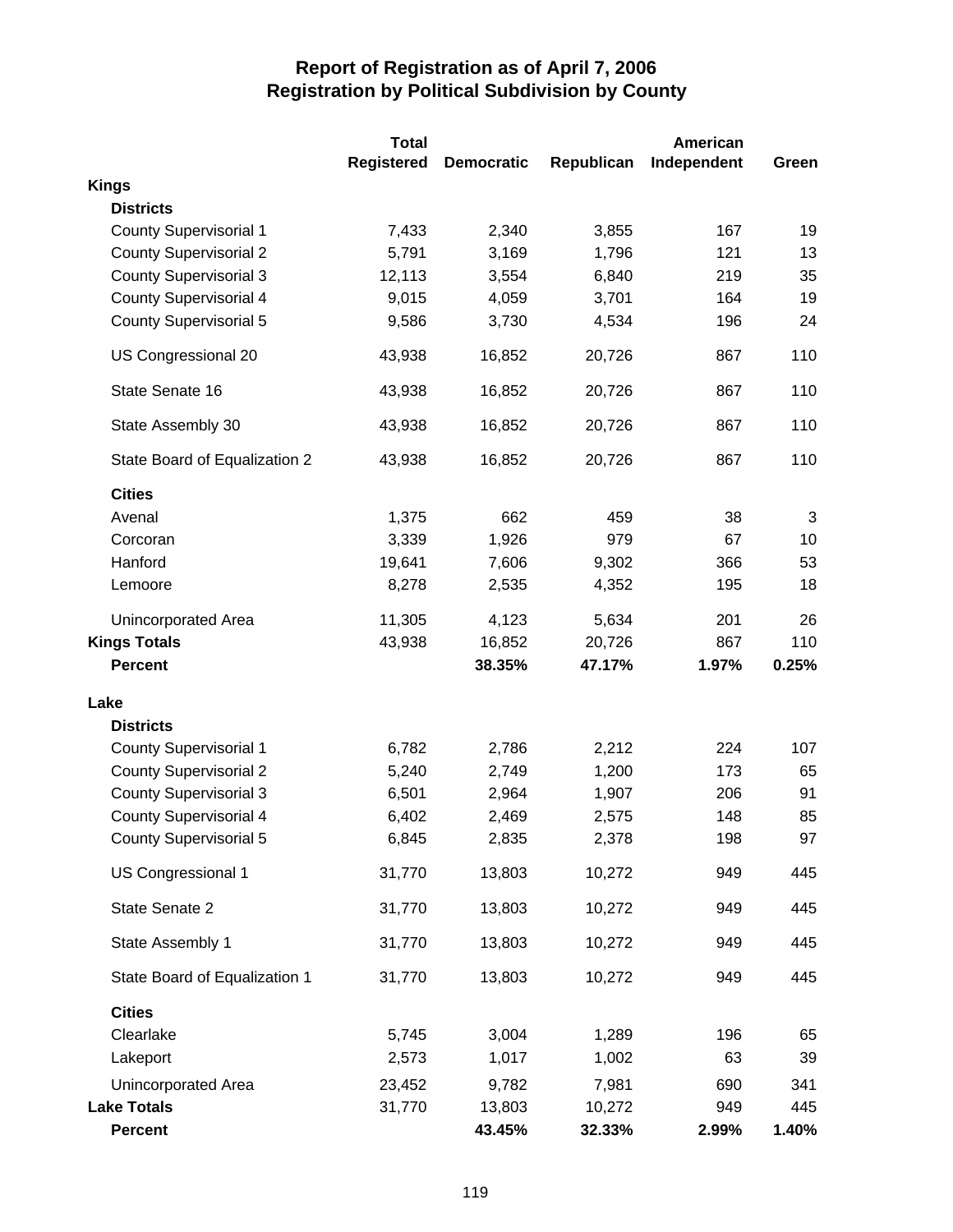|                               |                | <b>Natural</b> | Peace and      |              | Decline to   |
|-------------------------------|----------------|----------------|----------------|--------------|--------------|
|                               | Libertarian    | Law            | Freedom        | <b>Other</b> | <b>State</b> |
| <b>Kings</b>                  |                |                |                |              |              |
| <b>Districts</b>              |                |                |                |              |              |
| <b>County Supervisorial 1</b> | 25             | 6              | $\overline{2}$ | 63           | 956          |
| <b>County Supervisorial 2</b> | 18             | 9              | 5              | 48           | 612          |
| <b>County Supervisorial 3</b> | 42             | $\overline{7}$ | 1              | 89           | 1,326        |
| <b>County Supervisorial 4</b> | 22             | $\overline{7}$ | 6              | 92           | 945          |
| <b>County Supervisorial 5</b> | 25             | 0              | $\overline{2}$ | 73           | 1,002        |
| US Congressional 20           | 132            | 29             | 16             | 365          | 4,841        |
| State Senate 16               | 132            | 29             | 16             | 365          | 4,841        |
| State Assembly 30             | 132            | 29             | 16             | 365          | 4,841        |
| State Board of Equalization 2 | 132            | 29             | 16             | 365          | 4,841        |
| <b>Cities</b>                 |                |                |                |              |              |
| Avenal                        | $\overline{7}$ | 6              | $\mathbf{1}$   | 19           | 180          |
| Corcoran                      | 8              | 1              | 3              | 23           | 322          |
| Hanford                       | 48             | 10             | $\overline{7}$ | 155          | 2,094        |
| Lemoore                       | 29             | 5              | $\overline{2}$ | 73           | 1,069        |
| <b>Unincorporated Area</b>    | 40             | $\overline{7}$ | 3              | 95           | 1,176        |
| <b>Kings Totals</b>           | 132            | 29             | 16             | 365          | 4,841        |
| <b>Percent</b>                | 0.30%          | 0.07%          | 0.04%          | 0.83%        | 11.02%       |
| Lake                          |                |                |                |              |              |
| <b>Districts</b>              |                |                |                |              |              |
| County Supervisorial 1        | 48             | 5              | 28             | 13           | 1,359        |
| <b>County Supervisorial 2</b> | 37             | $\overline{2}$ | 22             | 12           | 980          |
| <b>County Supervisorial 3</b> | 42             | 6              | 29             | 28           | 1,228        |
| <b>County Supervisorial 4</b> | 37             | 5              | 12             | 11           | 1,060        |
| <b>County Supervisorial 5</b> | 51             | 4              | 23             | 11           | 1,248        |
| US Congressional 1            | 215            | 22             | 114            | 75           | 5,875        |
| State Senate 2                | 215            | 22             | 114            | 75           | 5,875        |
| State Assembly 1              | 215            | 22             | 114            | 75           | 5,875        |
| State Board of Equalization 1 | 215            | 22             | 114            | 75           | 5,875        |
| <b>Cities</b>                 |                |                |                |              |              |
| Clearlake                     | 41             | 6              | 24             | 14           | 1,106        |
| Lakeport                      | 13             | 3              | 6              | 3            | 427          |
| Unincorporated Area           | 161            | 13             | 84             | 58           | 4,342        |
| <b>Lake Totals</b>            | 215            | 22             | 114            | 75           | 5,875        |
| <b>Percent</b>                | 0.68%          | 0.07%          | 0.36%          | 0.24%        | 18.49%       |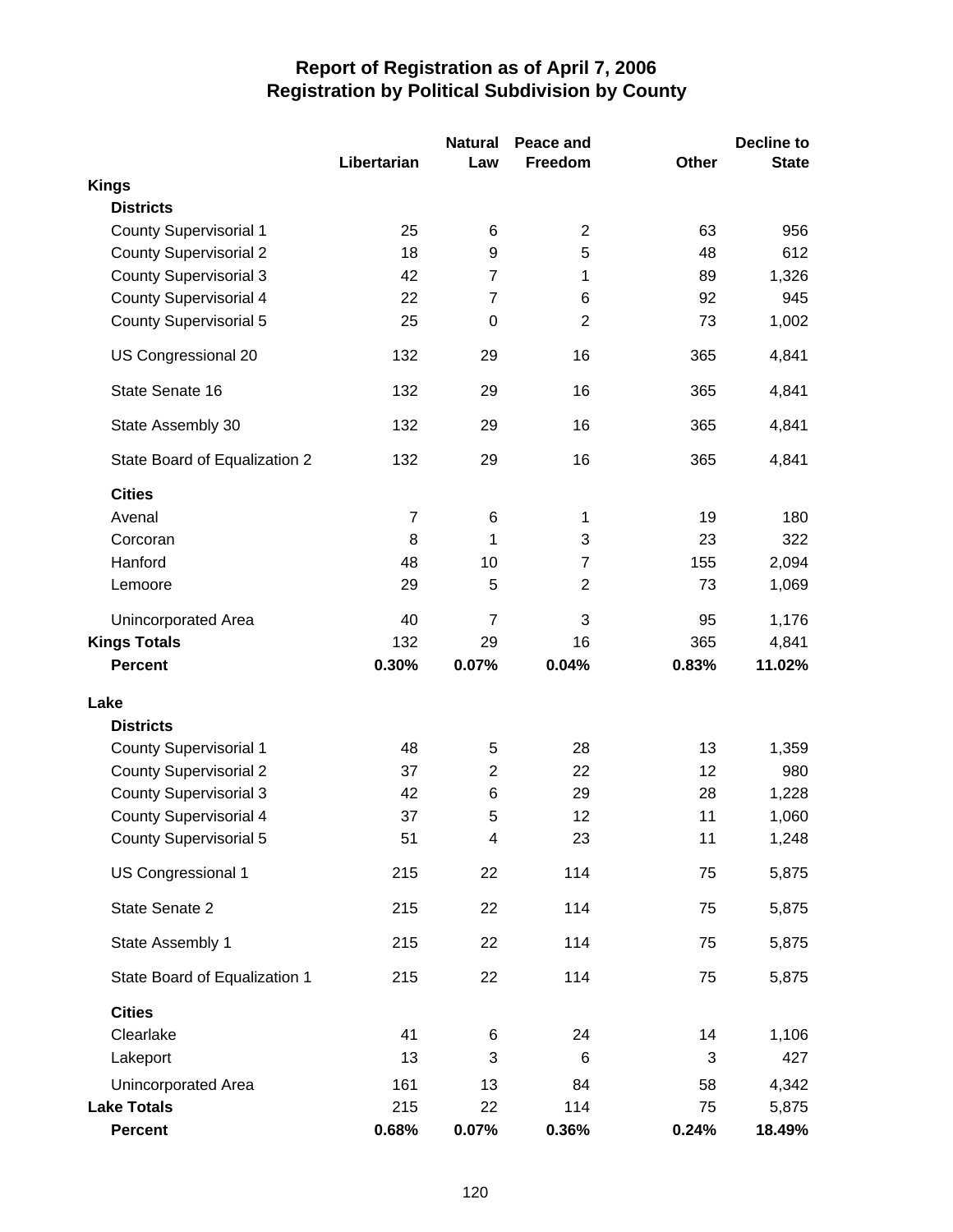|                               | <b>Total</b>      | American          |            |             |       |
|-------------------------------|-------------------|-------------------|------------|-------------|-------|
|                               | <b>Registered</b> | <b>Democratic</b> | Republican | Independent | Green |
| Lassen                        |                   |                   |            |             |       |
| <b>Districts</b>              |                   |                   |            |             |       |
| <b>County Supervisorial 1</b> | 2,893             | 954               | 1,237      | 126         | 14    |
| <b>County Supervisorial 2</b> | 2,782             | 881               | 1,133      | 131         | 15    |
| <b>County Supervisorial 3</b> | 3,254             | 830               | 1,707      | 125         | 11    |
| <b>County Supervisorial 4</b> | 2,804             | 793               | 1,428      | 81          | 14    |
| <b>County Supervisorial 5</b> | 2,450             | 741               | 1,081      | 135         | 8     |
| US Congressional 4            | 14,183            | 4,199             | 6,586      | 598         | 62    |
| State Senate 1                | 14,183            | 4,199             | 6,586      | 598         | 62    |
| State Assembly 3              | 14,183            | 4,199             | 6,586      | 598         | 62    |
| State Board of Equalization 2 | 14,183            | 4,199             | 6,586      | 598         | 62    |
| <b>Cities</b>                 |                   |                   |            |             |       |
| Susanville                    | 4,758             | 1,451             | 2,081      | 189         | 23    |
| Unincorporated Area           | 9,425             | 2,748             | 4,505      | 409         | 39    |
| <b>Lassen Totals</b>          | 14,183            | 4,199             | 6,586      | 598         | 62    |
| <b>Percent</b>                |                   | 29.61%            | 46.44%     | 4.22%       | 0.44% |
| <b>Los Angeles</b>            |                   |                   |            |             |       |
| <b>Districts</b>              |                   |                   |            |             |       |
| <b>County Supervisorial 1</b> | 550,858           | 319,006           | 103,127    | 8,488       | 3,342 |
| <b>County Supervisorial 2</b> | 650,473           | 435,043           | 79,993     | 9,789       | 3,512 |
| <b>County Supervisorial 3</b> | 840,399           | 437,195           | 192,203    | 13,910      | 7,999 |
| <b>County Supervisorial 4</b> | 845,833           | 369,760           | 286,562    | 14,208      | 4,866 |
| <b>County Supervisorial 5</b> | 929,797           | 358,923           | 362,342    | 16,931      | 5,527 |
| US Congressional 22           | 33,783            | 10,809            | 16,205     | 855         | 140   |
| US Congressional 25           | 230,957           | 78,690            | 104,457    | 5,260       | 938   |
| US Congressional 26           | 209,969           | 69,684            | 92,716     | 3,255       | 1,340 |
| US Congressional 27           | 269,697           | 128,060           | 79,357     | 4,802       | 1,864 |
| US Congressional 28           | 219,349           | 122,292           | 44,331     | 3,829       | 1,588 |
| US Congressional 29           | 279,933           | 121,935           | 86,207     | 4,482       | 2,103 |
| US Congressional 30           | 382,221           | 191,451           | 97,133     | 5,746       | 3,576 |
| US Congressional 31           | 160,045           | 93,670            | 25,060     | 2,410       | 1,916 |
| US Congressional 32           | 212,686           | 108,683           | 54,559     | 3,547       | 865   |
| US Congressional 33           | 262,350           | 171,379           | 30,390     | 3,840       | 2,295 |
| US Congressional 34           | 166,266           | 96,382            | 33,174     | 2,628       | 763   |
| US Congressional 35           | 221,385           | 147,129           | 30,587     | 3,518       | 893   |
| US Congressional 36           | 311,226           | 136,339           | 97,900     | 5,220       | 2,760 |
| US Congressional 37           | 239,920           | 143,864           | 44,016     | 4,221       | 1,528 |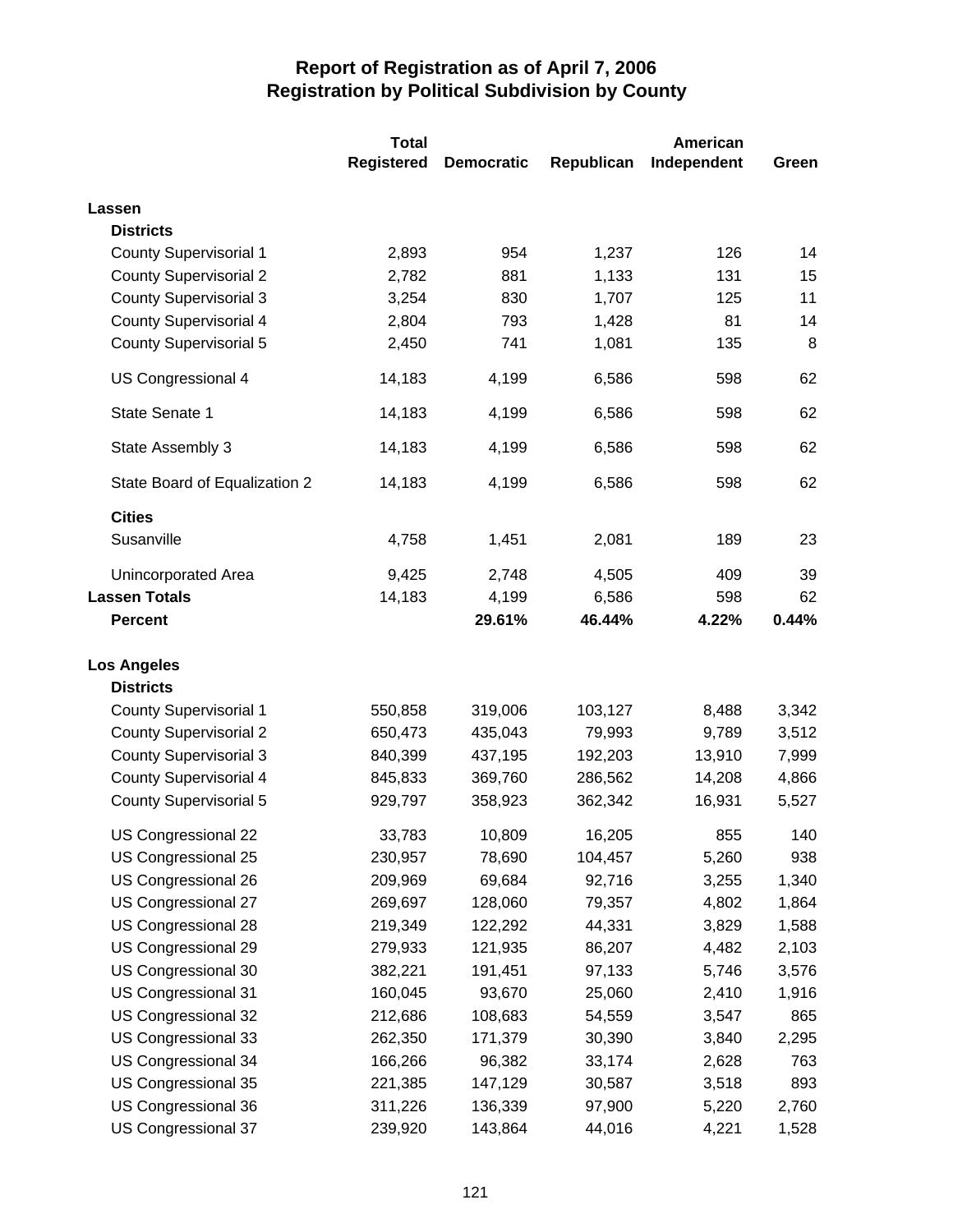|                               |             | <b>Natural</b> | Peace and      |                | Decline to   |  |
|-------------------------------|-------------|----------------|----------------|----------------|--------------|--|
|                               | Libertarian | Law            | Freedom        | <b>Other</b>   | <b>State</b> |  |
| Lassen                        |             |                |                |                |              |  |
| <b>Districts</b>              |             |                |                |                |              |  |
| <b>County Supervisorial 1</b> | 22          | 0              | $\overline{7}$ | 6              | 527          |  |
| <b>County Supervisorial 2</b> | 14          | 5              | 10             | $\overline{7}$ | 586          |  |
| <b>County Supervisorial 3</b> | 19          | $\pmb{0}$      | 1              | $\mathbf 2$    | 559          |  |
| <b>County Supervisorial 4</b> | 6           | $\overline{2}$ | $\overline{4}$ | 1              | 475          |  |
| <b>County Supervisorial 5</b> | 25          | 3              | 5              | 5              | 447          |  |
| US Congressional 4            | 86          | 10             | 27             | 21             | 2,594        |  |
| State Senate 1                | 86          | 10             | 27             | 21             | 2,594        |  |
| State Assembly 3              | 86          | 10             | 27             | 21             | 2,594        |  |
| State Board of Equalization 2 | 86          | 10             | 27             | 21             | 2,594        |  |
| <b>Cities</b>                 |             |                |                |                |              |  |
| Susanville                    | 18          | 6              | 13             | $\overline{7}$ | 970          |  |
| <b>Unincorporated Area</b>    | 68          | 4              | 14             | 14             | 1,624        |  |
| <b>Lassen Totals</b>          | 86          | 10             | 27             | 21             | 2,594        |  |
| <b>Percent</b>                | 0.61%       | 0.07%          | 0.19%          | 0.15%          | 18.29%       |  |
| <b>Los Angeles</b>            |             |                |                |                |              |  |
| <b>Districts</b>              |             |                |                |                |              |  |
| <b>County Supervisorial 1</b> | 2,002       | 1,048          | 6,490          | 2,651          | 104,704      |  |
| <b>County Supervisorial 2</b> | 2,185       | 3,552          | 5,288          | 3,480          | 107,631      |  |
| <b>County Supervisorial 3</b> | 4,759       | 1,055          | 3,650          | 6,774          | 172,854      |  |
| <b>County Supervisorial 4</b> | 4,198       | 1,293          | 4,763          | 5,009          | 155,174      |  |
| <b>County Supervisorial 5</b> | 4,674       | 1,023          | 3,513          | 6,062          | 170,802      |  |
| US Congressional 22           | 155         | 34             | 89             | 203            | 5,293        |  |
| US Congressional 25           | 1,212       | 255            | 517            | 1,518          | 38,110       |  |
| US Congressional 26           | 1,002       | 183            | 700            | 1,291          | 39,798       |  |
| US Congressional 27           | 1,525       | 340            | 1,215          | 2,039          | 50,495       |  |
| US Congressional 28           | 1,180       | 344            | 1,130          | 1,577          | 43,078       |  |
| US Congressional 29           | 1,340       | 351            | 1,458          | 1,885          | 60,172       |  |
| US Congressional 30           | 2,082       | 374            | 1,074          | 3,212          | 77,573       |  |
| US Congressional 31           | 710         | 350            | 1,567          | 995            | 33,367       |  |
| US Congressional 32           | 791         | 330            | 1,949          | 1,003          | 40,959       |  |
| US Congressional 33           | 1,168       | 847            | 1,576          | 1,801          | 49,054       |  |
| US Congressional 34           | 652         | 365            | 2,348          | 709            | 29,245       |  |
| US Congressional 35           | 704         | 1,507          | 1,721          | 1,087          | 34,239       |  |
| US Congressional 36           | 1,889       | 452            | 1,431          | 2,445          | 62,790       |  |
| US Congressional 37           | 1,033       | 1,202          | 2,122          | 1,148          | 40,786       |  |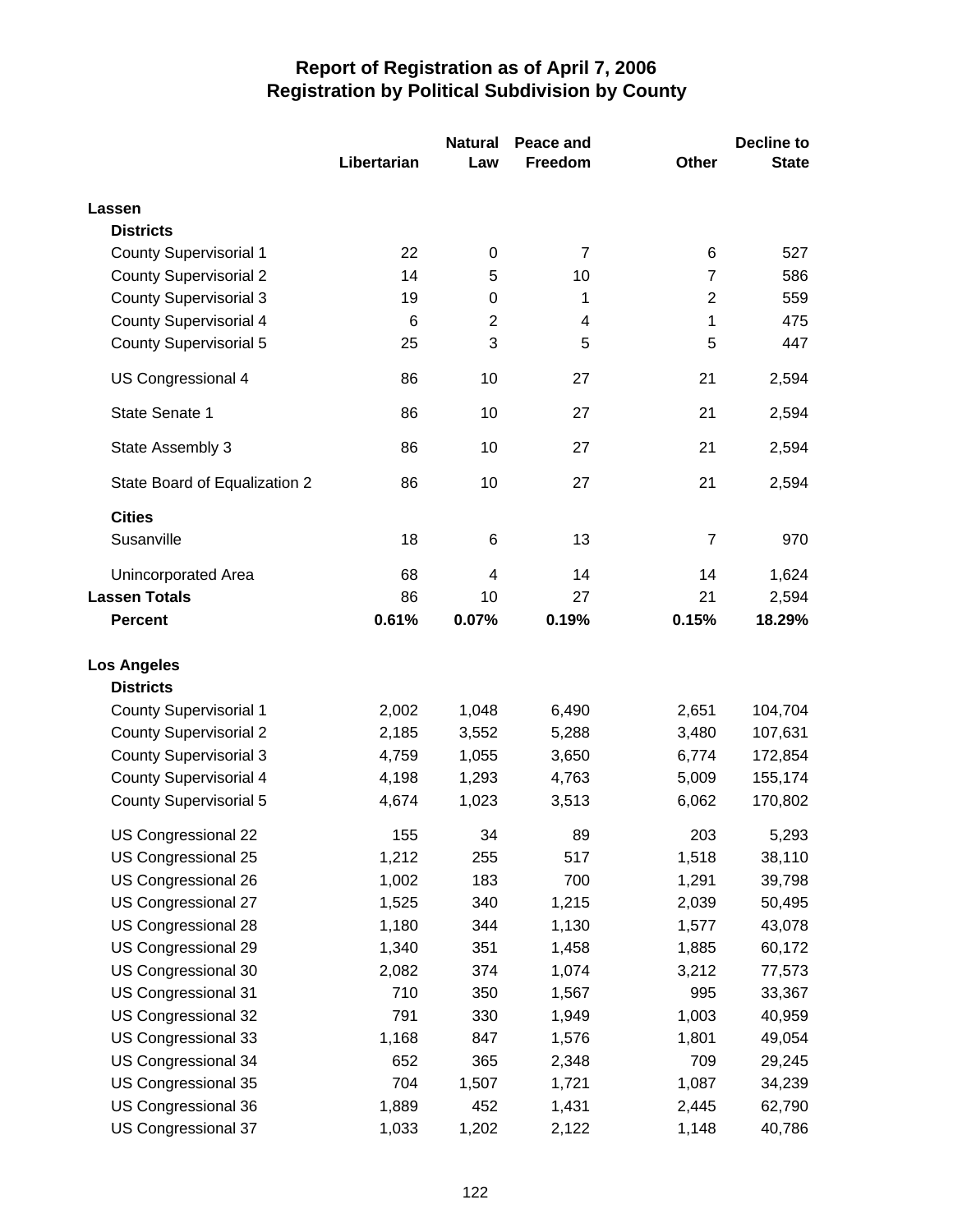|                     | <b>Total</b>      |                   |            | American    |       |
|---------------------|-------------------|-------------------|------------|-------------|-------|
|                     | <b>Registered</b> | <b>Democratic</b> | Republican | Independent | Green |
| US Congressional 38 | 218,696           | 123,554           | 49,864     | 3,386       | 821   |
| US Congressional 39 | 230,935           | 117,917           | 65,245     | 3,767       | 878   |
| US Congressional 42 | 62,337            | 21,116            | 25,250     | 972         | 247   |
| US Congressional 46 | 105,605           | 36,973            | 47,776     | 1,588       | 731   |
| State Senate 17     | 284,816           | 100,874           | 125,328    | 6,291       | 1,224 |
| State Senate 19     | 35,264            | 10,885            | 17,132     | 677         | 149   |
| State Senate 20     | 251,622           | 134,046           | 58,330     | 4,670       | 1,599 |
| State Senate 21     | 398,255           | 182,526           | 117,334    | 6,447       | 3,538 |
| State Senate 22     | 201,988           | 116,126           | 34,650     | 2,977       | 1,661 |
| State Senate 23     | 386,954           | 193,833           | 100,143    | 5,929       | 3,466 |
| State Senate 24     | 278,134           | 146,525           | 66,780     | 4,518       | 1,146 |
| State Senate 25     | 324,230           | 196,481           | 64,713     | 5,002       | 1,300 |
| State Senate 26     | 332,358           | 215,661           | 39,941     | 4,935       | 2,789 |
| State Senate 27     | 337,677           | 166,352           | 97,228     | 5,921       | 2,168 |
| State Senate 28     | 412,798           | 192,880           | 118,022    | 6,822       | 3,451 |
| State Senate 29     | 242,688           | 82,565            | 101,063    | 4,009       | 1,454 |
| State Senate 30     | 286,359           | 157,773           | 71,973     | 4,355       | 1,083 |
| State Senate 32     | 44,217            | 23,400            | 11,590     | 773         | 218   |
| State Assembly 36   | 130,754           | 46,987            | 58,047     | 3,270       | 452   |
| State Assembly 37   | 36,428            | 13,264            | 15,230     | 739         | 204   |
| State Assembly 38   | 196,600           | 70,192            | 84,319     | 3,799       | 1,045 |
| State Assembly 39   | 108,498           | 63,262            | 20,461     | 1,984       | 553   |
| State Assembly 40   | 163,838           | 78,697            | 47,324     | 2,953       | 1,073 |
| State Assembly 41   | 182,104           | 88,648            | 50,637     | 2,734       | 1,935 |
| State Assembly 42   | 247,560           | 132,637           | 50,661     | 3,890       | 2,277 |
| State Assembly 43   | 179,936           | 79,803            | 52,882     | 3,310       | 1,599 |
| State Assembly 44   | 209,821           | 94,095            | 66,180     | 2,972       | 1,816 |
| State Assembly 45   | 119,557           | 69,303            | 17,635     | 1,887       | 1,539 |
| State Assembly 46   | 82,802            | 53,776            | 9,676      | 1,231       | 496   |
| State Assembly 47   | 199,883           | 129,221           | 24,892     | 2,759       | 1,639 |
| State Assembly 48   | 118,181           | 84,256            | 9,864      | 1,757       | 564   |
| State Assembly 49   | 138,642           | 63,752            | 35,565     | 2,057       | 611   |
| State Assembly 50   | 114,015           | 68,860            | 20,714     | 1,860       | 442   |
| State Assembly 51   | 155,601           | 98,154            | 25,712     | 2,412       | 675   |
| State Assembly 52   | 116,079           | 83,426            | 10,985     | 1,957       | 375   |
| State Assembly 53   | 237,873           | 96,975            | 81,105     | 4,006       | 2,255 |
| State Assembly 54   | 217,471           | 94,074            | 75,581     | 3,709       | 1,936 |
| State Assembly 55   | 161,543           | 87,000            | 39,743     | 2,822       | 659   |
| State Assembly 56   | 131,849           | 66,659            | 36,686     | 2,024       | 443   |
| State Assembly 57   | 151,412           | 75,978            | 43,304     | 2,653       | 571   |
| State Assembly 58   | 164,137           | 86,312            | 44,917     | 2,364       | 631   |
| State Assembly 59   | 119,468           | 40,712            | 54,588     | 2,033       | 934   |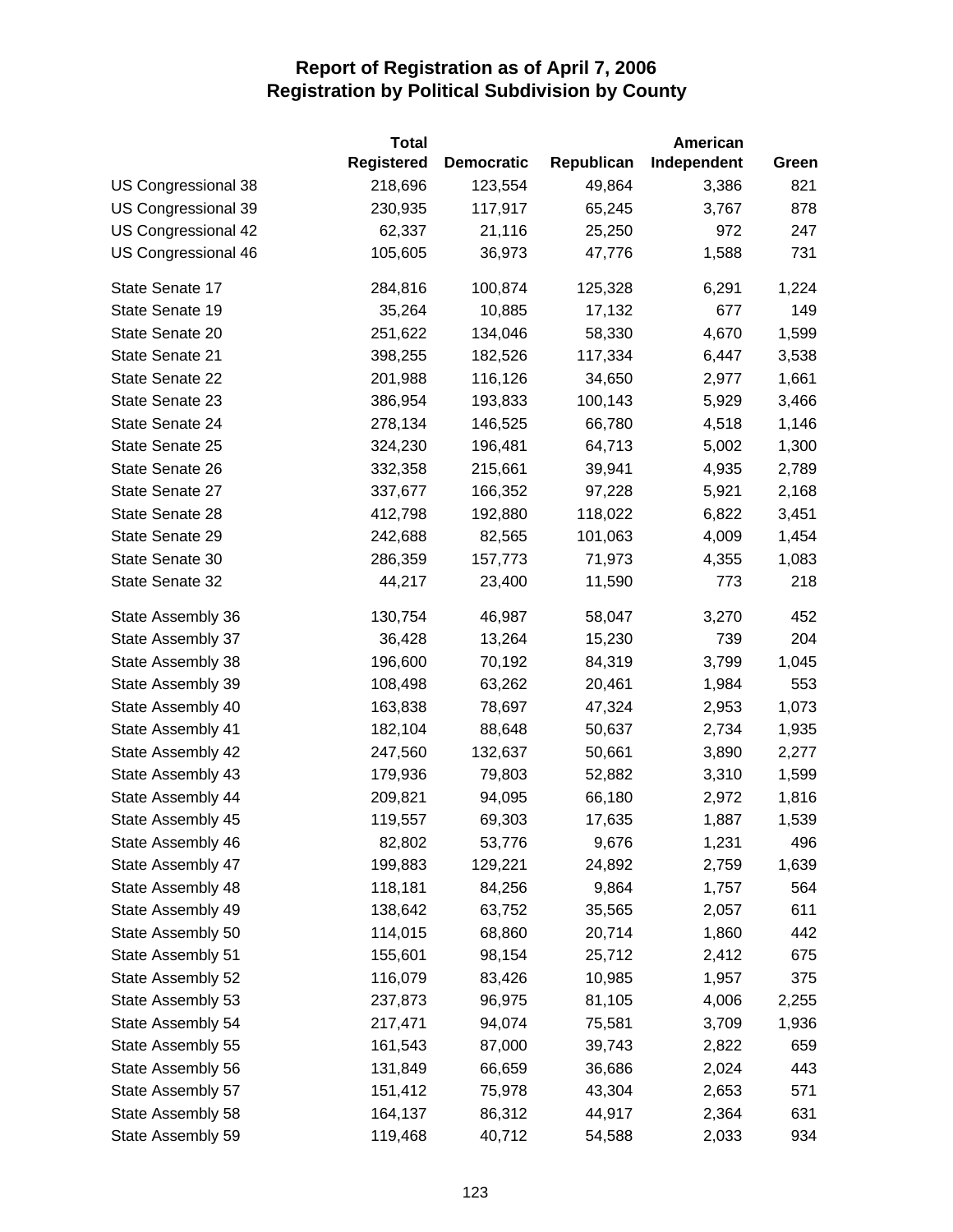|                            |             | <b>Natural</b> | Peace and |       | <b>Decline to</b> |
|----------------------------|-------------|----------------|-----------|-------|-------------------|
|                            | Libertarian | Law            | Freedom   | Other | <b>State</b>      |
| <b>US Congressional 38</b> | 677         | 353            | 2,302     | 942   | 36,797            |
| US Congressional 39        | 893         | 524            | 2,007     | 1,088 | 38,616            |
| US Congressional 42        | 212         | 70             | 254       | 333   | 13,883            |
| US Congressional 46        | 593         | 90             | 244       | 700   | 16,910            |
| State Senate 17            | 1,476       | 300            | 718       | 1,907 | 46,698            |
| State Senate 19            | 156         | 21             | 56        | 214   | 5,974             |
| State Senate 20            | 1,274       | 434            | 1,589     | 1,653 | 48,027            |
| State Senate 21            | 2,135       | 515            | 1,784     | 2,982 | 80,994            |
| State Senate 22            | 806         | 409            | 2,405     | 1,001 | 41,953            |
| State Senate 23            | 2,120       | 393            | 1,127     | 3,264 | 76,679            |
| State Senate 24            | 1,018       | 438            | 2,640     | 1,328 | 53,741            |
| State Senate 25            | 1,123       | 2,028          | 2,451     | 1,605 | 49,527            |
| State Senate 26            | 1,435       | 1,166          | 2,062     | 2,251 | 62,118            |
| State Senate 27            | 1,629       | 684            | 2,531     | 1,739 | 59,425            |
| State Senate 28            | 2,363       | 692            | 1,877     | 3,113 | 83,578            |
| State Senate 29            | 1,162       | 251            | 915       | 1,443 | 49,826            |
| State Senate 30            | 978         | 571            | 3,045     | 1,284 | 45,297            |
| State Senate 32            | 143         | 69             | 504       | 192   | 7,328             |
| State Assembly 36          | 586         | 177            | 368       | 762   | 20,105            |
| State Assembly 37          | 213         | 37             | 110       | 252   | 6,379             |
| State Assembly 38          | 1,141       | 168            | 486       | 1,449 | 34,001            |
| State Assembly 39          | 492         | 221            | 833       | 607   | 20,085            |
| State Assembly 40          | 853         | 210            | 837       | 1,224 | 30,667            |
| State Assembly 41          | 1,082       | 208            | 528       | 1,596 | 34,736            |
| State Assembly 42          | 1,397       | 236            | 646       | 2,173 | 53,643            |
| State Assembly 43          | 1,092       | 224            | 801       | 1,479 | 38,746            |
| State Assembly 44          | 976         | 291            | 976       | 1,343 | 41,172            |
| State Assembly 45          | 629         | 220            | 1,220     | 800   | 26,324            |
| State Assembly 46          | 317         | 216            | 1,467     | 348   | 15,275            |
| State Assembly 47          | 794         | 572            | 930       | 1,381 | 37,695            |
| State Assembly 48          | 296         | 851            | 1,086     | 549   | 18,958            |
| State Assembly 49          | 471         | 181            | 1,158     | 710   | 34,137            |
| State Assembly 50          | 416         | 319            | 1,555     | 420   | 19,429            |
| State Assembly 51          | 556         | 855            | 1,042     | 818   | 25,377            |
| State Assembly 52          | 297         | 989            | 1,508     | 351   | 16,191            |
| State Assembly 53          | 1,514       | 292            | 899       | 1,993 | 48,834            |
| State Assembly 54          | 1,296       | 297            | 1,015     | 1,399 | 38,164            |
| State Assembly 55          | 715         | 439            | 1,160     | 805   | 28,200            |
| State Assembly 56          | 462         | 228            | 1,151     | 626   | 23,570            |
| State Assembly 57          | 567         | 223            | 1,126     | 718   | 26,272            |
| State Assembly 58          | 502         | 251            | 1,528     | 754   | 26,878            |
| State Assembly 59          | 690         | 101            | 387       | 727   | 19,296            |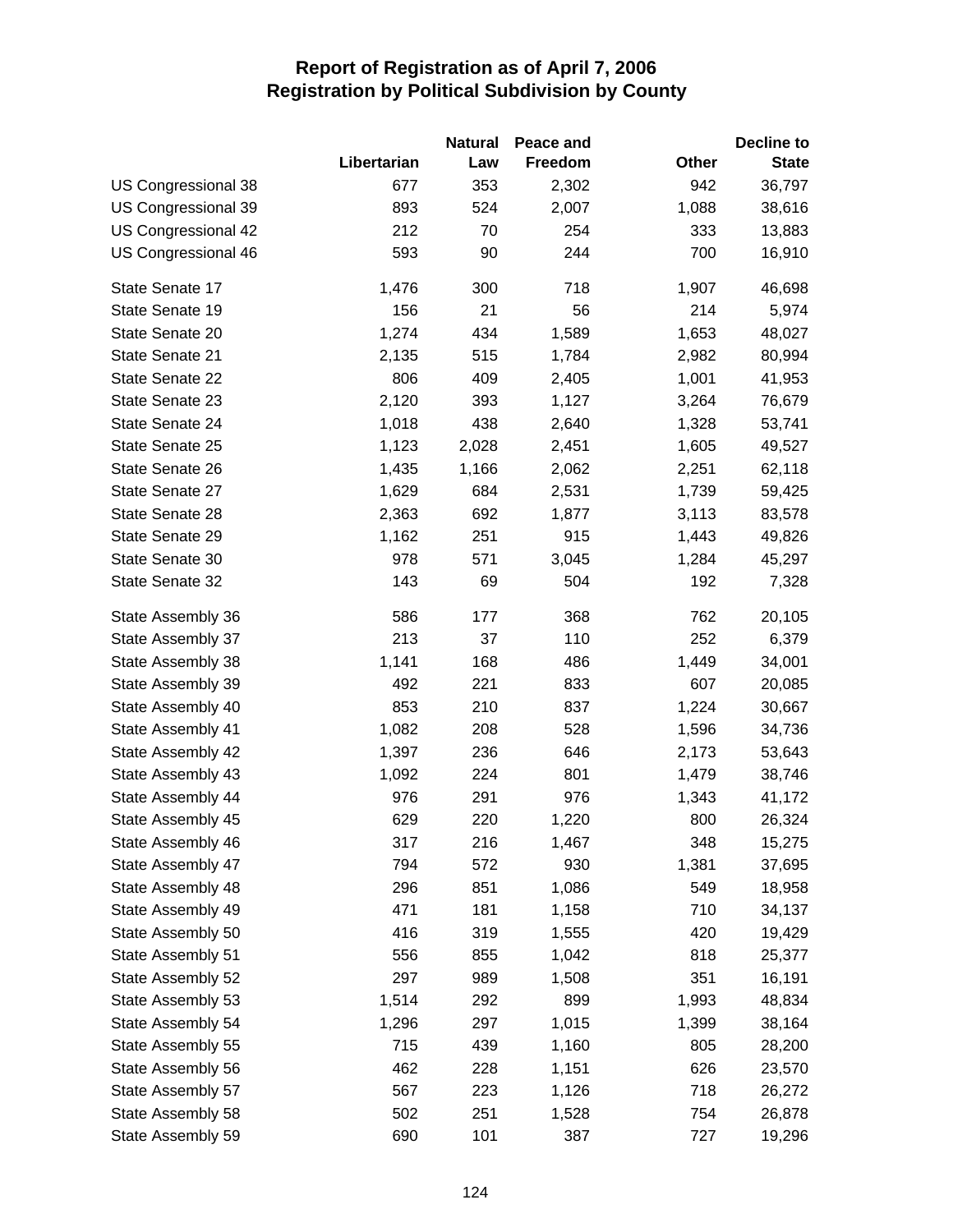|                               | <b>Total</b>      |                   |            | American    |                |
|-------------------------------|-------------------|-------------------|------------|-------------|----------------|
|                               | <b>Registered</b> | <b>Democratic</b> | Republican | Independent | Green          |
| State Assembly 60             | 89,008            | 30,448            | 35,902     | 1,369       | 303            |
| State Assembly 61             | 44,300            | 23,436            | 11,617     | 775         | 219            |
| State Board of Equalization 2 | 392,731           | 147,037           | 165,153    | 8,320       | 1,882          |
| State Board of Equalization 3 | 112,336           | 43,697            | 44,780     | 1,776       | 867            |
| State Board of Equalization 4 | 3,312,293         | 1,729,193         | 814,294    | 53,230      | 22,497         |
| <b>Cities</b>                 |                   |                   |            |             |                |
| Agoura Hills                  | 12,219            | 4,931             | 4,595      | 218         | 67             |
| Alhambra                      | 31,324            | 14,918            | 7,510      | 438         | 173            |
| Arcadia                       | 26,382            | 7,179             | 11,282     | 348         | 101            |
| Artesia                       | 5,683             | 2,777             | 1,612      | 67          | 19             |
| Avalon                        | 1,535             | 546               | 663        | 26          | 23             |
| Azusa                         | 14,949            | 6,718             | 4,909      | 294         | 72             |
| <b>Baldwin Park</b>           | 20,721            | 11,982            | 4,009      | 335         | 64             |
| Bell                          | 7,608             | 4,788             | 1,140      | 109         | 20             |
| <b>Bell Gardens</b>           | 8,846             | 5,555             | 1,102      | 153         | 38             |
| <b>Bellflower</b>             | 25,738            | 12,950            | 7,129      | 511         | 100            |
| <b>Beverly Hills</b>          | 20,542            | 10,122            | 5,347      | 261         | 89             |
| <b>Bradbury</b>               | 533               | 122               | 288        | 6           | $\overline{4}$ |
| <b>Burbank</b>                | 49,619            | 21,212            | 16,559     | 868         | 328            |
| Calabasas                     | 12,462            | 5,621             | 4,188      | 178         | 71             |
| Carson                        | 42,177            | 25,664            | 7,562      | 634         | 131            |
| Cerritos                      | 27,429            | 10,902            | 9,307      | 316         | 70             |
| Claremont                     | 20,335            | 8,641             | 7,178      | 304         | 304            |
| Commerce                      | 4,875             | 3,461             | 544        | 55          | 25             |
| Compton                       | 31,043            | 23,546            | 2,375      | 457         | 93             |
| Covina                        | 21,087            | 8,616             | 8,361      | 389         | 79             |
| Cudahy                        | 4,612             | 2,883             | 664        | 69          | 18             |
| <b>Culver City</b>            | 22,700            | 12,957            | 4,320      | 308         | 221            |
| Diamond Bar                   | 26,957            | 9,177             | 10,196     | 428         | 115            |
| Downey                        | 42,210            | 20,445            | 13,765     | 628         | 133            |
| Duarte                        | 9,729             | 4,518             | 3,224      | 159         | 41             |
| El Monte                      | 25,951            | 13,614            | 5,554      | 503         | 87             |
| El Segundo                    | 9,909             | 3,209             | 4,306      | 215         | 63             |
| Gardena                       | 22,679            | 13,410            | 4,400      | 347         | 89             |
| Glendale                      | 81,082            | 30,266            | 29,141     | 1,563       | 549            |
| Glendora                      | 27,469            | 7,958             | 14,424     | 496         | 147            |
| <b>Hawaiian Gardens</b>       | 3,369             | 1,899             | 667        | 82          | 16             |
| Hawthorne                     | 26,440            | 16,004            | 4,617      | 436         | 123            |
| Hermosa Beach                 | 12,918            | 4,402             | 4,817      | 245         | 101            |
| Hidden Hills                  | 1,242             | 482               | 564        | 14          | 4              |
| Huntington Park               | 12,117            | 7,929             | 1,663      | 174         | 39             |
| Industry                      | 104               | 29                | 58         | 1           | 1              |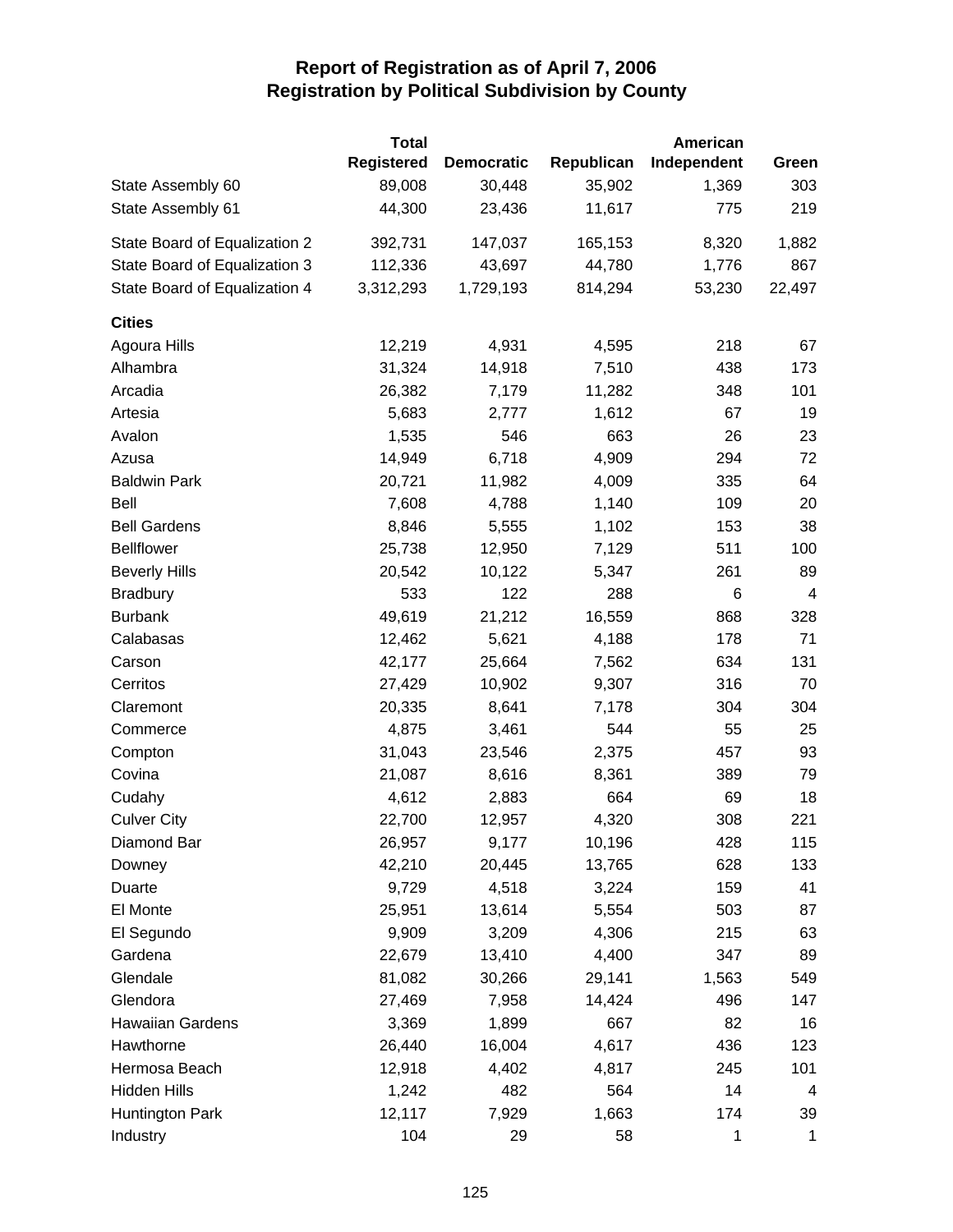|                               |                         | <b>Natural</b> | Peace and |        | <b>Decline to</b> |
|-------------------------------|-------------------------|----------------|-----------|--------|-------------------|
|                               | Libertarian             | Law            | Freedom   | Other  | <b>State</b>      |
| State Assembly 60             | 320                     | 96             | 383       | 500    | 19,687            |
| State Assembly 61             | 144                     | 69             | 504       | 192    | 7,344             |
| State Board of Equalization 2 | 1,823                   | 443            | 1,502     | 2,372  | 64,199            |
| State Board of Equalization 3 | 657                     | 123            | 393       | 798    | 19,245            |
| State Board of Equalization 4 | 15,338                  | 7,405          | 21,809    | 20,806 | 627,721           |
| <b>Cities</b>                 |                         |                |           |        |                   |
| Agoura Hills                  | 93                      | 9              | 14        | 92     | 2,200             |
| Alhambra                      | 95                      | 37             | 260       | 152    | 7,741             |
| Arcadia                       | 83                      | 24             | 90        | 167    | 7,108             |
| Artesia                       | 20                      | 13             | 40        | 23     | 1,112             |
| Avalon                        | 12                      | 1              | 8         | 8      | 248               |
| Azusa                         | 59                      | 19             | 116       | 95     | 2,667             |
| <b>Baldwin Park</b>           | 69                      | 38             | 196       | 86     | 3,942             |
| Bell                          | 24                      | 21             | 138       | 20     | 1,348             |
| <b>Bell Gardens</b>           | 33                      | 47             | 162       | 29     | 1,727             |
| <b>Bellflower</b>             | 129                     | 46             | 204       | 119    | 4,550             |
| <b>Beverly Hills</b>          | 90                      | 16             | 48        | 176    | 4,393             |
| <b>Bradbury</b>               | 3                       | 0              | 1         | 5      | 104               |
| <b>Burbank</b>                | 312                     | 49             | 165       | 398    | 9,728             |
| Calabasas                     | 64                      | 10             | 32        | 91     | 2,207             |
| Carson                        | 140                     | 162            | 275       | 202    | 7,407             |
| Cerritos                      | 68                      | 49             | 158       | 138    | 6,421             |
| Claremont                     | 123                     | 25             | 52        | 141    | 3,567             |
| Commerce                      | 20                      | $\overline{7}$ | 84        | 16     | 663               |
| Compton                       | 58                      | 413            | 386       | 86     | 3,629             |
| Covina                        | 87                      | 22             | 108       | 100    | 3,325             |
| Cudahy                        | 12                      | 14             | 113       | 13     | 826               |
| <b>Culver City</b>            | 128                     | 42             | 77        | 192    | 4,455             |
| Diamond Bar                   | 105                     | 28             | 110       | 144    | 6,654             |
| Downey                        | 142                     | 64             | 366       | 202    | 6,465             |
| Duarte                        | 35                      | 15             | 47        | 56     | 1,634             |
| El Monte                      | 97                      | 53             | 262       | 106    | 5,675             |
| El Segundo                    | 70                      | 12             | 36        | 67     | 1,931             |
| Gardena                       | 74                      | 111            | 149       | 115    | 3,984             |
| Glendale                      | 434                     | 102            | 394       | 675    | 17,958            |
| Glendora                      | 152                     | 22             | 92        | 160    | 4,018             |
| <b>Hawaiian Gardens</b>       | 17                      | $\overline{2}$ | 36        | 16     | 634               |
| Hawthorne                     | 110                     | 151            | 226       | 154    | 4,619             |
| Hermosa Beach                 | 108                     | 9              | 24        | 142    | 3,070             |
| <b>Hidden Hills</b>           | 6                       | 1              | 4         | 6      | 161               |
| Huntington Park               | 43                      | 45             | 228       | 39     | 1,957             |
| Industry                      | $\overline{\mathbf{c}}$ | $\pmb{0}$      | 0         | 0      | 13                |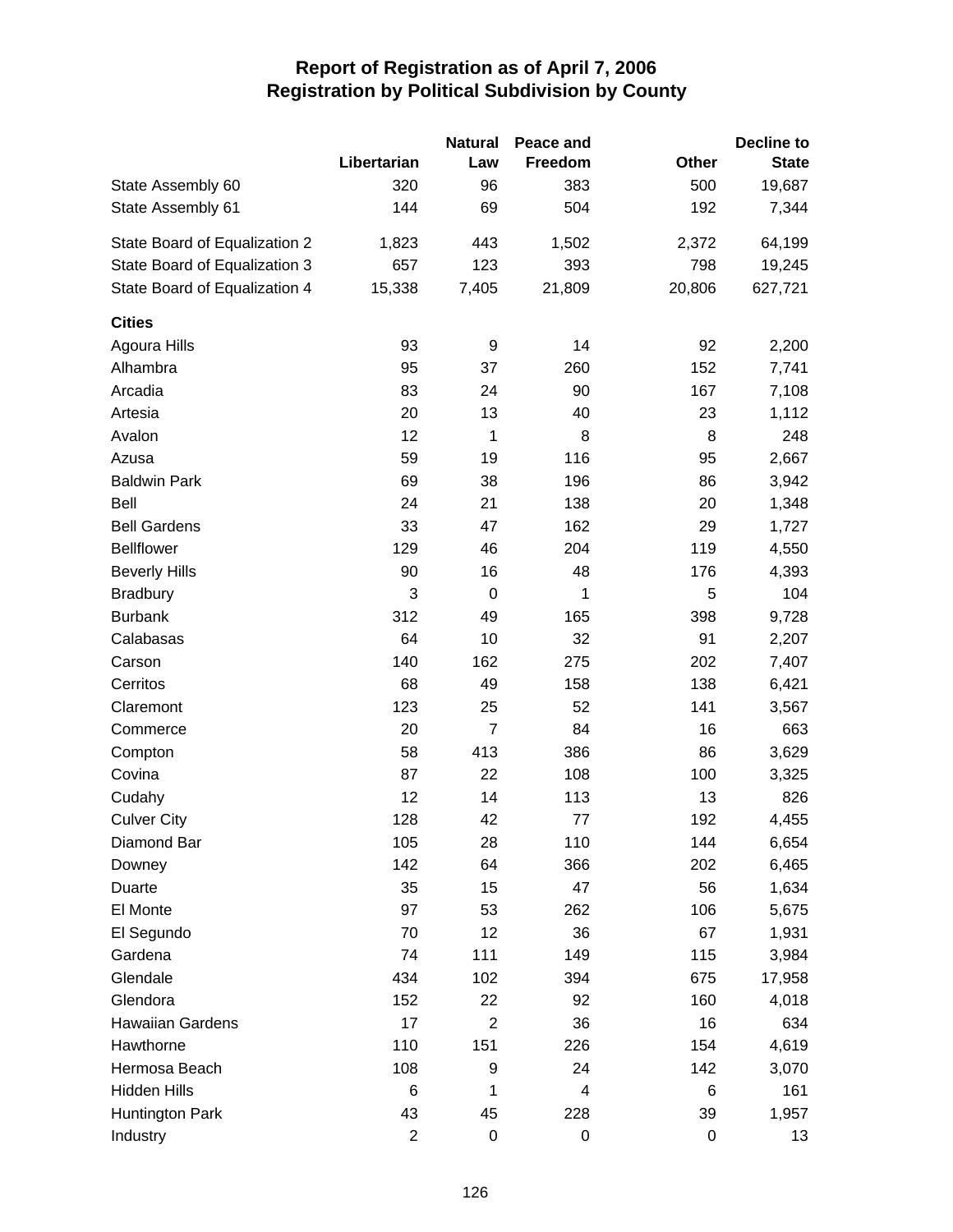|                              | <b>Total</b>      |                   |            | American    |        |
|------------------------------|-------------------|-------------------|------------|-------------|--------|
|                              | <b>Registered</b> | <b>Democratic</b> | Republican | Independent | Green  |
| Inglewood                    | 42,052            | 31,251            | 3,381      | 587         | 110    |
| Irwindale                    | 721               | 481               | 131        | 12          | 1      |
| La Canada Flintridge         | 13,115            | 3,583             | 7,087      | 121         | 68     |
| La Habra Heights             | 3,489             | 794               | 2,050      | 57          | 13     |
| La Mirada                    | 23,925            | 9,078             | 10,396     | 379         | 72     |
| La Puente                    | 11,932            | 7,205             | 2,245      | 190         | 34     |
| La Verne                     | 18,285            | 6,174             | 8,712      | 331         | 108    |
| Lakewood                     | 40,408            | 17,842            | 14,602     | 761         | 186    |
| Lancaster                    | 53,561            | 18,369            | 24,679     | 1,329       | 192    |
| Lawndale                     | 9,970             | 5,186             | 2,341      | 202         | 55     |
| Lomita                       | 9,578             | 3,634             | 3,771      | 185         | 68     |
| Long Beach                   | 192,576           | 95,477            | 53,203     | 3,610       | 1,687  |
| Los Angeles                  | 1,376,555         | 771,484           | 277,297    | 22,260      | 11,644 |
| Lynwood                      | 16,372            | 11,254            | 1,738      | 266         | 51     |
| Malibu                       | 8,391             | 3,506             | 2,802      | 122         | 98     |
| Manhattan Beach              | 22,968            | 8,132             | 9,889      | 355         | 112    |
| Maywood                      | 6,042             | 3,862             | 706        | 99          | 28     |
| Monrovia                     | 17,193            | 6,909             | 6,556      | 312         | 116    |
| Montebello                   | 23,050            | 14,052            | 4,593      | 312         | 105    |
| <b>Monterey Park</b>         | 23,912            | 10,982            | 5,505      | 280         | 92     |
| Norwalk                      | 35,698            | 19,872            | 8,267      | 581         | 117    |
| Palmdale                     | 49,564            | 20,343            | 19,361     | 1,211       | 147    |
| <b>Palos Verdes Estates</b>  | 9,470             | 2,311             | 5,460      | 100         | 39     |
| Paramount                    | 13,908            | 8,684             | 2,343      | 249         | 41     |
| Pasadena                     | 65,738            | 31,359            | 19,596     | 928         | 681    |
| Pico Rivera                  | 25,063            | 16,556            | 4,186      | 347         | 82     |
| Pomona                       | 44,217            | 23,400            | 11,590     | 773         | 218    |
| Rancho Palos Verdes          | 25,916            | 8,025             | 12,761     | 327         | 99     |
| Redondo Beach                | 38,274            | 14,085            | 14,229     | 660         | 305    |
| <b>Rolling Hills</b>         | 1,379             | 263               | 899        | 16          | 2      |
| <b>Rolling Hills Estates</b> | 5,332             | 1,448             | 2,992      | 47          | 16     |
| Rosemead                     | 16,497            | 7,719             | 3,610      | 297         | 78     |
| San Dimas                    | 18,762            | 6,227             | 8,917      | 321         | 95     |
| San Fernando                 | 6,766             | 4,306             | 1,083      | 98          | 30     |
| San Gabriel                  | 13,652            | 5,774             | 3,877      | 186         | 62     |
| San Marino                   | 7,869             | 1,642             | 4,125      | 63          | 18     |
| Santa Clarita                | 79,292            | 25,592            | 37,282     | 1,702       | 359    |
| Santa Fe Springs             | 7,514             | 4,591             | 1,623      | 117         | 23     |
| Santa Monica                 | 56,214            | 29,823            | 10,705     | 891         | 881    |
| Sierra Madre                 | 7,305             | 2,670             | 3,113      | 125         | 84     |
| Signal Hill                  | 4,876             | 2,348             | 1,410      | 86          | 29     |
| South El Monte               | 5,739             | 3,450             | 917        | 95          | 16     |
| South Gate                   | 25,778            | 16,326            | 3,911      | 400         | 132    |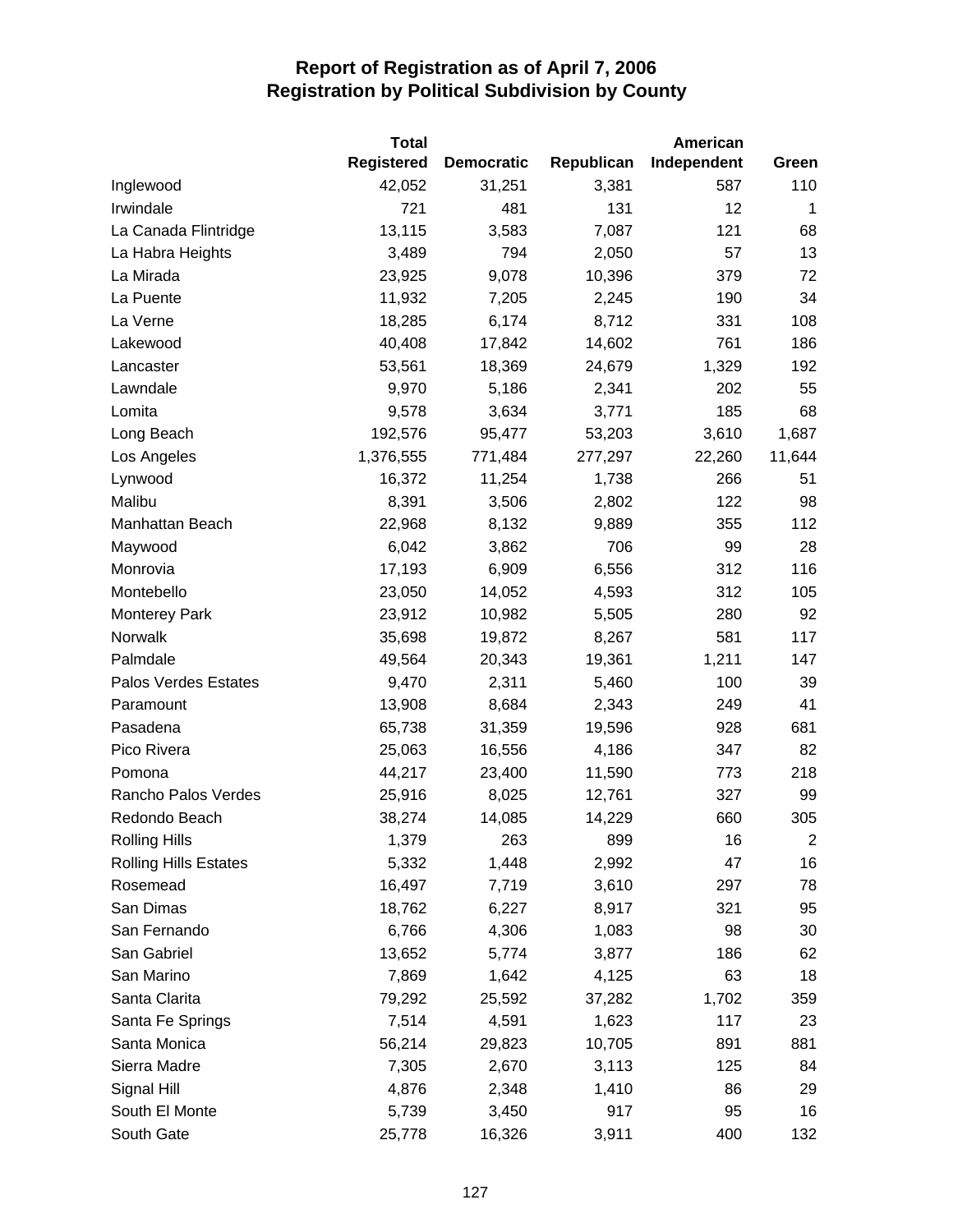|                              |             | <b>Natural</b>           | Peace and |       | <b>Decline to</b> |
|------------------------------|-------------|--------------------------|-----------|-------|-------------------|
|                              | Libertarian | Law                      | Freedom   | Other | <b>State</b>      |
| Inglewood                    | 95          | 269                      | 277       | 192   | 5,890             |
| Irwindale                    | 1           | $\overline{2}$           | 5         | 3     | 85                |
| La Canada Flintridge         | 56          | 5                        | 24        | 78    | 2,093             |
| La Habra Heights             | 11          | 1                        | 8         | 17    | 538               |
| La Mirada                    | 117         | 23                       | 113       | 154   | 3,593             |
| La Puente                    | 38          | 16                       | 117       | 66    | 2,021             |
| La Verne                     | 99          | 18                       | 62        | 108   | 2,673             |
| Lakewood                     | 209         | 65                       | 184       | 216   | 6,343             |
| Lancaster                    | 222         | 65                       | 131       | 301   | 8,273             |
| Lawndale                     | 52          | 24                       | 69        | 65    | 1,976             |
| Lomita                       | 74          | 15                       | 33        | 68    | 1,730             |
| Long Beach                   | 1,085       | 379                      | 1,329     | 1,099 | 34,707            |
| Los Angeles                  | 6,867       | 3,110                    | 8,548     | 9,628 | 265,717           |
| Lynwood                      | 43          | 80                       | 259       | 42    | 2,639             |
| Malibu                       | 66          | 14                       | 29        | 91    | 1,663             |
| Manhattan Beach              | 137         | 19                       | 36        | 182   | 4,106             |
| Maywood                      | 33          | 30                       | 94        | 12    | 1,178             |
| Monrovia                     | 97          | 20                       | 76        | 103   | 3,004             |
| Montebello                   | 65          | 28                       | 267       | 110   | 3,518             |
| <b>Monterey Park</b>         | 69          | 21                       | 204       | 130   | 6,629             |
| Norwalk                      | 130         | 69                       | 406       | 154   | 6,102             |
| Palmdale                     | 216         | 70                       | 166       | 280   | 7,770             |
| Palos Verdes Estates         | 46          | 6                        | 8         | 70    | 1,430             |
| Paramount                    | 47          | 32                       | 184       | 52    | 2,276             |
| Pasadena                     | 334         | 84                       | 313       | 425   | 12,018            |
| Pico Rivera                  | 57          | 49                       | 234       | 100   | 3,452             |
| Pomona                       | 143         | 69                       | 504       | 192   | 7,328             |
| Rancho Palos Verdes          | 126         | 15                       | 42        | 179   | 4,342             |
| Redondo Beach                | 267         | 49                       | 85        | 338   | 8,256             |
| <b>Rolling Hills</b>         | 2           | 1                        | 3         | 6     | 187               |
| <b>Rolling Hills Estates</b> | 28          | 4                        | 14        | 35    | 748               |
| Rosemead                     | 65          | 33                       | 198       | 82    | 4,415             |
| San Dimas                    | 82          | 11                       | 65        | 105   | 2,939             |
| San Fernando                 | 34          | 4                        | 52        | 39    | 1,120             |
| San Gabriel                  | 48          | 8                        | 76        | 78    | 3,543             |
| San Marino                   | 32          | 4                        | 9         | 49    | 1,927             |
| Santa Clarita                | 411         | 68                       | 114       | 576   | 13,188            |
| Santa Fe Springs             | 22          | $\overline{\mathcal{A}}$ | 61        | 30    | 1,043             |
| Santa Monica                 | 358         | 85                       | 209       | 566   | 12,696            |
| Sierra Madre                 | 72          | 9                        | 17        | 48    | 1,167             |
| Signal Hill                  | 35          | 7                        | 20        | 27    | 914               |
| South El Monte               | 15          | 9                        | 52        | 21    | 1,164             |
| South Gate                   | 90          | 71                       | 369       | 104   | 4,375             |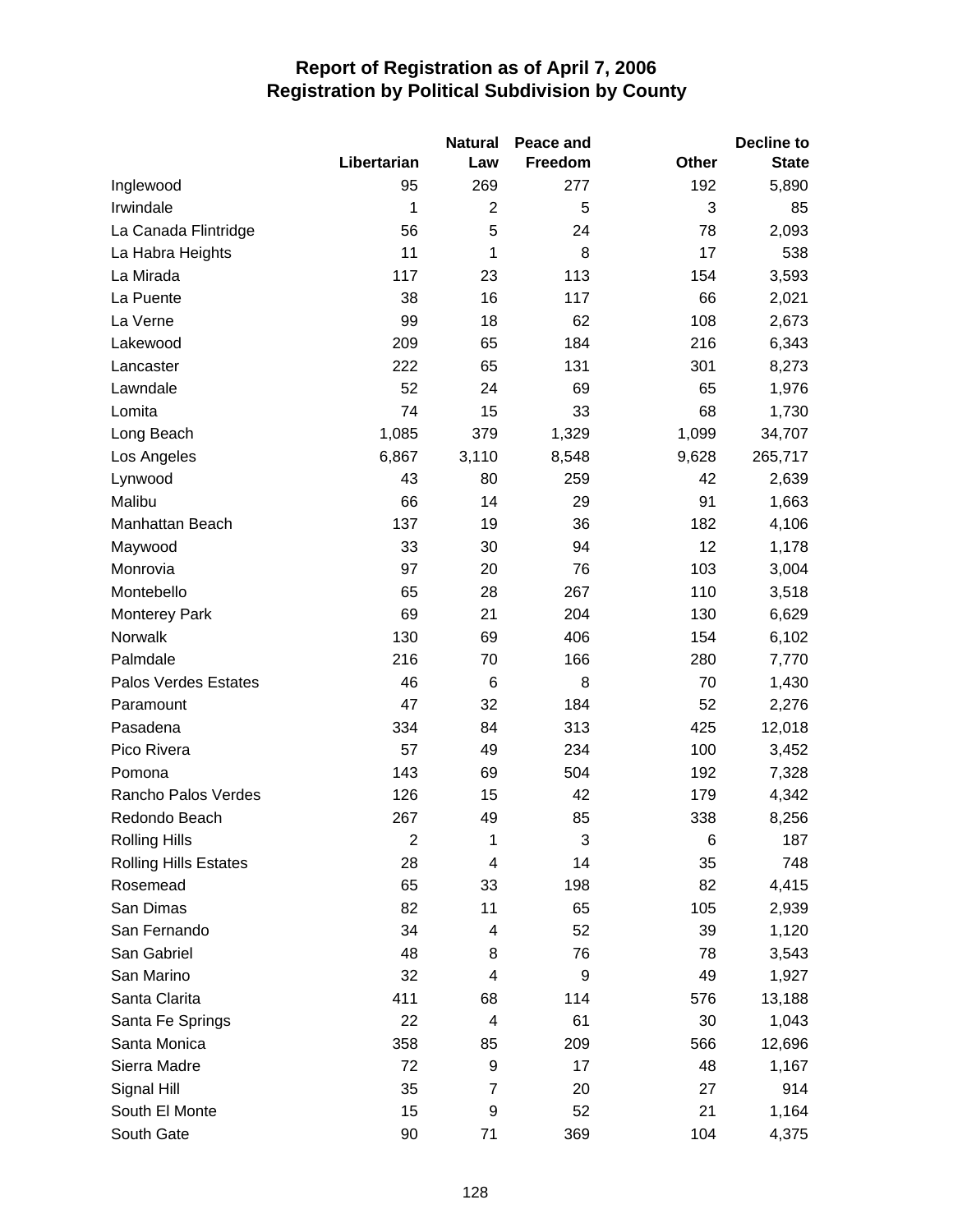|                               | <b>Total</b>      |                   |            | American    |                 |
|-------------------------------|-------------------|-------------------|------------|-------------|-----------------|
|                               | <b>Registered</b> | <b>Democratic</b> | Republican | Independent | Green           |
| South Pasadena                | 14,147            | 6,117             | 4,360      | 208         | 167             |
| <b>Temple City</b>            | 15,171            | 5,515             | 5,316      | 236         | 81              |
| Torrance                      | 72,047            | 25,928            | 29,883     | 1,169       | 395             |
| Vernon                        | 95                | 45                | 24         | 1           | 0               |
| Walnut                        | 14,953            | 5,117             | 4,956      | 225         | 43              |
| <b>West Covina</b>            | 43,261            | 20,120            | 13,591     | 727         | 173             |
| West Hollywood                | 21,853            | 13,219            | 2,592      | 363         | 254             |
| Westlake Village              | 5,549             | 1,732             | 2,670      | 101         | 35              |
| Whittier                      | 38,703            | 16,431            | 15,386     | 602         | 198             |
| Unincorporated Area           | 398,068           | 200,201           | 113,468    | 6,669       | 1,888           |
| <b>Los Angeles Totals</b>     | 3,817,360         | 1,919,927         | 1,024,227  | 63,326      | 25,246          |
| <b>Percent</b>                |                   | 50.29%            | 26.83%     | 1.66%       | 0.66%           |
| <b>Madera</b>                 |                   |                   |            |             |                 |
| <b>Districts</b>              |                   |                   |            |             |                 |
| <b>County Supervisorial 1</b> | 9,339             | 2,777             | 5,210      | 149         | 47              |
| <b>County Supervisorial 2</b> | 6,230             | 2,193             | 3,165      | 122         | 13              |
| <b>County Supervisorial 3</b> | 6,242             | 2,545             | 2,854      | 63          | 12              |
| <b>County Supervisorial 4</b> | 2,992             | 1,661             | 874        | 51          | $6\phantom{1}6$ |
| <b>County Supervisorial 5</b> | 10,019            | 2,882             | 5,594      | 208         | 82              |
| US Congressional 18           | 434               | 126               | 271        | 9           | 1               |
| US Congressional 19           | 34,388            | 11,932            | 17,426     | 584         | 159             |
| State Senate 12               | 12,380            | 5,435             | 5,181      | 169         | 26              |
| State Senate 14               | 22,442            | 6,623             | 12,516     | 424         | 134             |
| State Assembly 25             | 20,321            | 6,274             | 11,015     | 404         | 122             |
| State Assembly 29             | 14,501            | 5,784             | 6,682      | 189         | 38              |
| State Board of Equalization 2 | 34,822            | 12,058            | 17,697     | 593         | 160             |
| <b>Cities</b>                 |                   |                   |            |             |                 |
| Chowchilla                    | 2,142             | 708               | 1,101      | 46          | 6               |
| Madera                        | 8,456             | 3,800             | 3,469      | 106         | 17              |
| Unincorporated Area           | 24,224            | 7,550             | 13,127     | 441         | 137             |
| <b>Madera Totals</b>          | 34,822            | 12,058            | 17,697     | 593         | 160             |
| <b>Percent</b>                |                   | 34.63%            | 50.82%     | 1.70%       | 0.46%           |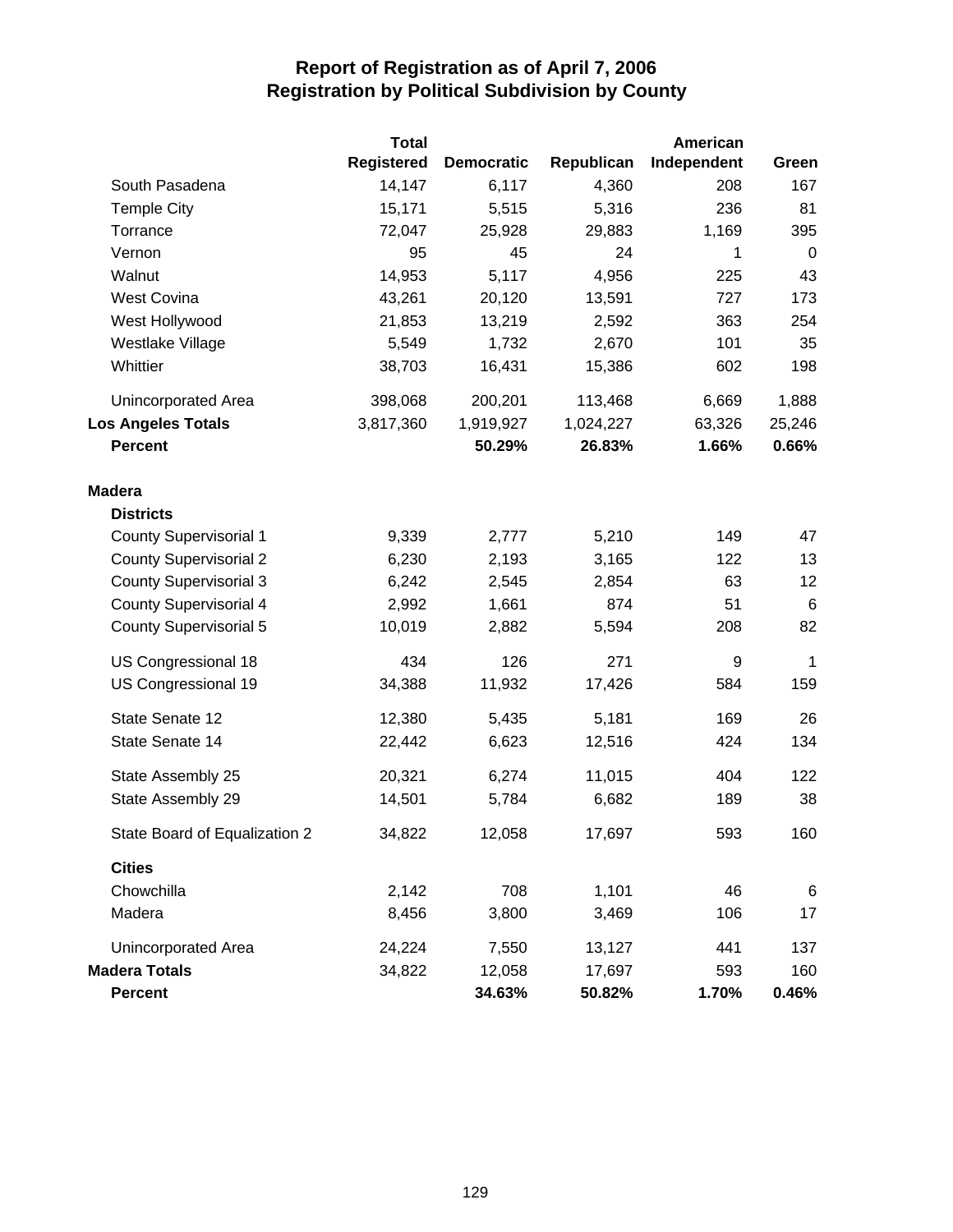|                               |                  | <b>Natural</b> | Peace and      |                | <b>Decline to</b> |
|-------------------------------|------------------|----------------|----------------|----------------|-------------------|
|                               | Libertarian      | Law            | Freedom        | <b>Other</b>   | <b>State</b>      |
| South Pasadena                | 84               | 15             | 49             | 83             | 3,064             |
| <b>Temple City</b>            | 47               | 21             | 58             | 90             | 3,807             |
| Torrance                      | 372              | 87             | 247            | 447            | 13,519            |
| Vernon                        | 1                | $\mathbf 0$    | $\mathbf 0$    | $\mathbf 0$    | 24                |
| Walnut                        | 39               | 17             | 70             | 87             | 4,399             |
| <b>West Covina</b>            | 176              | 62             | 267            | 202            | 7,943             |
| West Hollywood                | 125              | 20             | 57             | 211            | 5,012             |
| Westlake Village              | 25               | 3              | 8              | 45             | 930               |
| Whittier                      | 162              | 46             | 206            | 208            | 5,464             |
| Unincorporated Area           | 1,574            | 1,056          | 2,975          | 2,151          | 68,086            |
| <b>Los Angeles Totals</b>     | 17,818           | 7,971          | 23,704         | 23,976         | 711,165           |
| <b>Percent</b>                | 0.47%            | 0.21%          | 0.62%          | 0.63%          | 18.63%            |
| <b>Madera</b>                 |                  |                |                |                |                   |
| <b>Districts</b>              |                  |                |                |                |                   |
| <b>County Supervisorial 1</b> | 33               | $\overline{2}$ | 7              | 41             | 1,073             |
| <b>County Supervisorial 2</b> | 21               | 4              | 8              | 15             | 689               |
| <b>County Supervisorial 3</b> | 12               | $\overline{2}$ | 6              | 24             | 724               |
| <b>County Supervisorial 4</b> | 5                | 4              | 8              | 10             | 373               |
| <b>County Supervisorial 5</b> | 61               | 4              | $\overline{7}$ | 51             | 1,130             |
| US Congressional 18           | 1                | $\mathbf 0$    | 0              | $\overline{2}$ | 24                |
| US Congressional 19           | 131              | 16             | 36             | 139            | 3,965             |
| State Senate 12               | 26               | 8              | 18             | 43             | 1,474             |
| State Senate 14               | 106              | 8              | 18             | 98             | 2,515             |
| State Assembly 25             | 99               | 9              | 18             | 80             | 2,300             |
| State Assembly 29             | 33               | $\overline{7}$ | 18             | 61             | 1,689             |
| State Board of Equalization 2 | 132              | 16             | 36             | 141            | 3,989             |
| <b>Cities</b>                 |                  |                |                |                |                   |
| Chowchilla                    | $\boldsymbol{9}$ | 1              | 4              | 5              | 262               |
| Madera                        | 16               | 6              | 13             | 30             | 999               |
| Unincorporated Area           | 107              | 9              | 19             | 106            | 2,728             |
| <b>Madera Totals</b>          | 132              | 16             | 36             | 141            | 3,989             |
| <b>Percent</b>                | 0.38%            | 0.05%          | 0.10%          | 0.40%          | 11.46%            |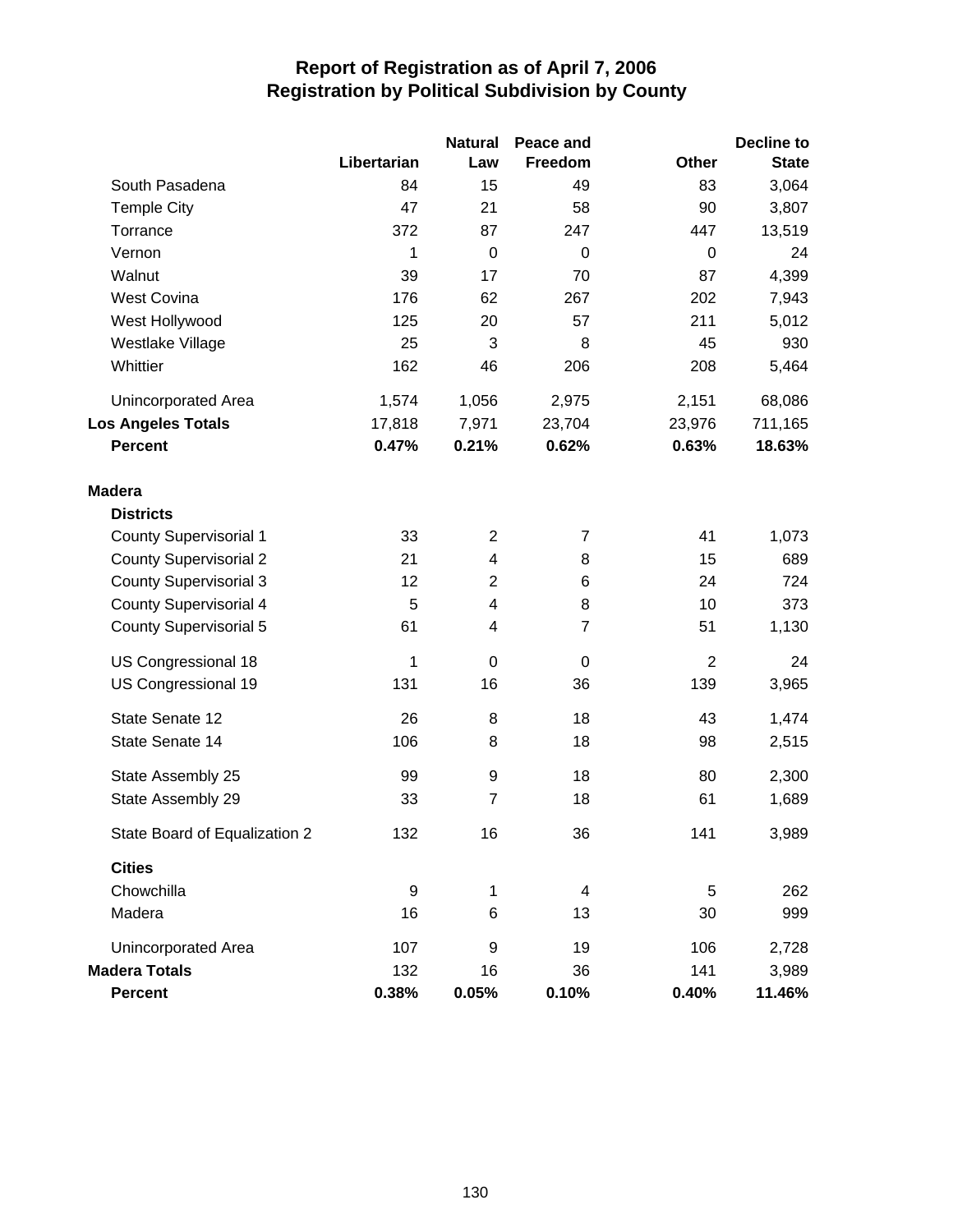|                               | <b>Total</b> |                   |            | <b>American</b> |       |
|-------------------------------|--------------|-------------------|------------|-----------------|-------|
|                               | Registered   | <b>Democratic</b> | Republican | Independent     | Green |
| <b>Marin</b>                  |              |                   |            |                 |       |
| <b>Districts</b>              |              |                   |            |                 |       |
| <b>County Supervisorial 1</b> | 29,890       | 15,307            | 7,493      | 504             | 550   |
| <b>County Supervisorial 2</b> | 32,994       | 17,935            | 6,562      | 609             | 1,094 |
| <b>County Supervisorial 3</b> | 32,936       | 17,011            | 7,127      | 534             | 681   |
| <b>County Supervisorial 4</b> | 22,167       | 11,921            | 4,307      | 373             | 828   |
| <b>County Supervisorial 5</b> | 28,616       | 13,254            | 8,355      | 630             | 418   |
| US Congressional 6            | 146,603      | 75,428            | 33,844     | 2,650           | 3,571 |
| State Senate 3                | 146,603      | 75,428            | 33,844     | 2,650           | 3,571 |
| State Assembly 6              | 146,603      | 75,428            | 33,844     | 2,650           | 3,571 |
| State Board of Equalization 1 | 146,603      | 75,428            | 33,844     | 2,650           | 3,571 |
| <b>Cities</b>                 |              |                   |            |                 |       |
| <b>Belvedere</b>              | 1,542        | 534               | 659        | 36              | 14    |
| Corte Madera                  | 5,734        | 3,061             | 1,217      | 95              | 105   |
| Fairfax                       | 5,173        | 3,106             | 495        | 91              | 386   |
| Larkspur                      | 7,857        | 4,074             | 1,875      | 141             | 151   |
| <b>Mill Valley</b>            | 9,369        | 5,450             | 1,573      | 136             | 211   |
| Novato                        | 27,471       | 12,878            | 7,918      | 616             | 385   |
| Ross                          | 1,633        | 682               | 596        | 29              | 13    |
| San Anselmo                   | 8,174        | 4,803             | 1,219      | 153             | 294   |
| San Rafael                    | 27,792       | 14,391            | 6,486      | 487             | 569   |
| Sausalito                     | 5,041        | 2,468             | 988        | 90              | 137   |
| Tiburon                       | 5,790        | 2,529             | 1,790      | 88              | 56    |
| Unincorporated Area           | 41,027       | 21,452            | 9,028      | 688             | 1,250 |
| <b>Marin Totals</b>           | 146,603      | 75,428            | 33,844     | 2,650           | 3,571 |
| <b>Percent</b>                |              | 51.45%            | 23.09%     | 1.81%           | 2.44% |
| <b>Mariposa</b>               |              |                   |            |                 |       |
| <b>Districts</b>              |              |                   |            |                 |       |
| <b>County Supervisorial 1</b> | 1,807        | 767               | 518        | 54              | 71    |
| <b>County Supervisorial 2</b> | 2,109        | 682               | 982        | 72              | 10    |
| <b>County Supervisorial 3</b> | 2,414        | 747               | 1,250      | 69              | 28    |
| <b>County Supervisorial 4</b> | 2,404        | 745               | 1,222      | 62              | 14    |
| <b>County Supervisorial 5</b> | 2,478        | 689               | 1,296      | 53              | 34    |
| US Congressional 19           | 11,212       | 3,630             | 5,268      | 310             | 157   |
| State Senate 14               | 11,212       | 3,630             | 5,268      | 310             | 157   |
| State Assembly 25             | 11,212       | 3,630             | 5,268      | 310             | 157   |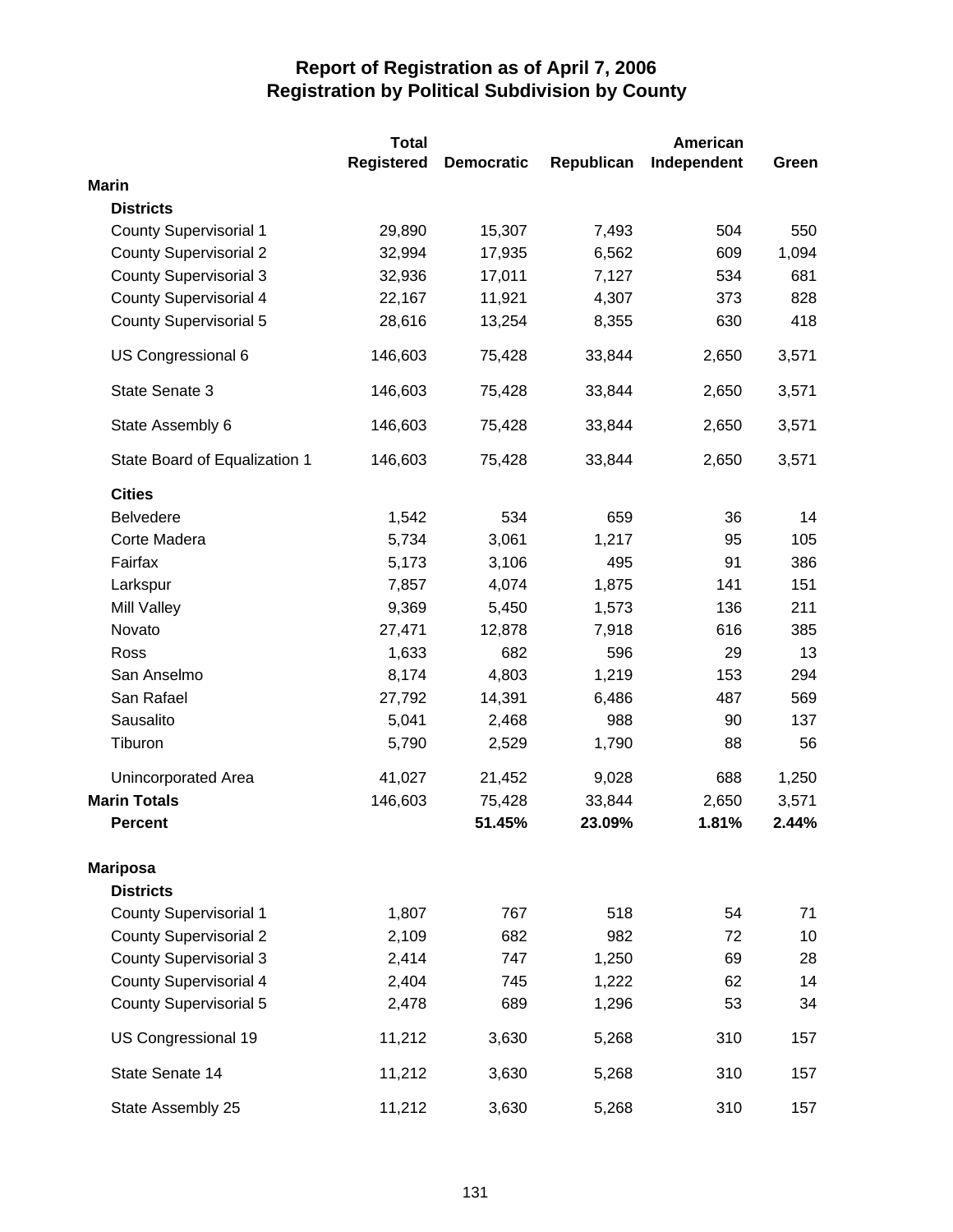|                               | Libertarian    | <b>Natural</b><br>Law | Peace and<br>Freedom | Other | <b>Decline to</b><br><b>State</b> |
|-------------------------------|----------------|-----------------------|----------------------|-------|-----------------------------------|
| <b>Marin</b>                  |                |                       |                      |       |                                   |
| <b>Districts</b>              |                |                       |                      |       |                                   |
| <b>County Supervisorial 1</b> | 164            | 24                    | 59                   | 90    | 5,699                             |
| <b>County Supervisorial 2</b> | 185            | 26                    | 78                   | 84    | 6,421                             |
| <b>County Supervisorial 3</b> | 181            | 31                    | 58                   | 91    | 7,222                             |
| <b>County Supervisorial 4</b> | 134            | 17                    | 69                   | 64    | 4,454                             |
| <b>County Supervisorial 5</b> | 144            | 19                    | 59                   | 103   | 5,634                             |
| US Congressional 6            | 808            | 117                   | 323                  | 432   | 29,430                            |
| State Senate 3                | 808            | 117                   | 323                  | 432   | 29,430                            |
| State Assembly 6              | 808            | 117                   | 323                  | 432   | 29,430                            |
| State Board of Equalization 1 | 808            | 117                   | 323                  | 432   | 29,430                            |
| <b>Cities</b>                 |                |                       |                      |       |                                   |
| <b>Belvedere</b>              | 5              | $\overline{2}$        | $\mathbf 0$          | 1     | 291                               |
| Corte Madera                  | 28             | 3                     | 17                   | 17    | 1,191                             |
| Fairfax                       | 31             | 6                     | 24                   | 8     | 1,026                             |
| Larkspur                      | 41             | 6                     | 16                   | 21    | 1,532                             |
| Mill Valley                   | 60             | 12                    | 19                   | 14    | 1,894                             |
| Novato                        | 137            | 16                    | 52                   | 98    | 5,371                             |
| Ross                          | 13             | 1                     | $\mathbf 0$          | 5     | 294                               |
| San Anselmo                   | 46             | 5                     | 18                   | 20    | 1,616                             |
| San Rafael                    | 158            | 26                    | 69                   | 70    | 5,536                             |
| Sausalito                     | 31             | 5                     | 3                    | 15    | 1,304                             |
| Tiburon                       | 19             | 3                     | 10                   | 16    | 1,279                             |
| <b>Unincorporated Area</b>    | 239            | 32                    | 95                   | 147   | 8,096                             |
| <b>Marin Totals</b>           | 808            | 117                   | 323                  | 432   | 29,430                            |
| <b>Percent</b>                | 0.55%          | 0.08%                 | 0.22%                | 0.29% | 20.07%                            |
| <b>Mariposa</b>               |                |                       |                      |       |                                   |
| <b>Districts</b>              |                |                       |                      |       |                                   |
| <b>County Supervisorial 1</b> | 13             | 1                     | 8                    | 31    | 344                               |
| <b>County Supervisorial 2</b> | $\overline{7}$ | 3                     | 3                    | 36    | 314                               |
| <b>County Supervisorial 3</b> | 12             | 1                     | 6                    | 28    | 273                               |
| <b>County Supervisorial 4</b> | 21             | $\overline{2}$        | 6                    | 27    | 305                               |
| <b>County Supervisorial 5</b> | 23             | 1                     | 4                    | 35    | 343                               |
| US Congressional 19           | 76             | 8                     | 27                   | 157   | 1,579                             |
| State Senate 14               | 76             | 8                     | 27                   | 157   | 1,579                             |
| State Assembly 25             | 76             | 8                     | 27                   | 157   | 1,579                             |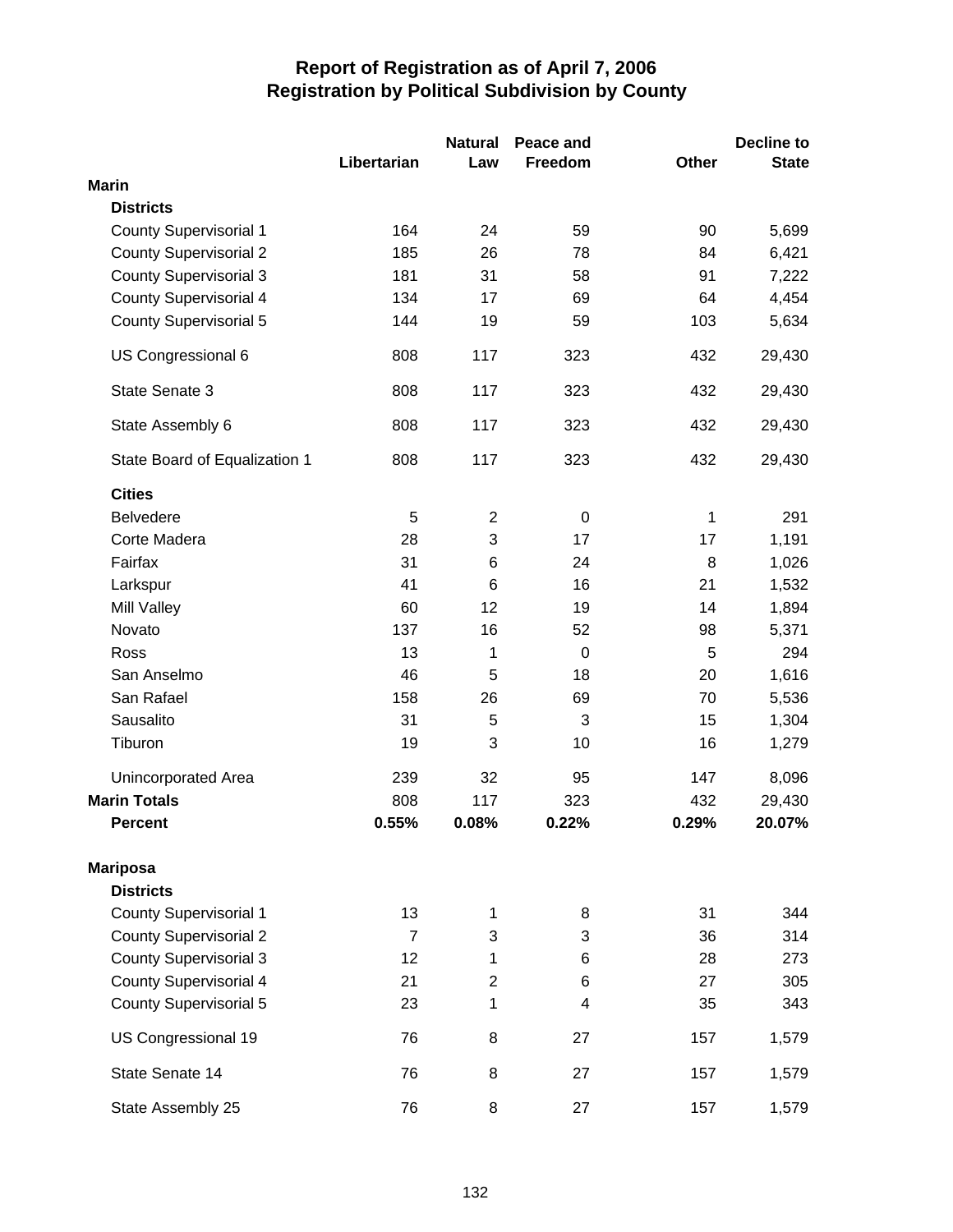|                               | <b>Total</b>      |                   |            | <b>American</b> |       |
|-------------------------------|-------------------|-------------------|------------|-----------------|-------|
|                               | <b>Registered</b> | <b>Democratic</b> | Republican | Independent     | Green |
| State Board of Equalization 2 | 11,212            | 3,630             | 5,268      | 310             | 157   |
| <b>Cities</b>                 |                   |                   |            |                 |       |
| Unincorporated Area           | 11,212            | 3,630             | 5,268      | 310             | 157   |
| <b>Mariposa Totals</b>        | 11,212            | 3,630             | 5,268      | 310             | 157   |
| <b>Percent</b>                |                   | 32.38%            | 46.99%     | 2.76%           | 1.40% |
| <b>Mendocino</b>              |                   |                   |            |                 |       |
| <b>Districts</b>              |                   |                   |            |                 |       |
| <b>County Supervisorial 1</b> | 9,716             | 3,913             | 3,352      | 266             | 323   |
| <b>County Supervisorial 2</b> | 8,208             | 3,735             | 2,285      | 196             | 269   |
| <b>County Supervisorial 3</b> | 10,268            | 4,529             | 2,358      | 317             | 663   |
| <b>County Supervisorial 4</b> | 9,803             | 4,945             | 2,114      | 268             | 421   |
| <b>County Supervisorial 5</b> | 10,324            | 5,087             | 2,103      | 203             | 708   |
| US Congressional 1            | 48,319            | 22,209            | 12,212     | 1,250           | 2,384 |
| State Senate 2                | 48,319            | 22,209            | 12,212     | 1,250           | 2,384 |
| State Assembly 1              | 48,319            | 22,209            | 12,212     | 1,250           | 2,384 |
| State Board of Equalization 1 | 48,319            | 22,209            | 12,212     | 1,250           | 2,384 |
| <b>Cities</b>                 |                   |                   |            |                 |       |
| Fort Bragg                    | 3,357             | 1,711             | 711        | 105             | 110   |
| Point Arena                   | 248               | 109               | 32         | 11              | 16    |
| Ukiah                         | 7,448             | 3,425             | 2,070      | 167             | 240   |
| Willits                       | 2,388             | 1,121             | 588        | 62              | 92    |
| Unincorporated Area           | 34,878            | 15,843            | 8,811      | 905             | 1,926 |
| <b>Mendocino Totals</b>       | 48,319            | 22,209            | 12,212     | 1,250           | 2,384 |
| <b>Percent</b>                |                   | 45.96%            | 25.27%     | 2.59%           | 4.93% |
| <b>Merced</b>                 |                   |                   |            |                 |       |
| <b>Districts</b>              |                   |                   |            |                 |       |
| <b>County Supervisorial 1</b> | 12,888            | 7,163             | 4,252      | 176             | 33    |
| <b>County Supervisorial 2</b> | 21,661            | 9,497             | 9,494      | 358             | 123   |
| <b>County Supervisorial 3</b> | 22,358            | 8,893             | 10,514     | 430             | 74    |
| <b>County Supervisorial 4</b> | 17,458            | 7,522             | 7,401      | 382             | 39    |
| <b>County Supervisorial 5</b> | 16,598            | 7,847             | 6,506      | 330             | 31    |
| US Congressional 18           | 90,963            | 40,922            | 38,167     | 1,676           | 300   |
| State Senate 12               | 90,963            | 40,922            | 38,167     | 1,676           | 300   |
| State Assembly 17             | 90,963            | 40,922            | 38,167     | 1,676           | 300   |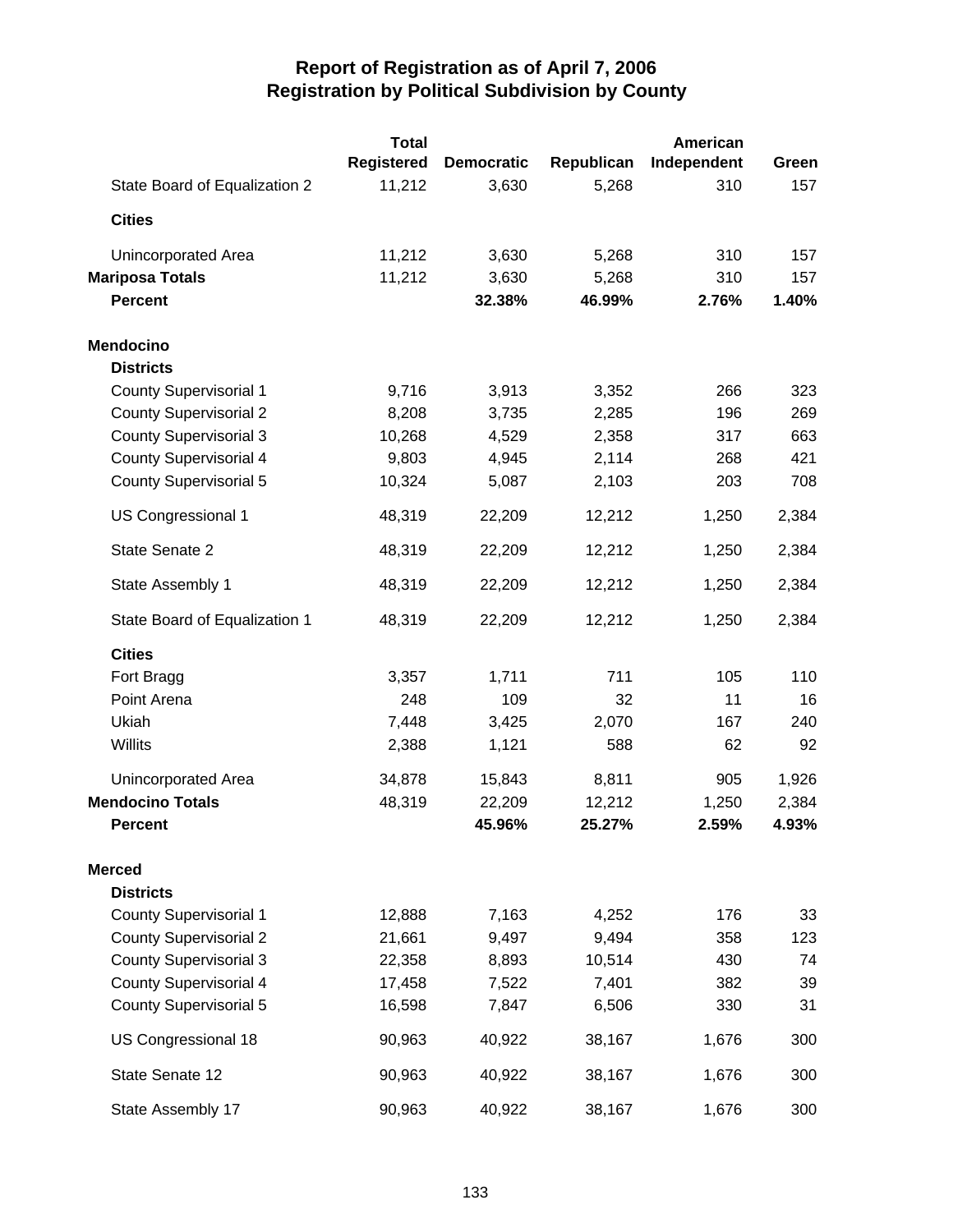|                               |                | <b>Natural</b> | Peace and |              | <b>Decline to</b> |
|-------------------------------|----------------|----------------|-----------|--------------|-------------------|
|                               | Libertarian    | Law            | Freedom   | <b>Other</b> | <b>State</b>      |
| State Board of Equalization 2 | 76             | 8              | 27        | 157          | 1,579             |
| <b>Cities</b>                 |                |                |           |              |                   |
| <b>Unincorporated Area</b>    | 76             | 8              | 27        | 157          | 1,579             |
| <b>Mariposa Totals</b>        | 76             | 8              | 27        | 157          | 1,579             |
| <b>Percent</b>                | 0.68%          | 0.07%          | 0.24%     | 1.40%        | 14.08%            |
| <b>Mendocino</b>              |                |                |           |              |                   |
| <b>Districts</b>              |                |                |           |              |                   |
| County Supervisorial 1        | 51             | 9              | 33        | 35           | 1,734             |
| <b>County Supervisorial 2</b> | 55             | 19             | 41        | 35           | 1,573             |
| <b>County Supervisorial 3</b> | 97             | 15             | 87        | 117          | 2,085             |
| <b>County Supervisorial 4</b> | 76             | 8              | 42        | 36           | 1,893             |
| <b>County Supervisorial 5</b> | 104            | 9              | 52        | 55           | 2,003             |
| <b>US Congressional 1</b>     | 383            | 60             | 255       | 278          | 9,288             |
| State Senate 2                | 383            | 60             | 255       | 278          | 9,288             |
| State Assembly 1              | 383            | 60             | 255       | 278          | 9,288             |
| State Board of Equalization 1 | 383            | 60             | 255       | 278          | 9,288             |
| <b>Cities</b>                 |                |                |           |              |                   |
| Fort Bragg                    | 21             | 7              | 19        | 15           | 658               |
| Point Arena                   | $\overline{4}$ | $\Omega$       | 4         | 5            | 67                |
| Ukiah                         | 51             | 18             | 38        | 32           | 1,407             |
| Willits                       | 19             | 5              | 13        | 21           | 467               |
| <b>Unincorporated Area</b>    | 288            | 30             | 181       | 205          | 6,689             |
| <b>Mendocino Totals</b>       | 383            | 60             | 255       | 278          | 9,288             |
| <b>Percent</b>                | 0.79%          | 0.12%          | 0.53%     | 0.58%        | 19.22%            |
| <b>Merced</b>                 |                |                |           |              |                   |
| <b>Districts</b>              |                |                |           |              |                   |
| <b>County Supervisorial 1</b> | 33             | 11             | 26        | 15           | 1,179             |
| <b>County Supervisorial 2</b> | 51             | $\overline{7}$ | 33        | 29           | 2,069             |
| <b>County Supervisorial 3</b> | 52             | 13             | 27        | 29           | 2,326             |
| <b>County Supervisorial 4</b> | 58             | 10             | 44        | 43           | 1,959             |
| <b>County Supervisorial 5</b> | 48             | $\overline{7}$ | 31        | 13           | 1,785             |
| US Congressional 18           | 242            | 48             | 161       | 129          | 9,318             |
| State Senate 12               | 242            | 48             | 161       | 129          | 9,318             |
| State Assembly 17             | 242            | 48             | 161       | 129          | 9,318             |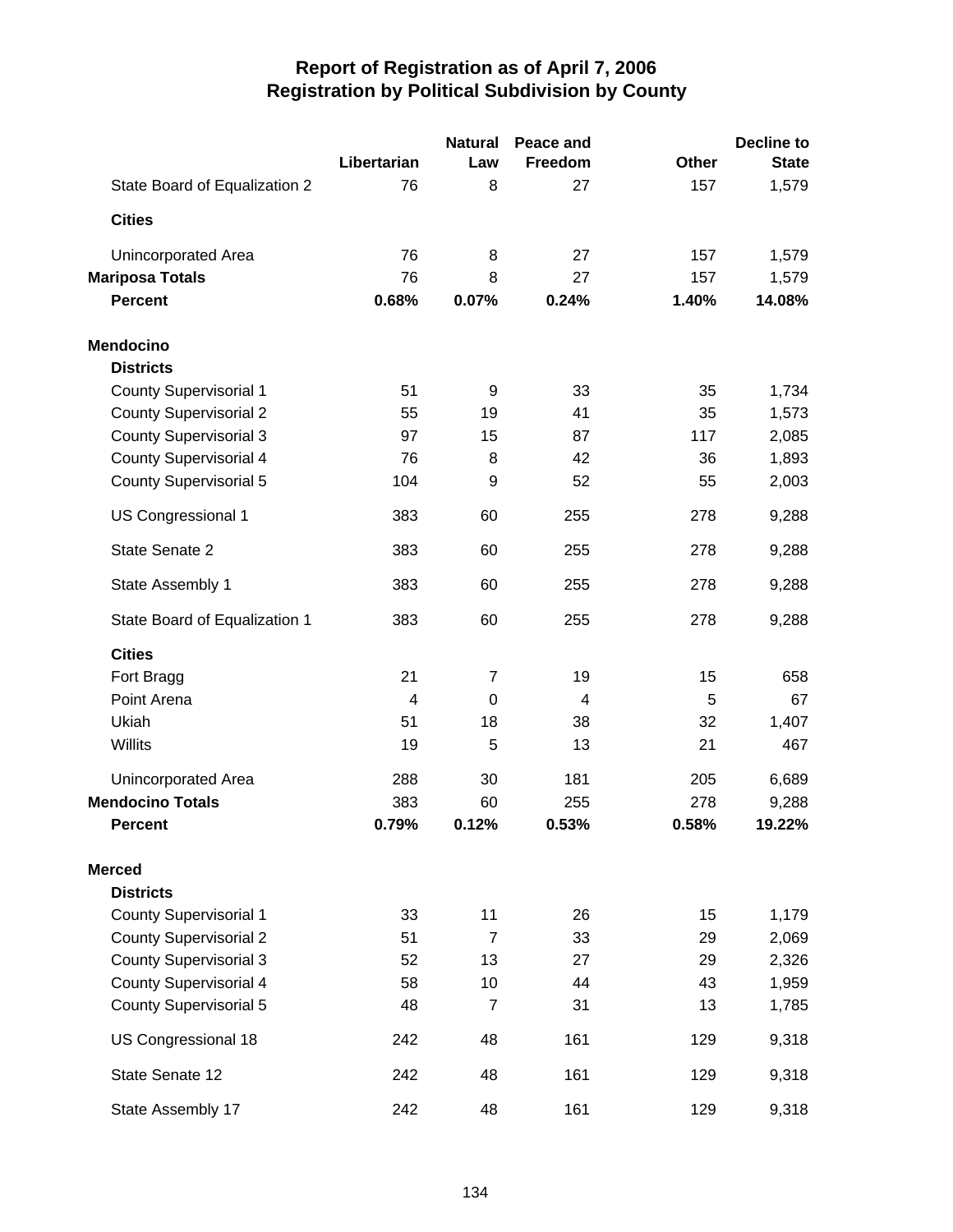|                               | <b>Total</b> |                   |            | American    |                  |
|-------------------------------|--------------|-------------------|------------|-------------|------------------|
|                               | Registered   | <b>Democratic</b> | Republican | Independent | Green            |
| State Board of Equalization 2 | 90,963       | 40,922            | 38,167     | 1,676       | 300              |
| <b>Cities</b>                 |              |                   |            |             |                  |
| Atwater                       | 10,405       | 4,157             | 4,862      | 195         | 21               |
| Dos Palos                     | 1,922        | 929               | 787        | 53          | 5                |
| Gustine                       | 2,211        | 1,136             | 763        | 54          | 3                |
| Livingston                    | 3,362        | 1,957             | 884        | 58          | $\boldsymbol{9}$ |
| Los Banos                     | 11,236       | 5,401             | 4,202      | 214         | 20               |
| Merced                        | 28,986       | 13,543            | 11,953     | 502         | 141              |
| <b>Unincorporated Area</b>    | 32,841       | 13,799            | 14,716     | 600         | 101              |
| <b>Merced Totals</b>          | 90,963       | 40,922            | 38,167     | 1,676       | 300              |
| <b>Percent</b>                |              | 44.99%            | 41.96%     | 1.84%       | 0.33%            |
| <b>Modoc</b>                  |              |                   |            |             |                  |
| <b>Districts</b>              |              |                   |            |             |                  |
| <b>County Supervisorial 1</b> | 843          | 233               | 429        | 25          | 8                |
| <b>County Supervisorial 2</b> | 1,274        | 441               | 551        | 41          | $\overline{7}$   |
| <b>County Supervisorial 3</b> | 1,144        | 366               | 546        | 36          | 11               |
| <b>County Supervisorial 4</b> | 1,337        | 421               | 630        | 38          | 1                |
| <b>County Supervisorial 5</b> | 1,061        | 291               | 594        | 30          | 3                |
| US Congressional 4            | 5,659        | 1,752             | 2,750      | 170         | 30               |
| State Senate 1                | 5,659        | 1,752             | 2,750      | 170         | 30               |
| State Assembly 2              | 5,659        | 1,752             | 2,750      | 170         | 30               |
| State Board of Equalization 2 | 5,659        | 1,752             | 2,750      | 170         | 30               |
| <b>Cities</b>                 |              |                   |            |             |                  |
| Alturas                       | 1,728        | 634               | 702        | 67          | 16               |
| Unincorporated Area           | 3,931        | 1,118             | 2,048      | 103         | 14               |
| <b>Modoc Totals</b>           | 5,659        | 1,752             | 2,750      | 170         | 30               |
| <b>Percent</b>                |              | 30.96%            | 48.60%     | 3.00%       | 0.53%            |
| Mono                          |              |                   |            |             |                  |
| <b>Districts</b>              |              |                   |            |             |                  |
| <b>County Supervisorial 1</b> | 1,131        | 381               | 345        | 45          | 29               |
| <b>County Supervisorial 2</b> | 1,500        | 489               | 620        | 50          | 16               |
| <b>County Supervisorial 3</b> | 1,218        | 362               | 447        | 31          | 26               |
| <b>County Supervisorial 4</b> | 1,286        | 373               | 621        | 31          | 17               |
| <b>County Supervisorial 5</b> | 1,357        | 434               | 496        | 35          | 26               |
| US Congressional 25           | 6,492        | 2,039             | 2,529      | 192         | 114              |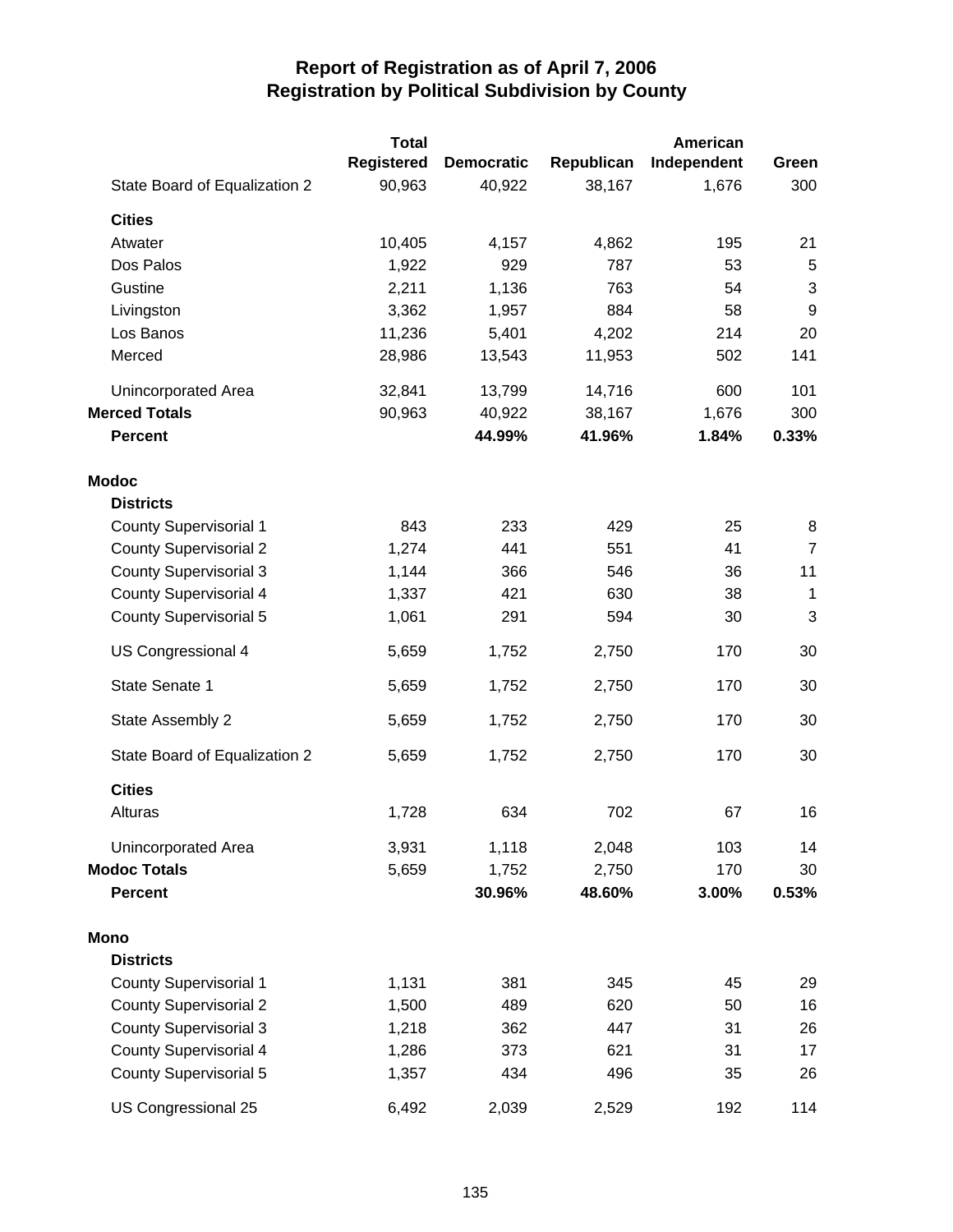|                               |                | <b>Natural</b> | Peace and      |                | <b>Decline to</b> |
|-------------------------------|----------------|----------------|----------------|----------------|-------------------|
|                               | Libertarian    | Law            | Freedom        | <b>Other</b>   | <b>State</b>      |
| State Board of Equalization 2 | 242            | 48             | 161            | 129            | 9,318             |
| <b>Cities</b>                 |                |                |                |                |                   |
| Atwater                       | 27             | 5              | 12             | 16             | 1,110             |
| Dos Palos                     | 4              | 0              | 6              | 1              | 137               |
| Gustine                       | 8              | $\overline{2}$ | 4              | 5              | 236               |
| Livingston                    | 8              | 5              | 9              | 4              | 428               |
| Los Banos                     | 33             | 4              | 17             | 10             | 1,335             |
| Merced                        | 72             | 15             | 48             | 34             | 2,678             |
| Unincorporated Area           | 90             | 17             | 65             | 59             | 3,394             |
| <b>Merced Totals</b>          | 242            | 48             | 161            | 129            | 9,318             |
| <b>Percent</b>                | 0.27%          | 0.05%          | 0.18%          | 0.14%          | 10.24%            |
| <b>Modoc</b>                  |                |                |                |                |                   |
| <b>Districts</b>              |                |                |                |                |                   |
| <b>County Supervisorial 1</b> | $\overline{7}$ | 0              | 0              | $\overline{2}$ | 139               |
| <b>County Supervisorial 2</b> | 9              | $\mathbf 0$    | 1              | 1              | 223               |
| <b>County Supervisorial 3</b> | $\overline{7}$ | $\overline{2}$ | 3              | 0              | 173               |
| <b>County Supervisorial 4</b> | 6              | $\mathbf 0$    | 3              | 1              | 237               |
| <b>County Supervisorial 5</b> | 13             | 1              | $\overline{2}$ | $\overline{2}$ | 125               |
| US Congressional 4            | 42             | 3              | 9              | 6              | 897               |
| State Senate 1                | 42             | 3              | 9              | 6              | 897               |
| State Assembly 2              | 42             | 3              | 9              | 6              | 897               |
| State Board of Equalization 2 | 42             | 3              | 9              | 6              | 897               |
| <b>Cities</b>                 |                |                |                |                |                   |
| Alturas                       | 13             | 1              | 4              | $\overline{2}$ | 289               |
| Unincorporated Area           | 29             | $\overline{c}$ | 5              | 4              | 608               |
| <b>Modoc Totals</b>           | 42             | 3              | 9              | 6              | 897               |
| <b>Percent</b>                | 0.74%          | 0.05%          | 0.16%          | 0.11%          | 15.85%            |
| <b>Mono</b>                   |                |                |                |                |                   |
| <b>Districts</b>              |                |                |                |                |                   |
| <b>County Supervisorial 1</b> | 18             | 0              | 4              | 0              | 309               |
| <b>County Supervisorial 2</b> | 10             | $\mathbf 0$    | 3              | 0              | 312               |
| <b>County Supervisorial 3</b> | 13             | 1              | 4              | 0              | 334               |
| <b>County Supervisorial 4</b> | $\overline{7}$ | 1              | 1              | 0              | 235               |
| <b>County Supervisorial 5</b> | 17             | 1              | 3              | 0              | 345               |
| US Congressional 25           | 65             | 3              | 15             | 0              | 1,535             |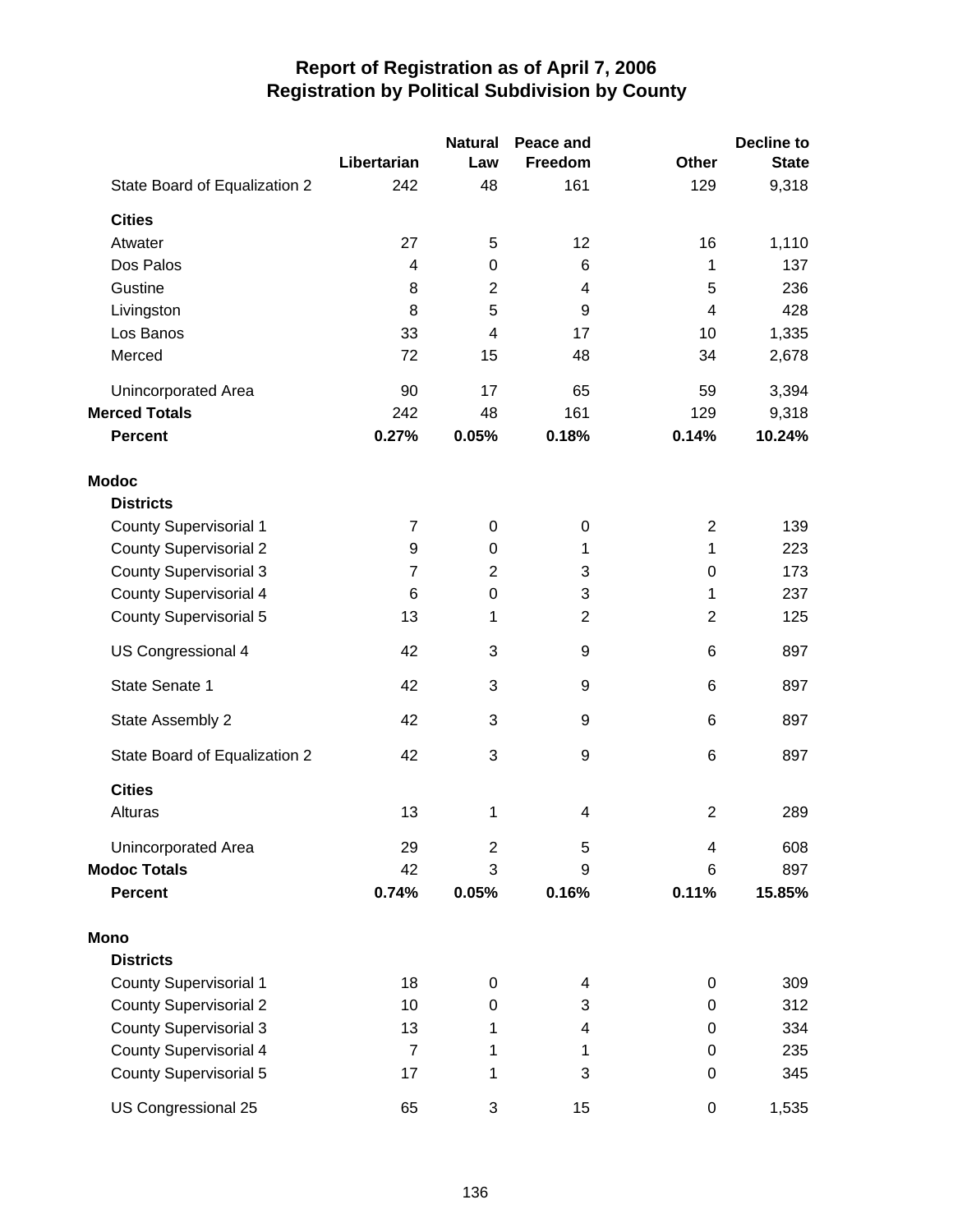|                               | <b>Total</b>      |                   |            | <b>American</b> |             |
|-------------------------------|-------------------|-------------------|------------|-----------------|-------------|
|                               | <b>Registered</b> | <b>Democratic</b> | Republican | Independent     | Green       |
| State Senate 1                | 6,492             | 2,039             | 2,529      | 192             | 114         |
| State Assembly 25             | 6,492             | 2,039             | 2,529      | 192             | 114         |
| State Board of Equalization 2 | 6,492             | 2,039             | 2,529      | 192             | 114         |
| <b>Cities</b>                 |                   |                   |            |                 |             |
| <b>Mammoth Lakes</b>          | 3,356             | 1,090             | 1,142      | 102             | 76          |
| Unincorporated Area           | 3,136             | 949               | 1,387      | 90              | 38          |
| <b>Mono Totals</b>            | 6,492             | 2,039             | 2,529      | 192             | 114         |
| <b>Percent</b>                |                   | 31.41%            | 38.96%     | 2.96%           | 1.76%       |
| <b>Monterey</b>               |                   |                   |            |                 |             |
| <b>Districts</b>              |                   |                   |            |                 |             |
| <b>County Supervisorial 1</b> | 17,157            | 10,173            | 3,893      | 260             | 59          |
| <b>County Supervisorial 2</b> | 32,431            | 16,378            | 9,485      | 676             | 245         |
| <b>County Supervisorial 3</b> | 18,312            | 9,730             | 5,298      | 341             | 65          |
| <b>County Supervisorial 4</b> | 32,260            | 15,348            | 9,697      | 673             | 327         |
| <b>County Supervisorial 5</b> | 51,555            | 21,107            | 19,048     | 987             | 711         |
| US Congressional 17           | 151,715           | 72,736            | 47,421     | 2,937           | 1,407       |
| State Senate 12               | 60,755            | 32,786            | 16,856     | 1,024           | 254         |
| State Senate 15               | 90,960            | 39,950            | 30,565     | 1,913           | 1,153       |
| State Assembly 27             | 84,909            | 38,074            | 27,630     | 1,736           | 1,099       |
| State Assembly 28             | 66,806            | 34,662            | 19,791     | 1,201           | 308         |
| State Board of Equalization 1 | 151,715           | 72,736            | 47,421     | 2,937           | 1,407       |
| <b>Cities</b>                 |                   |                   |            |                 |             |
| Carmel-by-the-Sea             | 2,906             | 1,110             | 1,183      | 47              | 41          |
| Del Rey Oaks                  | 1,018             | 475               | 329        | 20              | 8           |
| Gonzales                      | 2,323             | 1,348             | 528        | 39              | 5           |
| Greenfield                    | 2,732             | 1,753             | 518        | 48              | 4           |
| King                          | 2,371             | 1,254             | 726        | 37              | 9           |
| Marina                        | 8,170             | 3,870             | 2,258      | 185             | 72          |
| Monterey                      | 13,503            | 6,295             | 3,966      | 265             | 200         |
| Pacific Grove                 | 9,419             | 4,649             | 2,555      | 181             | 170         |
| Salinas                       | 43,617            | 23,061            | 12,475     | 742             | 194         |
| Sand City                     | 113               | 32                | 37         | 9               | $\mathbf 1$ |
| Seaside                       | 10,571            | 5,675             | 2,417      | 220             | 97          |
| Soledad                       | 3,804             | 2,287             | 772        | 53              | 12          |
| Unincorporated Area           | 51,168            | 20,927            | 19,657     | 1,091           | 594         |
| <b>Monterey Totals</b>        | 151,715           | 72,736            | 47,421     | 2,937           | 1,407       |
| Percent                       |                   | 47.94%            | 31.26%     | 1.94%           | 0.93%       |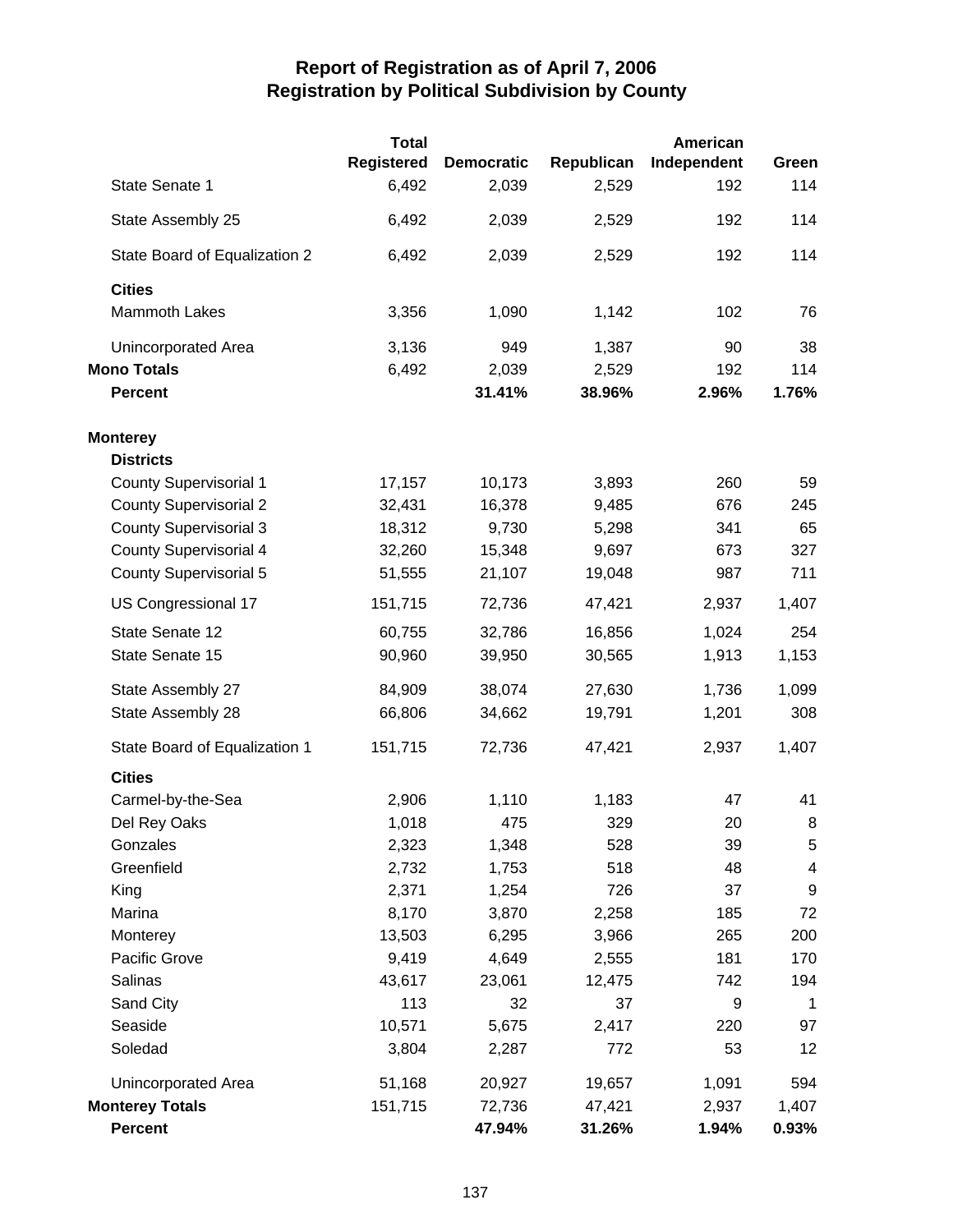|                               |                  | <b>Natural</b>           | Peace and |                  | <b>Decline to</b> |
|-------------------------------|------------------|--------------------------|-----------|------------------|-------------------|
|                               | Libertarian      | Law                      | Freedom   | <b>Other</b>     | <b>State</b>      |
| State Senate 1                | 65               | 3                        | 15        | 0                | 1,535             |
| State Assembly 25             | 65               | 3                        | 15        | $\boldsymbol{0}$ | 1,535             |
| State Board of Equalization 2 | 65               | 3                        | 15        | $\mathbf 0$      | 1,535             |
| <b>Cities</b>                 |                  |                          |           |                  |                   |
| <b>Mammoth Lakes</b>          | 44               | $\overline{2}$           | 10        | 0                | 890               |
| Unincorporated Area           | 21               | 1                        | 5         | $\mathbf 0$      | 645               |
| <b>Mono Totals</b>            | 65               | 3                        | 15        | 0                | 1,535             |
| <b>Percent</b>                | 1.00%            | 0.05%                    | 0.23%     | 0.00%            | 23.64%            |
| <b>Monterey</b>               |                  |                          |           |                  |                   |
| <b>Districts</b>              |                  |                          |           |                  |                   |
| <b>County Supervisorial 1</b> | 39               | 28                       | 66        | 35               | 2,604             |
| <b>County Supervisorial 2</b> | 158              | 26                       | 84        | 58               | 5,321             |
| <b>County Supervisorial 3</b> | 62               | 14                       | 76        | 41               | 2,685             |
| <b>County Supervisorial 4</b> | 134              | 24                       | 80        | 72               | 5,905             |
| <b>County Supervisorial 5</b> | 263              | 46                       | 82        | 107              | 9,204             |
| US Congressional 17           | 656              | 138                      | 388       | 313              | 25,719            |
| State Senate 12               | 195              | 60                       | 192       | 110              | 9,278             |
| State Senate 15               | 461              | 78                       | 196       | 203              | 16,441            |
| State Assembly 27             | 427              | 74                       | 186       | 185              | 15,498            |
| State Assembly 28             | 229              | 64                       | 202       | 128              | 10,221            |
| State Board of Equalization 1 | 656              | 138                      | 388       | 313              | 25,719            |
| <b>Cities</b>                 |                  |                          |           |                  |                   |
| Carmel-by-the-Sea             | 10               | 5                        | 4         | 6                | 500               |
| Del Rey Oaks                  | 3                | $\overline{2}$           | 1         | 8                | 172               |
| Gonzales                      | 8                | 3                        | 6         | 12               | 374               |
| Greenfield                    | 4                | $\overline{\mathcal{A}}$ | 10        | 5                | 386               |
| King                          | $\boldsymbol{9}$ | 3                        | 15        | 1                | 317               |
| Marina                        | 28               | 10                       | 26        | 14               | 1,707             |
| Monterey                      | 72               | 10                       | 26        | 32               | 2,637             |
| Pacific Grove                 | 42               | $\overline{7}$           | 19        | 27               | 1,769             |
| Salinas                       | 141              | 46                       | 123       | 75               | 6,760             |
| Sand City                     | $\boldsymbol{0}$ | $\pmb{0}$                | $\pmb{0}$ | $\overline{2}$   | 32                |
| Seaside                       | 50               | 9                        | 32        | 27               | 2,044             |
| Soledad                       | 10               | 1                        | 16        | 13               | 640               |
| <b>Unincorporated Area</b>    | 279              | 38                       | 110       | 91               | 8,381             |
| <b>Monterey Totals</b>        | 656              | 138                      | 388       | 313              | 25,719            |
| Percent                       | 0.43%            | 0.09%                    | 0.26%     | 0.21%            | 16.95%            |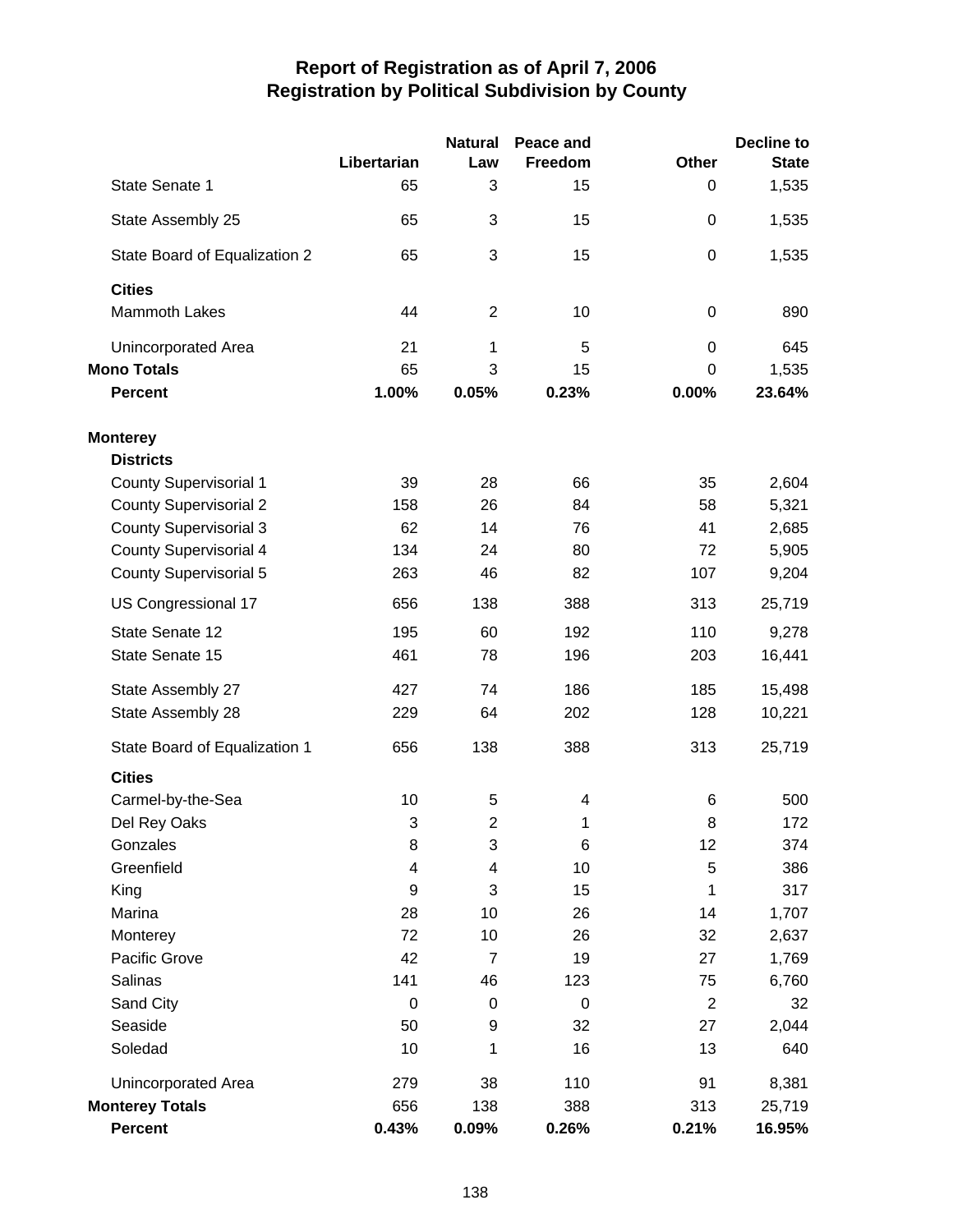|                               | <b>Total</b> |                   |            | <b>American</b> |       |
|-------------------------------|--------------|-------------------|------------|-----------------|-------|
|                               | Registered   | <b>Democratic</b> | Republican | Independent     | Green |
| <b>Napa</b>                   |              |                   |            |                 |       |
| <b>Districts</b>              |              |                   |            |                 |       |
| <b>County Supervisorial 1</b> | 11,686       | 5,585             | 3,519      | 257             | 202   |
| <b>County Supervisorial 2</b> | 14,391       | 6,635             | 4,790      | 353             | 150   |
| <b>County Supervisorial 3</b> | 13,193       | 5,418             | 4,658      | 288             | 212   |
| <b>County Supervisorial 4</b> | 12,393       | 5,577             | 4,183      | 319             | 153   |
| <b>County Supervisorial 5</b> | 14,259       | 7,124             | 3,755      | 340             | 193   |
| US Congressional 1            | 65,922       | 30,339            | 20,905     | 1,557           | 910   |
| State Senate 2                | 65,922       | 30,339            | 20,905     | 1,557           | 910   |
| State Assembly 7              | 65,922       | 30,339            | 20,905     | 1,557           | 910   |
| State Board of Equalization 1 | 65,922       | 30,339            | 20,905     | 1,557           | 910   |
| <b>Cities</b>                 |              |                   |            |                 |       |
| American Canyon               | 6,758        | 3,534             | 1,556      | 156             | 38    |
| Calistoga                     | 2,123        | 1,049             | 573        | 49              | 50    |
| Napa                          | 35,864       | 17,132            | 11,006     | 861             | 509   |
| St. Helena                    | 3,108        | 1,426             | 1,030      | 45              | 42    |
| Yountville                    | 2,102        | 1,022             | 633        | 62              | 22    |
| <b>Unincorporated Area</b>    | 15,967       | 6,176             | 6,107      | 384             | 249   |
| <b>Napa Totals</b>            | 65,922       | 30,339            | 20,905     | 1,557           | 910   |
| <b>Percent</b>                |              | 46.02%            | 31.71%     | 2.36%           | 1.38% |
| <b>Nevada</b>                 |              |                   |            |                 |       |
| <b>Districts</b>              |              |                   |            |                 |       |
| <b>County Supervisorial 1</b> | 14,047       | 4,856             | 5,744      | 303             | 509   |
| <b>County Supervisorial 2</b> | 13,879       | 3,777             | 7,601      | 295             | 146   |
| <b>County Supervisorial 3</b> | 11,940       | 4,108             | 4,918      | 326             | 262   |
| <b>County Supervisorial 4</b> | 13,460       | 4,030             | 6,152      | 323             | 440   |
| <b>County Supervisorial 5</b> | 10,321       | 3,591             | 3,204      | 327             | 278   |
| US Congressional 4            | 63,647       | 20,362            | 27,619     | 1,574           | 1,635 |
| State Senate 1                | 11,507       | 3,891             | 3,832      | 360             | 314   |
| State Senate 4                | 52,140       | 16,471            | 23,787     | 1,214           | 1,321 |
| State Assembly 3              | 63,647       | 20,362            | 27,619     | 1,574           | 1,635 |
| State Board of Equalization 2 | 63,647       | 20,362            | 27,619     | 1,574           | 1,635 |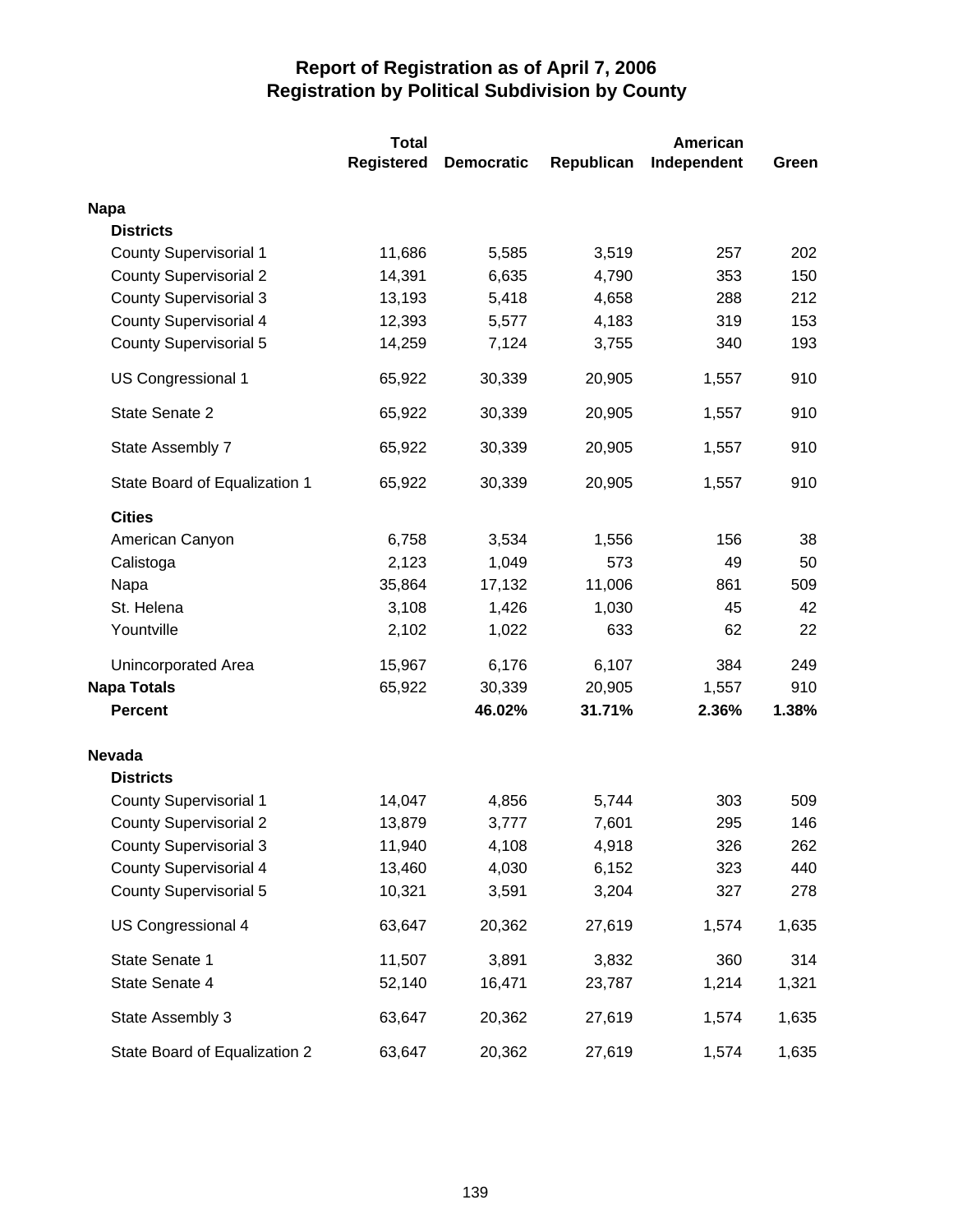|                               |             | <b>Natural</b>   | Peace and |              | <b>Decline to</b> |
|-------------------------------|-------------|------------------|-----------|--------------|-------------------|
|                               | Libertarian | Law              | Freedom   | <b>Other</b> | <b>State</b>      |
| <b>Napa</b>                   |             |                  |           |              |                   |
| <b>Districts</b>              |             |                  |           |              |                   |
| <b>County Supervisorial 1</b> | 75          | 4                | 25        | 89           | 1,930             |
| <b>County Supervisorial 2</b> | 72          | 18               | 28        | 118          | 2,227             |
| <b>County Supervisorial 3</b> | 81          | 11               | 30        | 107          | 2,388             |
| <b>County Supervisorial 4</b> | 69          | 11               | 28        | 89           | 1,964             |
| <b>County Supervisorial 5</b> | 88          | 9                | 29        | 117          | 2,604             |
| US Congressional 1            | 385         | 53               | 140       | 520          | 11,113            |
| State Senate 2                | 385         | 53               | 140       | 520          | 11,113            |
| State Assembly 7              | 385         | 53               | 140       | 520          | 11,113            |
| State Board of Equalization 1 | 385         | 53               | 140       | 520          | 11,113            |
| <b>Cities</b>                 |             |                  |           |              |                   |
| American Canyon               | 27          | 3                | 17        | 65           | 1,362             |
| Calistoga                     | 10          | 1                | 6         | 17           | 368               |
| Napa                          | 207         | 31               | 71        | 266          | 5,781             |
| St. Helena                    | 13          | $\overline{2}$   | 8         | 24           | 518               |
| Yountville                    | 9           | 3                | 4         | 16           | 331               |
| Unincorporated Area           | 119         | 13               | 34        | 132          | 2,753             |
| <b>Napa Totals</b>            | 385         | 53               | 140       | 520          | 11,113            |
| <b>Percent</b>                | 0.58%       | 0.08%            | 0.21%     | 0.79%        | 16.86%            |
| <b>Nevada</b>                 |             |                  |           |              |                   |
| <b>Districts</b>              |             |                  |           |              |                   |
| <b>County Supervisorial 1</b> | 130         | 10               | 30        | 53           | 2,412             |
| <b>County Supervisorial 2</b> | 64          | 9                | 20        | 61           | 1,906             |
| <b>County Supervisorial 3</b> | 89          | $\boldsymbol{9}$ | 28        | 60           | 2,140             |
| <b>County Supervisorial 4</b> | 104         | 6                | 30        | 56           | 2,319             |
| <b>County Supervisorial 5</b> | 115         | 12               | 20        | 15           | 2,759             |
| US Congressional 4            | 502         | 46               | 128       | 245          | 11,536            |
| State Senate 1                | 132         | 11               | 21        | 17           | 2,929             |
| State Senate 4                | 370         | 35               | 107       | 228          | 8,607             |
| State Assembly 3              | 502         | 46               | 128       | 245          | 11,536            |
| State Board of Equalization 2 | 502         | 46               | 128       | 245          | 11,536            |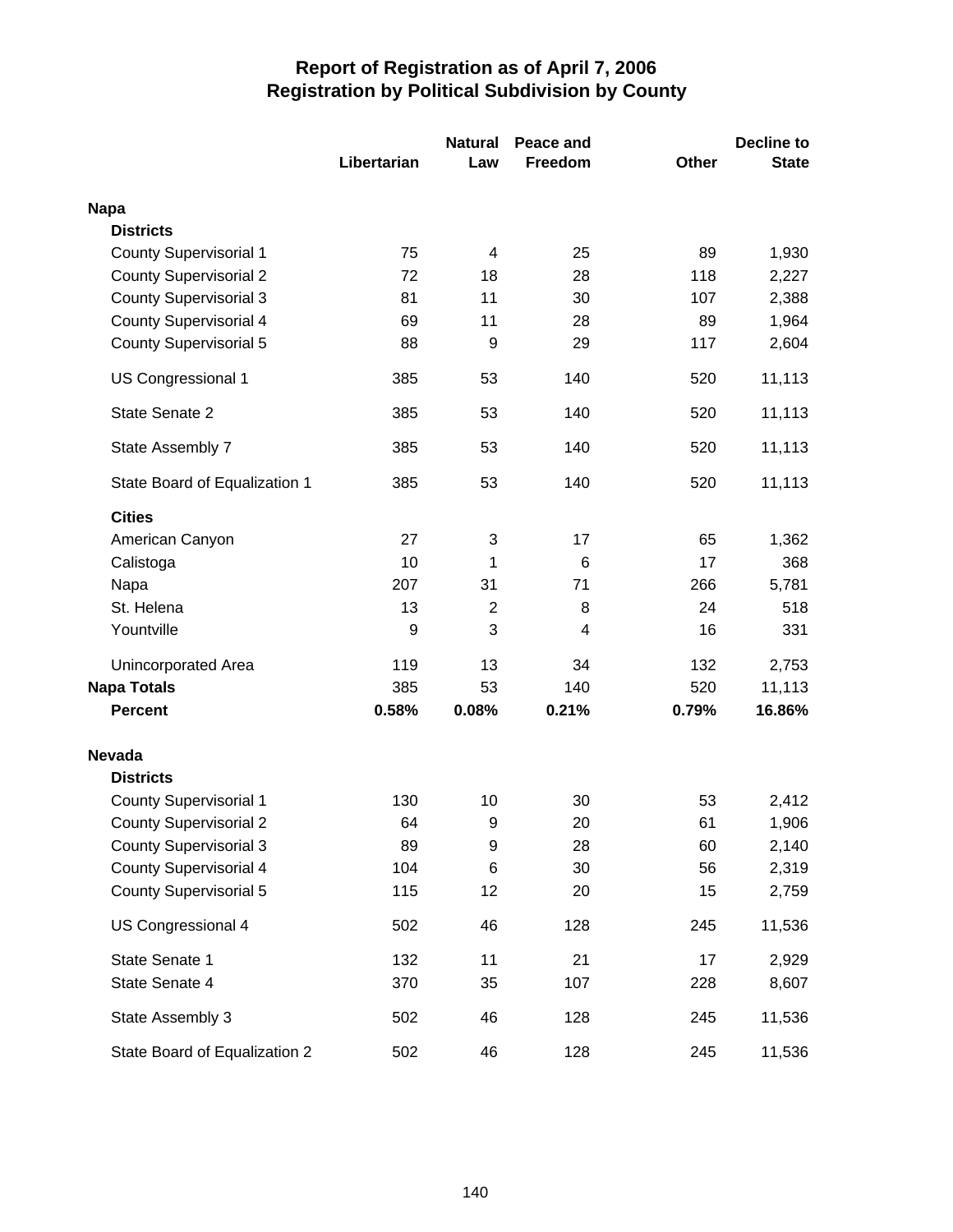|                               | <b>Total</b> |                   |            | American    |       |
|-------------------------------|--------------|-------------------|------------|-------------|-------|
|                               | Registered   | <b>Democratic</b> | Republican | Independent | Green |
| <b>Cities</b>                 |              |                   |            |             |       |
| <b>Grass Valley</b>           | 6,936        | 2,433             | 2,708      | 203         | 164   |
| Nevada City                   | 2,037        | 813               | 622        | 49          | 114   |
| <b>Truckee</b>                | 8,520        | 2,991             | 2,564      | 273         | 227   |
| Unincorporated Area           | 46,154       | 14,125            | 21,725     | 1,049       | 1,130 |
| <b>Nevada Totals</b>          | 63,647       | 20,362            | 27,619     | 1,574       | 1,635 |
| <b>Percent</b>                |              | 31.99%            | 43.39%     | 2.47%       | 2.57% |
| Orange                        |              |                   |            |             |       |
| <b>Districts</b>              |              |                   |            |             |       |
| <b>County Supervisorial 1</b> | 197,876      | 75,895            | 79,493     | 3,459       | 796   |
| <b>County Supervisorial 2</b> | 355,673      | 100,811           | 176,211    | 7,389       | 2,469 |
| <b>County Supervisorial 3</b> | 315,623      | 85,268            | 160,955    | 5,661       | 1,634 |
| <b>County Supervisorial 4</b> | 242,150      | 83,283            | 107,633    | 4,839       | 1,179 |
| <b>County Supervisorial 5</b> | 350,195      | 89,920            | 184,041    | 7,352       | 1,788 |
| US Congressional 40           | 315,645      | 100,536           | 148,916    | 6,206       | 1,593 |
| US Congressional 42           | 217,460      | 56,221            | 118,099    | 4,190       | 879   |
| US Congressional 44           | 68,939       | 14,802            | 39,529     | 1,458       | 370   |
| US Congressional 46           | 277,270      | 79,980            | 132,877    | 5,926       | 1,975 |
| US Congressional 47           | 187,292      | 76,857            | 71,448     | 3,325       | 772   |
| US Congressional 48           | 394,911      | 106,781           | 197,464    | 7,595       | 2,277 |
| State Senate 29               | 124,427      | 34,485            | 66,228     | 2,345       | 503   |
| State Senate 33               | 497,307      | 133,646           | 257,911    | 9,646       | 2,375 |
| State Senate 34               | 272,863      | 107,833           | 106,833    | 5,190       | 1,112 |
| State Senate 35               | 514,237      | 146,916           | 248,496    | 10,307      | 3,537 |
| State Senate 38               | 52,683       | 12,297            | 28,865     | 1,212       | 339   |
| State Assembly 56             | 34,296       | 12,816            | 13,907     | 780         | 126   |
| State Assembly 60             | 98,427       | 25,484            | 54,336     | 1,790       | 372   |
| State Assembly 67             | 245,937      | 75,723            | 116,379    | 4,993       | 1,528 |
| State Assembly 68             | 201,116      | 61,813            | 92,062     | 4,268       | 1,192 |
| State Assembly 69             | 111,776      | 49,360            | 39,909     | 1,829       | 490   |
| State Assembly 70             | 264,075      | 73,291            | 128,862    | 4,954       | 1,557 |
| State Assembly 71             | 160,499      | 38,800            | 89,043     | 3,012       | 666   |
| State Assembly 72             | 201,859      | 62,765            | 97,719     | 3,904       | 1,088 |
| State Assembly 73             | 143,532      | 35,125            | 76,116     | 3,170       | 847   |
| State Board of Equalization 3 | 1,461,517    | 435,177           | 708,333    | 28,700      | 7,866 |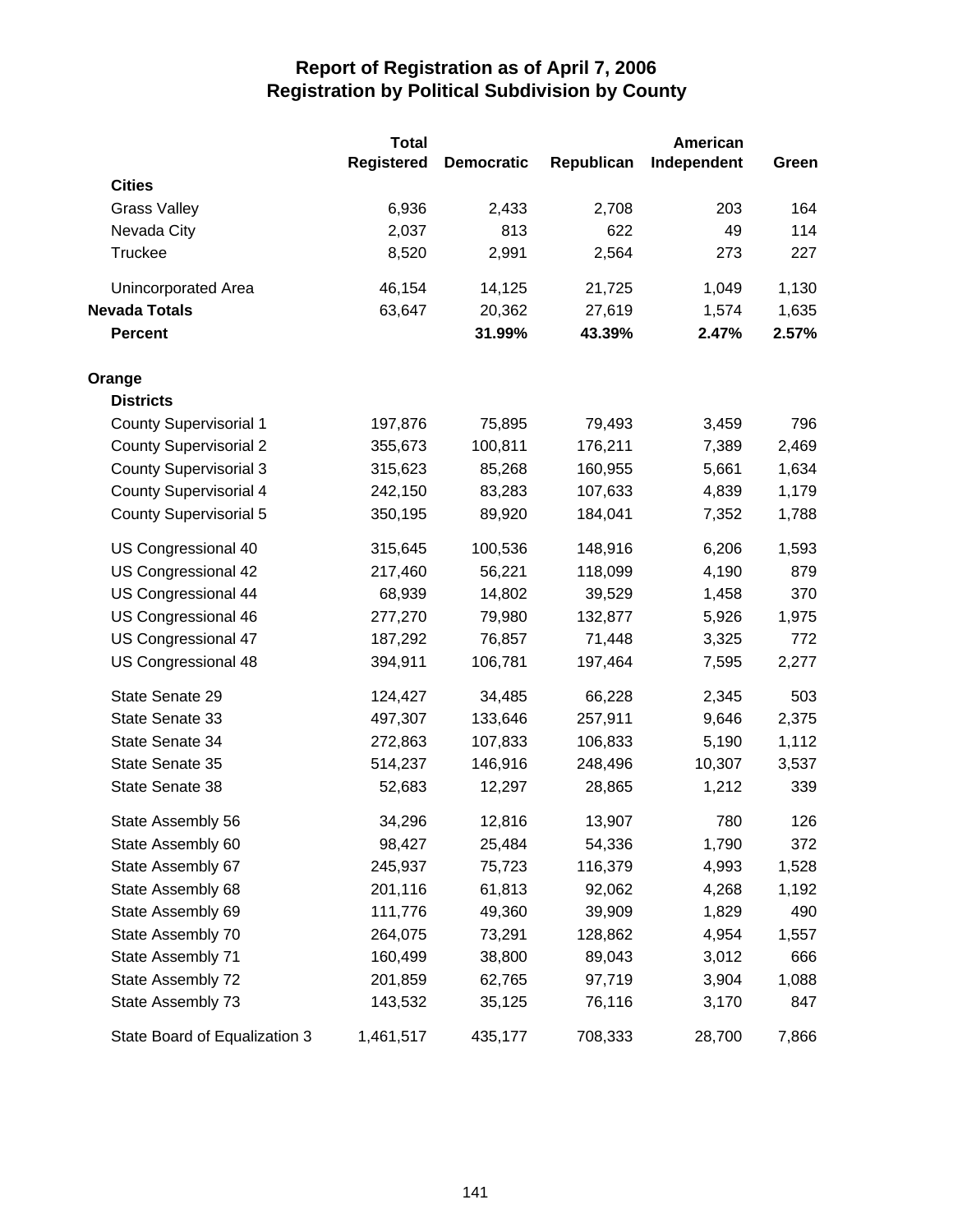|                               |             | <b>Natural</b> | Peace and |       | <b>Decline to</b> |
|-------------------------------|-------------|----------------|-----------|-------|-------------------|
|                               | Libertarian | Law            | Freedom   | Other | <b>State</b>      |
| <b>Cities</b>                 |             |                |           |       |                   |
| <b>Grass Valley</b>           | 59          | 4              | 17        | 32    | 1,316             |
| Nevada City                   | 20          | 1              | 8         | 8     | 402               |
| Truckee                       | 94          | 10             | 14        | 10    | 2,337             |
| Unincorporated Area           | 329         | 31             | 89        | 195   | 7,481             |
| <b>Nevada Totals</b>          | 502         | 46             | 128       | 245   | 11,536            |
| <b>Percent</b>                | 0.79%       | 0.07%          | 0.20%     | 0.38% | 18.12%            |
| Orange                        |             |                |           |       |                   |
| <b>Districts</b>              |             |                |           |       |                   |
| <b>County Supervisorial 1</b> | 1,169       | 395            | 809       | 663   | 35,197            |
| <b>County Supervisorial 2</b> | 2,879       | 630            | 872       | 1,396 | 63,016            |
| <b>County Supervisorial 3</b> | 2,021       | 375            | 596       | 997   | 58,116            |
| <b>County Supervisorial 4</b> | 1,519       | 403            | 947       | 903   | 41,444            |
| County Supervisorial 5        | 2,310       | 423            | 537       | 1,246 | 62,578            |
| US Congressional 40           | 2,066       | 470            | 1,045     | 1,168 | 53,645            |
| US Congressional 42           | 1,164       | 244            | 405       | 705   | 35,553            |
| US Congressional 44           | 483         | 90             | 108       | 261   | 11,838            |
| US Congressional 46           | 2,360       | 590            | 752       | 1,138 | 51,672            |
| US Congressional 47           | 1,052       | 344            | 845       | 612   | 32,037            |
| US Congressional 48           | 2,773       | 488            | 606       | 1,321 | 75,606            |
| State Senate 29               | 644         | 158            | 295       | 440   | 19,329            |
| State Senate 33               | 3,309       | 591            | 941       | 1,624 | 87,264            |
| State Senate 34               | 1,540       | 510            | 1,219     | 979   | 47,647            |
| State Senate 35               | 3,985       | 874            | 1,192     | 1,895 | 97,035            |
| State Senate 38               | 420         | 93             | 114       | 267   | 9,076             |
| State Assembly 56             | 189         | 53             | 150       | 128   | 6,147             |
| State Assembly 60             | 544         | 91             | 197       | 285   | 15,328            |
| State Assembly 67             | 1,827       | 470            | 693       | 981   | 43,343            |
| State Assembly 68             | 1,538       | 379            | 714       | 818   | 38,332            |
| State Assembly 69             | 666         | 221            | 464       | 318   | 18,519            |
| State Assembly 70             | 1,816       | 307            | 412       | 787   | 52,089            |
| State Assembly 71             | 959         | 171            | 228       | 501   | 27,119            |
| State Assembly 72             | 1,306       | 317            | 657       | 778   | 33,325            |
| State Assembly 73             | 1,053       | 217            | 246       | 609   | 26,149            |
| State Board of Equalization 3 | 9,898       | 2,226          | 3,761     | 5,205 | 260,351           |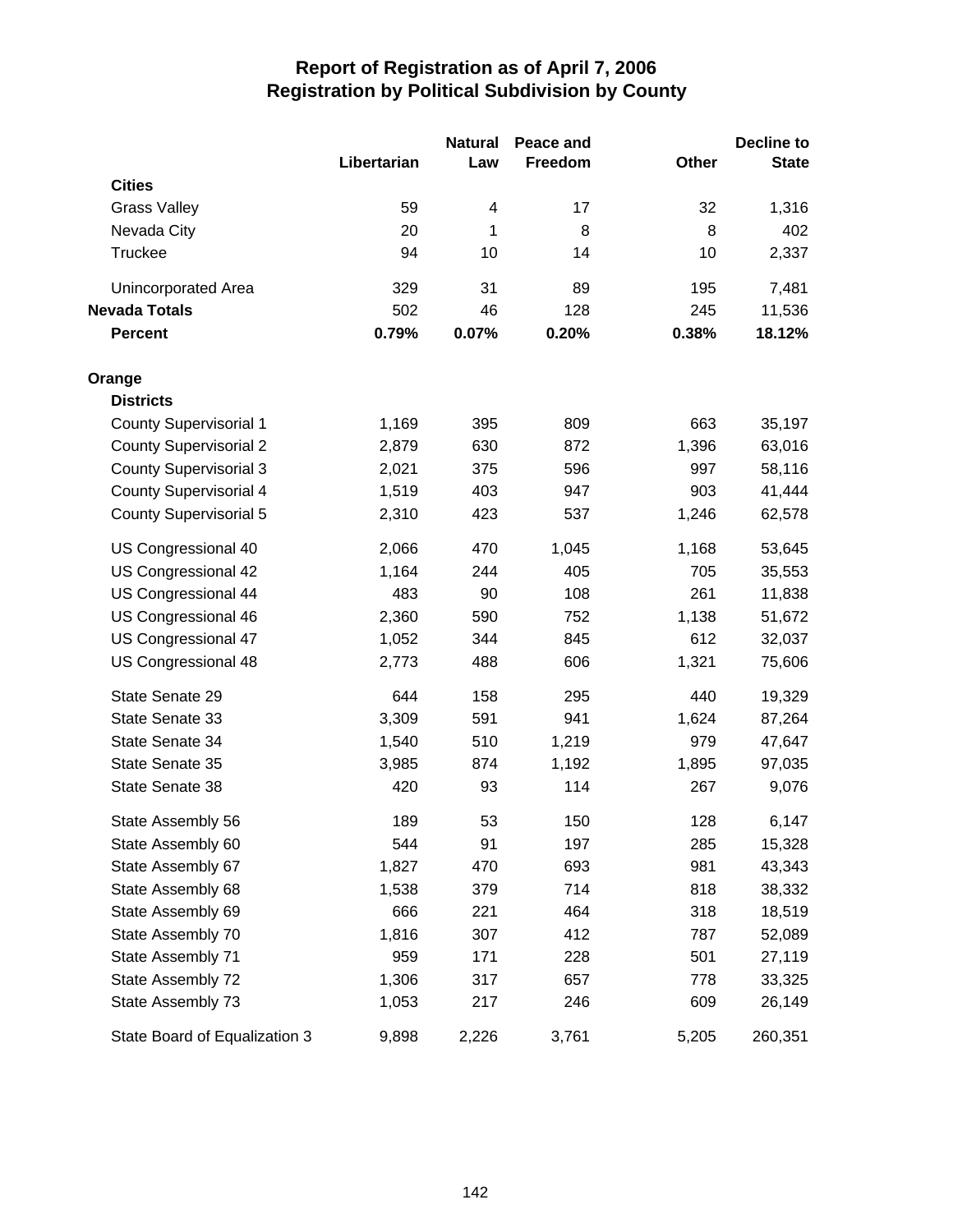|                        | <b>Total</b>      |                   |            | <b>American</b> |       |
|------------------------|-------------------|-------------------|------------|-----------------|-------|
|                        | <b>Registered</b> | <b>Democratic</b> | Republican | Independent     | Green |
| <b>Cities</b>          |                   |                   |            |                 |       |
| Aliso Viejo            | 25,103            | 6,660             | 12,081     | 580             | 129   |
| Anaheim                | 127,350           | 43,068            | 58,108     | 2,562           | 525   |
| <b>Brea</b>            | 22,290            | 6,076             | 12,021     | 453             | 95    |
| <b>Buena Park</b>      | 34,059            | 12,715            | 13,803     | 776             | 125   |
| Costa Mesa             | 53,435            | 15,218            | 24,273     | 1,363           | 590   |
| Cypress                | 26,254            | 8,730             | 11,768     | 468             | 146   |
| Dana Point             | 22,663            | 5,678             | 11,799     | 535             | 159   |
| <b>Fountain Valley</b> | 33,930            | 9,469             | 17,224     | 683             | 166   |
| Fullerton              | 64,538            | 19,886            | 30,529     | 1,184           | 434   |
| Garden Grove           | 71,325            | 24,158            | 31,691     | 1,309           | 265   |
| Huntington Beach       | 121,655           | 33,552            | 59,743     | 2,655           | 919   |
| Irvine                 | 89,391            | 26,064            | 38,735     | 1,416           | 592   |
| La Habra               | 25,020            | 8,804             | 11,170     | 513             | 110   |
| La Palma               | 8,116             | 2,843             | 3,429      | 126             | 27    |
| Laguna Beach           | 17,769            | 6,504             | 6,978      | 393             | 200   |
| Laguna Hills           | 17,999            | 4,535             | 9,346      | 361             | 102   |
| Laguna Niguel          | 39,672            | 9,936             | 20,799     | 836             | 196   |
| Laguna Woods           | 15,723            | 6,569             | 6,763      | 258             | 24    |
| <b>Lake Forest</b>     | 42,020            | 10,704            | 22,074     | 916             | 186   |
| Los Alamitos           | 6,373             | 2,178             | 2,861      | 142             | 46    |
| Mission Viejo          | 58,903            | 14,972            | 31,795     | 1,159           | 258   |
| Newport Beach          | 58,854            | 11,750            | 35,580     | 1,073           | 328   |
| Orange                 | 64,197            | 18,171            | 32,927     | 1,289           | 345   |
| Placentia              | 25,797            | 7,518             | 13,101     | 453             | 113   |
| Rancho Santa Margarita | 27,083            | 6,218             | 14,979     | 579             | 92    |
| San Clemente           | 37,005            | 8,301             | 20,444     | 882             | 248   |
| San Juan Capistrano    | 17,887            | 4,456             | 9,755      | 372             | 98    |
| Santa Ana              | 89,038            | 40,548            | 30,883     | 1,405           | 402   |
| Seal Beach             | 18,954            | 6,799             | 8,979      | 275             | 110   |
| Stanton                | 13,262            | 4,988             | 5,266      | 309             | 47    |
| Tustin                 | 30,385            | 8,884             | 14,117     | 625             | 170   |
| Villa Park             | 4,327             | 739               | 2,983      | 53              | 10    |
| Westminster            | 43,981            | 13,248            | 20,448     | 875             | 161   |
| Yorba Linda            | 40,072            | 8,819             | 24,123     | 702             | 130   |
| Unincorporated Area    | 67,087            | 16,419            | 37,758     | 1,120           | 318   |
| <b>Orange Totals</b>   | 1,461,517         | 435,177           | 708,333    | 28,700          | 7,866 |
| Percent                |                   | 29.78%            | 48.47%     | 1.96%           | 0.54% |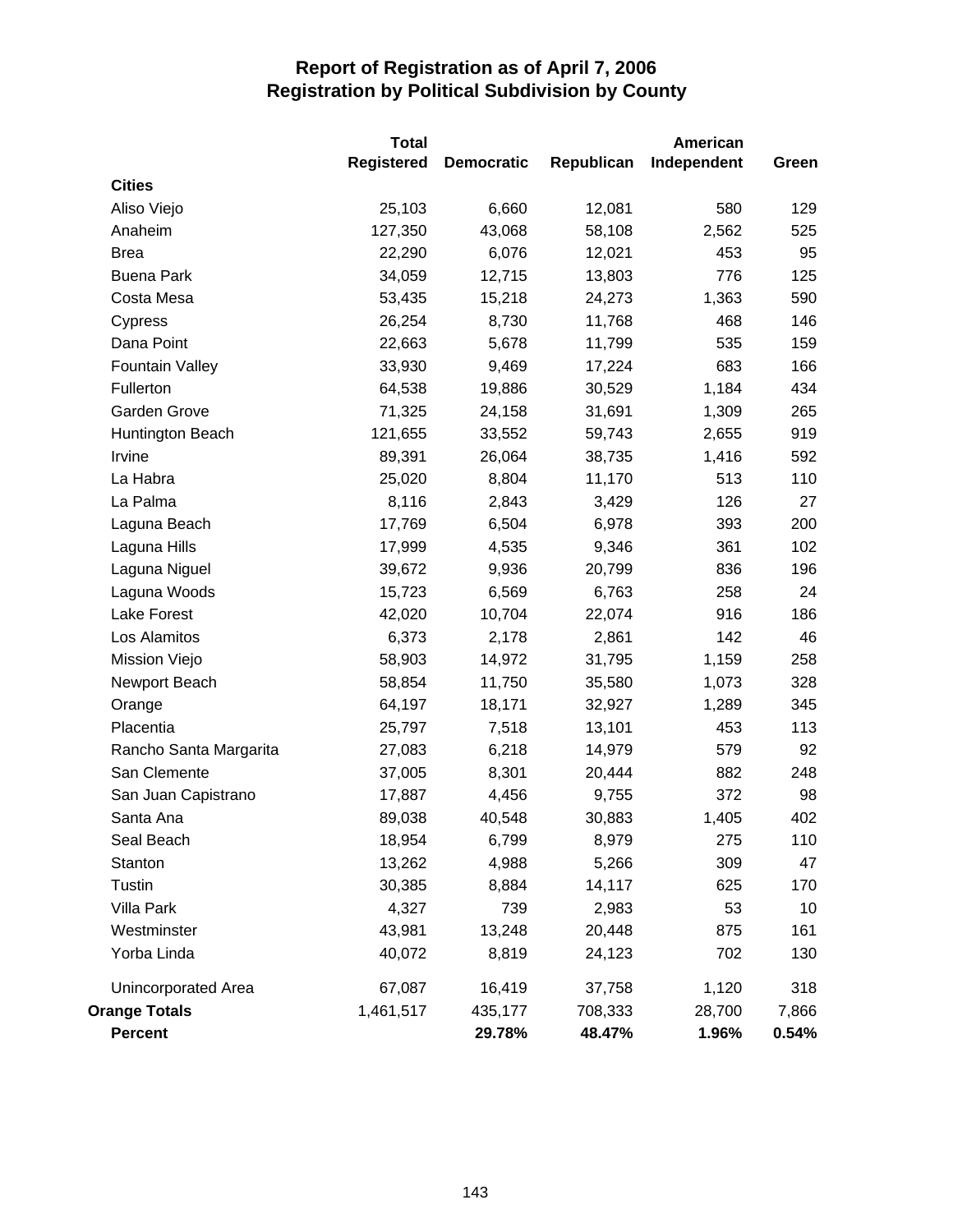|                            |             | <b>Natural</b> | Peace and      |       | <b>Decline to</b> |
|----------------------------|-------------|----------------|----------------|-------|-------------------|
|                            | Libertarian | Law            | Freedom        | Other | <b>State</b>      |
| <b>Cities</b>              |             |                |                |       |                   |
| Aliso Viejo                | 183         | 27             | 38             | 93    | 5,312             |
| Anaheim                    | 728         | 185            | 444            | 443   | 21,287            |
| <b>Brea</b>                | 105         | 27             | 37             | 78    | 3,398             |
| <b>Buena Park</b>          | 188         | 52             | 150            | 127   | 6,123             |
| Costa Mesa                 | 644         | 96             | 157            | 221   | 10,873            |
| Cypress                    | 168         | 36             | 94             | 103   | 4,741             |
| Dana Point                 | 174         | 29             | 41             | 122   | 4,126             |
| <b>Fountain Valley</b>     | 199         | 61             | 86             | 133   | 5,909             |
| Fullerton                  | 507         | 116            | 239            | 265   | 11,378            |
| Garden Grove               | 426         | 132            | 270            | 277   | 12,797            |
| Huntington Beach           | 1,111       | 298            | 291            | 537   | 22,549            |
| Irvine                     | 574         | 125            | 129            | 207   | 21,549            |
| La Habra                   | 140         | 41             | 104            | 73    | 4,065             |
| La Palma                   | 27          | 8              | 31             | 23    | 1,602             |
| Laguna Beach               | 152         | 27             | 46             | 76    | 3,393             |
| Laguna Hills               | 135         | 27             | 30             | 49    | 3,414             |
| Laguna Niguel              | 244         | 57             | 48             | 136   | 7,420             |
| Laguna Woods               | 35          | 3              | 6              | 34    | 2,031             |
| <b>Lake Forest</b>         | 334         | 36             | 70             | 145   | 7,555             |
| Los Alamitos               | 37          | $\overline{7}$ | 25             | 22    | 1,055             |
| Mission Viejo              | 318         | 66             | 87             | 204   | 10,044            |
| Newport Beach              | 410         | 56             | 62             | 165   | 9,430             |
| Orange                     | 465         | 70             | 170            | 191   | 10,569            |
| Placentia                  | 145         | 41             | 63             | 115   | 4,248             |
| Rancho Santa Margarita     | 162         | 37             | 37             | 64    | 4,915             |
| San Clemente               | 303         | 63             | 80             | 175   | 6,509             |
| San Juan Capistrano        | 132         | 31             | 34             | 93    | 2,916             |
| Santa Ana                  | 532         | 170            | 366            | 238   | 14,494            |
| Seal Beach                 | 89          | 17             | 28             | 55    | 2,602             |
| Stanton                    | 82          | 27             | 60             | 68    | 2,415             |
| Tustin                     | 249         | 58             | 81             | 125   | 6,076             |
| Villa Park                 | 20          | $\pmb{0}$      | $\overline{2}$ | 10    | 510               |
| Westminster                | 250         | 102            | 177            | 172   | 8,548             |
| Yorba Linda                | 192         | 37             | 64             | 134   | 5,871             |
| <b>Unincorporated Area</b> | 438         | 61             | 114            | 232   | 10,627            |
| <b>Orange Totals</b>       | 9,898       | 2,226          | 3,761          | 5,205 | 260,351           |
| Percent                    | 0.68%       | 0.15%          | 0.26%          | 0.36% | 17.81%            |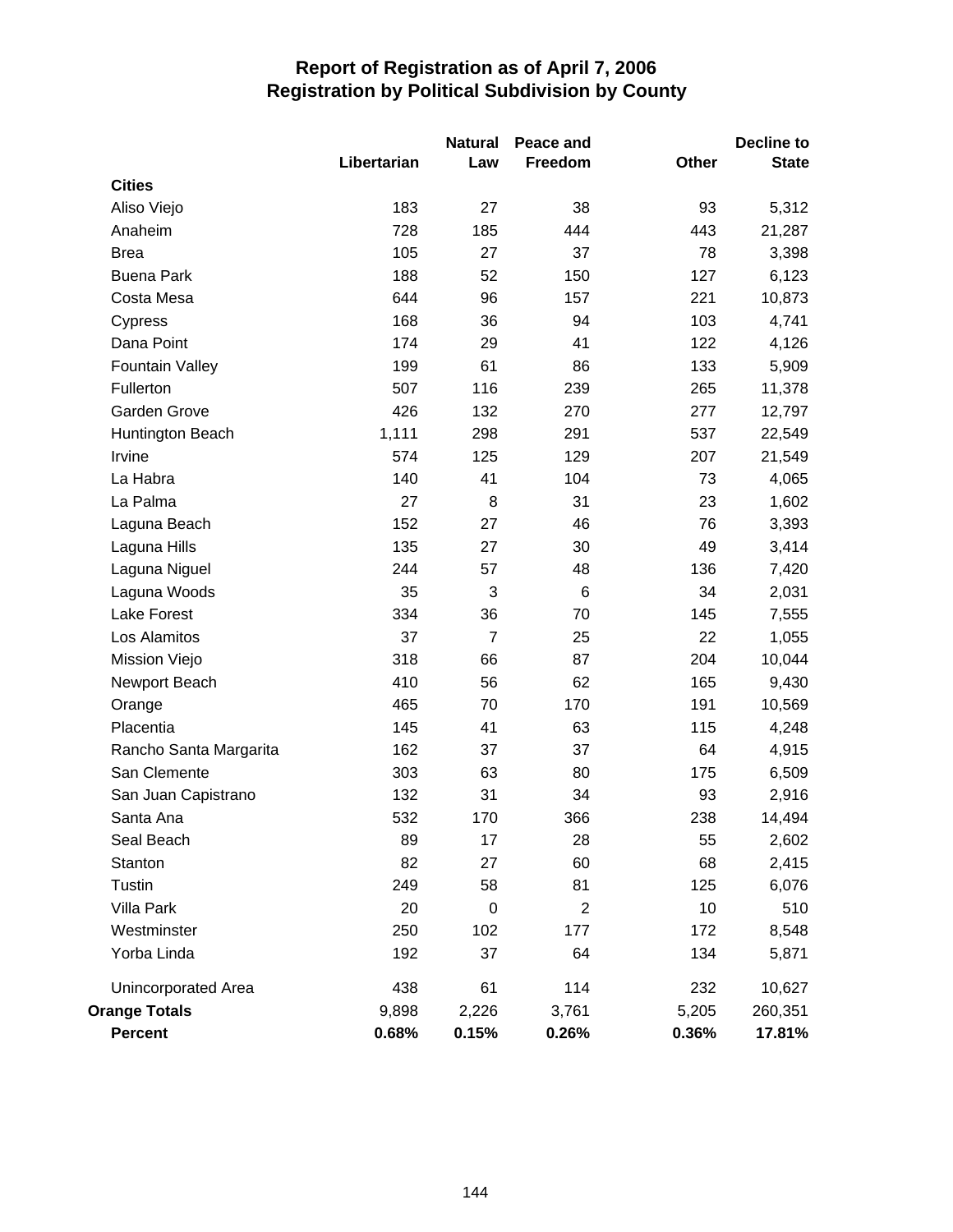|                               | <b>Total</b> |                   |            | <b>American</b> |                |
|-------------------------------|--------------|-------------------|------------|-----------------|----------------|
|                               | Registered   | <b>Democratic</b> | Republican | Independent     | Green          |
| <b>Placer</b>                 |              |                   |            |                 |                |
| <b>Districts</b>              |              |                   |            |                 |                |
| <b>County Supervisorial 1</b> | 34,731       | 10,685            | 17,830     | 659             | 189            |
| <b>County Supervisorial 2</b> | 44,631       | 12,569            | 24,364     | 849             | 201            |
| <b>County Supervisorial 3</b> | 30,040       | 8,749             | 15,382     | 558             | 275            |
| <b>County Supervisorial 4</b> | 35,701       | 9,196             | 20,019     | 629             | 183            |
| <b>County Supervisorial 5</b> | 28,980       | 8,776             | 12,962     | 710             | 407            |
| US Congressional 4            | 174,083      | 49,975            | 90,557     | 3,405           | 1,255          |
| State Senate 1                | 107,297      | 31,343            | 54,225     | 2,156           | 911            |
| State Senate 4                | 66,786       | 18,632            | 36,332     | 1,249           | 344            |
| State Assembly 3              | 16,485       | 4,691             | 8,216      | 352             | 188            |
| State Assembly 4              | 144,600      | 42,337            | 74,456     | 2,856           | 994            |
| State Assembly 5              | 12,998       | 2,947             | 7,885      | 197             | 73             |
| State Board of Equalization 2 | 174,083      | 49,975            | 90,557     | 3,405           | 1,255          |
| <b>Cities</b>                 |              |                   |            |                 |                |
| Auburn                        | 7,872        | 2,412             | 3,705      | 140             | 106            |
| Colfax                        | 888          | 269               | 380        | 37              | 15             |
| Lincoln                       | 17,211       | 5,292             | 9,213      | 356             | 44             |
| Loomis                        | 3,794        | 1,052             | 2,020      | 79              | 22             |
| Rocklin                       | 27,014       | 7,164             | 14,819     | 488             | 145            |
| Roseville                     | 54,283       | 16,025            | 28,261     | 1,003           | 281            |
| <b>Unincorporated Area</b>    | 63,021       | 17,761            | 32,159     | 1,302           | 642            |
| <b>Placer Totals</b>          | 174,083      | 49,975            | 90,557     | 3,405           | 1,255          |
| <b>Percent</b>                |              | 28.71%            | 52.02%     | 1.96%           | 0.72%          |
| <b>Plumas</b>                 |              |                   |            |                 |                |
| <b>Districts</b>              |              |                   |            |                 |                |
| <b>County Supervisorial 1</b> | 2,375        | 814               | 960        | 91              | 13             |
| <b>County Supervisorial 2</b> | 2,481        | 897               | 951        | 103             | 31             |
| <b>County Supervisorial 3</b> | 2,350        | 689               | 1,230      | 63              | $\overline{4}$ |
| <b>County Supervisorial 4</b> | 2,913        | 1,018             | 1,156      | 118             | 46             |
| <b>County Supervisorial 5</b> | 3,256        | 1,051             | 1,514      | 91              | 27             |
| US Congressional 4            | 13,375       | 4,469             | 5,811      | 466             | 121            |
| State Senate 1                | 13,375       | 4,469             | 5,811      | 466             | 121            |
| State Assembly 3              | 13,375       | 4,469             | 5,811      | 466             | 121            |
| State Board of Equalization 2 | 13,375       | 4,469             | 5,811      | 466             | 121            |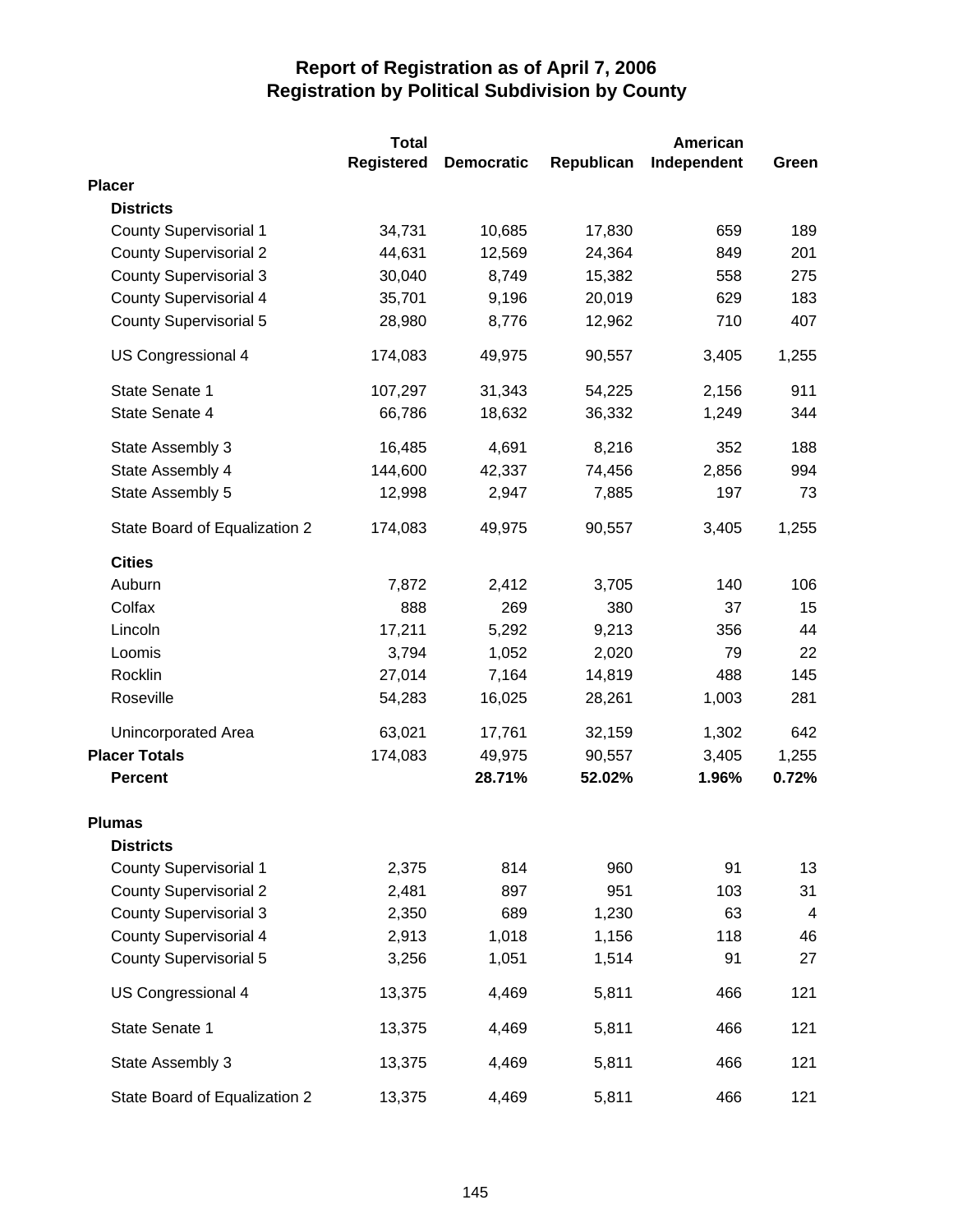|                               | Libertarian | <b>Natural</b><br>Law | Peace and<br>Freedom | Other                   | <b>Decline to</b><br><b>State</b> |
|-------------------------------|-------------|-----------------------|----------------------|-------------------------|-----------------------------------|
| <b>Placer</b>                 |             |                       |                      |                         |                                   |
| <b>Districts</b>              |             |                       |                      |                         |                                   |
| <b>County Supervisorial 1</b> | 167         | 18                    | 55                   | 41                      | 5,087                             |
| <b>County Supervisorial 2</b> | 240         | 8                     | 40                   | 44                      | 6,316                             |
| <b>County Supervisorial 3</b> | 225         | 19                    | 41                   | 114                     | 4,677                             |
| <b>County Supervisorial 4</b> | 199         | 8                     | 38                   | 50                      | 5,379                             |
| <b>County Supervisorial 5</b> | 283         | 37                    | 68                   | 118                     | 5,619                             |
| US Congressional 4            | 1,114       | 90                    | 242                  | 367                     | 27,078                            |
| State Senate 1                | 714         | 69                    | 177                  | 251                     | 17,451                            |
| State Senate 4                | 400         | 21                    | 65                   | 116                     | 9,627                             |
| State Assembly 3              | 148         | 11                    | 31                   | 79                      | 2,769                             |
| State Assembly 4              | 894         | 77                    | 203                  | 263                     | 22,520                            |
| State Assembly 5              | 72          | $\overline{2}$        | 8                    | 25                      | 1,789                             |
| State Board of Equalization 2 | 1,114       | 90                    | 242                  | 367                     | 27,078                            |
| <b>Cities</b>                 |             |                       |                      |                         |                                   |
| Auburn                        | 75          | 5                     | 15                   | 32                      | 1,382                             |
| Colfax                        | 9           | 0                     | $\overline{2}$       | 3                       | 173                               |
| Lincoln                       | 60          | 4                     | 10                   | 12                      | 2,220                             |
| Loomis                        | 22          | 3                     | 3                    | 11                      | 582                               |
| Rocklin                       | 181         | 6                     | 33                   | 23                      | 4,155                             |
| Roseville                     | 282         | 22                    | 78                   | 60                      | 8,271                             |
| Unincorporated Area           | 485         | 50                    | 101                  | 226                     | 10,295                            |
| <b>Placer Totals</b>          | 1,114       | 90                    | 242                  | 367                     | 27,078                            |
| <b>Percent</b>                | 0.64%       | 0.05%                 | 0.14%                | 0.21%                   | 15.55%                            |
| Plumas                        |             |                       |                      |                         |                                   |
| <b>Districts</b>              |             |                       |                      |                         |                                   |
| <b>County Supervisorial 1</b> | 18          | 1                     | $\overline{7}$       | 1                       | 470                               |
| <b>County Supervisorial 2</b> | 24          | 5                     | $\overline{7}$       | $\overline{2}$          | 461                               |
| <b>County Supervisorial 3</b> | 13          | $\pmb{0}$             | 6                    | 3                       | 342                               |
| <b>County Supervisorial 4</b> | 16          | $\overline{7}$        | 9                    | $\overline{\mathbf{c}}$ | 541                               |
| <b>County Supervisorial 5</b> | 24          | $\overline{2}$        | 8                    | $\overline{2}$          | 537                               |
| US Congressional 4            | 95          | 15                    | 37                   | 10                      | 2,351                             |
| State Senate 1                | 95          | 15                    | 37                   | 10                      | 2,351                             |
| State Assembly 3              | 95          | 15                    | 37                   | 10                      | 2,351                             |
| State Board of Equalization 2 | 95          | 15                    | 37                   | 10                      | 2,351                             |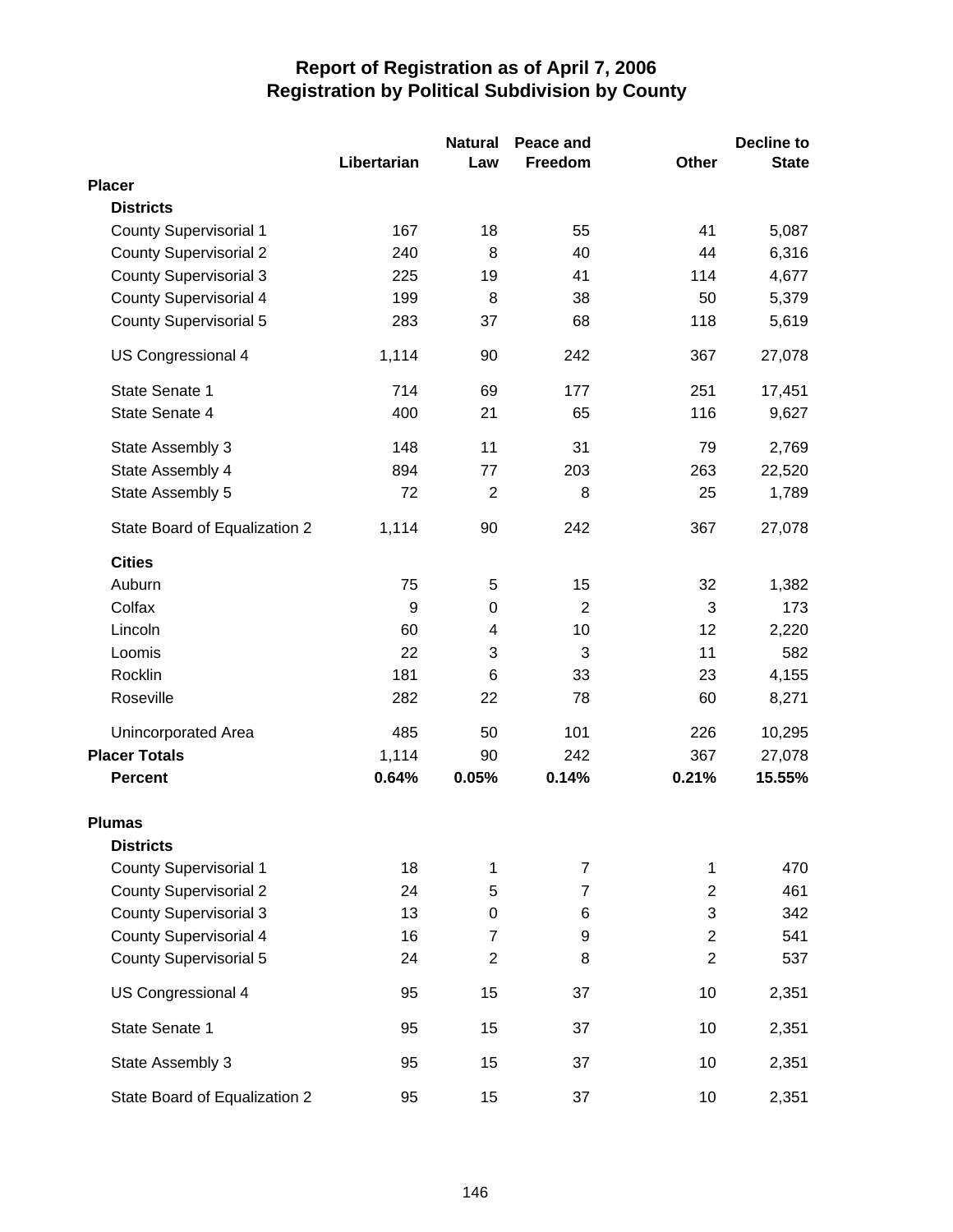|                               | <b>Total</b>      |                   |            | American    |       |
|-------------------------------|-------------------|-------------------|------------|-------------|-------|
|                               | <b>Registered</b> | <b>Democratic</b> | Republican | Independent | Green |
| <b>Cities</b>                 |                   |                   |            |             |       |
| Portola                       | 1,064             | 415               | 353        | 32          | 8     |
| Unincorporated Area           | 12,311            | 4,054             | 5,458      | 434         | 113   |
| <b>Plumas Totals</b>          | 13,375            | 4,469             | 5,811      | 466         | 121   |
| <b>Percent</b>                |                   | 33.41%            | 43.45%     | 3.48%       | 0.90% |
| <b>Riverside</b>              |                   |                   |            |             |       |
| <b>Districts</b>              |                   |                   |            |             |       |
| <b>County Supervisorial 1</b> | 143,321           | 48,815            | 65,516     | 3,137       | 686   |
| <b>County Supervisorial 2</b> | 133,486           | 45,580            | 60,520     | 2,995       | 580   |
| <b>County Supervisorial 3</b> | 188,775           | 52,287            | 99,499     | 4,523       | 677   |
| <b>County Supervisorial 4</b> | 139,854           | 54,881            | 63,280     | 2,464       | 332   |
| <b>County Supervisorial 5</b> | 130,356           | 52,582            | 51,707     | 3,115       | 414   |
| US Congressional 41           | 58,915            | 19,957            | 28,460     | 1,490       | 197   |
| US Congressional 44           | 243,025           | 85,080            | 108,912    | 5,284       | 1,114 |
| US Congressional 45           | 312,572           | 113,091           | 143,586    | 6,579       | 946   |
| US Congressional 49           | 121,280           | 36,017            | 59,564     | 2,881       | 432   |
| State Senate 31               | 143,320           | 54,447            | 59,704     | 3,209       | 772   |
| State Senate 36               | 109,549           | 26,010            | 60,244     | 2,549       | 359   |
| State Senate 37               | 422,784           | 145,191           | 197,499    | 9,495       | 1,440 |
| State Senate 40               | 60,139            | 28,497            | 23,075     | 981         | 118   |
| State Assembly 63             | 4,176             | 1,660             | 1,697      | 96          | 13    |
| State Assembly 64             | 213,657           | 71,484            | 99,949     | 4,678       | 978   |
| State Assembly 65             | 159,680           | 57,936            | 72,071     | 3,916       | 519   |
| State Assembly 66             | 160,689           | 48,326            | 78,537     | 3,739       | 608   |
| State Assembly 71             | 80,822            | 25,183            | 39,350     | 1,677       | 272   |
| State Assembly 80             | 116,768           | 49,556            | 48,918     | 2,128       | 299   |
| State Board of Equalization 3 | 735,792           | 254,145           | 340,522    | 16,234      | 2,689 |
| <b>Cities</b>                 |                   |                   |            |             |       |
| Banning                       | 12,408            | 4,881             | 5,586      | 316         | 32    |
| <b>Beaumont</b>               | 7,515             | 2,469             | 3,450      | 215         | 29    |
| <b>Blythe</b>                 | 4,831             | 2,239             | 1,873      | 98          | 3     |
| Calimesa                      | 4,082             | 1,280             | 2,106      | 101         | 13    |
| Canyon Lake                   | 6,000             | 1,195             | 3,763      | 151         | 14    |
| <b>Cathedral City</b>         | 17,864            | 6,932             | 7,919      | 312         | 46    |
| Coachella                     | 7,103             | 4,972             | 1,464      | 56          | 8     |
| Corona                        | 55,684            | 17,134            | 27,282     | 1,065       | 207   |
| Desert Hot Springs            | 6,425             | 2,130             | 3,144      | 157         | 22    |
| Hemet                         | 31,278            | 10,858            | 15,219     | 739         | 111   |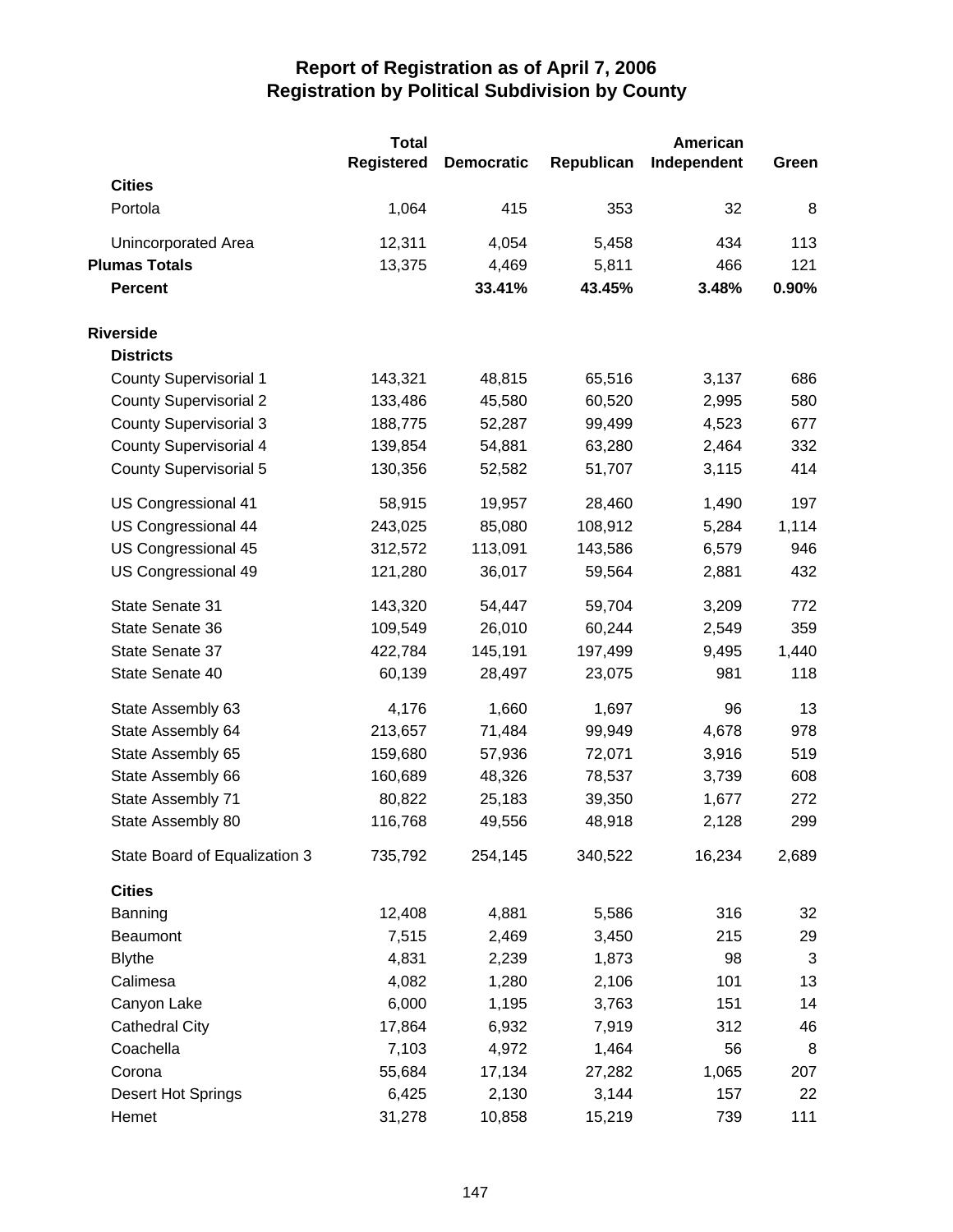|                               | Libertarian | <b>Natural</b><br>Law    | Peace and<br>Freedom | Other | Decline to<br><b>State</b> |
|-------------------------------|-------------|--------------------------|----------------------|-------|----------------------------|
| <b>Cities</b>                 |             |                          |                      |       |                            |
| Portola                       | 9           | $\pmb{0}$                | 6                    | 0     | 241                        |
| Unincorporated Area           | 86          | 15                       | 31                   | 10    | 2,110                      |
| <b>Plumas Totals</b>          | 95          | 15                       | 37                   | 10    | 2,351                      |
| <b>Percent</b>                | 0.71%       | 0.11%                    | 0.28%                | 0.07% | 17.58%                     |
| <b>Riverside</b>              |             |                          |                      |       |                            |
| <b>Districts</b>              |             |                          |                      |       |                            |
| <b>County Supervisorial 1</b> | 804         | 212                      | 614                  | 944   | 22,593                     |
| <b>County Supervisorial 2</b> | 771         | 195                      | 468                  | 718   | 21,659                     |
| <b>County Supervisorial 3</b> | 832         | 136                      | 313                  | 1,226 | 29,282                     |
| <b>County Supervisorial 4</b> | 420         | 88                       | 189                  | 731   | 17,469                     |
| <b>County Supervisorial 5</b> | 665         | 205                      | 458                  | 793   | 20,417                     |
| US Congressional 41           | 279         | 48                       | 121                  | 348   | 8,015                      |
| US Congressional 44           | 1,317       | 374                      | 1,005                | 1,381 | 38,558                     |
| US Congressional 45           | 1,246       | 277                      | 642                  | 1,812 | 44,393                     |
| US Congressional 49           | 650         | 137                      | 274                  | 871   | 20,454                     |
| State Senate 31               | 787         | 279                      | 761                  | 862   | 22,499                     |
| State Senate 36               | 532         | 79                       | 184                  | 735   | 18,857                     |
| State Senate 37               | 2,022       | 418                      | 970                  | 2,532 | 63,217                     |
| State Senate 40               | 151         | 60                       | 127                  | 283   | 6,847                      |
| State Assembly 63             | 18          | 9                        | 12                   | 24    | 647                        |
| State Assembly 64             | 1,126       | 268                      | 775                  | 1,259 | 33,140                     |
| State Assembly 65             | 695         | 177                      | 379                  | 1,025 | 22,962                     |
| State Assembly 66             | 858         | 209                      | 468                  | 1,095 | 26,849                     |
| State Assembly 71             | 429         | 77                       | 196                  | 413   | 13,225                     |
| State Assembly 80             | 366         | 96                       | 212                  | 596   | 14,597                     |
| State Board of Equalization 3 | 3,492       | 836                      | 2,042                | 4,412 | 111,420                    |
| <b>Cities</b>                 |             |                          |                      |       |                            |
| Banning                       | 41          | 13                       | 22                   | 64    | 1,453                      |
| Beaumont                      | 44          | 6                        | 12                   | 46    | 1,244                      |
| <b>Blythe</b>                 | 10          | 3                        | 8                    | 17    | 580                        |
| Calimesa                      | 16          | 1                        | 6                    | 25    | 534                        |
| Canyon Lake                   | 33          | $\overline{\mathcal{A}}$ | 9                    | 35    | 796                        |
| <b>Cathedral City</b>         | 55          | 15                       | 44                   | 92    | 2,449                      |
| Coachella                     | 8           | 10                       | 22                   | 23    | 540                        |
| Corona                        | 291         | 58                       | 131                  | 280   | 9,236                      |
| Desert Hot Springs            | 38          | $\overline{\mathcal{A}}$ | 15                   | 47    | 868                        |
| Hemet                         | 94          | 27                       | 51                   | 233   | 3,946                      |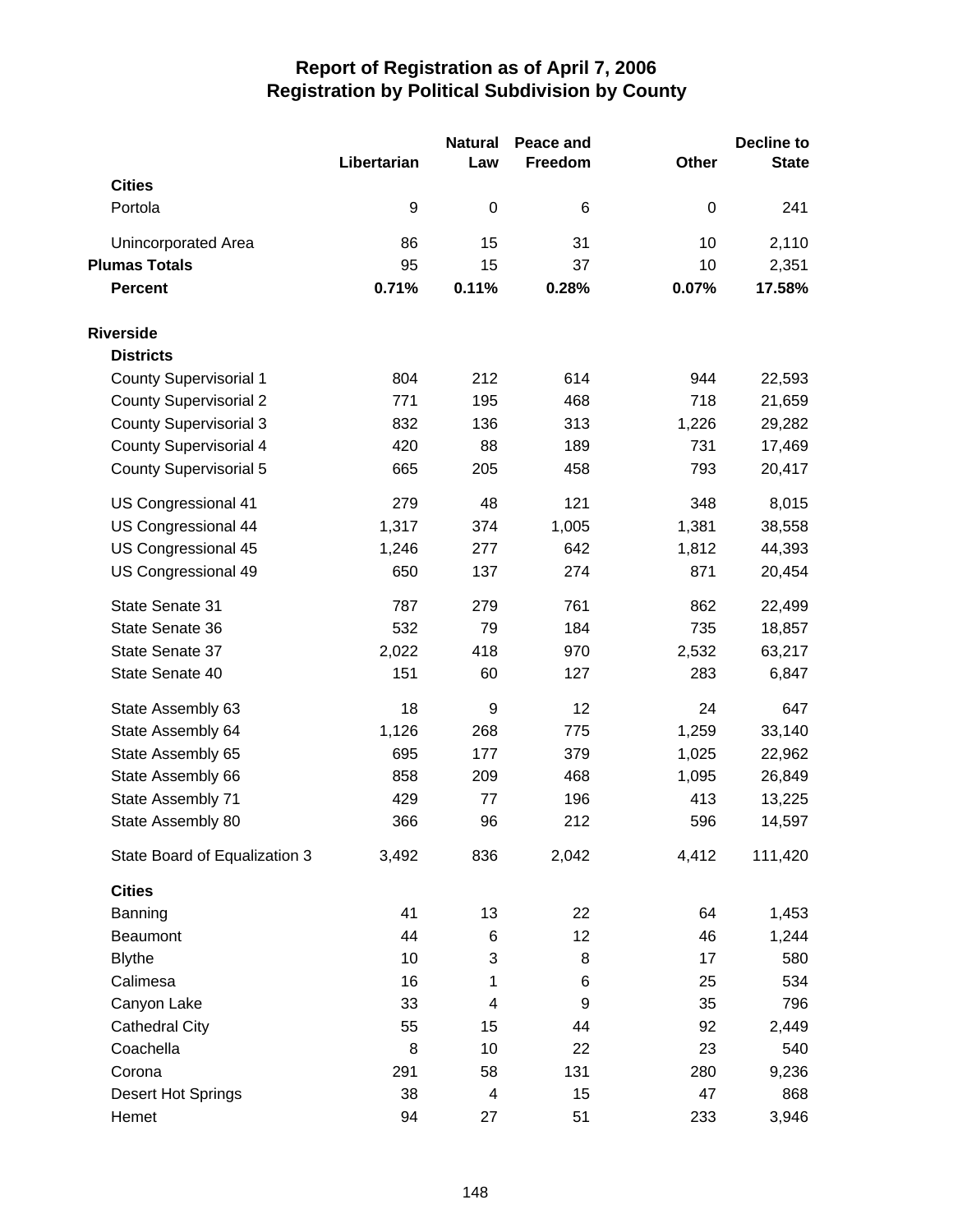|                               | <b>Total</b>      |                   |            | American    |       |
|-------------------------------|-------------------|-------------------|------------|-------------|-------|
|                               | <b>Registered</b> | <b>Democratic</b> | Republican | Independent | Green |
| <b>Indian Wells</b>           | 2,967             | 547               | 2,028      | 49          | 2     |
| Indio                         | 19,296            | 9,375             | 7,372      | 314         | 31    |
| La Quinta                     | 15,692            | 4,487             | 8,688      | 312         | 38    |
| Lake Elsinore                 | 12,616            | 3,869             | 5,851      | 339         | 55    |
| Moreno Valley                 | 57,810            | 24,929            | 20,966     | 1,283       | 172   |
| Murrieta                      | 37,164            | 8,808             | 20,563     | 869         | 94    |
| Norco                         | 11,435            | 3,137             | 6,193      | 339         | 26    |
| Palm Desert                   | 23,104            | 7,031             | 12,302     | 460         | 52    |
| Palm Springs                  | 22,857            | 10,228            | 8,414      | 447         | 98    |
| Perris                        | 13,333            | 6,093             | 3,982      | 328         | 44    |
| Rancho Mirage                 | 9,662             | 2,958             | 5,075      | 127         | 20    |
| Riverside                     | 106,832           | 40,408            | 44,641     | 2,345       | 631   |
| San Jacinto                   | 11,737            | 3,865             | 5,792      | 293         | 43    |
| Temecula                      | 36,525            | 8,519             | 20,115     | 809         | 124   |
| <b>Unincorporated Area</b>    | 201,572           | 65,801            | 96,734     | 4,710       | 774   |
| <b>Riverside Totals</b>       | 735,792           | 254,145           | 340,522    | 16,234      | 2,689 |
| <b>Percent</b>                |                   | 34.54%            | 46.28%     | 2.21%       | 0.37% |
| <b>Sacramento</b>             |                   |                   |            |             |       |
| <b>Districts</b>              |                   |                   |            |             |       |
| <b>County Supervisorial 1</b> | 112,581           | 55,285            | 27,532     | 2,817       | 1,851 |
| <b>County Supervisorial 2</b> | 96,424            | 53,075            | 22,128     | 2,060       | 686   |
| <b>County Supervisorial 3</b> | 127,925           | 53,276            | 47,867     | 2,751       | 1,402 |
| <b>County Supervisorial 4</b> | 133,705           | 43,566            | 62,093     | 2,957       | 887   |
| <b>County Supervisorial 5</b> | 145,097           | 57,823            | 55,246     | 3,341       | 860   |
| US Congressional 3            | 319,057           | 115,822           | 136,689    | 7,008       | 2,093 |
| US Congressional 4            | 17,113            | 5,271             | 8,395      | 407         | 111   |
| US Congressional 5            | 277,894           | 141,224           | 69,182     | 6,479       | 3,472 |
| US Congressional 10           | 1,668             | 708               | 600        | 32          | 10    |
| State Senate 1                | 213,225           | 74,221            | 96,501     | 4,499       | 1,343 |
| State Senate 5                | 25,853            | 11,286            | 8,815      | 505         | 106   |
| State Senate 6                | 376,654           | 177,518           | 109,550    | 8,922       | 4,237 |
| State Assembly 4              | 38,430            | 14,600            | 14,761     | 990         | 214   |
| State Assembly 5              | 222,225           | 81,716            | 92,617     | 5,013       | 1,859 |
| State Assembly 9              | 172,634           | 94,135            | 36,939     | 3,825       | 2,465 |
| State Assembly 10             | 131,474           | 53,592            | 48,936     | 2,937       | 926   |
| State Assembly 15             | 50,969            | 18,982            | 21,613     | 1,161       | 222   |
| State Board of Equalization 2 | 615,732           | 263,025           | 214,866    | 13,926      | 5,686 |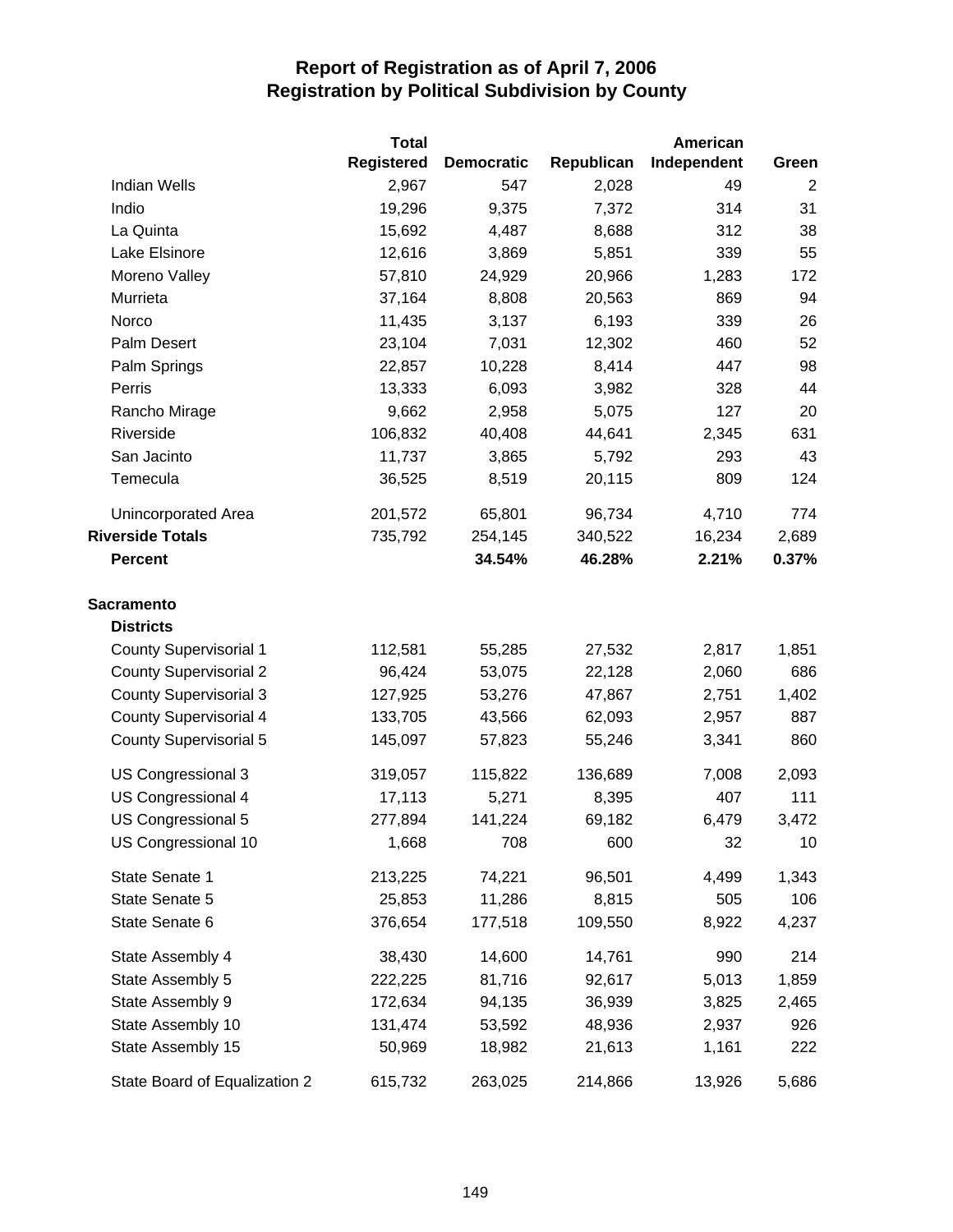|                               |             | <b>Natural</b> | Peace and      |       | Decline to   |
|-------------------------------|-------------|----------------|----------------|-------|--------------|
|                               | Libertarian | Law            | Freedom        | Other | <b>State</b> |
| <b>Indian Wells</b>           | 9           | $\Omega$       | 1              | 12    | 319          |
| Indio                         | 41          | 14             | 31             | 85    | 2,033        |
| La Quinta                     | 42          | 8              | 18             | 71    | 2,028        |
| Lake Elsinore                 | 86          | 14             | 30             | 100   | 2,272        |
| Moreno Valley                 | 325         | 94             | 248            | 292   | 9,501        |
| Murrieta                      | 162         | 33             | 62             | 245   | 6,328        |
| Norco                         | 72          | 10             | 23             | 62    | 1,573        |
| Palm Desert                   | 78          | 8              | 13             | 154   | 3,006        |
| Palm Springs                  | 89          | 18             | 31             | 120   | 3,412        |
| Perris                        | 60          | 39             | 68             | 117   | 2,602        |
| Rancho Mirage                 | 34          | $\overline{2}$ | $\overline{4}$ | 59    | 1,383        |
| Riverside                     | 627         | 204            | 597            | 637   | 16,742       |
| San Jacinto                   | 59          | 8              | 37             | 61    | 1,579        |
| Temecula                      | 146         | 21             | 49             | 248   | 6,494        |
| <b>Unincorporated Area</b>    | 1,032       | 222            | 510            | 1,287 | 30,502       |
| <b>Riverside Totals</b>       | 3,492       | 836            | 2,042          | 4,412 | 111,420      |
| <b>Percent</b>                | 0.47%       | 0.11%          | 0.28%          | 0.60% | 15.14%       |
| <b>Sacramento</b>             |             |                |                |       |              |
| <b>Districts</b>              |             |                |                |       |              |
| <b>County Supervisorial 1</b> | 740         | 164            | 1,304          | 306   | 22,582       |
| <b>County Supervisorial 2</b> | 358         | 107            | 1,211          | 237   | 16,562       |
| <b>County Supervisorial 3</b> | 642         | 72             | 603            | 303   | 21,009       |
| <b>County Supervisorial 4</b> | 729         | 70             | 342            | 367   | 22,694       |
| County Supervisorial 5        | 581         | 88             | 845            | 345   | 25,968       |
| US Congressional 3            | 1,491       | 185            | 1,197          | 792   | 53,780       |
| US Congressional 4            | 100         | 8              | 33             | 63    | 2,725        |
| US Congressional 5            | 1,445       | 307            | 3,069          | 698   | 52,018       |
| US Congressional 10           | 14          | 1              | 6              | 5     | 292          |
| State Senate 1                | 989         | 114            | 688            | 487   | 34,383       |
| State Senate 5                | 81          | 11             | 85             | 52    | 4,912        |
| State Senate 6                | 1,980       | 376            | 3,532          | 1,019 | 69,520       |
| State Assembly 4              | 190         | 49             | 210            | 118   | 7,298        |
| State Assembly 5              | 1,172       | 123            | 872            | 572   | 38,281       |
| State Assembly 9              | 932         | 219            | 2,237          | 437   | 31,445       |
| State Assembly 10             | 578         | 90             | 780            | 326   | 23,309       |
| State Assembly 15             | 178         | 20             | 206            | 105   | 8,482        |
| State Board of Equalization 2 | 3,050       | 501            | 4,305          | 1,558 | 108,815      |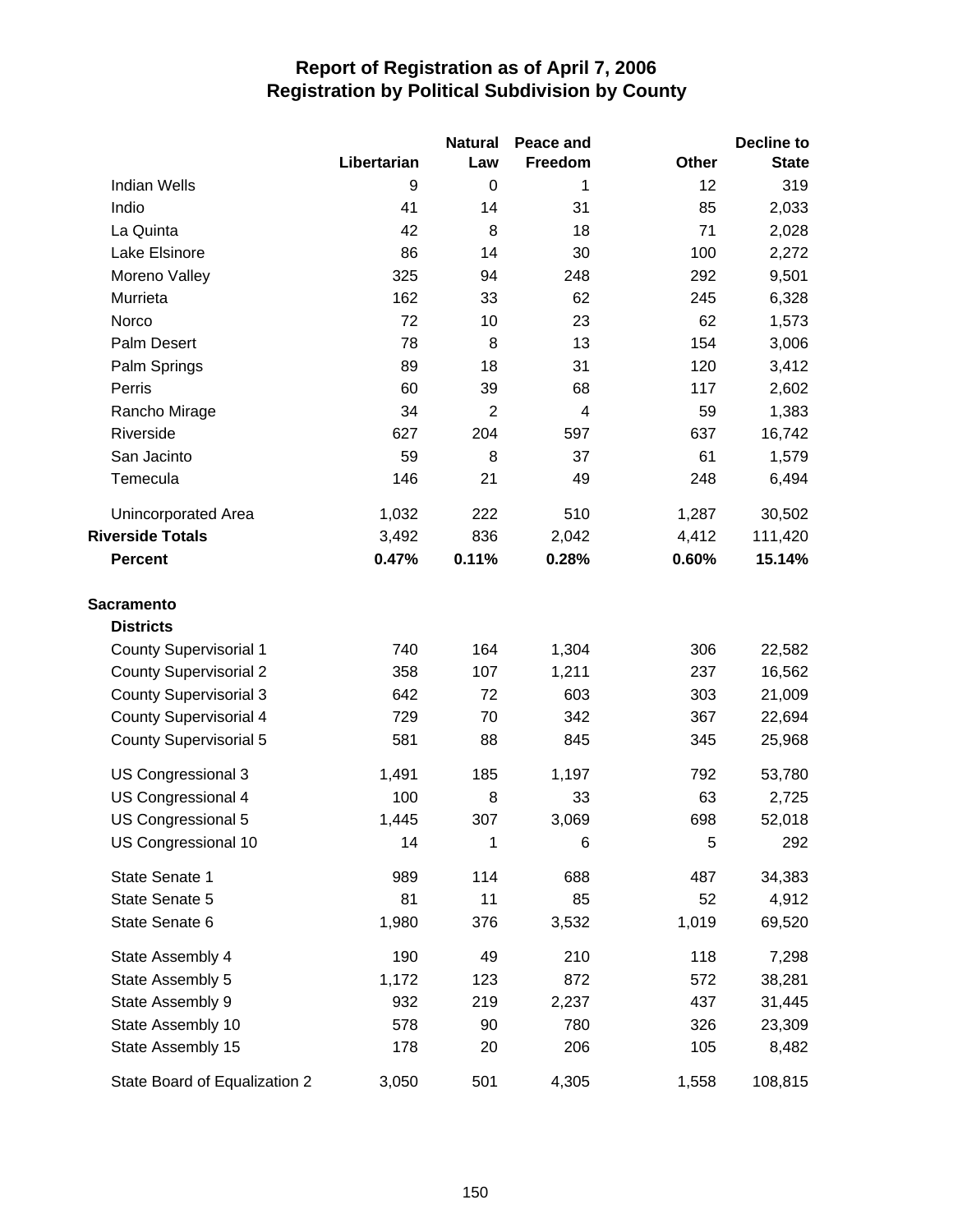|                               | <b>Total</b>      |                   |            | <b>American</b> |                |
|-------------------------------|-------------------|-------------------|------------|-----------------|----------------|
|                               | <b>Registered</b> | <b>Democratic</b> | Republican | Independent     | Green          |
| <b>Cities</b>                 |                   |                   |            |                 |                |
| <b>Citrus Heights</b>         | 40,755            | 14,329            | 17,621     | 1,008           | 321            |
| <b>Elk Grove</b>              | 60,869            | 24,618            | 23,217     | 1,322           | 286            |
| Folsom                        | 31,939            | 9,191             | 16,121     | 646             | 141            |
| Galt                          | 9,130             | 3,403             | 3,848      | 248             | 36             |
| Isleton                       | 481               | 251               | 119        | 13              | $\overline{2}$ |
| Rancho Cordova                | 24,087            | 9,703             | 8,205      | 667             | 214            |
| Sacramento                    | 190,103           | 100,092           | 44,131     | 4,116           | 2,688          |
| Unincorporated Area           | 258,368           | 101,438           | 101,604    | 5,906           | 1,998          |
| <b>Sacramento Totals</b>      | 615,732           | 263,025           | 214,866    | 13,926          | 5,686          |
| <b>Percent</b>                |                   | 42.72%            | 34.90%     | 2.26%           | 0.92%          |
| <b>San Benito</b>             |                   |                   |            |                 |                |
| <b>Districts</b>              |                   |                   |            |                 |                |
| <b>County Supervisorial 1</b> | 4,966             | 1,964             | 1,914      | 111             | 32             |
| <b>County Supervisorial 2</b> | 5,584             | 2,494             | 1,919      | 131             | 56             |
| <b>County Supervisorial 3</b> | 4,067             | 2,081             | 1,093      | 110             | 23             |
| <b>County Supervisorial 4</b> | 6,046             | 2,162             | 2,757      | 143             | 27             |
| <b>County Supervisorial 5</b> | 4,073             | 2,462             | 727        | 84              | 20             |
| US Congressional 17           | 24,736            | 11,163            | 8,410      | 579             | 158            |
| State Senate 12               | 24,736            | 11,163            | 8,410      | 579             | 158            |
| State Assembly 28             | 24,736            | 11,163            | 8,410      | 579             | 158            |
| State Board of Equalization 1 | 24,736            | 11,163            | 8,410      | 579             | 158            |
| <b>Cities</b>                 |                   |                   |            |                 |                |
| Hollister                     | 14,081            | 7,063             | 3,889      | 346             | 78             |
| San Juan Bautista             | 828               | 420               | 220        | 23              | 10             |
| Unincorporated Area           | 9,827             | 3,680             | 4,301      | 210             | 70             |
| <b>San Benito Totals</b>      | 24,736            | 11,163            | 8,410      | 579             | 158            |
| <b>Percent</b>                |                   | 45.13%            | 34.00%     | 2.34%           | 0.64%          |
| San Bernardino                |                   |                   |            |                 |                |
| <b>Districts</b>              |                   |                   |            |                 |                |
| <b>County Supervisorial 1</b> | 154,203           | 50,860            | 70,770     | 4,983           | 475            |
| <b>County Supervisorial 2</b> | 161,775           | 59,729            | 69,803     | 3,528           | 737            |
| <b>County Supervisorial 3</b> | 173,174           | 57,220            | 83,051     | 4,435           | 916            |
| <b>County Supervisorial 4</b> | 130,011           | 52,724            | 52,270     | 2,526           | 455            |
| <b>County Supervisorial 5</b> | 119,476           | 58,284            | 40,991     | 2,420           | 334            |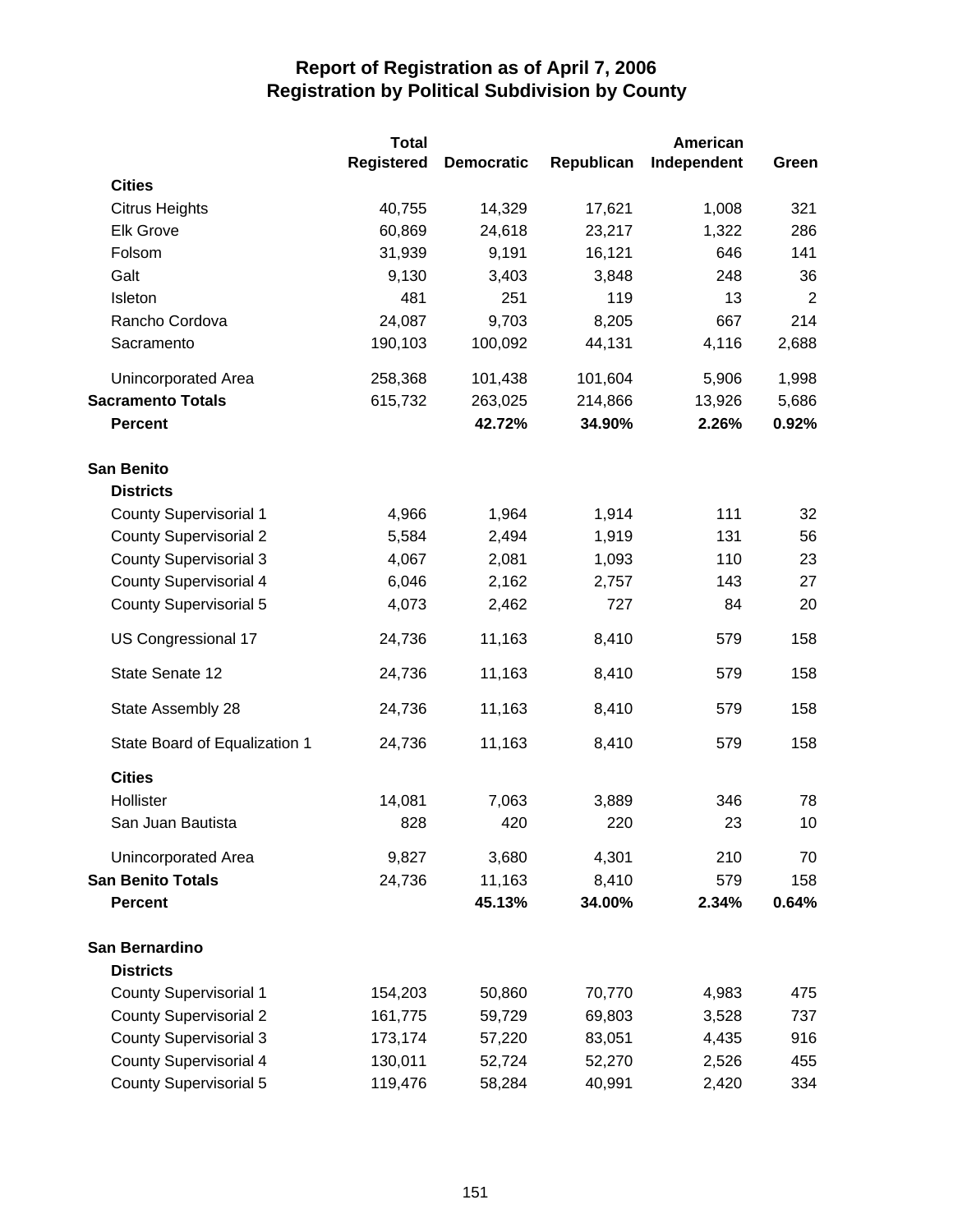|                               |                | <b>Natural</b> | Peace and      |              | Decline to   |
|-------------------------------|----------------|----------------|----------------|--------------|--------------|
|                               | Libertarian    | Law            | Freedom        | <b>Other</b> | <b>State</b> |
| <b>Cities</b>                 |                |                |                |              |              |
| <b>Citrus Heights</b>         | 235            | 22             | 149            | 146          | 6,924        |
| <b>Elk Grove</b>              | 182            | 31             | 268            | 118          | 10,827       |
| Folsom                        | 154            | 9              | 43             | 55           | 5,579        |
| Galt                          | 41             | 5              | 51             | 19           | 1,479        |
| Isleton                       | $\overline{4}$ | 1              | 3              | 1            | 87           |
| Rancho Cordova                | 147            | 26             | 267            | 89           | 4,769        |
| Sacramento                    | 1,025          | 218            | 2,077          | 456          | 35,300       |
| Unincorporated Area           | 1,262          | 189            | 1,447          | 674          | 43,850       |
| <b>Sacramento Totals</b>      | 3,050          | 501            | 4,305          | 1,558        | 108,815      |
| <b>Percent</b>                | 0.50%          | 0.08%          | 0.70%          | 0.25%        | 17.67%       |
| <b>San Benito</b>             |                |                |                |              |              |
| <b>Districts</b>              |                |                |                |              |              |
| <b>County Supervisorial 1</b> | 31             | 4              | 13             | 18           | 879          |
| <b>County Supervisorial 2</b> | 27             | 1              | $\overline{7}$ | 23           | 926          |
| <b>County Supervisorial 3</b> | 21             | 4              | 12             | 16           | 707          |
| <b>County Supervisorial 4</b> | 31             | $\overline{2}$ | 8              | 24           | 892          |
| <b>County Supervisorial 5</b> | 18             | $\overline{2}$ | 18             | 14           | 728          |
| US Congressional 17           | 128            | 13             | 58             | 95           | 4,132        |
| State Senate 12               | 128            | 13             | 58             | 95           | 4,132        |
| State Assembly 28             | 128            | 13             | 58             | 95           | 4,132        |
| State Board of Equalization 1 | 128            | 13             | 58             | 95           | 4,132        |
| <b>Cities</b>                 |                |                |                |              |              |
| Hollister                     | 58             | 10             | 41             | 66           | 2,530        |
| San Juan Bautista             | 6              | $\mathbf 0$    | 1              | 1            | 147          |
| Unincorporated Area           | 64             | 3              | 16             | 28           | 1,455        |
| <b>San Benito Totals</b>      | 128            | 13             | 58             | 95           | 4,132        |
| <b>Percent</b>                | 0.52%          | 0.05%          | 0.23%          | 0.38%        | 16.70%       |
| San Bernardino                |                |                |                |              |              |
| <b>Districts</b>              |                |                |                |              |              |
| <b>County Supervisorial 1</b> | 904            | 131            | 397            | 834          | 24,849       |
| <b>County Supervisorial 2</b> | 714            | 153            | 535            | 764          | 25,812       |
| <b>County Supervisorial 3</b> | 933            | 183            | 486            | 1,040        | 24,910       |
| <b>County Supervisorial 4</b> | 530            | 223            | 488            | 566          | 20,229       |
| <b>County Supervisorial 5</b> | 385            | 176            | 649            | 569          | 15,668       |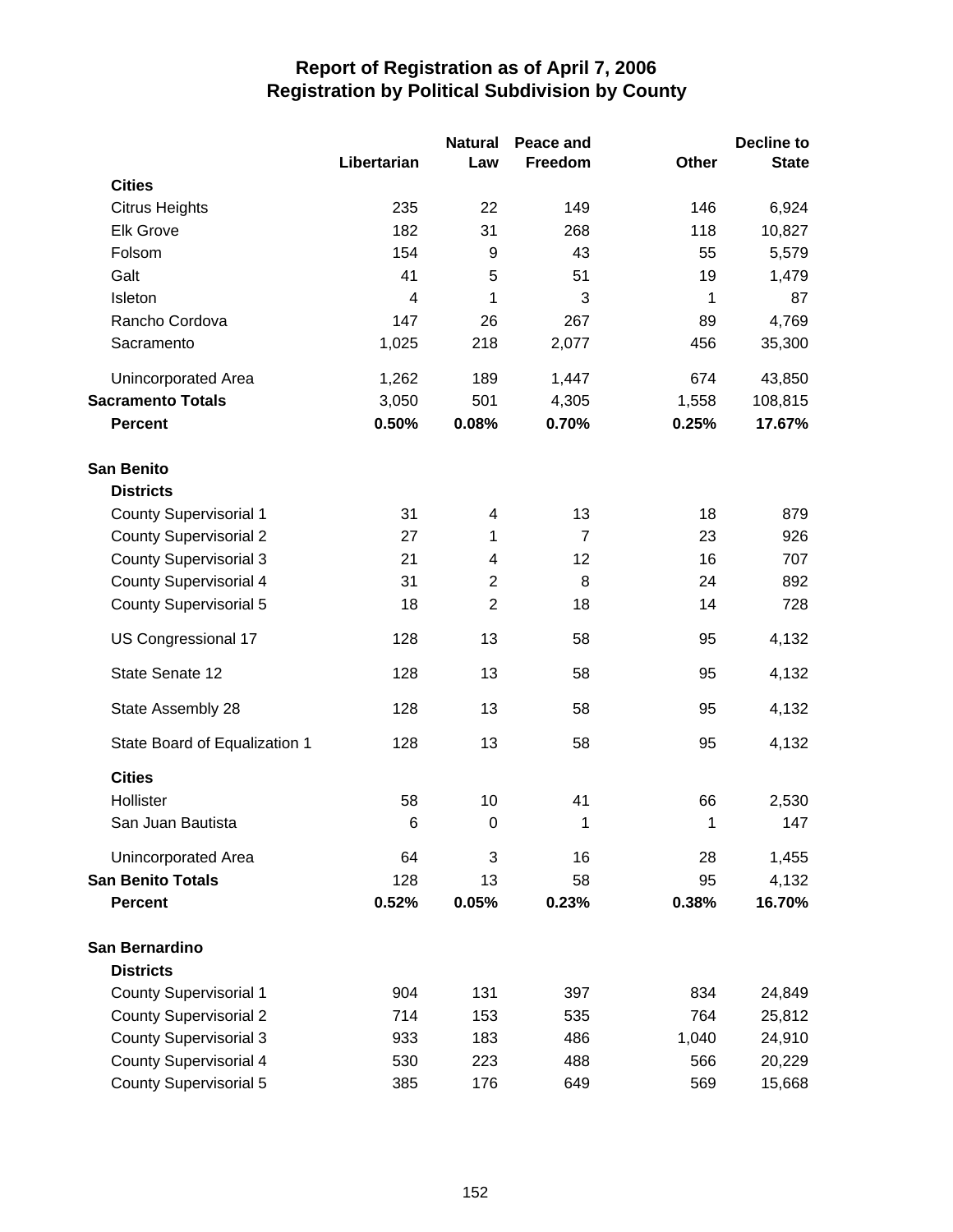|                               | <b>Total</b>      |                   |            | American    |             |
|-------------------------------|-------------------|-------------------|------------|-------------|-------------|
|                               | <b>Registered</b> | <b>Democratic</b> | Republican | Independent | Green       |
| US Congressional 25           | 65,011            | 23,920            | 26,649     | 2,189       | 178         |
| US Congressional 26           | 127,625           | 44,179            | 58,470     | 2,775       | 652         |
| US Congressional 41           | 261,628           | 83,270            | 127,152    | 7,170       | 1,203       |
| US Congressional 42           | 62,500            | 22,019            | 27,784     | 1,205       | 195         |
| US Congressional 43           | 221,875           | 105,429           | 76,830     | 4,553       | 689         |
| State Senate 17               | 115,889           | 37,190            | 55,284     | 3,533       | 360         |
| State Senate 18               | 52,439            | 18,162            | 21,767     | 1,995       | 243         |
| State Senate 29               | 63,893            | 22,548            | 28,369     | 1,240       | 200         |
| State Senate 31               | 264,693           | 86,459            | 127,588    | 6,181       | 1,348       |
| State Senate 32               | 241,725           | 114,458           | 83,877     | 4,943       | 766         |
| State Assembly 32             | 739               | 268               | 272        | 41          | $\mathbf 1$ |
| State Assembly 34             | 21,573            | 7,990             | 8,271      | 860         | 76          |
| State Assembly 36             | 64,422            | 22,100            | 28,997     | 2,019       | 209         |
| State Assembly 59             | 113,015           | 35,577            | 55,548     | 3,180       | 454         |
| State Assembly 60             | 33,709            | 10,816            | 15,350     | 610         | 106         |
| State Assembly 61             | 96,360            | 41,925            | 36,946     | 1,918       | 350         |
| State Assembly 62             | 141,117           | 69,575            | 46,452     | 2,877       | 389         |
| State Assembly 63             | 211,528           | 74,300            | 96,715     | 4,615       | 1,003       |
| State Assembly 65             | 56,176            | 16,266            | 28,334     | 1,772       | 329         |
| State Board of Equalization 2 | 289,176           | 129,207           | 106,413    | 5,778       | 915         |
| State Board of Equalization 3 | 449,463           | 149,610           | 210,472    | 12,114      | 2,002       |
| <b>Cities</b>                 |                   |                   |            |             |             |
| Adelanto                      | 6,274             | 2,698             | 2,048      | 227         | 13          |
| <b>Apple Valley</b>           | 29,721            | 8,696             | 15,362     | 849         | 89          |
| <b>Barstow</b>                | 8,634             | 3,510             | 2,972      | 327         | 23          |
| <b>Big Bear Lake</b>          | 3,077             | 780               | 1,720      | 72          | 21          |
| Chino                         | 27,051            | 10,559            | 11,620     | 569         | 82          |
| Chino Hills                   | 33,709            | 10,816            | 15,350     | 610         | 106         |
| Colton                        | 16,884            | 8,636             | 5,148      | 359         | 53          |
| Fontana                       | 49,854            | 23,269            | 16,557     | 1,027       | 152         |
| <b>Grand Terrace</b>          | 5,926             | 2,155             | 2,685      | 134         | 29          |
| Hesperia                      | 30,061            | 9,891             | 13,913     | 977         | 75          |
| Highland                      | 20,804            | 7,986             | 9,052      | 499         | 77          |
| Loma Linda                    | 8,461             | 2,502             | 3,888      | 194         | 51          |
| Montclair                     | 11,175            | 5,526             | 3,484      | 221         | 46          |
| <b>Needles</b>                | 1,877             | 879               | 568        | 75          | 0           |
| Ontario                       | 53,839            | 24,169            | 19,995     | 1,047       | 207         |
| Rancho Cucamonga              | 70,822            | 23,776            | 33,053     | 1,553       | 303         |
| Redlands                      | 35,052            | 11,455            | 17,252     | 727         | 219         |
| Rialto                        | 34,409            | 16,571            | 12,234     | 629         | 75          |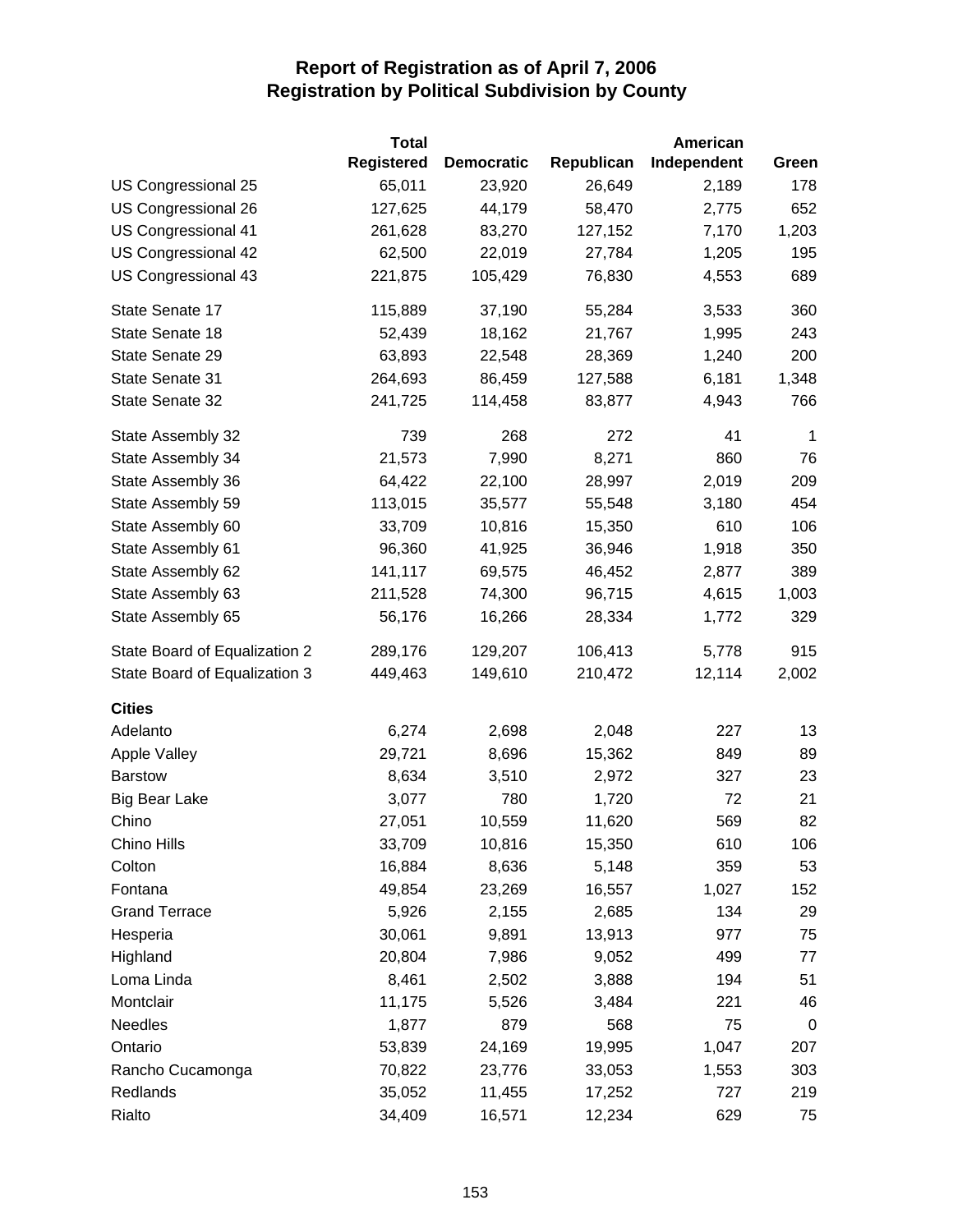|                               |                  | <b>Natural</b>          | Peace and      |       | <b>Decline to</b> |
|-------------------------------|------------------|-------------------------|----------------|-------|-------------------|
|                               | Libertarian      | Law                     | Freedom        | Other | <b>State</b>      |
| US Congressional 25           | 346              | 57                      | 188            | 362   | 11,122            |
| US Congressional 26           | 590              | 110                     | 385            | 576   | 19,888            |
| US Congressional 41           | 1,490            | 265                     | 677            | 1,494 | 38,907            |
| US Congressional 42           | 260              | 137                     | 171            | 288   | 10,441            |
| US Congressional 43           | 780              | 297                     | 1,134          | 1,053 | 31,110            |
| State Senate 17               | 657              | 100                     | 296            | 633   | 17,836            |
| State Senate 18               | 376              | 48                      | 140            | 315   | 9,393             |
| State Senate 29               | 266              | 141                     | 181            | 295   | 10,653            |
| State Senate 31               | 1,295            | 253                     | 690            | 1,391 | 39,488            |
| State Senate 32               | 872              | 324                     | 1,248          | 1,139 | 34,098            |
| State Assembly 32             | $\boldsymbol{9}$ | 1                       | 0              | 5     | 142               |
| State Assembly 34             | 147              | 15                      | 49             | 108   | 4,057             |
| State Assembly 36             | 370              | 57                      | 180            | 384   | 10,106            |
| State Assembly 59             | 648              | 116                     | 287            | 581   | 16,624            |
| State Assembly 60             | 164              | 84                      | 84             | 153   | 6,342             |
| State Assembly 61             | 366              | 139                     | 404            | 414   | 13,898            |
| State Assembly 62             | 469              | 203                     | 790            | 696   | 19,666            |
| State Assembly 63             | 907              | 194                     | 630            | 1,052 | 32,112            |
| State Assembly 65             | 386              | 57                      | 131            | 380   | 8,521             |
| State Board of Equalization 2 | 1,059            | 448                     | 1,339          | 1,343 | 42,674            |
| State Board of Equalization 3 | 2,407            | 418                     | 1,216          | 2,430 | 68,794            |
| <b>Cities</b>                 |                  |                         |                |       |                   |
| Adelanto                      | 25               | 10                      | 21             | 37    | 1,195             |
| <b>Apple Valley</b>           | 132              | 24                      | 63             | 109   | 4,397             |
| <b>Barstow</b>                | 40               | 5                       | 19             | 29    | 1,709             |
| Big Bear Lake                 | 30               | $\overline{\mathbf{4}}$ | 6              | 18    | 426               |
| Chino                         | 86               | 47                      | 81             | 128   | 3,879             |
| Chino Hills                   | 164              | 84                      | 84             | 153   | 6,342             |
| Colton                        | 46               | 27                      | 66             | 79    | 2,470             |
| Fontana                       | 181              | 51                      | 231            | 253   | 8,133             |
| <b>Grand Terrace</b>          | 29               | 8                       | 24             | 26    | 836               |
| Hesperia                      | 184              | 27                      | 78             | 181   | 4,735             |
| Highland                      | 64               | 27                      | 66             | 120   | 2,913             |
| Loma Linda                    | 39               | 9                       | 23             | 46    | 1,709             |
| Montclair                     | 47               | 13                      | 74             | 45    | 1,719             |
| <b>Needles</b>                | 12               | 1                       | $\overline{7}$ | 8     | 327               |
| Ontario                       | 212              | 67                      | 227            | 220   | 7,695             |
| Rancho Cucamonga              | 303              | 58                      | 187            | 352   | 11,237            |
| Redlands                      | 181              | 28                      | 81             | 182   | 4,927             |
| Rialto                        | 114              | 47                      | 244            | 174   | 4,321             |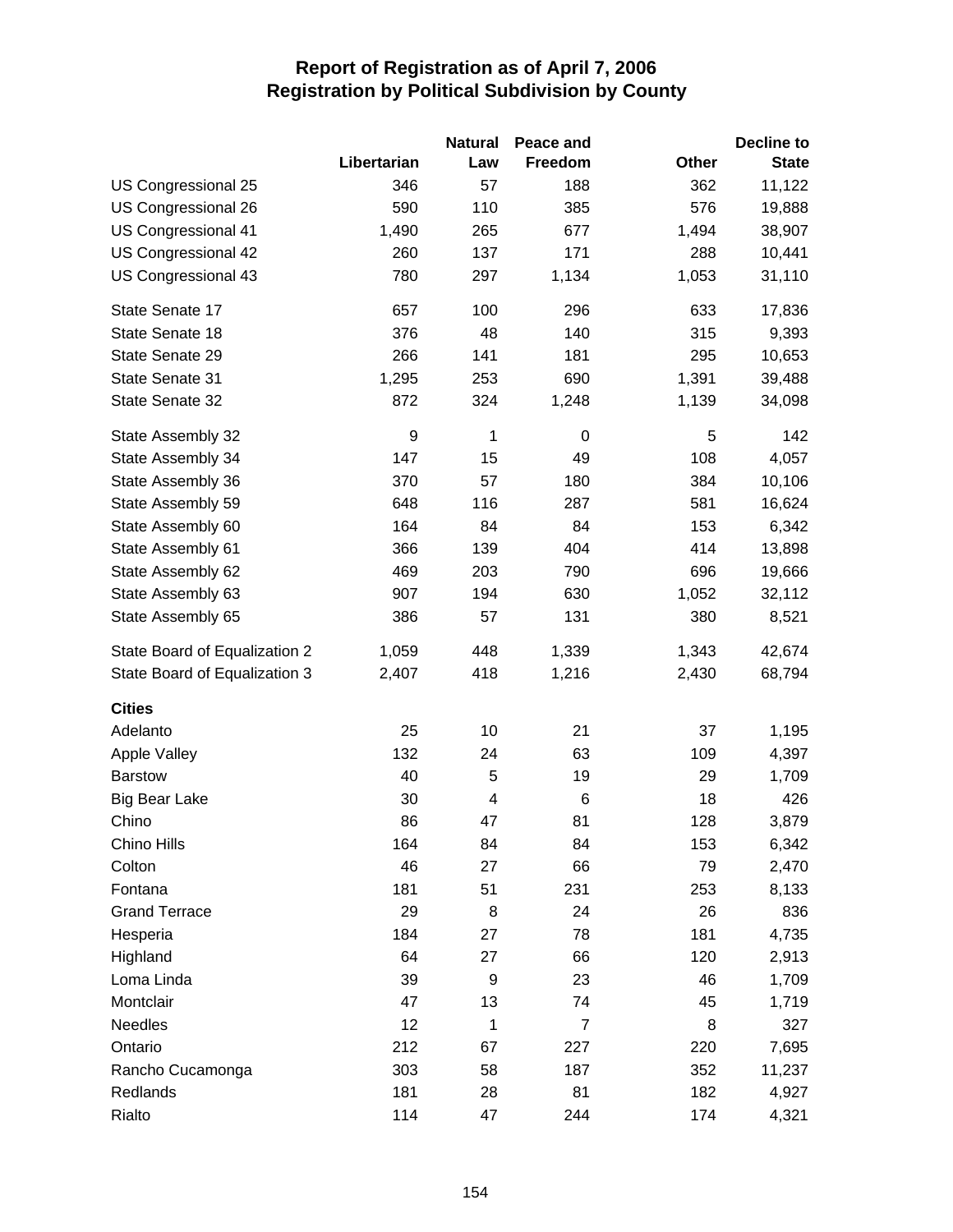|                               | <b>Total</b>      |                   |            | American    |       |
|-------------------------------|-------------------|-------------------|------------|-------------|-------|
|                               | <b>Registered</b> | <b>Democratic</b> | Republican | Independent | Green |
| San Bernardino                | 67,894            | 30,957            | 25,611     | 1,474       | 218   |
| Twenty-nine Palms             | 5,302             | 1,475             | 2,476      | 173         | 22    |
| Upland                        | 35,303            | 11,916            | 16,665     | 713         | 219   |
| Victorville                   | 30,664            | 11,820            | 12,585     | 854         | 78    |
| Yucaipa                       | 23,695            | 6,640             | 12,780     | 669         | 93    |
| <b>Yucca Valley</b>           | 8,996             | 2,638             | 4,590      | 304         | 37    |
| Unincorporated Area           | 119,155           | 39,497            | 55,277     | 3,609       | 629   |
| <b>San Bernardino Totals</b>  | 738,639           | 278,817           | 316,885    | 17,892      | 2,917 |
| <b>Percent</b>                |                   | 37.75%            | 42.90%     | 2.42%       | 0.39% |
| San Diego                     |                   |                   |            |             |       |
| <b>Districts</b>              |                   |                   |            |             |       |
| <b>County Supervisorial 1</b> | 229,707           | 95,526            | 75,796     | 4,557       | 1,508 |
| <b>County Supervisorial 2</b> | 281,556           | 85,932            | 130,114    | 6,915       | 1,477 |
| <b>County Supervisorial 3</b> | 303,518           | 93,222            | 128,477    | 6,372       | 2,098 |
| <b>County Supervisorial 4</b> | 262,730           | 115,127           | 73,801     | 5,763       | 2,722 |
| <b>County Supervisorial 5</b> | 266,420           | 72,476            | 129,150    | 6,533       | 1,495 |
| US Congressional 49           | 168,498           | 46,476            | 81,291     | 4,320       | 948   |
| US Congressional 50           | 354,345           | 105,202           | 156,918    | 7,713       | 2,341 |
| US Congressional 51           | 202,997           | 92,510            | 62,399     | 3,627       | 751   |
| US Congressional 52           | 335,214           | 101,012           | 154,241    | 7,903       | 1,745 |
| US Congressional 53           | 282,877           | 117,083           | 82,489     | 6,577       | 3,515 |
| State Senate 36               | 358,031           | 102,074           | 171,894    | 8,420       | 1,775 |
| State Senate 38               | 367,434           | 104,612           | 169,336    | 8,775       | 2,378 |
| State Senate 39               | 426,089           | 171,496           | 135,172    | 9,272       | 4,189 |
| State Senate 40               | 192,377           | 84,101            | 60,936     | 3,673       | 958   |
| State Assembly 66             | 42,146            | 9,525             | 23,450     | 1,056       | 199   |
| State Assembly 73             | 72,694            | 22,193            | 32,137     | 1,876       | 419   |
| State Assembly 74             | 219,051           | 63,178            | 100,501    | 5,253       | 1,583 |
| State Assembly 75             | 232,334           | 66,662            | 103,103    | 4,602       | 1,258 |
| State Assembly 76             | 220,727           | 88,286            | 67,032     | 5,188       | 2,878 |
| State Assembly 77             | 213,043           | 63,077            | 99,843     | 5,392       | 1,144 |
| State Assembly 78             | 206,688           | 85,835            | 71,698     | 4,069       | 1,104 |
| State Assembly 79             | 137,248           | 63,527            | 39,574     | 2,704       | 715   |
| State Board of Equalization 3 | 1,343,931         | 462,283           | 537,338    | 30,140      | 9,300 |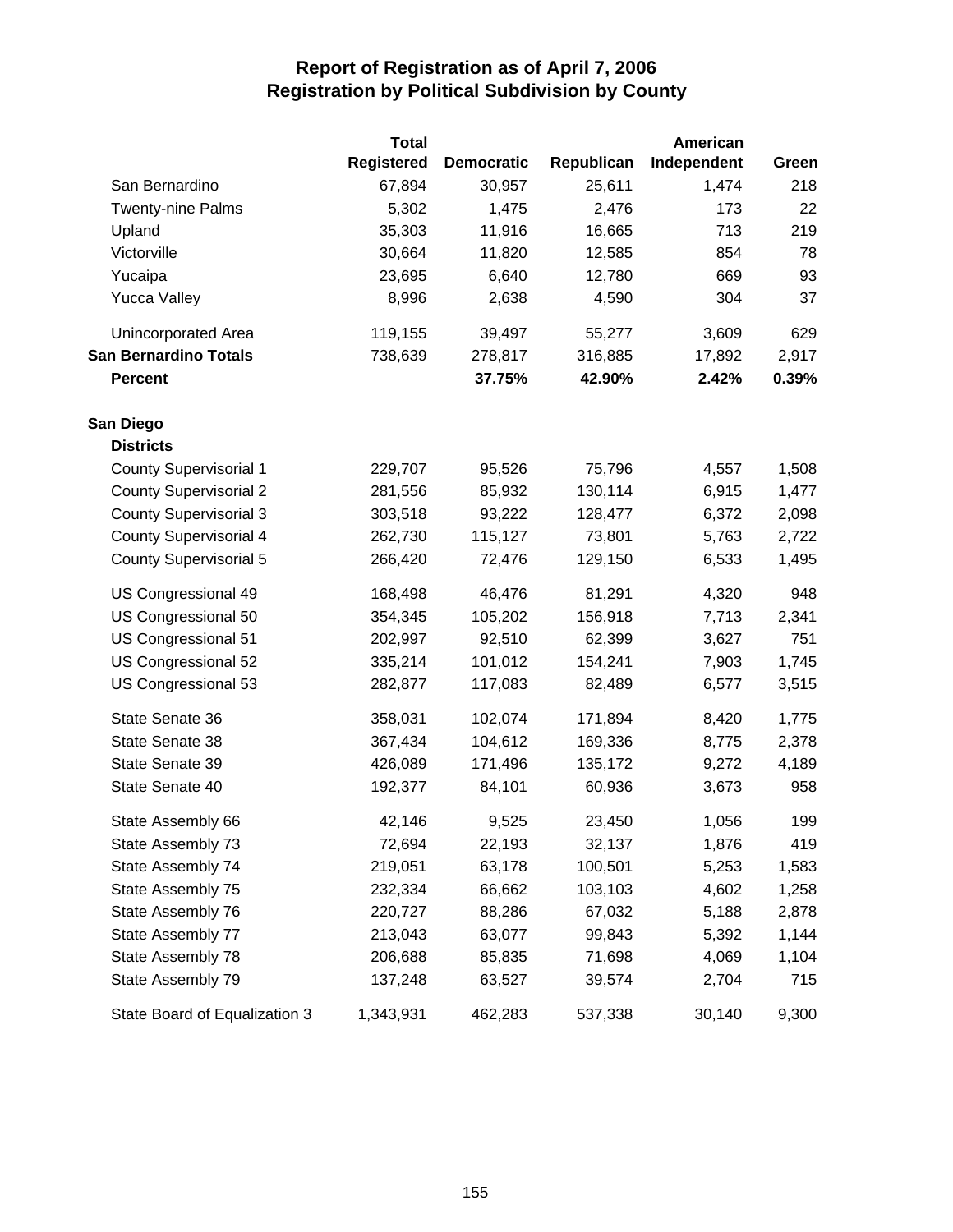|                               |             | <b>Natural</b> | Peace and |              | <b>Decline to</b> |
|-------------------------------|-------------|----------------|-----------|--------------|-------------------|
|                               | Libertarian | Law            | Freedom   | <b>Other</b> | <b>State</b>      |
| San Bernardino                | 265         | 103            | 316       | 345          | 8,605             |
| <b>Twenty-nine Palms</b>      | 36          | 3              | 21        | 29           | 1,067             |
| Upland                        | 140         | 27             | 86        | 123          | 5,414             |
| Victorville                   | 115         | 20             | 94        | 185          | 4,913             |
| Yucaipa                       | 136         | 24             | 35        | 156          | 3,162             |
| <b>Yucca Valley</b>           | 38          | 9              | 17        | 53           | 1,310             |
| Unincorporated Area           | 847         | 143            | 404       | 722          | 18,027            |
| <b>San Bernardino Totals</b>  | 3,466       | 866            | 2,555     | 3,773        | 111,468           |
| <b>Percent</b>                | 0.47%       | 0.12%          | 0.35%     | 0.51%        | 15.09%            |
| San Diego                     |             |                |           |              |                   |
| <b>Districts</b>              |             |                |           |              |                   |
| <b>County Supervisorial 1</b> | 1,240       | 1,112          | 709       | 917          | 48,342            |
| <b>County Supervisorial 2</b> | 1,904       | 732            | 550       | 1,635        | 52,297            |
| <b>County Supervisorial 3</b> | 1,905       | 570            | 468       | 1,413        | 68,993            |
| <b>County Supervisorial 4</b> | 1,969       | 1,128          | 757       | 1,328        | 60,135            |
| <b>County Supervisorial 5</b> | 1,717       | 389            | 437       | 1,237        | 52,986            |
| US Congressional 49           | 1,163       | 251            | 322       | 816          | 32,911            |
| US Congressional 50           | 2,226       | 668            | 570       | 1,799        | 76,908            |
| US Congressional 51           | 788         | 1,273          | 636       | 768          | 40,245            |
| US Congressional 52           | 2,161       | 766            | 563       | 1,805        | 65,018            |
| US Congressional 53           | 2,397       | 973            | 830       | 1,342        | 67,671            |
| State Senate 36               | 2,306       | 751            | 585       | 1,862        | 68,364            |
| State Senate 38               | 2,326       | 632            | 656       | 1,822        | 76,897            |
| State Senate 39               | 3,231       | 1,532          | 986       | 2,130        | 98,081            |
| State Senate 40               | 872         | 1,016          | 694       | 716          | 39,411            |
| State Assembly 66             | 338         | 49             | 68        | 180          | 7,281             |
| State Assembly 73             | 475         | 115            | 156       | 343          | 14,980            |
| State Assembly 74             | 1,409       | 395            | 377       | 1,096        | 45,259            |
| State Assembly 75             | 1,363       | 374            | 313       | 1,026        | 53,633            |
| State Assembly 76             | 1,987       | 619            | 539       | 1,216        | 52,982            |
| State Assembly 77             | 1,453       | 532            | 383       | 1,211        | 40,008            |
| State Assembly 78             | 1,054       | 954            | 510       | 909          | 40,555            |
| State Assembly 79             | 656         | 893            | 575       | 549          | 28,055            |
| State Board of Equalization 3 | 8,735       | 3,931          | 2,921     | 6,530        | 282,753           |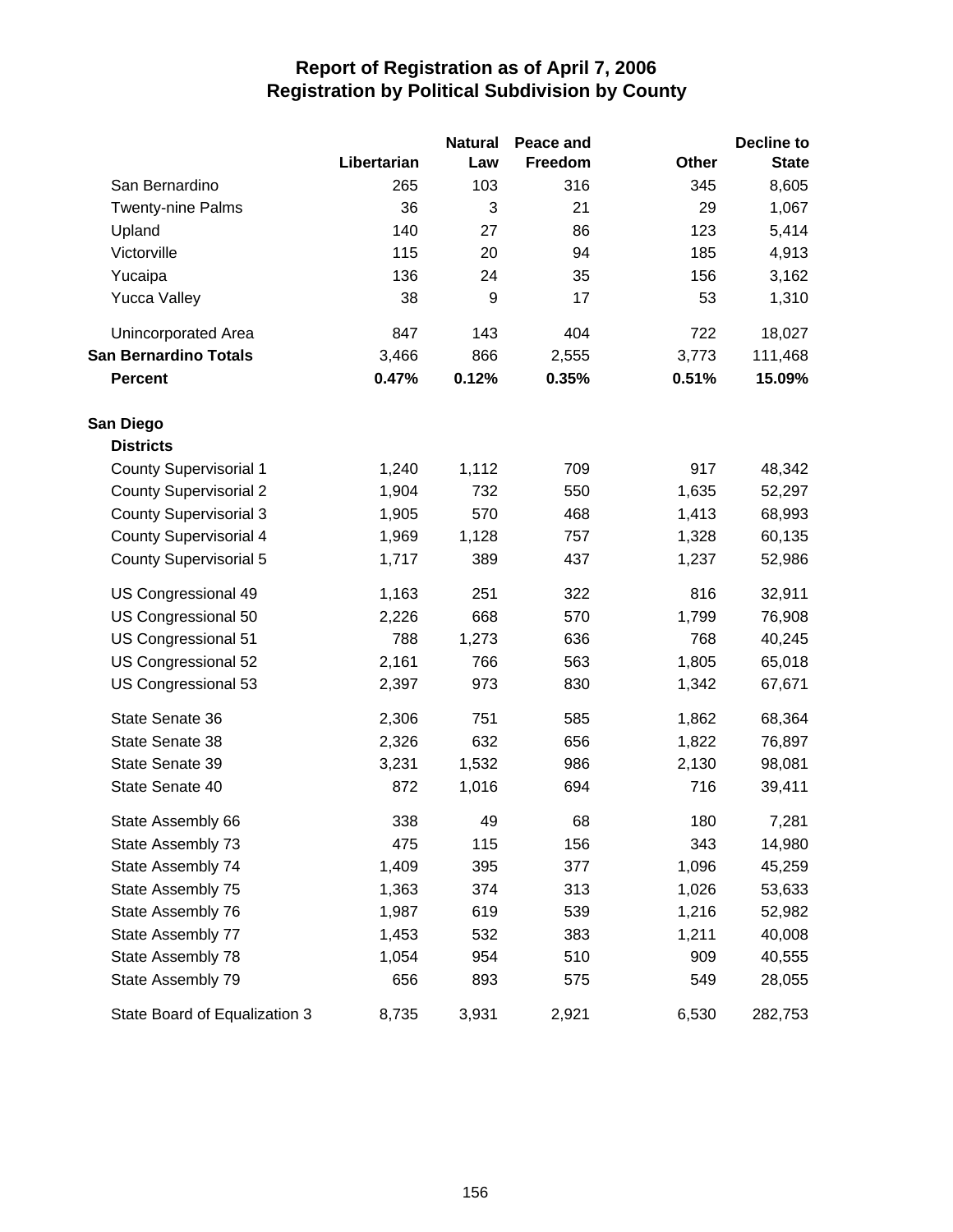|                                | <b>Total</b>      |                   |            | <b>American</b> |        |
|--------------------------------|-------------------|-------------------|------------|-----------------|--------|
|                                | <b>Registered</b> | <b>Democratic</b> | Republican | Independent     | Green  |
| <b>Cities</b>                  |                   |                   |            |                 |        |
| Carlsbad                       | 54,134            | 14,902            | 25,687     | 1,249           | 336    |
| Chula Vista                    | 89,024            | 36,698            | 31,673     | 1,563           | 358    |
| Coronado                       | 10,051            | 2,304             | 5,438      | 198             | 51     |
| Del Mar                        | 3,029             | 1,061             | 1,138      | 61              | 22     |
| El Cajon                       | 37,517            | 12,023            | 16,724     | 1,035           | 181    |
| Encinitas                      | 35,274            | 11,947            | 13,346     | 842             | 494    |
| Escondido                      | 48,677            | 13,486            | 23,233     | 1,262           | 258    |
| <b>Imperial Beach</b>          | 9,373             | 3,441             | 3,147      | 275             | 82     |
| La Mesa                        | 29,272            | 10,821            | 11,445     | 689             | 211    |
| Lemon Grove                    | 11,326            | 4,872             | 3,807      | 257             | 72     |
| <b>National City</b>           | 15,221            | 7,853             | 3,801      | 277             | 43     |
| Oceanside                      | 70,503            | 21,882            | 30,911     | 1,821           | 411    |
| Poway                          | 27,027            | 6,802             | 13,489     | 571             | 118    |
| San Diego                      | 582,947           | 226,839           | 195,052    | 12,152          | 4,980  |
| San Marcos                     | 29,803            | 8,348             | 13,983     | 716             | 156    |
| Santee                         | 27,871            | 7,985             | 13,076     | 727             | 140    |
| Solana Beach                   | 7,789             | 2,405             | 3,408      | 160             | 58     |
| Vista                          | 31,494            | 9,071             | 14,306     | 882             | 209    |
| Unincorporated Area            | 223,599           | 59,543            | 113,674    | 5,403           | 1,120  |
| <b>San Diego Totals</b>        | 1,343,931         | 462,283           | 537,338    | 30,140          | 9,300  |
| <b>Percent</b>                 |                   | 34.40%            | 39.98%     | 2.24%           | 0.69%  |
| <b>San Francisco</b>           |                   |                   |            |                 |        |
| <b>Districts</b>               |                   |                   |            |                 |        |
| <b>County Supervisorial 1</b>  | 36,353            | 18,272            | 4,519      | 527             | 1,009  |
| <b>County Supervisorial 2</b>  | 43,502            | 20,254            | 10,074     | 829             | 639    |
| <b>County Supervisorial 3</b>  | 33,314            | 15,783            | 4,506      | 527             | 747    |
| County Supervisorial 4         | 36,433            | 17,248            | 4,666      | 573             | 857    |
| <b>County Supervisorial 5</b>  | 45,544            | 26,073            | 2,865      | 787             | 2,374  |
| County Supervisorial 6         | 35,258            | 18,812            | 3,244      | 727             | 1,297  |
| <b>County Supervisorial 7</b>  | 40,437            | 21,520            | 6,843      | 615             | 787    |
| <b>County Supervisorial 8</b>  | 50,367            | 32,371            | 3,292      | 596             | 2,169  |
| <b>County Supervisorial 9</b>  | 31,487            | 18,304            | 1,959      | 423             | 1,721  |
| <b>County Supervisorial 10</b> | 33,984            | 20,782            | 2,223      | 676             | 601    |
| <b>County Supervisorial 11</b> | 31,117            | 17,593            | 2,817      | 492             | 450    |
| US Congressional 8             | 339,419           | 186,116           | 35,642     | 5,608           | 10,888 |
| US Congressional 12            | 78,377            | 40,896            | 11,366     | 1,164           | 1,763  |
| State Senate 3                 | 237,766           | 132,630           | 23,721     | 3,982           | 8,664  |
| State Senate 8                 | 180,030           | 94,382            | 23,287     | 2,790           | 3,987  |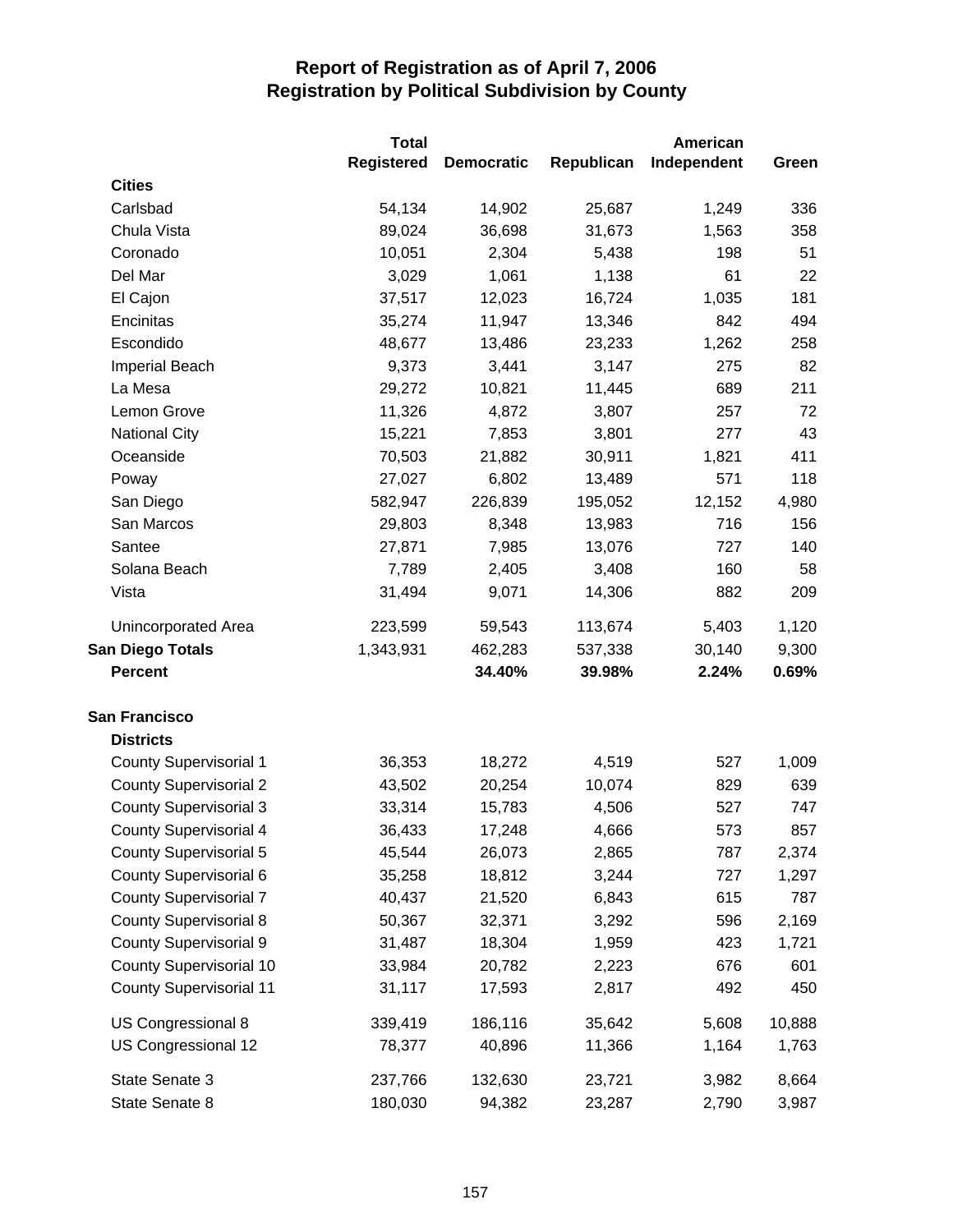|                                |             | <b>Natural</b> | Peace and |       | Decline to   |
|--------------------------------|-------------|----------------|-----------|-------|--------------|
|                                | Libertarian | Law            | Freedom   | Other | <b>State</b> |
| <b>Cities</b>                  |             |                |           |       |              |
| Carlsbad                       | 296         | 80             | 42        | 260   | 11,282       |
| Chula Vista                    | 327         | 349            | 213       | 299   | 17,544       |
| Coronado                       | 52          | 12             | 8         | 31    | 1,957        |
| Del Mar                        | 14          | 11             | 6         | 8     | 708          |
| El Cajon                       | 241         | 107            | 87        | 202   | 6,917        |
| Encinitas                      | 280         | 91             | 92        | 198   | 7,984        |
| Escondido                      | 334         | 92             | 108       | 289   | 9,615        |
| <b>Imperial Beach</b>          | 81          | 50             | 60        | 32    | 2,205        |
| La Mesa                        | 185         | 79             | 65        | 179   | 5,598        |
| Lemon Grove                    | 83          | 45             | 32        | 82    | 2,076        |
| <b>National City</b>           | 68          | 110            | 75        | 65    | 2,929        |
| Oceanside                      | 468         | 109            | 154       | 331   | 14,416       |
| Poway                          | 172         | 34             | 29        | 152   | 5,660        |
| San Diego                      | 3,929       | 2,070          | 1,366     | 2,710 | 133,849      |
| San Marcos                     | 168         | 39             | 58        | 108   | 6,227        |
| Santee                         | 220         | 79             | 49        | 181   | 5,414        |
| Solana Beach                   | 47          | 23             | 9         | 34    | 1,645        |
| Vista                          | 239         | 53             | 70        | 182   | 6,482        |
| <b>Unincorporated Area</b>     | 1,531       | 498            | 398       | 1,187 | 40,245       |
| <b>San Diego Totals</b>        | 8,735       | 3,931          | 2,921     | 6,530 | 282,753      |
| <b>Percent</b>                 | 0.65%       | 0.29%          | 0.22%     | 0.49% | 21.04%       |
| <b>San Francisco</b>           |             |                |           |       |              |
| <b>Districts</b>               |             |                |           |       |              |
| <b>County Supervisorial 1</b>  | 190         | 39             | 117       | 51    | 11,629       |
| <b>County Supervisorial 2</b>  | 209         | 28             | 52        | 73    | 11,344       |
| <b>County Supervisorial 3</b>  | 230         | 35             | 98        | 45    | 11,343       |
| County Supervisorial 4         | 162         | 43             | 120       | 68    | 12,696       |
| <b>County Supervisorial 5</b>  | 283         | 62             | 240       | 83    | 12,777       |
| County Supervisorial 6         | 270         | 61             | 181       | 49    | 10,617       |
| <b>County Supervisorial 7</b>  | 202         | 39             | 93        | 60    | 10,278       |
| <b>County Supervisorial 8</b>  | 304         | 39             | 178       | 74    | 11,344       |
| <b>County Supervisorial 9</b>  | 162         | 42             | 211       | 50    | 8,615        |
| County Supervisorial 10        | 141         | 107            | 185       | 47    | 9,222        |
| <b>County Supervisorial 11</b> | 111         | 61             | 149       | 37    | 9,407        |
| US Congressional 8             | 1,884       | 478            | 1,405     | 515   | 96,883       |
| US Congressional 12            | 380         | 78             | 219       | 122   | 22,389       |
| State Senate 3                 | 1,415       | 324            | 1,025     | 374   | 65,631       |
| State Senate 8                 | 849         | 232            | 599       | 263   | 53,641       |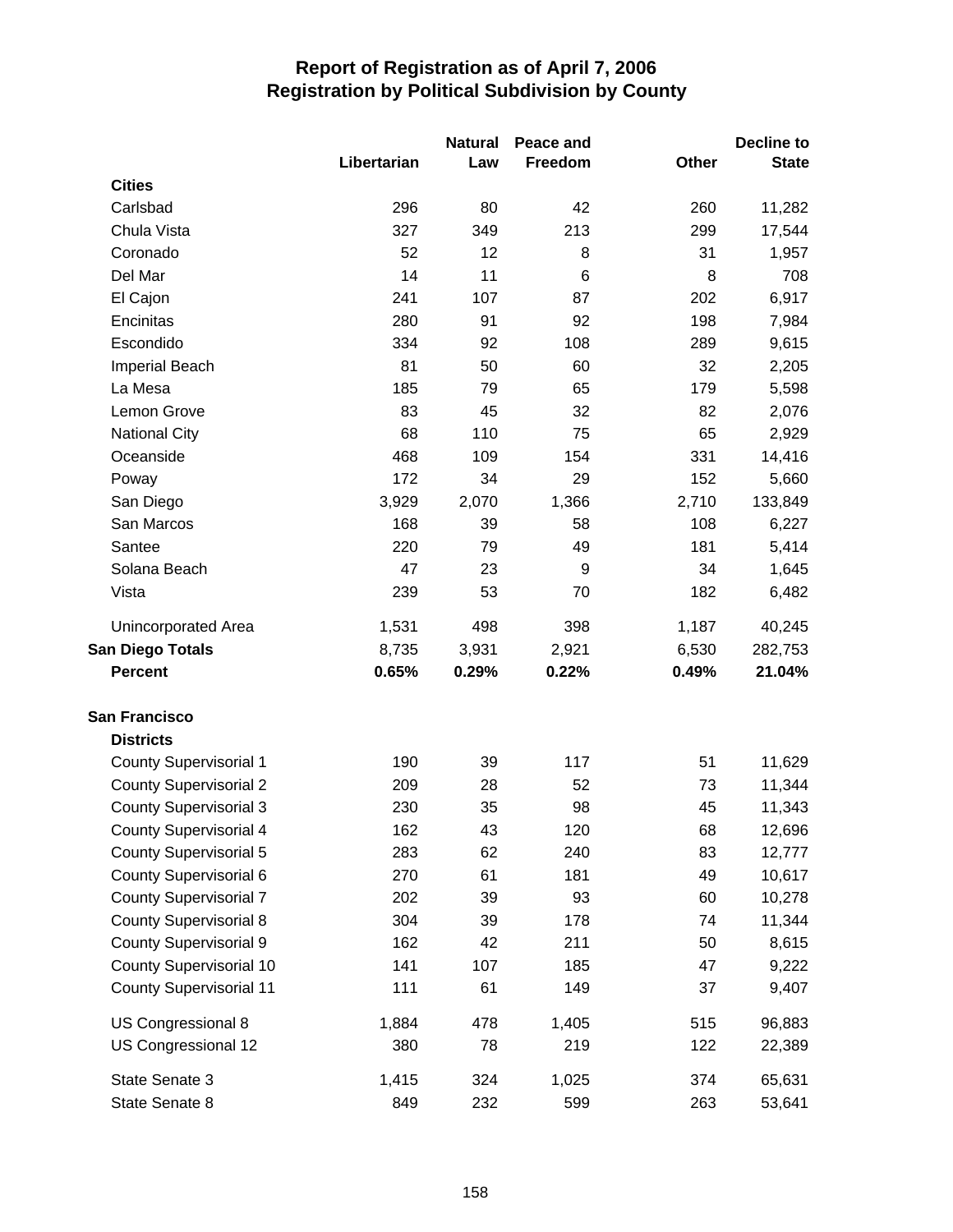|                               | <b>Total</b>      |                   |            | <b>American</b> |        |
|-------------------------------|-------------------|-------------------|------------|-----------------|--------|
|                               | <b>Registered</b> | <b>Democratic</b> | Republican | Independent     | Green  |
| State Assembly 12             | 179,325           | 93,459            | 23,204     | 2,803           | 3,789  |
| State Assembly 13             | 238,471           | 133,553           | 23,804     | 3,969           | 8,862  |
| State Board of Equalization 1 | 417,796           | 227,012           | 47,008     | 6,772           | 12,651 |
| <b>Cities</b>                 |                   |                   |            |                 |        |
| San Francisco                 | 417,796           | 227,012           | 47,008     | 6,772           | 12,651 |
| <b>San Francisco Totals</b>   | 417,796           | 227,012           | 47,008     | 6,772           | 12,651 |
| <b>Percent</b>                |                   | 54.34%            | 11.25%     | 1.62%           | 3.03%  |
| San Joaquin                   |                   |                   |            |                 |        |
| <b>Districts</b>              |                   |                   |            |                 |        |
| <b>County Supervisorial 1</b> | 43,458            | 24,363            | 13,197     | 585             | 137    |
| <b>County Supervisorial 2</b> | 45,995            | 21,096            | 18,211     | 711             | 211    |
| <b>County Supervisorial 3</b> | 54,632            | 23,607            | 22,385     | 919             | 161    |
| <b>County Supervisorial 4</b> | 59,383            | 19,096            | 31,330     | 1,197           | 206    |
| <b>County Supervisorial 5</b> | 58,663            | 21,886            | 25,980     | 1,177           | 189    |
| US Congressional 11           | 193,268           | 73,006            | 89,033     | 3,644           | 702    |
| US Congressional 18           | 68,863            | 37,042            | 22,070     | 945             | 202    |
| State Senate 5                | 189,252           | 87,182            | 72,141     | 3,105           | 663    |
| State Senate 14               | 72,879            | 22,866            | 38,962     | 1,484           | 241    |
| State Assembly 10             | 61,059            | 22,082            | 29,827     | 1,114           | 218    |
| State Assembly 15             | 8,823             | 4,302             | 2,951      | 143             | 24     |
| State Assembly 17             | 82,143            | 40,310            | 28,700     | 1,297           | 280    |
| State Assembly 26             | 110,106           | 43,354            | 49,625     | 2,035           | 382    |
| State Board of Equalization 2 | 262,131           | 110,048           | 111,103    | 4,589           | 904    |
| <b>Cities</b>                 |                   |                   |            |                 |        |
| Escalon                       | 3,368             | 1,147             | 1,641      | 79              | 6      |
| Lathrop                       | 4,441             | 2,068             | 1,590      | 83              | 9      |
| Lodi                          | 26,921            | 8,530             | 14,270     | 548             | 90     |
| Manteca                       | 24,983            | 9,696             | 10,723     | 569             | 87     |
| Ripon                         | 6,709             | 1,731             | 3,911      | 145             | 10     |
| Stockton                      | 108,316           | 52,838            | 39,669     | 1,524           | 400    |
| <b>Tracy</b>                  | 28,816            | 11,750            | 11,306     | 557             | 95     |
| Unincorporated Area           | 58,577            | 22,288            | 27,993     | 1,084           | 207    |
| <b>San Joaquin Totals</b>     | 262,131           | 110,048           | 111,103    | 4,589           | 904    |
| <b>Percent</b>                |                   | 41.98%            | 42.38%     | 1.75%           | 0.34%  |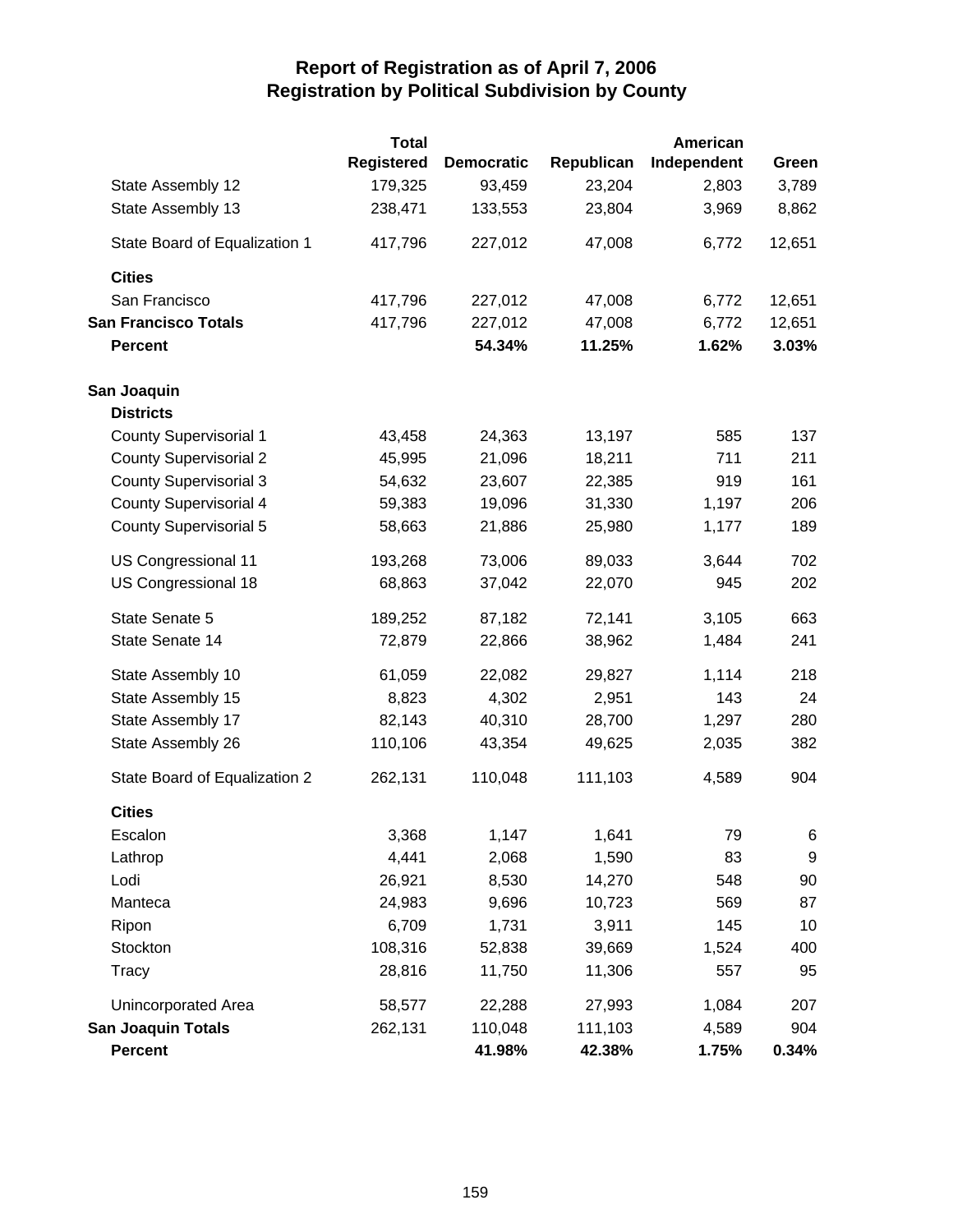|                               |             | <b>Natural</b>          | Peace and |       | <b>Decline to</b> |
|-------------------------------|-------------|-------------------------|-----------|-------|-------------------|
|                               | Libertarian | Law                     | Freedom   | Other | <b>State</b>      |
| State Assembly 12             | 827         | 237                     | 623       | 254   | 54,129            |
| State Assembly 13             | 1,437       | 319                     | 1,001     | 383   | 65,143            |
| State Board of Equalization 1 | 2,264       | 556                     | 1,624     | 637   | 119,272           |
| <b>Cities</b>                 |             |                         |           |       |                   |
| San Francisco                 | 2,264       | 556                     | 1,624     | 637   | 119,272           |
| <b>San Francisco Totals</b>   | 2,264       | 556                     | 1,624     | 637   | 119,272           |
| <b>Percent</b>                | 0.54%       | 0.13%                   | 0.39%     | 0.15% | 28.55%            |
| San Joaquin                   |             |                         |           |       |                   |
| <b>Districts</b>              |             |                         |           |       |                   |
| <b>County Supervisorial 1</b> | 88          | 29                      | 296       | 208   | 4,555             |
| <b>County Supervisorial 2</b> | 143         | 31                      | 231       | 312   | 5,049             |
| <b>County Supervisorial 3</b> | 160         | 46                      | 221       | 392   | 6,741             |
| <b>County Supervisorial 4</b> | 226         | 21                      | 152       | 439   | 6,716             |
| <b>County Supervisorial 5</b> | 225         | 26                      | 121       | 501   | 8,558             |
| US Congressional 11           | 698         | 94                      | 531       | 1,489 | 24,071            |
| US Congressional 18           | 144         | 59                      | 490       | 363   | 7,548             |
| State Senate 5                | 553         | 129                     | 826       | 1,308 | 23,345            |
| State Senate 14               | 289         | 24                      | 195       | 544   | 8,274             |
| State Assembly 10             | 237         | 30                      | 164       | 438   | 6,949             |
| State Assembly 15             | 24          | 4                       | 36        | 59    | 1,280             |
| State Assembly 17             | 241         | 53                      | 405       | 523   | 10,334            |
| State Assembly 26             | 340         | 66                      | 416       | 832   | 13,056            |
| State Board of Equalization 2 | 842         | 153                     | 1,021     | 1,852 | 31,619            |
| <b>Cities</b>                 |             |                         |           |       |                   |
| Escalon                       | 14          | $\overline{\mathbf{c}}$ | 16        | 32    | 431               |
| Lathrop                       | 9           | 3                       | 22        | 37    | 620               |
| Lodi                          | 124         | 12                      | 64        | 204   | 3,079             |
| Manteca                       | 90          | 15                      | 77        | 213   | 3,513             |
| Ripon                         | 20          | $\boldsymbol{0}$        | 14        | 58    | 820               |
| Stockton                      | 258         | 82                      | 572       | 657   | 12,316            |
| Tracy                         | 118         | 14                      | 48        | 252   | 4,676             |
| <b>Unincorporated Area</b>    | 209         | 25                      | 208       | 399   | 6,164             |
| <b>San Joaquin Totals</b>     | 842         | 153                     | 1,021     | 1,852 | 31,619            |
| <b>Percent</b>                | 0.32%       | 0.06%                   | 0.39%     | 0.71% | 12.06%            |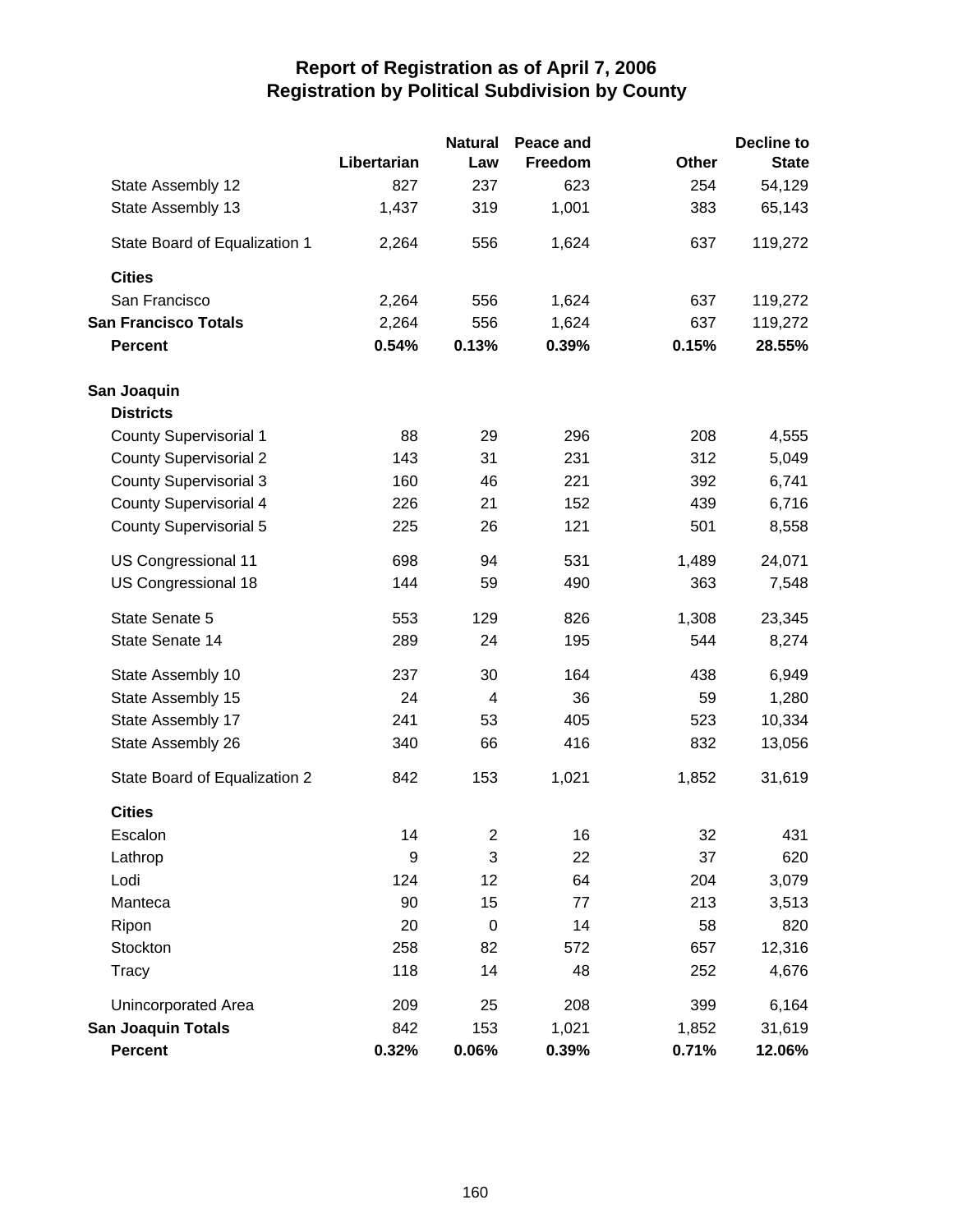|                               | <b>Total</b>      |                   |            | <b>American</b> |       |
|-------------------------------|-------------------|-------------------|------------|-----------------|-------|
|                               | <b>Registered</b> | <b>Democratic</b> | Republican | Independent     | Green |
| San Luis Obispo               |                   |                   |            |                 |       |
| <b>Districts</b>              |                   |                   |            |                 |       |
| <b>County Supervisorial 1</b> | 29,782            | 8,404             | 15,557     | 685             | 205   |
| <b>County Supervisorial 2</b> | 32,178            | 13,049            | 11,366     | 673             | 696   |
| <b>County Supervisorial 3</b> | 30,038            | 11,548            | 11,364     | 666             | 500   |
| <b>County Supervisorial 4</b> | 30,809            | 10,807            | 13,846     | 700             | 254   |
| <b>County Supervisorial 5</b> | 28,879            | 9,784             | 12,195     | 643             | 461   |
| US Congressional 22           | 72,903            | 22,166            | 35,891     | 1,610           | 733   |
| US Congressional 23           | 78,783            | 31,426            | 28,437     | 1,757           | 1,383 |
| State Senate 15               | 151,686           | 53,592            | 64,328     | 3,367           | 2,116 |
| State Assembly 33             | 151,686           | 53,592            | 64,328     | 3,367           | 2,116 |
| State Board of Equalization 1 | 151,686           | 53,592            | 64,328     | 3,367           | 2,116 |
| <b>Cities</b>                 |                   |                   |            |                 |       |
| Arroyo Grande                 | 10,752            | 3,782             | 4,877      | 230             | 94    |
| Atascadero                    | 15,906            | 5,106             | 7,340      | 356             | 194   |
| El Paso de Robles             | 13,974            | 4,354             | 6,870      | 321             | 92    |
| Grover Beach                  | 6,798             | 2,691             | 2,440      | 175             | 78    |
| Morro Bay                     | 6,980             | 2,885             | 2,431      | 161             | 147   |
| Pismo Beach                   | 5,717             | 1,886             | 2,596      | 132             | 55    |
| San Luis Obispo               | 27,585            | 11,370            | 9,032      | 582             | 587   |
| Unincorporated Area           | 63,974            | 21,518            | 28,742     | 1,410           | 869   |
| <b>San Luis Obispo Totals</b> | 151,686           | 53,592            | 64,328     | 3,367           | 2,116 |
| <b>Percent</b>                |                   | 35.33%            | 42.41%     | 2.22%           | 1.39% |
| <b>San Mateo</b>              |                   |                   |            |                 |       |
| <b>Districts</b>              |                   |                   |            |                 |       |
| <b>County Supervisorial 1</b> | 70,437            | 34,671            | 18,228     | 1,349           | 629   |
| <b>County Supervisorial 2</b> | 73,002            | 35,165            | 18,826     | 1,341           | 650   |
| <b>County Supervisorial 3</b> | 86,949            | 40,096            | 24,427     | 1,766           | 1,310 |
| <b>County Supervisorial 4</b> | 59,309            | 29,112            | 16,386     | 983             | 698   |
| <b>County Supervisorial 5</b> | 59,314            | 32,611            | 9,578      | 1,004           | 469   |
| US Congressional 12           | 250,612           | 125,748           | 59,038     | 4,724           | 2,437 |
| US Congressional 14           | 98,399            | 45,907            | 28,407     | 1,719           | 1,319 |
| State Senate 8                | 247,103           | 123,954           | 57,267     | 4,719           | 2,605 |
| State Senate 11               | 101,908           | 47,701            | 30,178     | 1,724           | 1,151 |
| State Assembly 12             | 26,178            | 14,567            | 3,957      | 414             | 229   |
| State Assembly 19             | 216,055           | 107,792           | 50,925     | 4,248           | 2,409 |
| State Assembly 21             | 106,778           | 49,296            | 32,563     | 1,781           | 1,118 |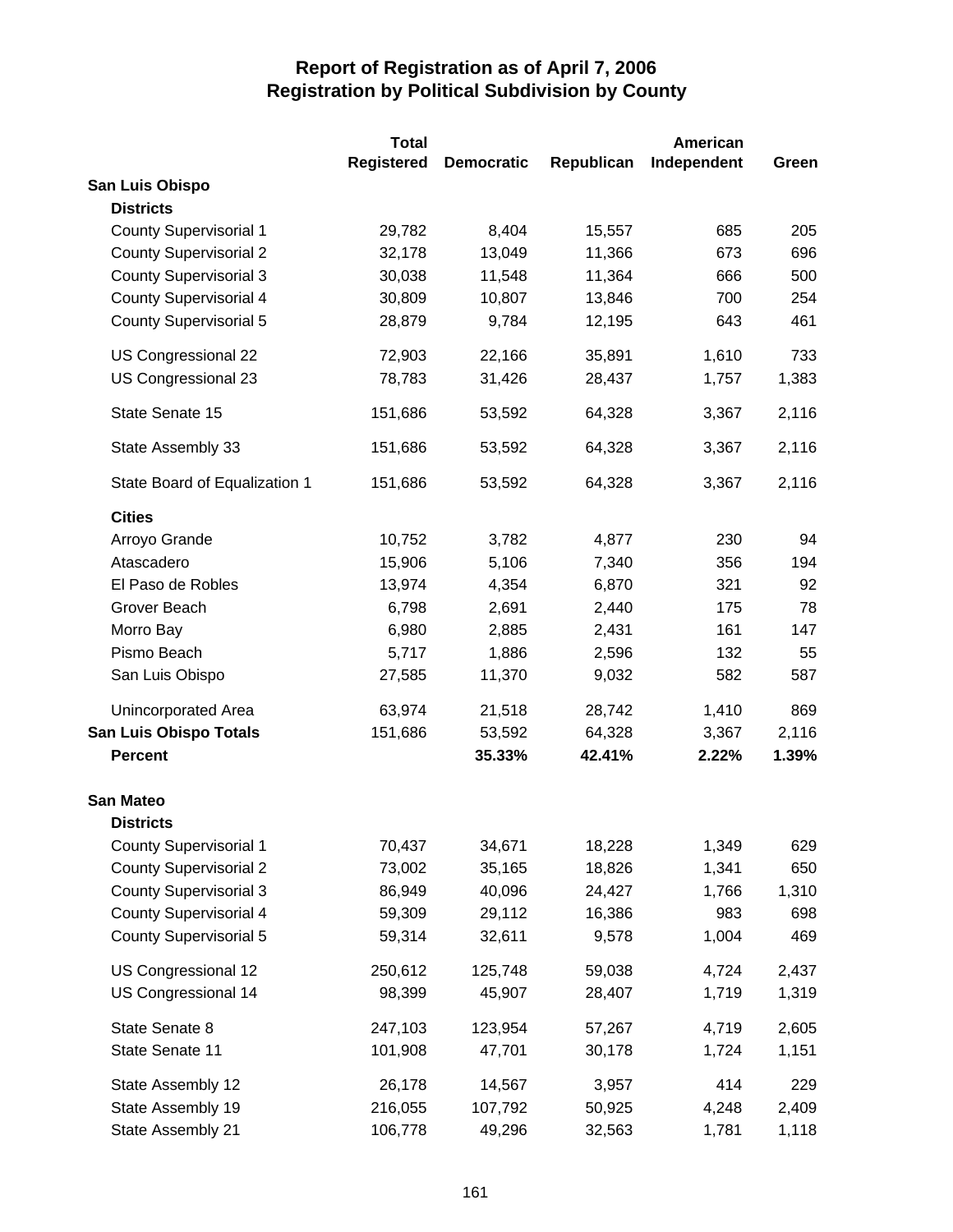|                               |             | <b>Natural</b> | Peace and      |              | <b>Decline to</b> |
|-------------------------------|-------------|----------------|----------------|--------------|-------------------|
|                               | Libertarian | Law            | Freedom        | <b>Other</b> | <b>State</b>      |
| San Luis Obispo               |             |                |                |              |                   |
| <b>Districts</b>              |             |                |                |              |                   |
| <b>County Supervisorial 1</b> | 143         | 19             | 49             | 309          | 4,411             |
| <b>County Supervisorial 2</b> | 233         | 50             | 72             | 404          | 5,635             |
| <b>County Supervisorial 3</b> | 224         | 26             | 49             | 387          | 5,274             |
| <b>County Supervisorial 4</b> | 167         | 25             | 55             | 392          | 4,563             |
| <b>County Supervisorial 5</b> | 225         | 22             | 61             | 339          | 5,149             |
| US Congressional 22           | 422         | 60             | 134            | 842          | 11,045            |
| US Congressional 23           | 570         | 82             | 152            | 989          | 13,987            |
| State Senate 15               | 992         | 142            | 286            | 1,831        | 25,032            |
| State Assembly 33             | 992         | 142            | 286            | 1,831        | 25,032            |
| State Board of Equalization 1 | 992         | 142            | 286            | 1,831        | 25,032            |
| <b>Cities</b>                 |             |                |                |              |                   |
| Arroyo Grande                 | 50          | 8              | 16             | 124          | 1,571             |
| Atascadero                    | 113         | 16             | 38             | 207          | 2,536             |
| El Paso de Robles             | 69          | 11             | 20             | 159          | 2,078             |
| Grover Beach                  | 53          | 6              | 18             | 95           | 1,242             |
| Morro Bay                     | 45          | 11             | 18             | 93           | 1,189             |
| Pismo Beach                   | 40          | $\overline{2}$ | $\overline{7}$ | 81           | 918               |
| San Luis Obispo               | 216         | 23             | 39             | 303          | 5,433             |
| Unincorporated Area           | 406         | 65             | 130            | 769          | 10,065            |
| <b>San Luis Obispo Totals</b> | 992         | 142            | 286            | 1,831        | 25,032            |
| <b>Percent</b>                | 0.65%       | 0.09%          | 0.19%          | 1.21%        | 16.50%            |
| <b>San Mateo</b>              |             |                |                |              |                   |
| <b>Districts</b>              |             |                |                |              |                   |
| <b>County Supervisorial 1</b> | 269         | 66             | 147            | 164          | 14,914            |
| <b>County Supervisorial 2</b> | 338         | 79             | 136            | 167          | 16,300            |
| <b>County Supervisorial 3</b> | 532         | 58             | 161            | 270          | 18,329            |
| <b>County Supervisorial 4</b> | 328         | 49             | 191            | 163          | 11,399            |
| <b>County Supervisorial 5</b> | 162         | 89             | 193            | 112          | 15,096            |
| US Congressional 12           | 1,014       | 270            | 576            | 589          | 56,216            |
| US Congressional 14           | 615         | 71             | 252            | 287          | 19,822            |
| State Senate 8                | 1,057       | 267            | 585            | 620          | 56,029            |
| State Senate 11               | 572         | 74             | 243            | 256          | 20,009            |
| State Assembly 12             | 72          | 41             | 107            | 48           | 6,743             |
| State Assembly 19             | 948         | 226            | 477            | 560          | 48,470            |
| State Assembly 21             | 609         | 74             | 244            | 268          | 20,825            |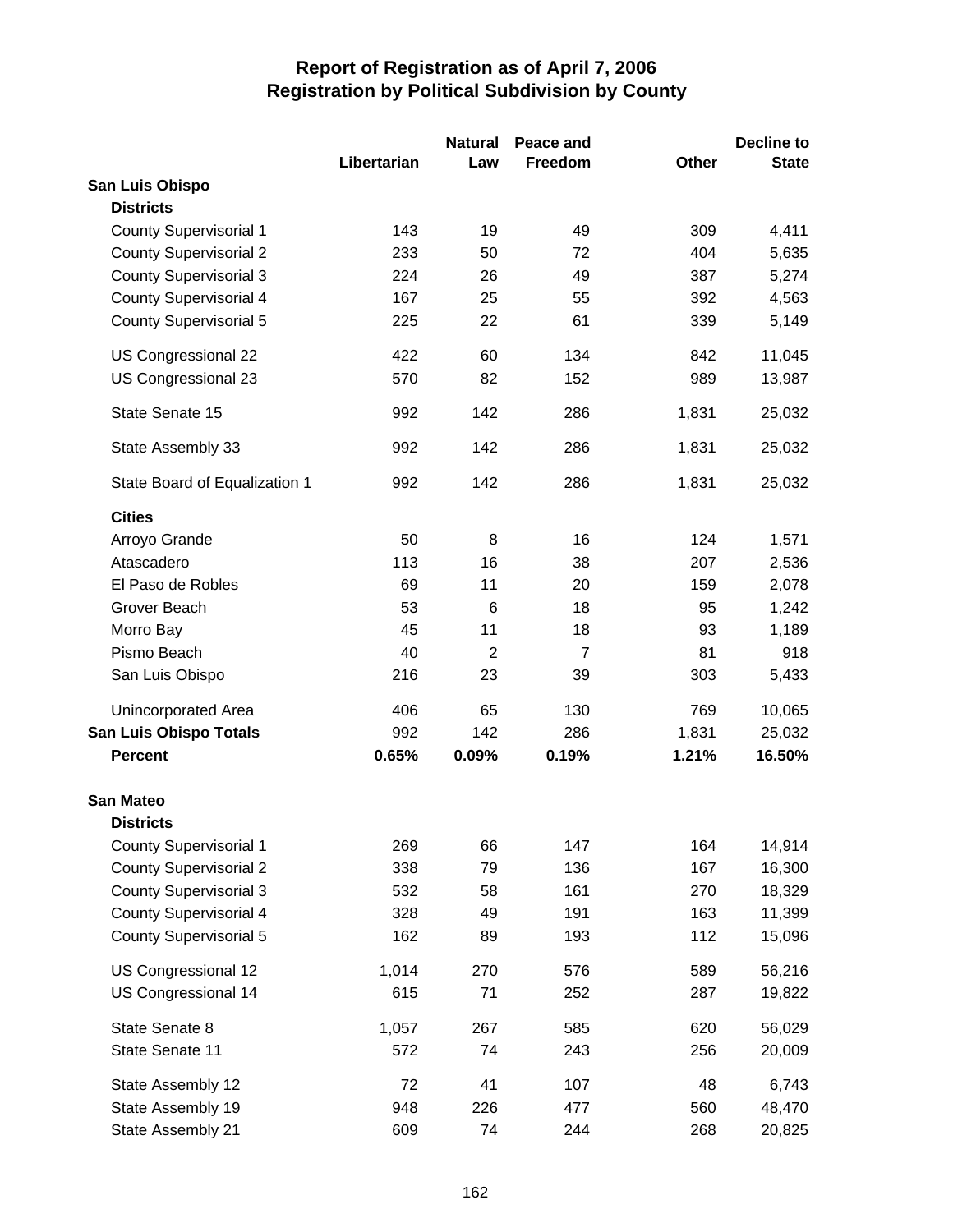|                               | <b>Total</b><br><b>Registered</b> | <b>Democratic</b> | Republican | American<br>Independent | Green      |
|-------------------------------|-----------------------------------|-------------------|------------|-------------------------|------------|
| State Board of Equalization 1 | 349,011                           | 171,655           | 87,445     | 6,443                   | 3,756      |
| <b>Cities</b>                 |                                   |                   |            |                         |            |
| Atherton                      | 4,981                             | 1,399             | 2,579      | 47                      | 39         |
| <b>Belmont</b>                | 14,488                            | 6,909             | 3,800      | 283                     | 151        |
| <b>Brisbane</b>               | 2,331                             | 1,276             | 341        | 37                      | 56         |
| <b>Burlingame</b>             | 15,584                            | 7,258             | 4,382      | 300                     | 187        |
| Colma                         | 631                               | 354               | 86         | 17                      | 5          |
| Daly City                     | 39,308                            | 21,425            | 6,113      | 619                     | 283        |
| East Palo Alto                | 8,384                             | 4,882             | 1,527      | 131                     | 73         |
| <b>Foster City</b>            | 15,288                            | 6,706             | 4,203      | 239                     | 93         |
| Half Moon Bay                 | 6,528                             | 2,892             | 1,810      | 157                     | 148        |
| Hillsborough                  | 7,047                             | 2,081             | 3,375      | 106                     | 32         |
| Menlo Park                    | 18,318                            | 8,458             | 5,542      | 249                     | 227        |
| Millbrae                      | 10,839                            | 5,199             | 2,939      | 210                     | 96         |
| Pacifica                      | 21,702                            | 11,764            | 3,973      | 535                     | 365        |
| Portola Valley                | 3,286                             | 1,331             | 1,250      | 48                      | 24         |
| <b>Redwood City</b>           | 33,975                            | 15,774            | 10,058     | 606                     | 381        |
| San Bruno                     | 18,995                            | 10,486            | 3,672      | 416                     | 159        |
| San Carlos                    | 17,847                            | 8,197             | 5,548      | 365                     | 147        |
| San Mateo                     | 46,546                            | 22,915            | 12,029     | 877                     | 439        |
| South San Francisco           | 26,629                            | 15,270            | 4,445      | 507                     | 199        |
| Woodside                      | 3,856                             | 1,316             | 1,633      | 69                      | 38         |
| Unincorporated Area           | 32,448                            | 15,763            | 8,140      | 625                     | 614        |
| <b>San Mateo Totals</b>       | 349,011                           | 171,655           | 87,445     | 6,443                   | 3,756      |
| <b>Percent</b>                |                                   | 49.18%            | 25.06%     | 1.85%                   | 1.08%      |
| Santa Barbara                 |                                   |                   |            |                         |            |
| <b>Districts</b>              |                                   | 16,807            | 10,034     | 669                     |            |
| <b>County Supervisorial 1</b> | 36,132<br>46,010                  | 20,168            | 14,938     | 767                     | 805        |
| <b>County Supervisorial 2</b> |                                   | 13,185            | 13,839     | 755                     | 825<br>511 |
| <b>County Supervisorial 3</b> | 36,550                            |                   |            | 860                     |            |
| <b>County Supervisorial 4</b> | 35,518                            | 12,242            | 16,236     |                         | 140        |
| <b>County Supervisorial 5</b> | 26,167                            | 10,714            | 10,423     | 517                     | 101        |
| US Congressional 23           | 128,332                           | 56,861            | 40,137     | 2,365                   | 2,091      |
| US Congressional 24           | 52,045                            | 16,255            | 25,333     | 1,203                   | 291        |
| State Senate 15               | 39,558                            | 15,238            | 16,887     | 791                     | 140        |
| State Senate 19               | 140,819                           | 57,878            | 48,583     | 2,777                   | 2,242      |
| State Assembly 33             | 67,091                            | 24,445            | 29,408     | 1,494                   | 268        |
| State Assembly 35             | 113,286                           | 48,671            | 36,062     | 2,074                   | 2,114      |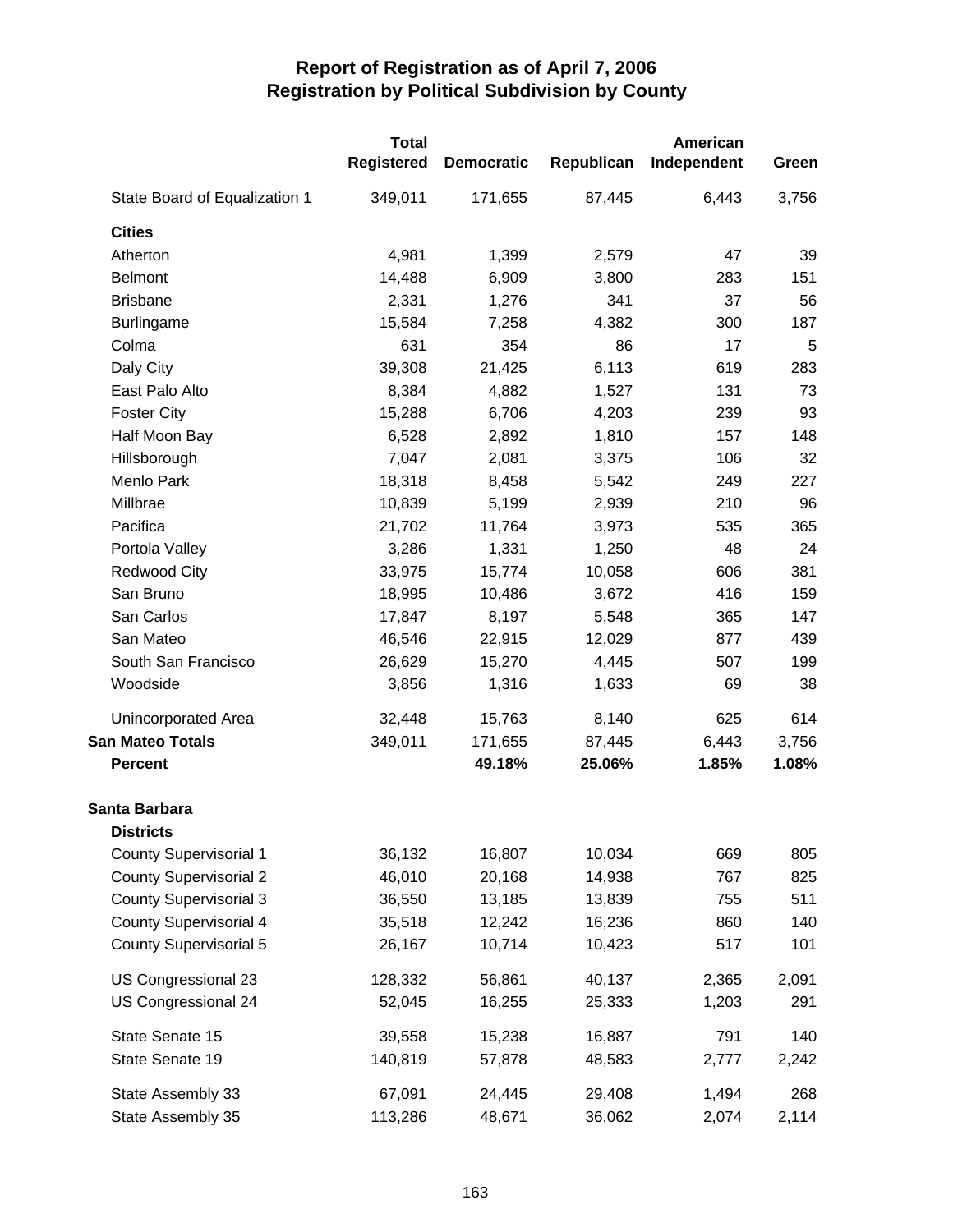|                               |             | <b>Natural</b> | Peace and      |                | <b>Decline to</b> |  |
|-------------------------------|-------------|----------------|----------------|----------------|-------------------|--|
|                               | Libertarian | Law            | Freedom        | Other          | <b>State</b>      |  |
| State Board of Equalization 1 | 1,629       | 341            | 828            | 876            | 76,038            |  |
| <b>Cities</b>                 |             |                |                |                |                   |  |
| Atherton                      | 25          | 1              | 1              | $\overline{7}$ | 883               |  |
| <b>Belmont</b>                | 95          | 9              | 21             | 32             | 3,188             |  |
| <b>Brisbane</b>               | 16          | $\overline{c}$ | $\overline{4}$ | 8              | 591               |  |
| <b>Burlingame</b>             | 74          | 6              | 18             | 36             | 3,323             |  |
| Colma                         | $\mathbf 0$ | $\mathbf 0$    | 5              | 1              | 163               |  |
| Daly City                     | 103         | 64             | 137            | 73             | 10,491            |  |
| East Palo Alto                | 34          | 21             | 60             | 18             | 1,638             |  |
| <b>Foster City</b>            | 58          | 15             | 23             | 34             | 3,917             |  |
| Half Moon Bay                 | 50          | 4              | 18             | 35             | 1,414             |  |
| Hillsborough                  | 20          | 4              | 5              | 12             | 1,412             |  |
| Menlo Park                    | 109         | $\overline{7}$ | 49             | 44             | 3,633             |  |
| Millbrae                      | 35          | 10             | 17             | 31             | 2,302             |  |
| Pacifica                      | 107         | 18             | 68             | 60             | 4,812             |  |
| Portola Valley                | 35          | 1              | 3              | 5              | 589               |  |
| <b>Redwood City</b>           | 185         | 19             | 67             | 95             | 6,790             |  |
| San Bruno                     | 80          | 19             | 59             | 55             | 4,049             |  |
| San Carlos                    | 80          | 8              | 23             | 40             | 3,439             |  |
| San Mateo                     | 202         | 60             | 94             | 107            | 9,823             |  |
| South San Francisco           | 72          | 40             | 86             | 46             | 5,964             |  |
| Woodside                      | 18          | 1              | 4              | 16             | 761               |  |
| Unincorporated Area           | 231         | 32             | 66             | 121            | 6,856             |  |
| <b>San Mateo Totals</b>       | 1,629       | 341            | 828            | 876            | 76,038            |  |
| <b>Percent</b>                | 0.47%       | 0.10%          | 0.24%          | 0.25%          | 21.79%            |  |
| Santa Barbara                 |             |                |                |                |                   |  |
| <b>Districts</b>              |             |                |                |                |                   |  |
| <b>County Supervisorial 1</b> | 208         | 42             | 67             | 469            | 7,031             |  |
| <b>County Supervisorial 2</b> | 276         | 44             | 77             | 453            | 8,462             |  |
| <b>County Supervisorial 3</b> | 237         | 23             | 46             | 365            | 7,589             |  |
| <b>County Supervisorial 4</b> | 157         | 17             | 64             | 319            | 5,483             |  |
| <b>County Supervisorial 5</b> | 133         | 17             | 48             | 267            | 3,947             |  |
| US Congressional 23           | 763         | 119            | 224            | 1,370          | 24,402            |  |
| US Congressional 24           | 248         | 24             | 78             | 503            | 8,110             |  |
| State Senate 15               | 176         | 25             | 65             | 388            | 5,848             |  |
| State Senate 19               | 835         | 118            | 237            | 1,485          | 26,664            |  |
| State Assembly 33             | 312         | 35             | 118            | 652            | 10,359            |  |
| State Assembly 35             | 699         | 108            | 184            | 1,221          | 22,153            |  |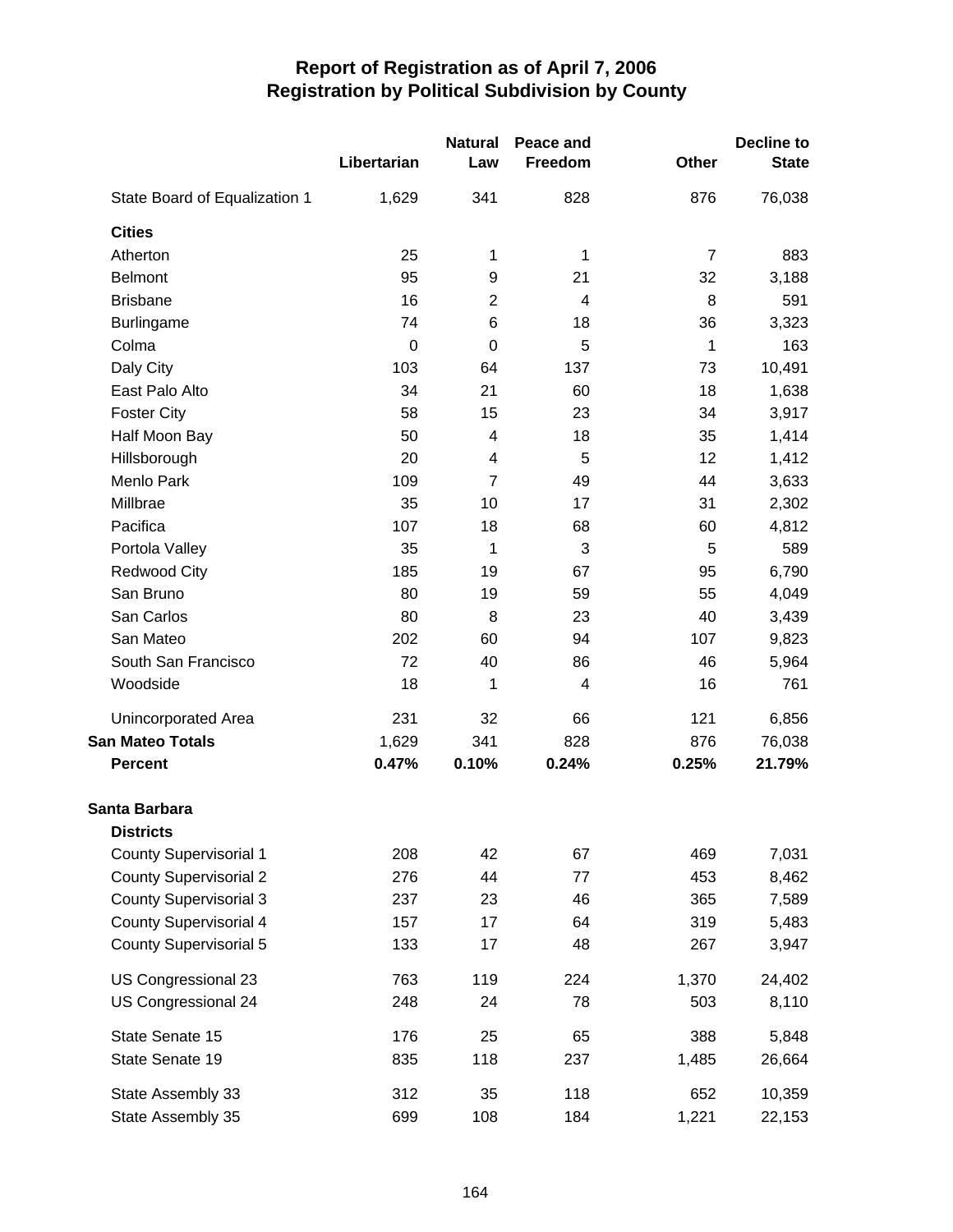|                               | <b>Total</b> |                   |            | <b>American</b> |       |
|-------------------------------|--------------|-------------------|------------|-----------------|-------|
|                               | Registered   | <b>Democratic</b> | Republican | Independent     | Green |
| State Board of Equalization 1 | 94,713       | 43,493            | 27,475     | 1,817           | 1,615 |
| State Board of Equalization 2 | 85,664       | 29,623            | 37,995     | 1,751           | 767   |
| <b>Cities</b>                 |              |                   |            |                 |       |
| <b>Buellton</b>               | 2,352        | 760               | 1,079      | 52              | 13    |
| Carpinteria                   | 6,022        | 2,747             | 1,896      | 125             | 99    |
| Goleta                        | 15,007       | 6,261             | 4,901      | 249             | 216   |
| Guadalupe                     | 1,784        | 1,080             | 349        | 32              | 6     |
| Lompoc                        | 13,632       | 5,316             | 5,273      | 392             | 61    |
| Santa Barbara                 | 43,068       | 21,130            | 10,632     | 784             | 1,026 |
| Santa Maria                   | 25,077       | 10,429            | 9,815      | 497             | 98    |
| Solvang                       | 2,955        | 841               | 1,584      | 56              | 20    |
| Unincorporated Area           | 70,480       | 24,552            | 29,941     | 1,381           | 843   |
| <b>Santa Barbara Totals</b>   | 180,377      | 73,116            | 65,470     | 3,568           | 2,382 |
| <b>Percent</b>                |              | 40.54%            | 36.30%     | 1.98%           | 1.32% |
| <b>Santa Clara</b>            |              |                   |            |                 |       |
| <b>Districts</b>              |              |                   |            |                 |       |
| <b>County Supervisorial 1</b> | 168,073      | 70,807            | 56,191     | 3,427           | 1,113 |
| <b>County Supervisorial 2</b> | 106,993      | 56,403            | 20,640     | 2,188           | 949   |
| <b>County Supervisorial 3</b> | 136,303      | 60,308            | 33,266     | 2,513           | 774   |
| County Supervisorial 4        | 155,380      | 71,711            | 43,569     | 3,187           | 1,360 |
| County Supervisorial 5        | 181,531      | 76,963            | 51,401     | 2,308           | 1,839 |
| US Congressional 11           | 20,774       | 8,203             | 7,854      | 462             | 120   |
| US Congressional 14           | 182,060      | 80,153            | 50,941     | 2,465           | 1,944 |
| US Congressional 15           | 285,231      | 124,035           | 79,921     | 5,462           | 2,069 |
| US Congressional 16           | 260,215      | 123,801           | 66,351     | 5,234           | 1,902 |
| State Senate 10               | 58,966       | 24,697            | 14,439     | 1,114           | 298   |
| State Senate 11               | 259,251      | 115,207           | 74,925     | 4,577           | 2,309 |
| State Senate 13               | 318,744      | 155,068           | 72,795     | 6,059           | 2,729 |
| State Senate 15               | 111,319      | 41,220            | 42,908     | 1,873           | 699   |
| State Assembly 20             | 25,394       | 10,432            | 6,410      | 484             | 94    |
| State Assembly 21             | 125,860      | 53,829            | 40,486     | 1,738           | 1,256 |
| State Assembly 22             | 177,657      | 77,123            | 44,941     | 2,984           | 1,582 |
| State Assembly 23             | 144,156      | 72,227            | 30,897     | 2,961           | 1,045 |
| State Assembly 24             | 212,192      | 95,409            | 62,249     | 4,184           | 1,736 |
| State Assembly 27             | 25,608       | 10,064            | 9,716      | 578             | 154   |
| State Assembly 28             | 37,413       | 17,108            | 10,368     | 694             | 168   |
| State Board of Equalization 1 | 748,280      | 336,192           | 205,067    | 13,623          | 6,035 |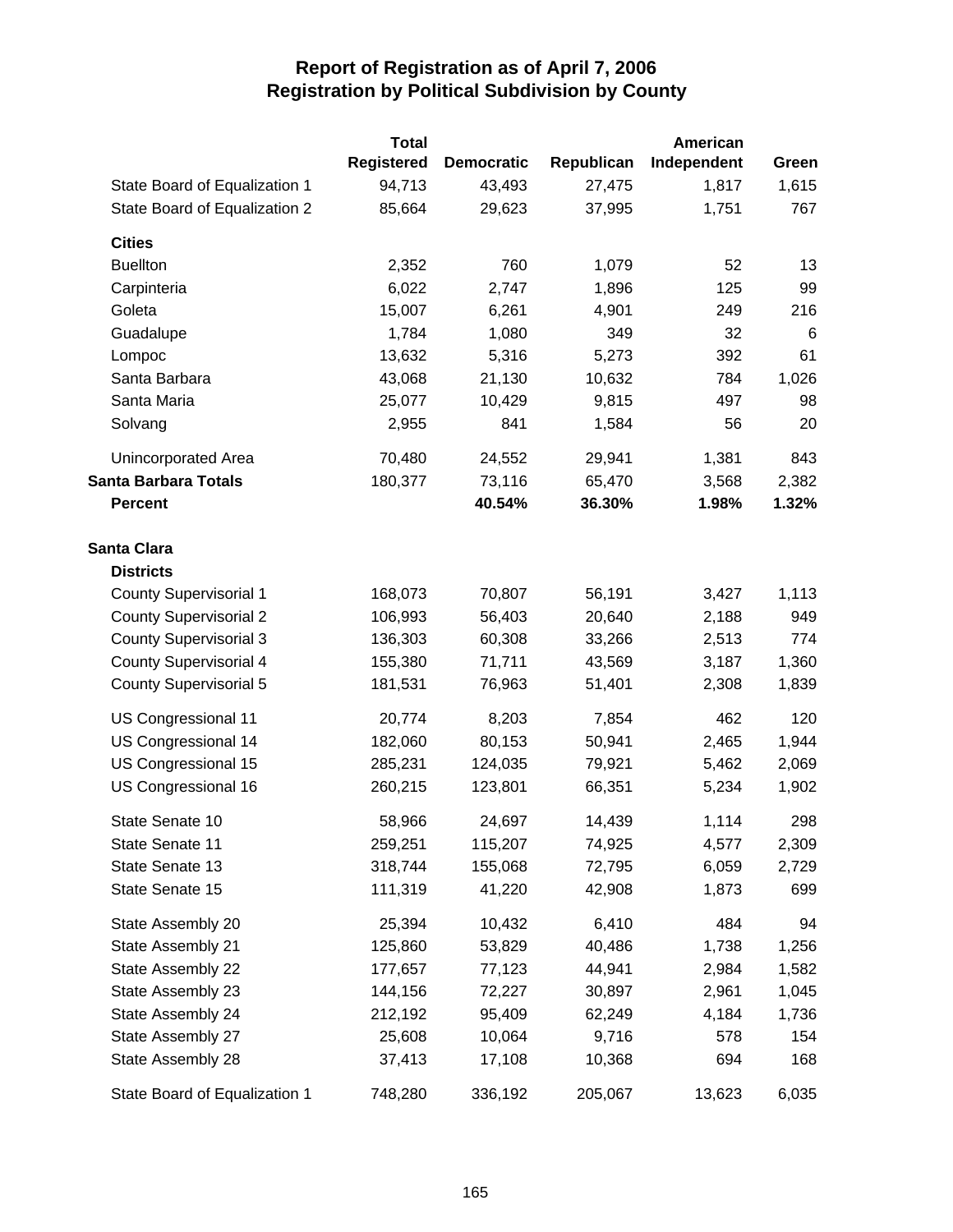|                               |             | <b>Natural</b> | Peace and      |              | <b>Decline to</b> |
|-------------------------------|-------------|----------------|----------------|--------------|-------------------|
|                               | Libertarian | Law            | Freedom        | <b>Other</b> | <b>State</b>      |
| State Board of Equalization 1 | 598         | 90             | 170            | 1,018        | 18,437            |
| State Board of Equalization 2 | 413         | 53             | 132            | 855          | 14,075            |
| <b>Cities</b>                 |             |                |                |              |                   |
| <b>Buellton</b>               | 14          | 1              | 5              | 26           | 402               |
| Carpinteria                   | 27          | 3              | 8              | 75           | 1,042             |
| Goleta                        | 94          | 14             | 16             | 156          | 3,100             |
| Guadalupe                     | 10          | 1              | 6              | 12           | 288               |
| Lompoc                        | 64          | 6              | 41             | 122          | 2,357             |
| Santa Barbara                 | 275         | 59             | 78             | 513          | 8,571             |
| Santa Maria                   | 124         | 17             | 48             | 257          | 3,792             |
| Solvang                       | 12          | $\overline{2}$ | $\overline{2}$ | 29           | 409               |
| Unincorporated Area           | 391         | 40             | 98             | 683          | 12,551            |
| <b>Santa Barbara Totals</b>   | 1,011       | 143            | 302            | 1,873        | 32,512            |
| <b>Percent</b>                | 0.56%       | 0.08%          | 0.17%          | 1.04%        | 18.02%            |
| <b>Santa Clara</b>            |             |                |                |              |                   |
| <b>Districts</b>              |             |                |                |              |                   |
| County Supervisorial 1        | 900         | 123            | 395            | 364          | 34,753            |
| <b>County Supervisorial 2</b> | 668         | 136            | 481            | 237          | 25,291            |
| <b>County Supervisorial 3</b> | 694         | 126            | 442            | 336          | 37,844            |
| <b>County Supervisorial 4</b> | 1,060       | 126            | 400            | 441          | 33,526            |
| <b>County Supervisorial 5</b> | 1,102       | 128            | 324            | 438          | 47,028            |
| US Congressional 11           | 102         | 13             | 42             | 45           | 3,933             |
| US Congressional 14           | 1,160       | 145            | 351            | 459          | 44,442            |
| US Congressional 15           | 1,708       | 222            | 749            | 722          | 70,343            |
| US Congressional 16           | 1,454       | 259            | 900            | 590          | 59,724            |
| State Senate 10               | 279         | 54             | 197            | 151          | 17,737            |
| State Senate 11               | 1,593       | 206            | 553            | 626          | 59,255            |
| State Senate 13               | 1,995       | 325            | 1,099          | 770          | 77,904            |
| State Senate 15               | 557         | 54             | 193            | 269          | 23,546            |
| State Assembly 20             | 104         | 22             | 89             | 57           | 7,702             |
| State Assembly 21             | 702         | 81             | 189            | 267          | 27,312            |
| State Assembly 22             | 1,227       | 139            | 452            | 474          | 48,735            |
| State Assembly 23             | 773         | 170            | 634            | 321          | 35,128            |
| State Assembly 24             | 1,307       | 172            | 537            | 576          | 46,022            |
| State Assembly 27             | 131         | 17             | 48             | 60           | 4,840             |
| State Assembly 28             | 180         | 38             | 93             | 61           | 8,703             |
| State Board of Equalization 1 | 4,424       | 639            | 2,042          | 1,816        | 178,442           |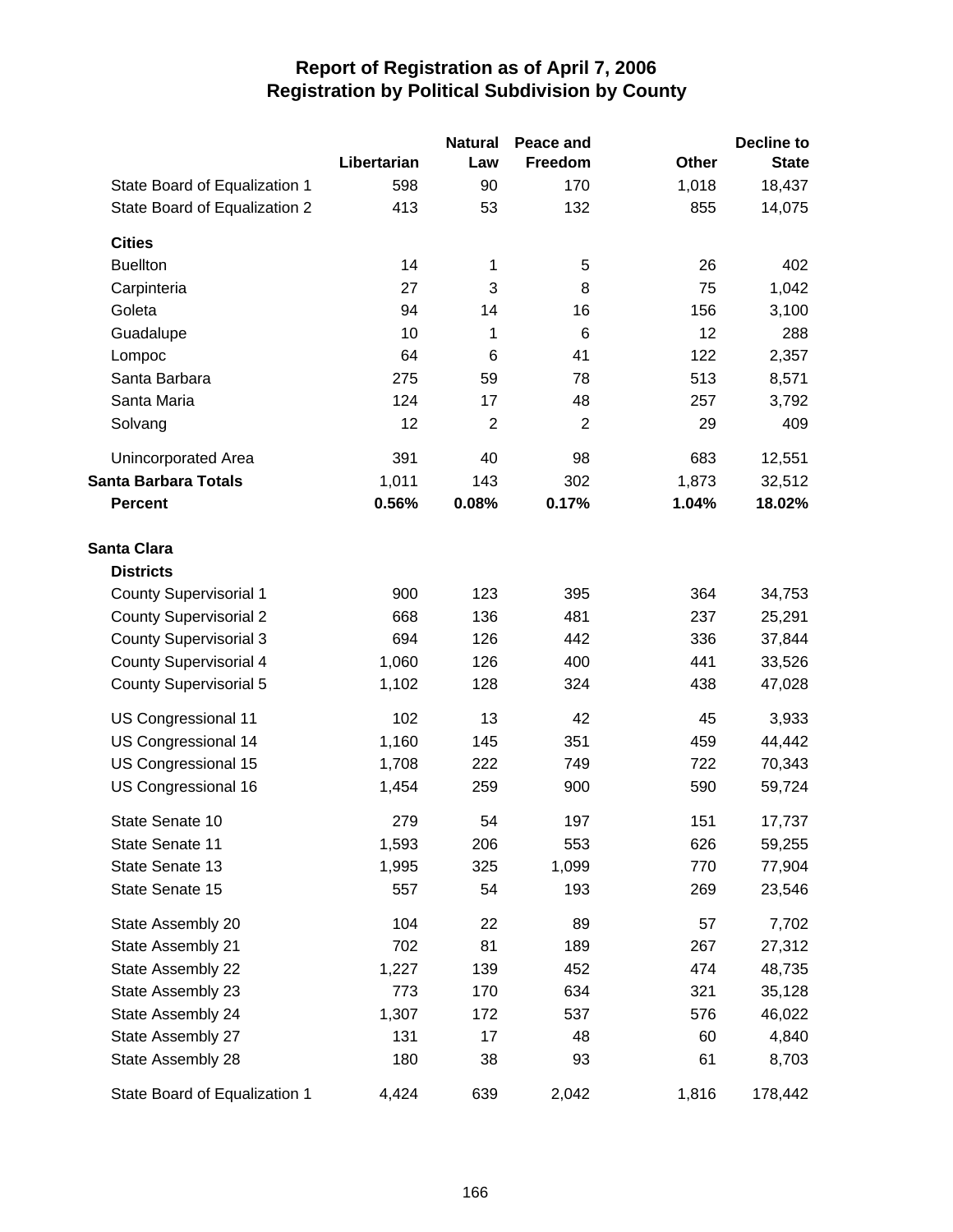|                               | <b>Total</b>      |                   |            | American    |       |
|-------------------------------|-------------------|-------------------|------------|-------------|-------|
|                               | <b>Registered</b> | <b>Democratic</b> | Republican | Independent | Green |
| <b>Cities</b>                 |                   |                   |            |             |       |
| Campbell                      | 17,915            | 8,004             | 5,147      | 393         | 187   |
| Cupertino                     | 25,120            | 9,247             | 6,989      | 336         | 160   |
| Gilroy                        | 16,652            | 8,115             | 4,804      | 329         | 87    |
| Los Altos                     | 18,288            | 7,187             | 6,937      | 208         | 146   |
| Los Altos Hills               | 5,526             | 1,757             | 2,298      | 66          | 36    |
| Los Gatos                     | 18,091            | 7,143             | 6,894      | 325         | 144   |
| <b>Milpitas</b>               | 23,433            | 9,685             | 5,805      | 451         | 87    |
| Monte Sereno                  | 2,298             | 829               | 1,036      | 30          | 10    |
| Morgan Hill                   | 16,481            | 6,554             | 6,083      | 377         | 94    |
| <b>Mountain View</b>          | 32,136            | 15,371            | 6,952      | 507         | 479   |
| Palo Alto                     | 36,714            | 18,813            | 7,711      | 386         | 567   |
| San Jose                      | 374,008           | 172,571           | 97,551     | 7,425       | 2,706 |
| Santa Clara                   | 43,456            | 20,350            | 10,967     | 903         | 355   |
| Saratoga                      | 19,101            | 6,109             | 7,718      | 211         | 117   |
| Sunnyvale                     | 53,089            | 23,529            | 14,008     | 842         | 439   |
| Unincorporated Area           | 45,972            | 20,928            | 14,167     | 834         | 421   |
| <b>Santa Clara Totals</b>     | 748,280           | 336,192           | 205,067    | 13,623      | 6,035 |
| <b>Percent</b>                |                   | 44.93%            | 27.41%     | 1.82%       | 0.81% |
| <b>Santa Cruz</b>             |                   |                   |            |             |       |
| <b>Districts</b>              |                   |                   |            |             |       |
| <b>County Supervisorial 1</b> | 30,199            | 15,589            | 6,675      | 556         | 931   |
| <b>County Supervisorial 2</b> | 30,559            | 15,478            | 7,952      | 550         | 647   |
| <b>County Supervisorial 3</b> | 31,959            | 18,685            | 3,732      | 477         | 1,824 |
| <b>County Supervisorial 4</b> | 16,278            | 9,916             | 3,081      | 253         | 155   |
| <b>County Supervisorial 5</b> | 31,932            | 15,013            | 7,992      | 662         | 1,128 |
| US Congressional 14           | 43,948            | 20,488            | 11,789     | 850         | 1,377 |
| US Congressional 17           | 96,979            | 54,193            | 17,643     | 1,648       | 3,308 |
| State Senate 11               | 85,361            | 46,660            | 14,376     | 1,563       | 3,722 |
| State Senate 15               | 55,566            | 28,021            | 15,056     | 935         | 963   |
| State Assembly 27             | 121,993           | 63,129            | 25,859     | 2,196       | 4,501 |
| State Assembly 28             | 18,934            | 11,552            | 3,573      | 302         | 184   |
| State Board of Equalization 1 | 140,927           | 74,681            | 29,432     | 2,498       | 4,685 |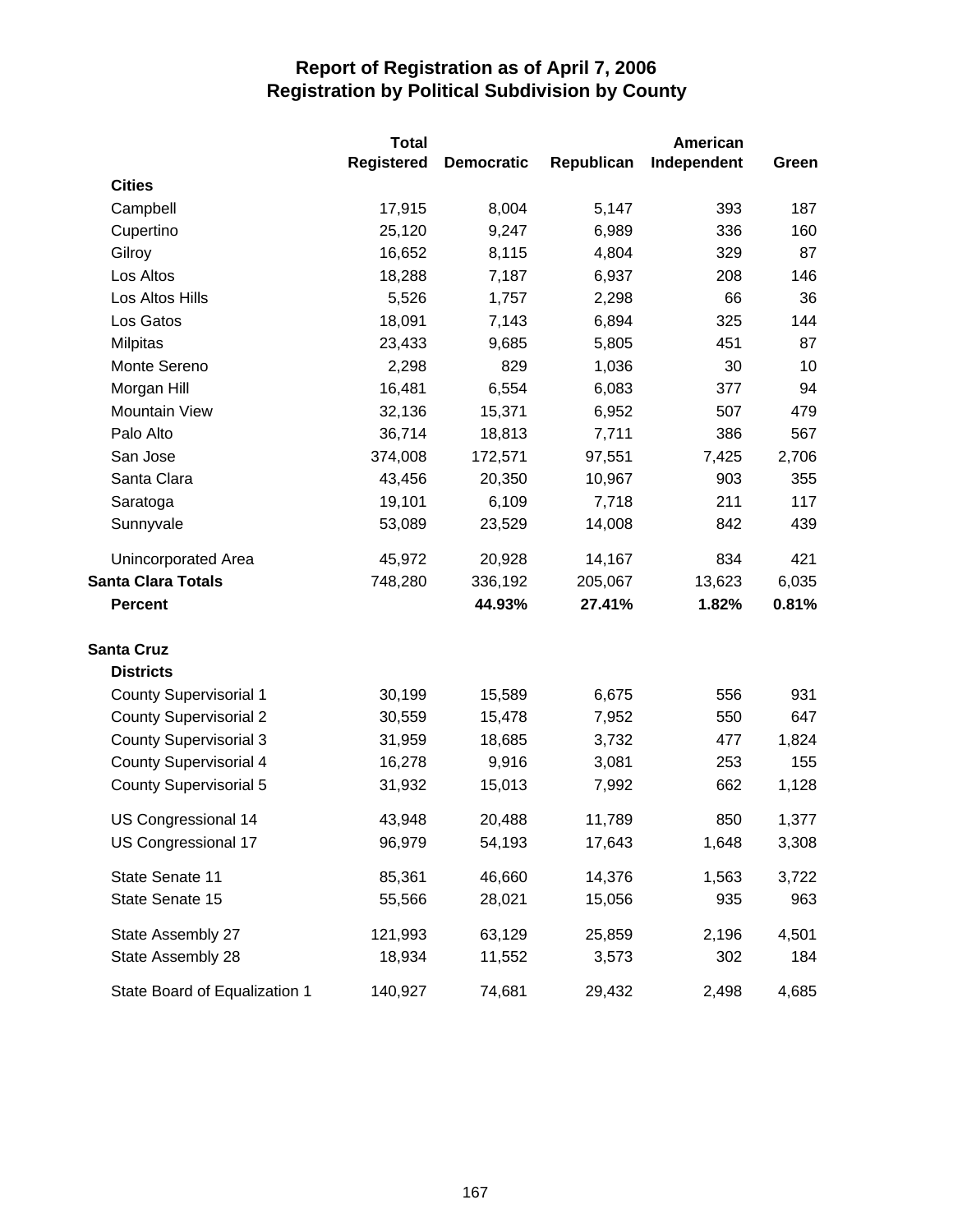|                               |             | <b>Natural</b>          | Peace and      |              | Decline to   |
|-------------------------------|-------------|-------------------------|----------------|--------------|--------------|
|                               | Libertarian | Law                     | Freedom        | <b>Other</b> | <b>State</b> |
| <b>Cities</b>                 |             |                         |                |              |              |
| Campbell                      | 169         | 15                      | 51             | 67           | 3,882        |
| Cupertino                     | 132         | 13                      | 47             | 67           | 8,129        |
| Gilroy                        | 83          | 16                      | 28             | 24           | 3,166        |
| Los Altos                     | 91          | 12                      | 16             | 57           | 3,634        |
| Los Altos Hills               | 28          | 1                       | 5              | 15           | 1,320        |
| Los Gatos                     | 115         | $\overline{\mathbf{4}}$ | 40             | 46           | 3,380        |
| Milpitas                      | 99          | 22                      | 80             | 49           | 7,155        |
| Monte Sereno                  | 9           | $\mathbf 0$             | $\overline{4}$ | 6            | 374          |
| Morgan Hill                   | 83          | 12                      | 32             | 33           | 3,213        |
| Mountain View                 | 283         | 35                      | 118            | 66           | 8,325        |
| Palo Alto                     | 218         | 38                      | 50             | 60           | 8,871        |
| San Jose                      | 2,124       | 351                     | 1,228          | 858          | 89,194       |
| Santa Clara                   | 277         | 37                      | 106            | 122          | 10,339       |
| Saratoga                      | 80          | 12                      | 18             | 54           | 4,782        |
| Sunnyvale                     | 360         | 36                      | 117            | 169          | 13,589       |
| Unincorporated Area           | 273         | 35                      | 102            | 123          | 9,089        |
| <b>Santa Clara Totals</b>     | 4,424       | 639                     | 2,042          | 1,816        | 178,442      |
| <b>Percent</b>                | 0.59%       | 0.09%                   | 0.27%          | 0.24%        | 23.85%       |
| <b>Santa Cruz</b>             |             |                         |                |              |              |
| <b>Districts</b>              |             |                         |                |              |              |
| <b>County Supervisorial 1</b> | 259         | 31                      | 88             | 270          | 5,800        |
| <b>County Supervisorial 2</b> | 225         | 27                      | 90             | 223          | 5,367        |
| <b>County Supervisorial 3</b> | 274         | 38                      | 119            | 250          | 6,560        |
| County Supervisorial 4        | 57          | 20                      | 88             | 68           | 2,640        |
| <b>County Supervisorial 5</b> | 399         | 31                      | 90             | 294          | 6,323        |
| US Congressional 14           | 521         | 46                      | 121            | 400          | 8,356        |
| US Congressional 17           | 693         | 101                     | 354            | 705          | 18,334       |
| State Senate 11               | 826         | 94                      | 296            | 717          | 17,107       |
| State Senate 15               | 388         | 53                      | 179            | 388          | 9,583        |
| State Assembly 27             | 1,148       | 125                     | 374            | 1,024        | 23,637       |
| State Assembly 28             | 66          | 22                      | 101            | 81           | 3,053        |
| State Board of Equalization 1 | 1,214       | 147                     | 475            | 1,105        | 26,690       |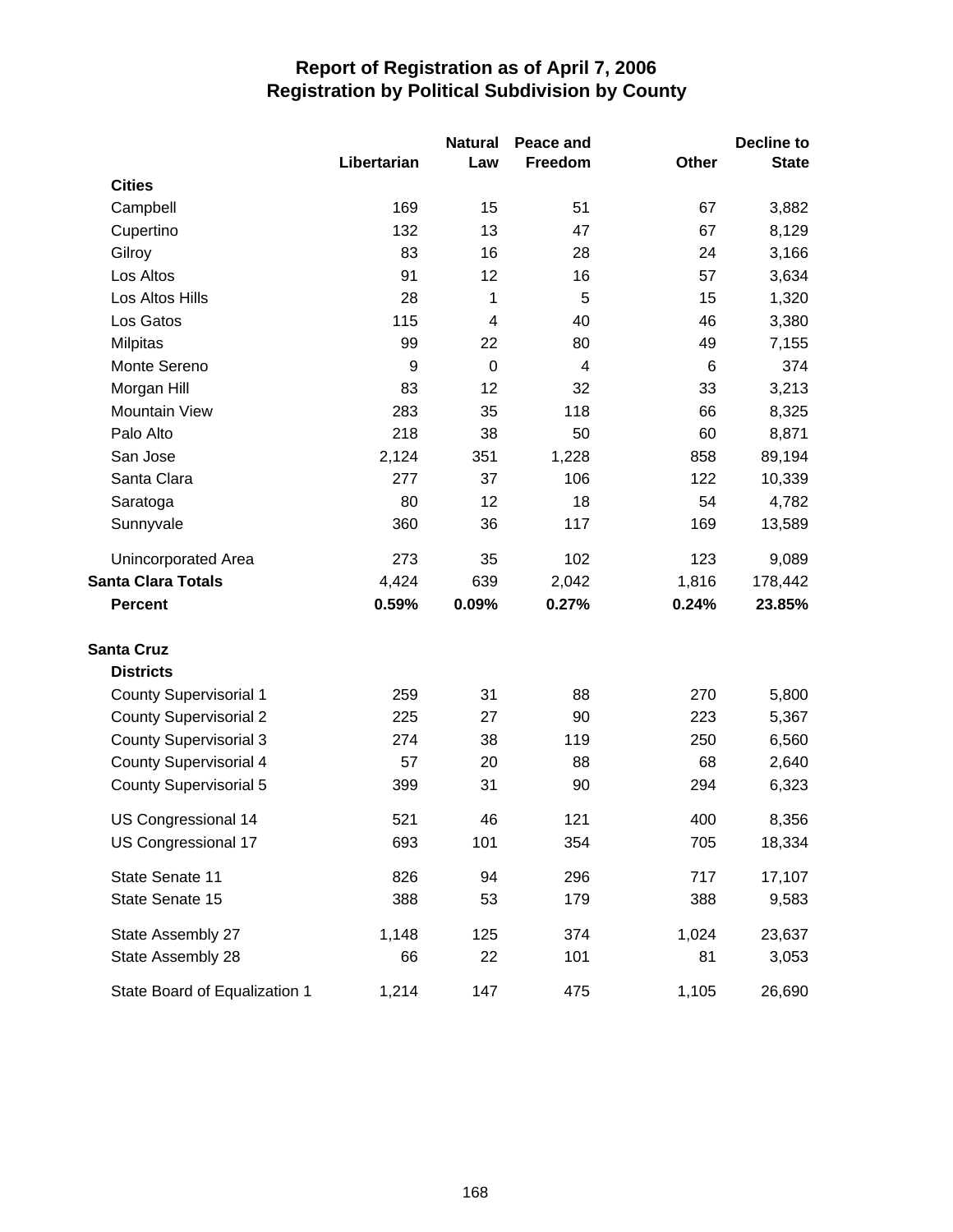|                               | <b>Total</b>      |                   |            | <b>American</b> |                  |
|-------------------------------|-------------------|-------------------|------------|-----------------|------------------|
|                               | <b>Registered</b> | <b>Democratic</b> | Republican | Independent     | Green            |
| <b>Cities</b>                 |                   |                   |            |                 |                  |
| Capitola                      | 5,940             | 3,079             | 1,259      | 137             | 150              |
| Santa Cruz                    | 34,534            | 20,155            | 4,124      | 544             | 1,919            |
| <b>Scotts Valley</b>          | 7,188             | 2,895             | 2,662      | 142             | 92               |
| Watsonville                   | 13,538            | 8,489             | 2,380      | 210             | 97               |
| Unincorporated Area           | 79,727            | 40,063            | 19,007     | 1,465           | 2,427            |
| <b>Santa Cruz Totals</b>      | 140,927           | 74,681            | 29,432     | 2,498           | 4,685            |
| <b>Percent</b>                |                   | 52.99%            | 20.88%     | 1.77%           | 3.32%            |
| <b>Shasta</b>                 |                   |                   |            |                 |                  |
| <b>Districts</b>              |                   |                   |            |                 |                  |
| <b>County Supervisorial 1</b> | 17,420            | 5,482             | 8,332      | 472             | 148              |
| <b>County Supervisorial 2</b> | 17,823            | 5,556             | 8,608      | 497             | 117              |
| <b>County Supervisorial 3</b> | 17,106            | 5,015             | 8,651      | 471             | 82               |
| <b>County Supervisorial 4</b> | 17,696            | 5,347             | 8,715      | 474             | 100              |
| <b>County Supervisorial 5</b> | 18,552            | 5,489             | 9,530      | 512             | 79               |
| US Congressional 2            | 88,597            | 26,889            | 43,836     | 2,426           | 526              |
| State Senate 4                | 88,597            | 26,889            | 43,836     | 2,426           | 526              |
| State Assembly 2              | 88,597            | 26,889            | 43,836     | 2,426           | 526              |
| State Board of Equalization 2 | 88,597            | 26,889            | 43,836     | 2,426           | 526              |
| <b>Cities</b>                 |                   |                   |            |                 |                  |
| Anderson                      | 3,756             | 1,372             | 1,548      | 116             | 9                |
| Redding                       | 42,624            | 12,660            | 21,452     | 1,060           | 290              |
| Shasta Lake                   | 4,565             | 1,624             | 1,889      | 151             | 23               |
| Unincorporated Area           | 37,652            | 11,233            | 18,947     | 1,099           | 204              |
| <b>Shasta Totals</b>          | 88,597            | 26,889            | 43,836     | 2,426           | 526              |
| <b>Percent</b>                |                   | 30.35%            | 49.48%     | 2.74%           | 0.59%            |
| <b>Sierra</b>                 |                   |                   |            |                 |                  |
| <b>Districts</b>              |                   |                   |            |                 |                  |
| <b>County Supervisorial 1</b> | 548               | 156               | 218        | 19              | 9                |
| <b>County Supervisorial 2</b> | 454               | 154               | 191        | 18              | 3                |
| <b>County Supervisorial 3</b> | 464               | 127               | 228        | 15              | 4                |
| <b>County Supervisorial 4</b> | 375               | 137               | 159        | 16              | $\boldsymbol{2}$ |
| <b>County Supervisorial 5</b> | 418               | 135               | 173        | 16              | 5                |
| US Congressional 4            | 2,259             | 709               | 969        | 84              | 23               |
| State Senate 1                | 2,259             | 709               | 969        | 84              | 23               |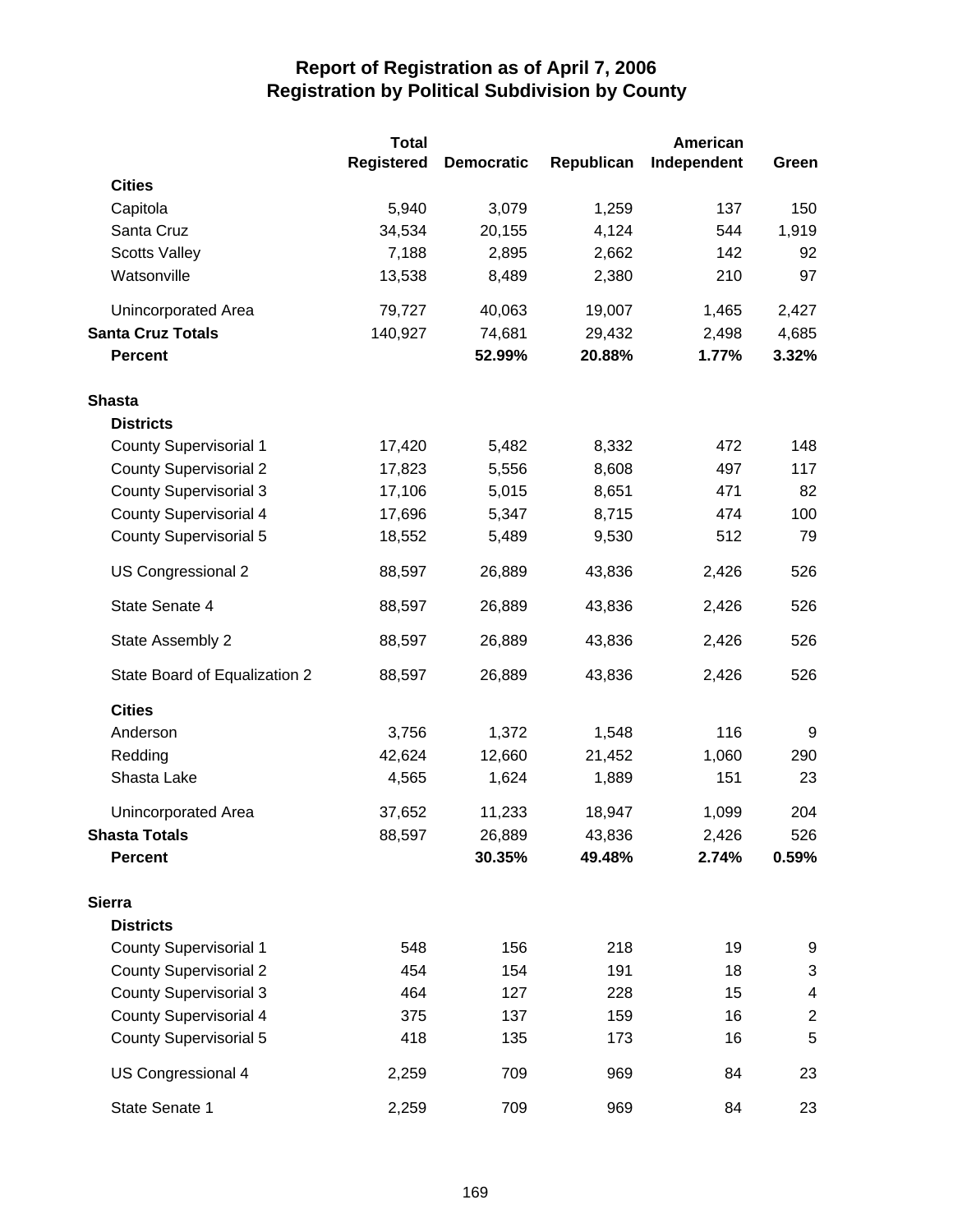|                               |                | <b>Natural</b> | Peace and      |                | <b>Decline to</b> |
|-------------------------------|----------------|----------------|----------------|----------------|-------------------|
|                               | Libertarian    | Law            | Freedom        | Other          | <b>State</b>      |
| <b>Cities</b>                 |                |                |                |                |                   |
| Capitola                      | 43             | 4              | 24             | 56             | 1,188             |
| Santa Cruz                    | 260            | 36             | 130            | 259            | 7,107             |
| <b>Scotts Valley</b>          | 41             | 8              | 5              | 62             | 1,281             |
| Watsonville                   | 48             | 12             | 66             | 52             | 2,184             |
| Unincorporated Area           | 822            | 87             | 250            | 676            | 14,930            |
| <b>Santa Cruz Totals</b>      | 1,214          | 147            | 475            | 1,105          | 26,690            |
| <b>Percent</b>                | 0.86%          | 0.10%          | 0.34%          | 0.78%          | 18.94%            |
| <b>Shasta</b>                 |                |                |                |                |                   |
| <b>Districts</b>              |                |                |                |                |                   |
| <b>County Supervisorial 1</b> | 110            | 14             | 32             | 40             | 2,790             |
| <b>County Supervisorial 2</b> | 120            | 10             | 40             | 43             | 2,832             |
| <b>County Supervisorial 3</b> | 88             | 5              | 39             | 48             | 2,707             |
| <b>County Supervisorial 4</b> | 106            | 5              | 55             | 41             | 2,853             |
| <b>County Supervisorial 5</b> | 127            | 11             | 37             | 45             | 2,722             |
| US Congressional 2            | 551            | 45             | 203            | 217            | 13,904            |
| State Senate 4                | 551            | 45             | 203            | 217            | 13,904            |
| State Assembly 2              | 551            | 45             | 203            | 217            | 13,904            |
| State Board of Equalization 2 | 551            | 45             | 203            | 217            | 13,904            |
| <b>Cities</b>                 |                |                |                |                |                   |
| Anderson                      | 29             | 6              | 13             | 10             | 653               |
| Redding                       | 255            | 22             | 94             | 86             | 6,705             |
| Shasta Lake                   | 22             | 3              | 21             | 13             | 819               |
| Unincorporated Area           | 245            | 14             | 75             | 108            | 5,727             |
| <b>Shasta Totals</b>          | 551            | 45             | 203            | 217            | 13,904            |
| <b>Percent</b>                | 0.62%          | 0.05%          | 0.23%          | 0.24%          | 15.69%            |
| <b>Sierra</b>                 |                |                |                |                |                   |
| <b>Districts</b>              |                |                |                |                |                   |
| County Supervisorial 1        | 10             | $\pmb{0}$      | 0              | 11             | 125               |
| <b>County Supervisorial 2</b> | 5              | $\mathbf 0$    | 1              | 5              | 77                |
| <b>County Supervisorial 3</b> | 4              | 0              | 3              | $\overline{7}$ | 76                |
| <b>County Supervisorial 4</b> | $\overline{2}$ | 0              | 0              | $\overline{2}$ | 57                |
| <b>County Supervisorial 5</b> | 5              | $\pmb{0}$      | $\overline{2}$ | 5              | 77                |
| US Congressional 4            | 26             | $\pmb{0}$      | 6              | 30             | 412               |
| State Senate 1                | 26             | $\pmb{0}$      | 6              | 30             | 412               |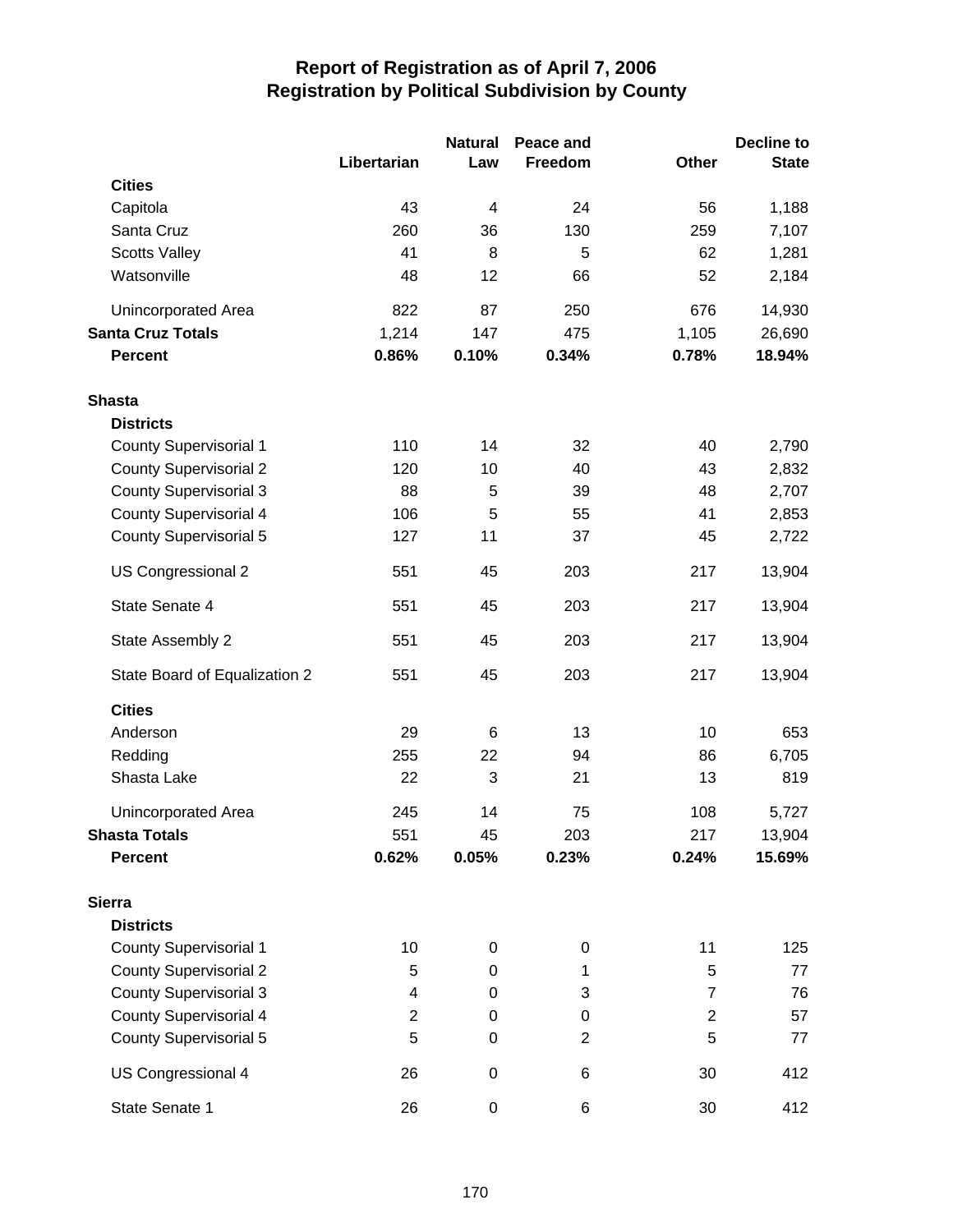|                               | <b>Total</b> |                   |            | American       |              |
|-------------------------------|--------------|-------------------|------------|----------------|--------------|
|                               | Registered   | <b>Democratic</b> | Republican | Independent    | Green        |
| State Assembly 3              | 2,259        | 709               | 969        | 84             | 23           |
| State Board of Equalization 2 | 2,259        | 709               | 969        | 84             | 23           |
| <b>Cities</b>                 |              |                   |            |                |              |
| Loyalton                      | 454          | 180               | 174        | 15             | 3            |
| <b>Unincorporated Area</b>    | 1,805        | 529               | 795        | 69             | 20           |
| <b>Sierra Totals</b>          | 2,259        | 709               | 969        | 84             | 23           |
| <b>Percent</b>                |              | 31.39%            | 42.90%     | 3.72%          | 1.02%        |
| Siskiyou                      |              |                   |            |                |              |
| <b>Districts</b>              |              |                   |            |                |              |
| <b>County Supervisorial 1</b> | 4,318        | 1,420             | 2,003      | 152            | 22           |
| <b>County Supervisorial 2</b> | 5,212        | 2,249             | 1,684      | 144            | 87           |
| <b>County Supervisorial 3</b> | 5,029        | 1,997             | 1,952      | 139            | 47           |
| <b>County Supervisorial 4</b> | 5,201        | 1,694             | 2,452      | 160            | 18           |
| <b>County Supervisorial 5</b> | 5,094        | 1,520             | 2,418      | 151            | 55           |
| US Congressional 2            | 24,854       | 8,880             | 10,509     | 746            | 229          |
| State Senate 4                | 24,854       | 8,880             | 10,509     | 746            | 229          |
| State Assembly 2              | 24,854       | 8,880             | 10,509     | 746            | 229          |
| State Board of Equalization 2 | 24,854       | 8,880             | 10,509     | 746            | 229          |
| <b>Cities</b>                 |              |                   |            |                |              |
| Dorris                        | 373          | 137               | 160        | 11             | 0            |
| Dunsmuir                      | 925          | 464               | 231        | 27             | 14           |
| Etna                          | 434          | 151               | 213        | 12             | 3            |
| Fort Jones                    | 373          | 117               | 174        | $\overline{7}$ | $\mathbf 0$  |
| Montague                      | 657          | 202               | 297        | 26             | 1            |
| Mt. Shasta                    | 1,938        | 878               | 526        | 57             | 37           |
| Tulelake                      | 292          | 85                | 160        | 11             | $\mathbf{1}$ |
| Weed                          | 1,303        | 685               | 325        | 49             | 8            |
| Yreka                         | 3,999        | 1,370             | 1,787      | 127            | 15           |
| Unincorporated Area           | 14,560       | 4,791             | 6,636      | 419            | 150          |
| <b>Siskiyou Totals</b>        | 24,854       | 8,880             | 10,509     | 746            | 229          |
| Percent                       |              | 35.73%            | 42.28%     | 3.00%          | $0.92\%$     |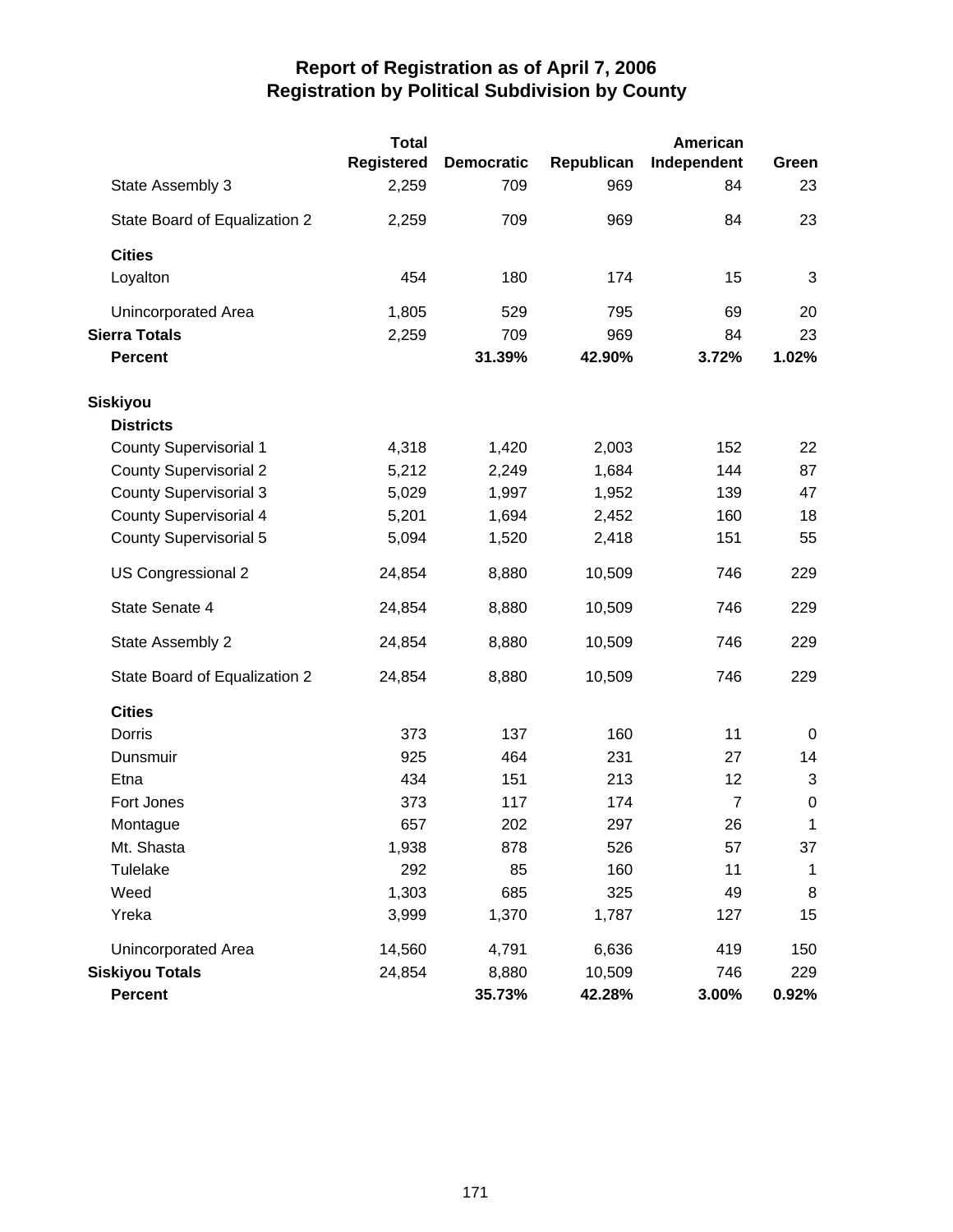|                               | Libertarian              | <b>Natural</b><br>Law | Peace and<br>Freedom | <b>Other</b>            | <b>Decline to</b><br><b>State</b> |
|-------------------------------|--------------------------|-----------------------|----------------------|-------------------------|-----------------------------------|
| State Assembly 3              | 26                       | 0                     | 6                    | 30                      | 412                               |
| State Board of Equalization 2 | 26                       | $\mathbf 0$           | 6                    | 30                      | 412                               |
| <b>Cities</b>                 |                          |                       |                      |                         |                                   |
| Loyalton                      | $\overline{\mathcal{A}}$ | 0                     | 0                    | $\overline{\mathbf{4}}$ | 74                                |
| Unincorporated Area           | 22                       | $\mathbf 0$           | 6                    | 26                      | 338                               |
| <b>Sierra Totals</b>          | 26                       | 0                     | 6                    | 30                      | 412                               |
| <b>Percent</b>                | 1.15%                    | 0.00%                 | 0.27%                | 1.33%                   | 18.24%                            |
| <b>Siskiyou</b>               |                          |                       |                      |                         |                                   |
| <b>Districts</b>              |                          |                       |                      |                         |                                   |
| <b>County Supervisorial 1</b> | 50                       | 3                     | 6                    | 67                      | 595                               |
| <b>County Supervisorial 2</b> | 45                       | 29                    | 22                   | 60                      | 892                               |
| <b>County Supervisorial 3</b> | 40                       | 14                    | 13                   | 60                      | 767                               |
| <b>County Supervisorial 4</b> | 42                       | $\overline{2}$        | 8                    | 42                      | 783                               |
| <b>County Supervisorial 5</b> | 77                       | $\overline{4}$        | 11                   | 81                      | 777                               |
| US Congressional 2            | 254                      | 52                    | 60                   | 310                     | 3,814                             |
| State Senate 4                | 254                      | 52                    | 60                   | 310                     | 3,814                             |
| State Assembly 2              | 254                      | 52                    | 60                   | 310                     | 3,814                             |
| State Board of Equalization 2 | 254                      | 52                    | 60                   | 310                     | 3,814                             |
| <b>Cities</b>                 |                          |                       |                      |                         |                                   |
| Dorris                        | 5                        | 0                     | 0                    | $\overline{2}$          | 58                                |
| Dunsmuir                      | 12                       | 4                     | 6                    | $\overline{7}$          | 160                               |
| Etna                          | 1                        | 0                     | 0                    | $\overline{2}$          | 52                                |
| Fort Jones                    | 6                        | 0                     | 0                    | 1                       | 68                                |
| Montague                      | 11                       | 0                     | 2                    | 9                       | 109                               |
| Mt. Shasta                    | 14                       | 10                    | 7                    | 23                      | 386                               |
| Tulelake                      | $\pmb{0}$                | $\pmb{0}$             | 1                    | 3                       | 31                                |
| Weed                          | 9                        | 1                     | 7                    | $\,6$                   | 213                               |
| Yreka                         | 36                       | $\overline{c}$        | 8                    | 30                      | 624                               |
| Unincorporated Area           | 160                      | 35                    | 29                   | 227                     | 2,113                             |
| <b>Siskiyou Totals</b>        | 254                      | 52                    | 60                   | 310                     | 3,814                             |
| Percent                       | 1.02%                    | 0.21%                 | 0.24%                | 1.25%                   | 15.35%                            |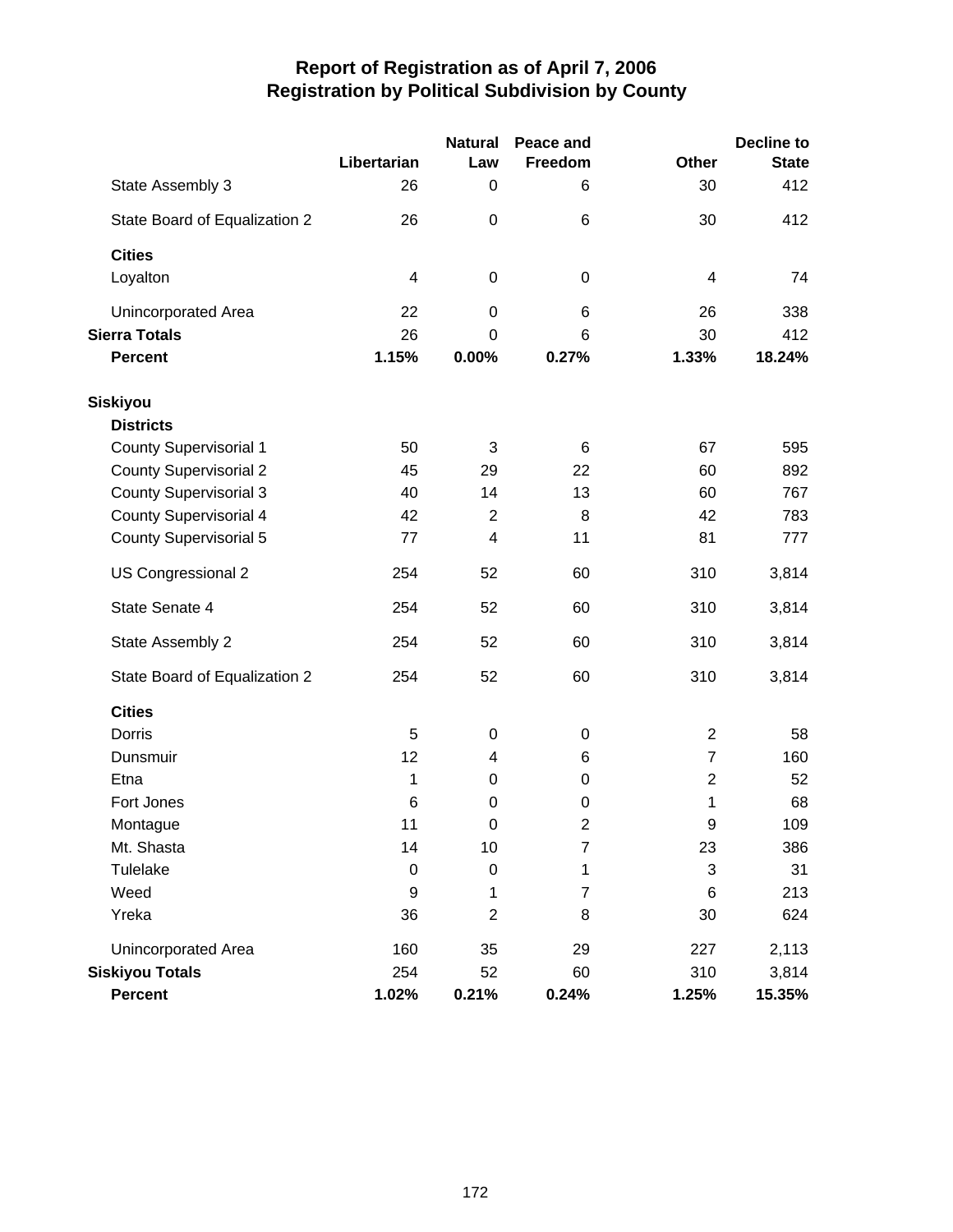|                               | <b>Total</b>      |                   |            | American    |       |
|-------------------------------|-------------------|-------------------|------------|-------------|-------|
|                               | <b>Registered</b> | <b>Democratic</b> | Republican | Independent | Green |
| Solano                        |                   |                   |            |             |       |
| <b>Districts</b>              |                   |                   |            |             |       |
| <b>County Supervisorial 1</b> | 30,628            | 18,654            | 5,415      | 531         | 201   |
| <b>County Supervisorial 2</b> | 37,203            | 19,291            | 9,557      | 715         | 293   |
| <b>County Supervisorial 3</b> | 30,127            | 14,788            | 8,498      | 583         | 114   |
| <b>County Supervisorial 4</b> | 30,749            | 12,711            | 11,403     | 660         | 146   |
| <b>County Supervisorial 5</b> | 37,088            | 15,205            | 13,720     | 766         | 151   |
| US Congressional 3            | 7,192             | 2,803             | 3,054      | 150         | 44    |
| US Congressional 7            | 101,563           | 51,141            | 28,091     | 2,007       | 634   |
| US Congressional 10           | 57,040            | 26,705            | 17,448     | 1,098       | 227   |
| State Senate 2                | 72,479            | 39,345            | 17,630     | 1,347       | 531   |
| State Senate 5                | 93,316            | 41,304            | 30,963     | 1,908       | 374   |
| State Assembly 7              | 51,774            | 29,863            | 10,919     | 886         | 339   |
| State Assembly 8              | 114,021           | 50,786            | 37,674     | 2,369       | 566   |
| State Board of Equalization 1 | 165,795           | 80,649            | 48,593     | 3,255       | 905   |
| <b>Cities</b>                 |                   |                   |            |             |       |
| Benicia                       | 15,168            | 7,208             | 4,464      | 336         | 166   |
| Dixon                         | 7,001             | 2,725             | 2,815      | 134         | 36    |
| Fairfield                     | 37,627            | 17,816            | 11,329     | 725         | 151   |
| Rio Vista                     | 3,755             | 1,640             | 1,460      | 78          | 15    |
| Suisun City                   | 10,115            | 5,280             | 2,368      | 190         | 30    |
| Vacaville                     | 37,159            | 14,968            | 13,842     | 829         | 150   |
| Vallejo                       | 45,420            | 27,480            | 8,166      | 784         | 289   |
| Unincorporated Area           | 9,550             | 3,532             | 4,149      | 179         | 68    |
| <b>Solano Totals</b>          | 165,795           | 80,649            | 48,593     | 3,255       | 905   |
| <b>Percent</b>                |                   | 48.64%            | 29.31%     | 1.96%       | 0.55% |
| Sonoma                        |                   |                   |            |             |       |
| <b>Districts</b>              |                   |                   |            |             |       |
| <b>County Supervisorial 1</b> | 54,899            | 26,636            | 16,348     | 1,040       | 1,086 |
| <b>County Supervisorial 2</b> | 48,730            | 24,190            | 12,422     | 1,060       | 1,315 |
| <b>County Supervisorial 3</b> | 43,874            | 21,898            | 10,491     | 971         | 1,219 |
| <b>County Supervisorial 4</b> | 47,154            | 22,288            | 14,268     | 996         | 876   |
| County Supervisorial 5        | 46,841            | 25,241            | 9,115      | 851         | 2,210 |
| US Congressional 1            | 37,947            | 18,077            | 11,347     | 786         | 758   |
| US Congressional 6            | 203,551           | 102,176           | 51,297     | 4,132       | 5,948 |
| State Senate 2                | 153,898           | 77,505            | 39,391     | 3,023       | 4,443 |
| State Senate 3                | 87,600            | 42,748            | 23,253     | 1,895       | 2,263 |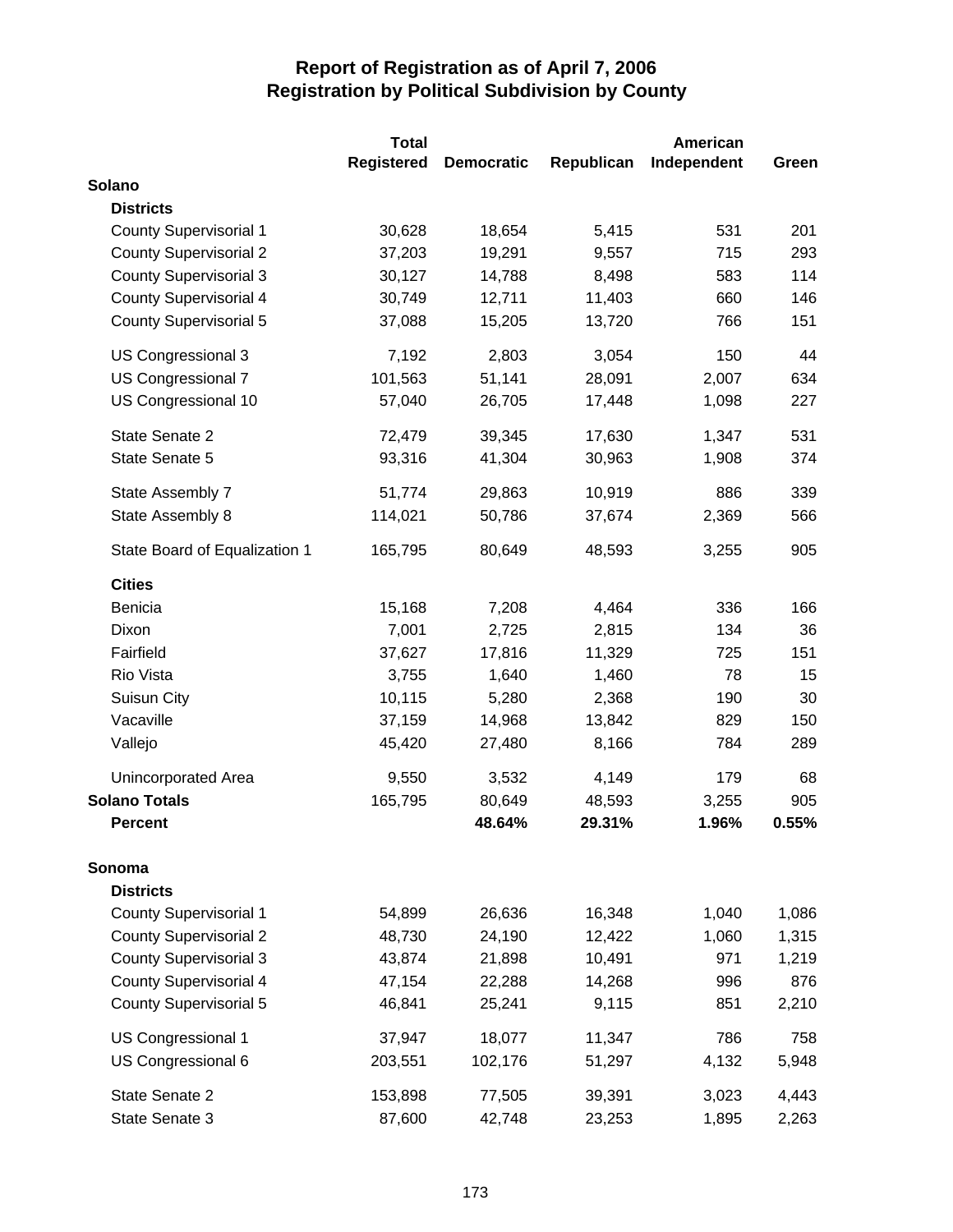|                               |             | <b>Natural</b> | Peace and |              | <b>Decline to</b> |
|-------------------------------|-------------|----------------|-----------|--------------|-------------------|
|                               | Libertarian | Law            | Freedom   | <b>Other</b> | <b>State</b>      |
| Solano                        |             |                |           |              |                   |
| <b>Districts</b>              |             |                |           |              |                   |
| <b>County Supervisorial 1</b> | 85          | 21             | 65        | 163          | 5,493             |
| <b>County Supervisorial 2</b> | 183         | 33             | 93        | 219          | 6,819             |
| <b>County Supervisorial 3</b> | 128         | 23             | 62        | 181          | 5,750             |
| <b>County Supervisorial 4</b> | 126         | 12             | 44        | 143          | 5,504             |
| <b>County Supervisorial 5</b> | 150         | 11             | 64        | 186          | 6,835             |
| US Congressional 3            | 36          | 3              | 14        | 28           | 1,060             |
| US Congressional 7            | 414         | 61             | 201       | 530          | 18,484            |
| US Congressional 10           | 222         | 36             | 113       | 334          | 10,857            |
| State Senate 2                | 302         | 54             | 163       | 407          | 12,700            |
| State Senate 5                | 370         | 46             | 165       | 485          | 17,701            |
| State Assembly 7              | 182         | 34             | 120       | 282          | 9,149             |
| State Assembly 8              | 490         | 66             | 208       | 610          | 21,252            |
| State Board of Equalization 1 | 672         | 100            | 328       | 892          | 30,401            |
| <b>Cities</b>                 |             |                |           |              |                   |
| Benicia                       | 92          | 19             | 38        | 98           | 2,747             |
| Dixon                         | 31          | $\overline{2}$ | 19        | 35           | 1,204             |
| Fairfield                     | 138         | 29             | 61        | 216          | 7,162             |
| Rio Vista                     | 19          | 1              | 4         | 18           | 520               |
| Suisun City                   | 42          | 3              | 25        | 65           | 2,112             |
| Vacaville                     | 148         | 10             | 48        | 161          | 7,003             |
| Vallejo                       | 151         | 30             | 105       | 241          | 8,174             |
| Unincorporated Area           | 51          | 6              | 28        | 58           | 1,479             |
| <b>Solano Totals</b>          | 672         | 100            | 328       | 892          | 30,401            |
| <b>Percent</b>                | 0.41%       | 0.06%          | 0.20%     | 0.54%        | 18.34%            |
| Sonoma                        |             |                |           |              |                   |
| <b>Districts</b>              |             |                |           |              |                   |
| <b>County Supervisorial 1</b> | 315         | 36             | 125       | 371          | 8,942             |
| <b>County Supervisorial 2</b> | 311         | 28             | 116       | 319          | 8,969             |
| <b>County Supervisorial 3</b> | 298         | 38             | 161       | 275          | 8,523             |
| <b>County Supervisorial 4</b> | 301         | 32             | 113       | 250          | 8,030             |
| <b>County Supervisorial 5</b> | 343         | 64             | 201       | 310          | 8,506             |
| US Congressional 1            | 238         | 26             | 86        | 181          | 6,448             |
| US Congressional 6            | 1,330       | 172            | 630       | 1,344        | 36,522            |
| State Senate 2                | 1,027       | 136            | 485       | 934          | 26,954            |
| State Senate 3                | 541         | 62             | 231       | 591          | 16,016            |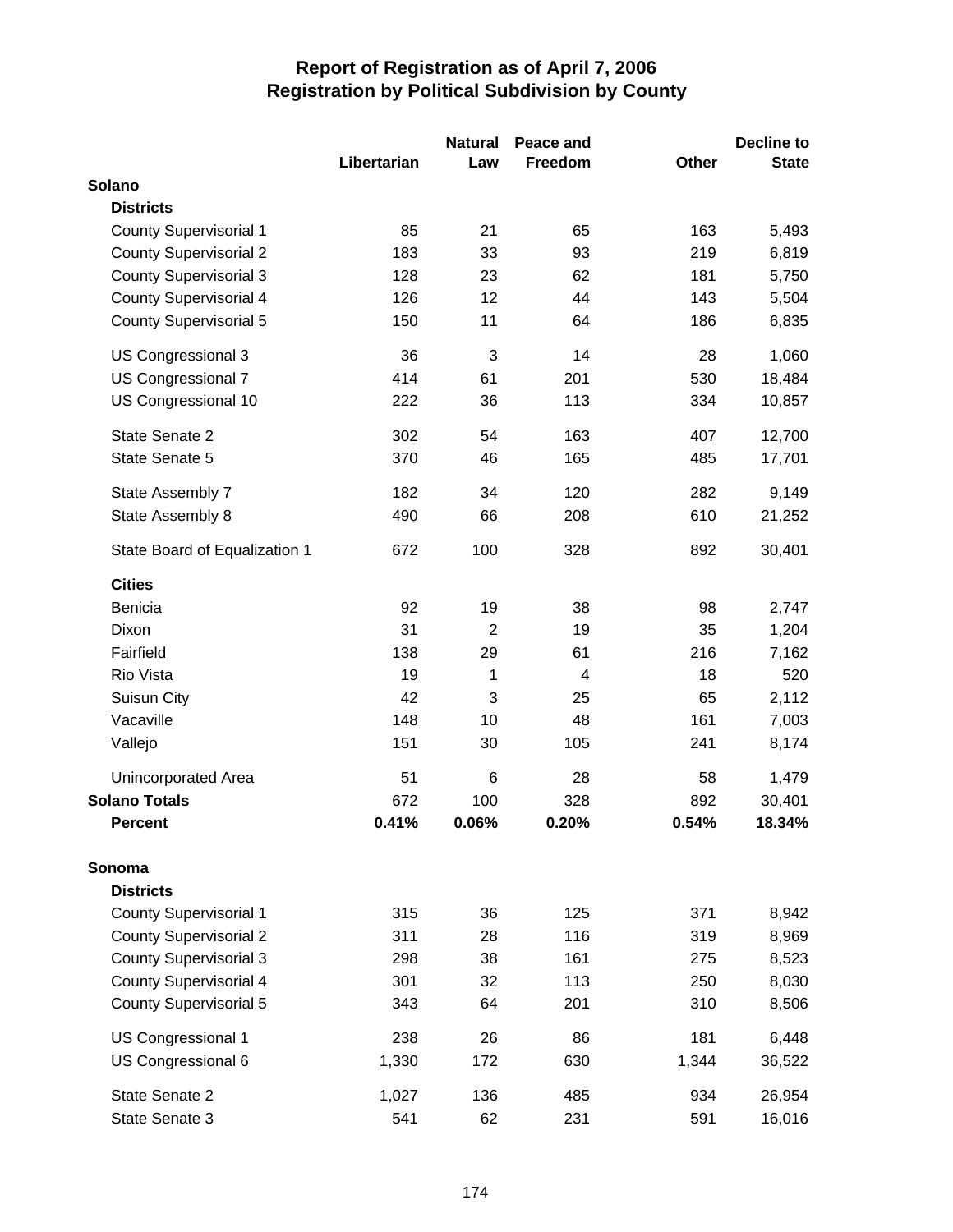|                               | <b>Total</b>      |                   |            | <b>American</b> |       |
|-------------------------------|-------------------|-------------------|------------|-----------------|-------|
|                               | <b>Registered</b> | <b>Democratic</b> | Republican | Independent     | Green |
| State Assembly 1              | 64,252            | 32,187            | 16,384     | 1,206           | 2,357 |
| State Assembly 6              | 90,732            | 45,082            | 23,114     | 1,980           | 2,388 |
| State Assembly 7              | 86,514            | 42,984            | 23,146     | 1,732           | 1,961 |
| State Board of Equalization 1 | 241,498           | 120,253           | 62,644     | 4,918           | 6,706 |
| <b>Cities</b>                 |                   |                   |            |                 |       |
| Cloverdale                    | 4,012             | 1,924             | 1,187      | 83              | 82    |
| Cotati                        | 3,812             | 1,986             | 786        | 90              | 141   |
| Healdsburg                    | 5,961             | 2,974             | 1,599      | 107             | 151   |
| Petaluma                      | 28,907            | 14,623            | 7,156      | 651             | 678   |
| <b>Rohnert Park</b>           | 18,808            | 8,967             | 4,862      | 450             | 388   |
| Santa Rosa                    | 75,946            | 37,877            | 20,155     | 1,503           | 1,710 |
| Sebastopol                    | 4,617             | 2,607             | 716        | 70              | 347   |
| Sonoma                        | 6,169             | 3,147             | 1,624      | 142             | 131   |
| Windsor                       | 12,523            | 5,831             | 3,954      | 272             | 157   |
| Unincorporated Area           | 80,743            | 40,317            | 20,605     | 1,550           | 2,921 |
| <b>Sonoma Totals</b>          | 241,498           | 120,253           | 62,644     | 4,918           | 6,706 |
| <b>Percent</b>                |                   | 49.79%            | 25.94%     | 2.04%           | 2.78% |
| <b>Stanislaus</b>             |                   |                   |            |                 |       |
| <b>Districts</b>              |                   |                   |            |                 |       |
| <b>County Supervisorial 1</b> | 44,941            | 17,033            | 20,127     | 959             | 158   |
| <b>County Supervisorial 2</b> | 42,062            | 16,040            | 19,075     | 827             | 183   |
| <b>County Supervisorial 3</b> | 35,697            | 15,358            | 14,255     | 756             | 125   |
| <b>County Supervisorial 4</b> | 45,119            | 18,288            | 19,335     | 982             | 241   |
| <b>County Supervisorial 5</b> | 32,178            | 15,302            | 11,487     | 672             | 88    |
| US Congressional 18           | 90,186            | 41,390            | 33,504     | 2,016           | 402   |
| US Congressional 19           | 109,811           | 40,631            | 50,775     | 2,180           | 393   |
| State Senate 12               | 128,521           | 56,443            | 50,471     | 2,738           | 565   |
| State Senate 14               | 71,476            | 25,578            | 33,808     | 1,458           | 230   |
| State Assembly 17             | 4,195             | 1,899             | 1,496      | 108             | 13    |
| State Assembly 25             | 118,214           | 46,300            | 51,872     | 2,523           | 474   |
| State Assembly 26             | 77,588            | 33,822            | 30,911     | 1,565           | 308   |
| State Board of Equalization 2 | 199,997           | 82,021            | 84,279     | 4,196           | 795   |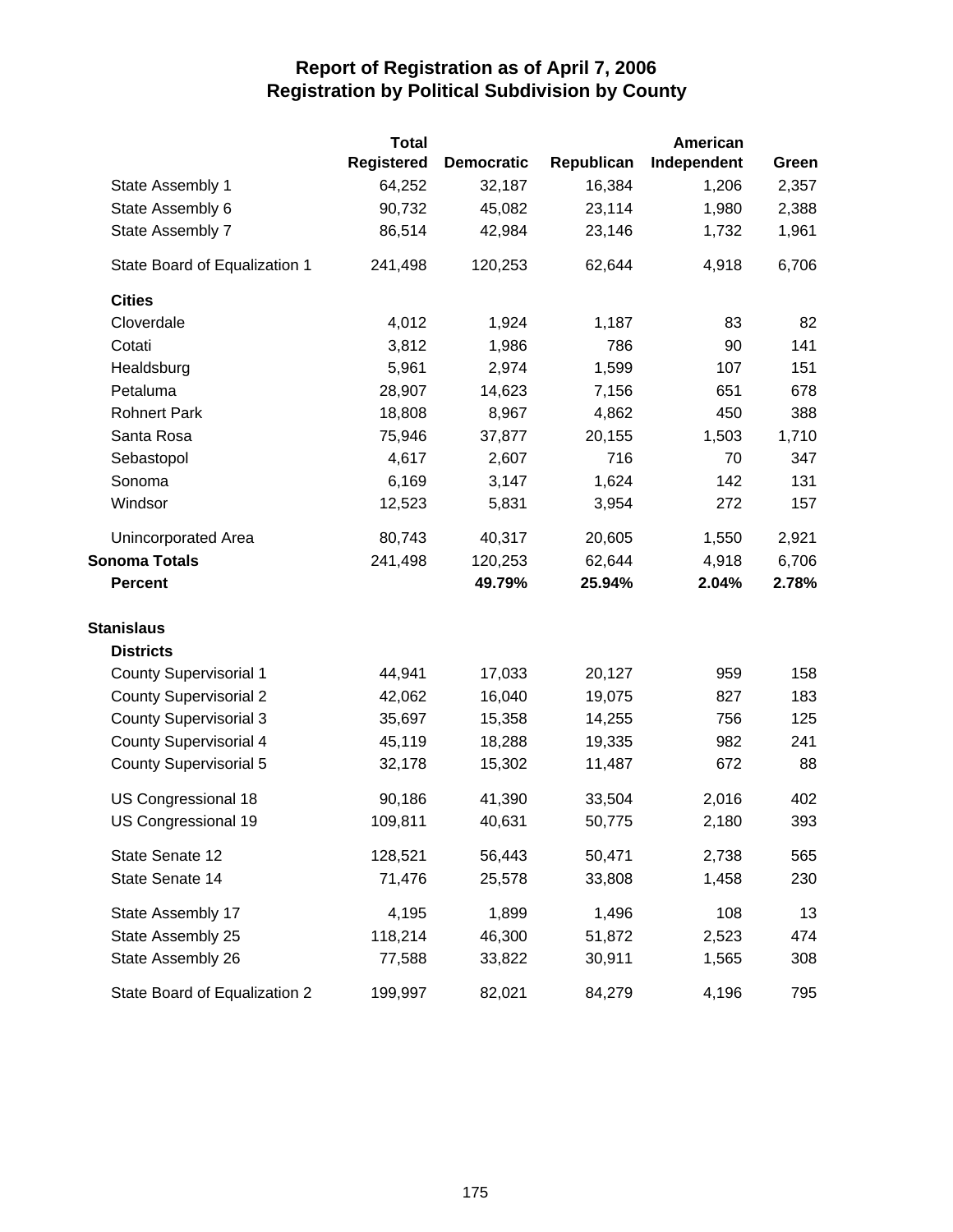|                               |             | <b>Natural</b> | Peace and |              | <b>Decline to</b> |
|-------------------------------|-------------|----------------|-----------|--------------|-------------------|
|                               | Libertarian | Law            | Freedom   | <b>Other</b> | <b>State</b>      |
| State Assembly 1              | 448         | 64             | 219       | 387          | 11,000            |
| State Assembly 6              | 571         | 62             | 245       | 597          | 16,693            |
| State Assembly 7              | 549         | 72             | 252       | 541          | 15,277            |
| State Board of Equalization 1 | 1,568       | 198            | 716       | 1,525        | 42,970            |
| <b>Cities</b>                 |             |                |           |              |                   |
| Cloverdale                    | 26          | 3              | 8         | 12           | 687               |
| Cotati                        | 32          | 5              | 11        | 21           | 740               |
| Healdsburg                    | 46          | $\mathbf 0$    | 15        | 32           | 1,037             |
| Petaluma                      | 175         | 16             | 70        | 192          | 5,346             |
| <b>Rohnert Park</b>           | 106         | 14             | 54        | 146          | 3,821             |
| Santa Rosa                    | 488         | 60             | 218       | 470          | 13,465            |
| Sebastopol                    | 32          | 6              | 21        | 25           | 793               |
| Sonoma                        | 26          | 3              | 9         | 31           | 1,056             |
| Windsor                       | 72          | 8              | 28        | 64           | 2,137             |
| Unincorporated Area           | 565         | 83             | 282       | 532          | 13,888            |
| <b>Sonoma Totals</b>          | 1,568       | 198            | 716       | 1,525        | 42,970            |
| <b>Percent</b>                | 0.65%       | 0.08%          | 0.30%     | 0.63%        | 17.79%            |
| <b>Stanislaus</b>             |             |                |           |              |                   |
| <b>Districts</b>              |             |                |           |              |                   |
| <b>County Supervisorial 1</b> | 150         | 25             | 171       | 440          | 5,878             |
| <b>County Supervisorial 2</b> | 150         | 31             | 137       | 317          | 5,302             |
| <b>County Supervisorial 3</b> | 127         | 24             | 215       | 266          | 4,571             |
| <b>County Supervisorial 4</b> | 208         | 17             | 189       | 407          | 5,452             |
| <b>County Supervisorial 5</b> | 133         | 26             | 226       | 233          | 4,011             |
| US Congressional 18           | 369         | 57             | 562       | 750          | 11,136            |
| US Congressional 19           | 399         | 66             | 376       | 913          | 14,078            |
| State Senate 12               | 519         | 85             | 690       | 1,053        | 15,957            |
| State Senate 14               | 249         | 38             | 248       | 610          | 9,257             |
| State Assembly 17             | 22          | $\overline{2}$ | 27        | 26           | 602               |
| State Assembly 25             | 457         | 59             | 475       | 1,037        | 15,017            |
| State Assembly 26             | 289         | 62             | 436       | 600          | 9,595             |
| State Board of Equalization 2 | 768         | 123            | 938       | 1,663        | 25,214            |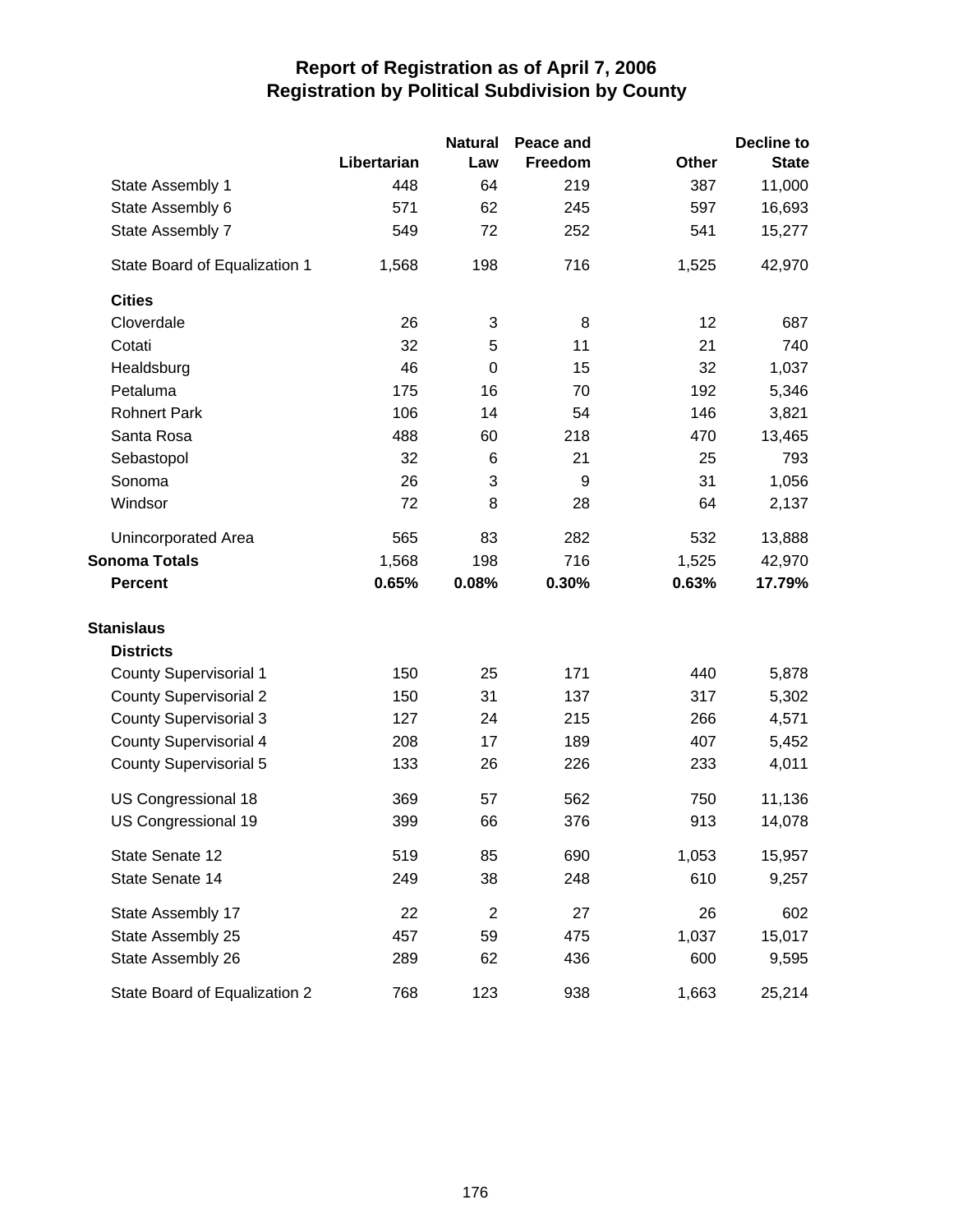|                               | <b>Total</b>      |                   |            | <b>American</b> |       |
|-------------------------------|-------------------|-------------------|------------|-----------------|-------|
|                               | <b>Registered</b> | <b>Democratic</b> | Republican | Independent     | Green |
| <b>Cities</b>                 |                   |                   |            |                 |       |
| Ceres                         | 15,118            | 7,004             | 5,666      | 309             | 33    |
| Hughson                       | 2,731             | 978               | 1,299      | 55              | 5     |
| Modesto                       | 86,388            | 36,257            | 35,454     | 1,834           | 388   |
| Newman                        | 2,880             | 1,317             | 960        | 85              | 8     |
| Oakdale                       | 7,830             | 2,737             | 3,605      | 205             | 30    |
| Patterson                     | 5,182             | 2,583             | 1,643      | 109             | 21    |
| Riverbank                     | 7,179             | 3,052             | 2,850      | 145             | 19    |
| Turlock                       | 26,366            | 10,124            | 11,696     | 512             | 131   |
| Waterford                     | 2,825             | 1,054             | 1,200      | 78              | 6     |
| <b>Unincorporated Area</b>    | 43,498            | 16,915            | 19,906     | 864             | 154   |
| <b>Stanislaus Totals</b>      | 199,997           | 82,021            | 84,279     | 4,196           | 795   |
| Percent                       |                   | 41.01%            | 42.14%     | 2.10%           | 0.40% |
| <b>Sutter</b>                 |                   |                   |            |                 |       |
| <b>Districts</b>              |                   |                   |            |                 |       |
| <b>County Supervisorial 1</b> | 6,642             | 2,449             | 2,992      | 154             | 27    |
| <b>County Supervisorial 2</b> | 4,819             | 1,814             | 1,971      | 146             | 14    |
| <b>County Supervisorial 3</b> | 9,411             | 2,635             | 5,307      | 184             | 34    |
| <b>County Supervisorial 4</b> | 8,670             | 2,904             | 4,204      | 193             | 24    |
| <b>County Supervisorial 5</b> | 8,845             | 2,567             | 4,701      | 207             | 24    |
| US Congressional 2            | 38,387            | 12,369            | 19,175     | 884             | 123   |
| State Senate 4                | 38,387            | 12,369            | 19,175     | 884             | 123   |
| State Assembly 2              | 38,387            | 12,369            | 19,175     | 884             | 123   |
| State Board of Equalization 2 | 38,387            | 12,369            | 19,175     | 884             | 123   |
| <b>Cities</b>                 |                   |                   |            |                 |       |
| Live Oak                      | 2,195             | 1,008             | 739        | 58              | 10    |
| <b>Yuba City</b>              | 24,320            | 8,085             | 11,670     | 574             | 71    |
| <b>Unincorporated Area</b>    | 11,872            | 3,276             | 6,766      | 252             | 42    |
| <b>Sutter Totals</b>          | 38,387            | 12,369            | 19,175     | 884             | 123   |
| <b>Percent</b>                |                   | 32.22%            | 49.95%     | 2.30%           | 0.32% |
| <b>Tehama</b>                 |                   |                   |            |                 |       |
| <b>Districts</b>              |                   |                   |            |                 |       |
| <b>County Supervisorial 1</b> | 6,702             | 2,117             | 3,273      | 202             | 32    |
| <b>County Supervisorial 2</b> | 5,536             | 1,949             | 2,382      | 240             | 17    |
| <b>County Supervisorial 3</b> | 6,032             | 1,929             | 2,856      | 225             | 20    |
| <b>County Supervisorial 4</b> | 4,915             | 1,694             | 2,159      | 215             | 31    |
| <b>County Supervisorial 5</b> | 5,592             | 2,011             | 2,391      | 222             | 25    |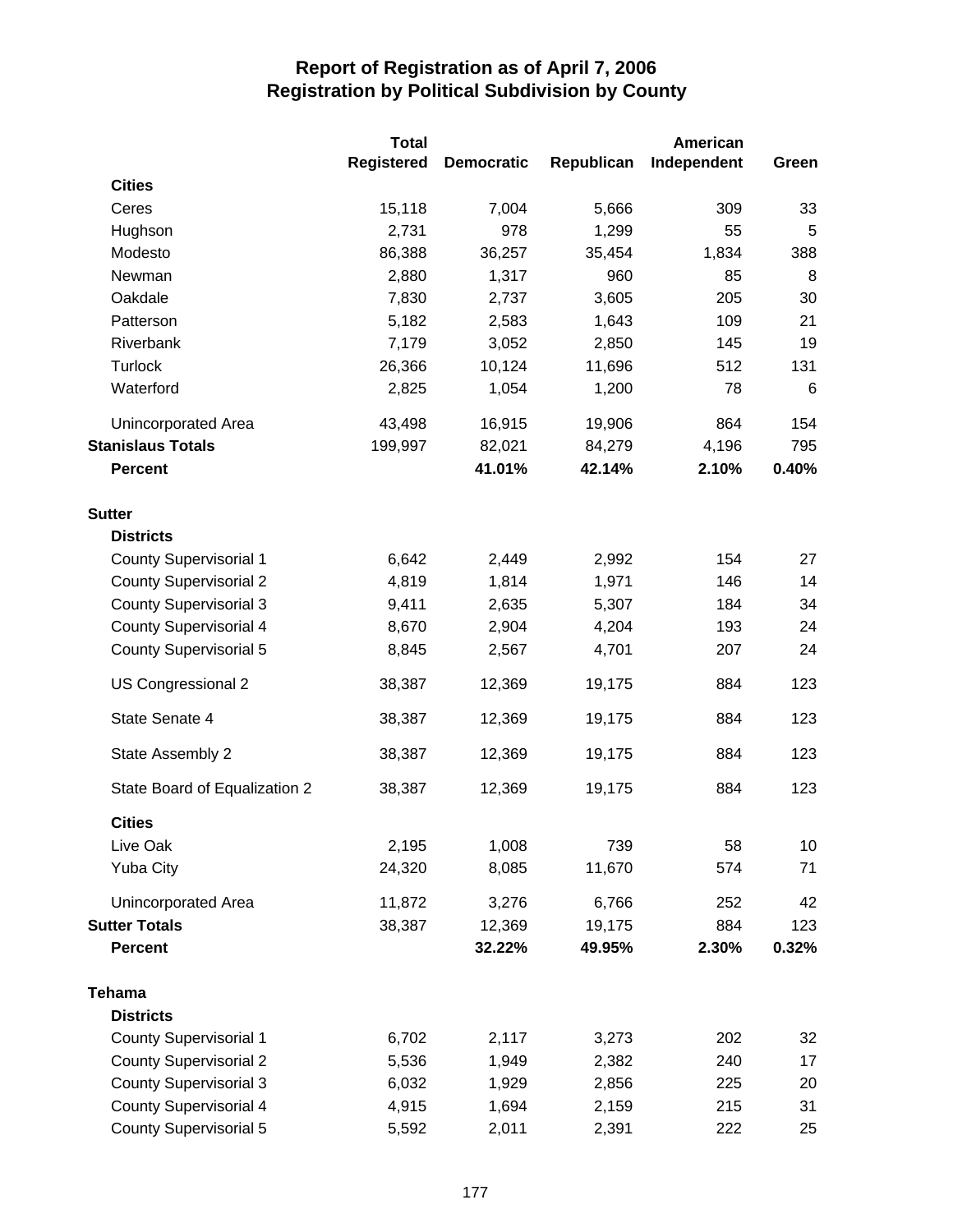|                               |             | <b>Natural</b>          | Peace and |       | Decline to   |
|-------------------------------|-------------|-------------------------|-----------|-------|--------------|
|                               | Libertarian | Law                     | Freedom   | Other | <b>State</b> |
| <b>Cities</b>                 |             |                         |           |       |              |
| Ceres                         | 51          | 8                       | 100       | 113   | 1,834        |
| Hughson                       | 9           | 1                       | 8         | 15    | 361          |
| Modesto                       | 368         | 39                      | 420       | 755   | 10,873       |
| Newman                        | 14          | $\overline{2}$          | 19        | 23    | 452          |
| Oakdale                       | 35          | $\overline{7}$          | 31        | 90    | 1,090        |
| Patterson                     | 18          | 1                       | 21        | 43    | 743          |
| Riverbank                     | 17          | 5                       | 35        | 70    | 986          |
| <b>Turlock</b>                | 97          | 24                      | 86        | 217   | 3,479        |
| Waterford                     | 15          | $\overline{2}$          | 12        | 22    | 436          |
| Unincorporated Area           | 144         | 34                      | 206       | 315   | 4,960        |
| <b>Stanislaus Totals</b>      | 768         | 123                     | 938       | 1,663 | 25,214       |
| <b>Percent</b>                | 0.38%       | 0.06%                   | 0.47%     | 0.83% | 12.61%       |
| <b>Sutter</b>                 |             |                         |           |       |              |
| <b>Districts</b>              |             |                         |           |       |              |
| <b>County Supervisorial 1</b> | 33          | 1                       | 22        | 197   | 767          |
| <b>County Supervisorial 2</b> | 42          | 4                       | 22        | 152   | 654          |
| <b>County Supervisorial 3</b> | 38          | 3                       | 14        | 200   | 996          |
| <b>County Supervisorial 4</b> | 26          | 5                       | 27        | 235   | 1,052        |
| <b>County Supervisorial 5</b> | 41          | 5                       | 26        | 207   | 1,067        |
| US Congressional 2            | 180         | 18                      | 111       | 991   | 4,536        |
| State Senate 4                | 180         | 18                      | 111       | 991   | 4,536        |
| State Assembly 2              | 180         | 18                      | 111       | 991   | 4,536        |
| State Board of Equalization 2 | 180         | 18                      | 111       | 991   | 4,536        |
| <b>Cities</b>                 |             |                         |           |       |              |
| Live Oak                      | 12          | 1                       | 17        | 76    | 274          |
| <b>Yuba City</b>              | 111         | 14                      | 75        | 635   | 3,085        |
| Unincorporated Area           | 57          | 3                       | 19        | 280   | 1,177        |
| <b>Sutter Totals</b>          | 180         | 18                      | 111       | 991   | 4,536        |
| <b>Percent</b>                | 0.47%       | 0.05%                   | 0.29%     | 2.58% | 11.82%       |
| <b>Tehama</b>                 |             |                         |           |       |              |
| <b>Districts</b>              |             |                         |           |       |              |
| <b>County Supervisorial 1</b> | 32          | 2                       | 21        | 26    | 997          |
| <b>County Supervisorial 2</b> | 41          | 3                       | 17        | 31    | 856          |
| <b>County Supervisorial 3</b> | 43          | 4                       | 17        | 22    | 916          |
| <b>County Supervisorial 4</b> | 36          | 1                       | 26        | 27    | 726          |
| <b>County Supervisorial 5</b> | 45          | $\overline{\mathbf{c}}$ | 24        | 31    | 841          |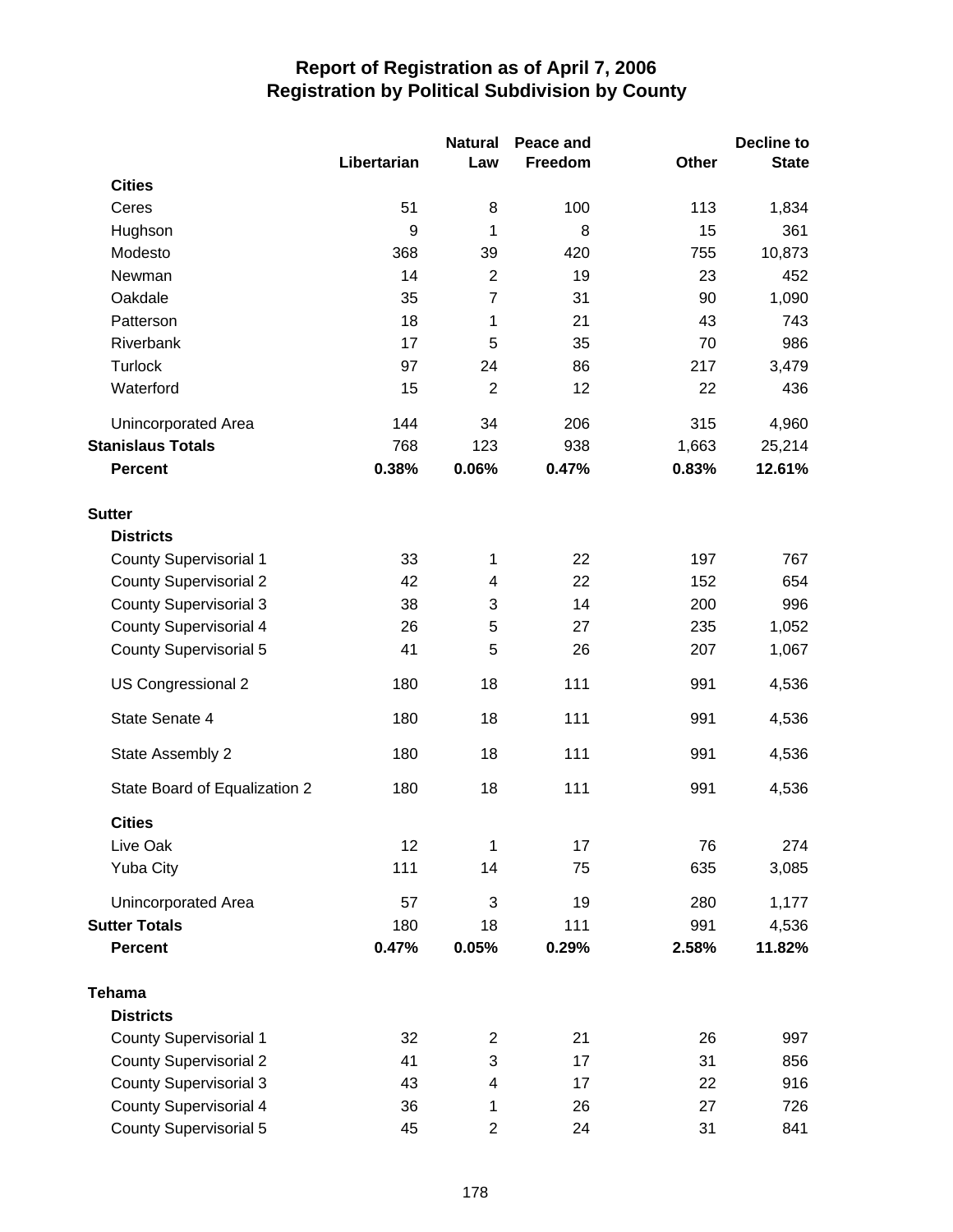|                               | <b>Total</b><br><b>Registered</b> | <b>Democratic</b> | Republican | American<br>Independent | Green |
|-------------------------------|-----------------------------------|-------------------|------------|-------------------------|-------|
| US Congressional 2            | 28,777                            | 9,700             | 13,061     | 1,104                   | 125   |
| State Senate 4                | 28,777                            | 9,700             | 13,061     | 1,104                   | 125   |
| State Assembly 2              | 28,777                            | 9,700             | 13,061     | 1,104                   | 125   |
| State Board of Equalization 2 | 28,777                            | 9,700             | 13,061     | 1,104                   | 125   |
| <b>Cities</b>                 |                                   |                   |            |                         |       |
| Corning                       | 2,329                             | 881               | 893        | 99                      | 13    |
| <b>Red Bluff</b>              | 5,525                             | 2,089             | 2,179      | 217                     | 26    |
| Tehama                        | 246                               | 83                | 96         | 10                      | 3     |
| <b>Unincorporated Area</b>    | 20,677                            | 6,647             | 9,893      | 778                     | 83    |
| <b>Tehama Totals</b>          | 28,777                            | 9,700             | 13,061     | 1,104                   | 125   |
| <b>Percent</b>                |                                   | 33.71%            | 45.39%     | 3.84%                   | 0.43% |
| Trinity                       |                                   |                   |            |                         |       |
| <b>Districts</b>              |                                   |                   |            |                         |       |
| <b>County Supervisorial 1</b> | 1,663                             | 588               | 730        | 53                      | 18    |
| <b>County Supervisorial 2</b> | 1,571                             | 518               | 676        | 72                      | 17    |
| <b>County Supervisorial 3</b> | 1,450                             | 568               | 526        | 53                      | 30    |
| <b>County Supervisorial 4</b> | 1,577                             | 593               | 605        | 47                      | 41    |
| <b>County Supervisorial 5</b> | 1,426                             | 526               | 521        | 31                      | 33    |
| US Congressional 2            | 7,687                             | 2,793             | 3,058      | 256                     | 139   |
| State Senate 4                | 7,687                             | 2,793             | 3,058      | 256                     | 139   |
| State Assembly 1              | 7,687                             | 2,793             | 3,058      | 256                     | 139   |
| State Board of Equalization 1 | 7,687                             | 2,793             | 3,058      | 256                     | 139   |
| <b>Cities</b>                 |                                   |                   |            |                         |       |
| Unincorporated Area           | 7,687                             | 2,793             | 3,058      | 256                     | 139   |
| <b>Trinity Totals</b>         | 7,687                             | 2,793             | 3,058      | 256                     | 139   |
| <b>Percent</b>                |                                   | 36.33%            | 39.78%     | 3.33%                   | 1.81% |
| <b>Tulare</b>                 |                                   |                   |            |                         |       |
| <b>Districts</b>              |                                   |                   |            |                         |       |
| <b>County Supervisorial 1</b> | 27,730                            | 8,769             | 13,994     | 651                     | 141   |
| <b>County Supervisorial 2</b> | 23,618                            | 9,398             | 10,422     | 534                     | 61    |
| <b>County Supervisorial 3</b> | 36,619                            | 10,707            | 19,837     | 717                     | 186   |
| <b>County Supervisorial 4</b> | 19,061                            | 7,831             | 8,265      | 335                     | 44    |
| <b>County Supervisorial 5</b> | 24,283                            | 8,417             | 11,334     | 714                     | 111   |
| US Congressional 21           | 131,311                           | 45,122            | 63,852     | 2,951                   | 543   |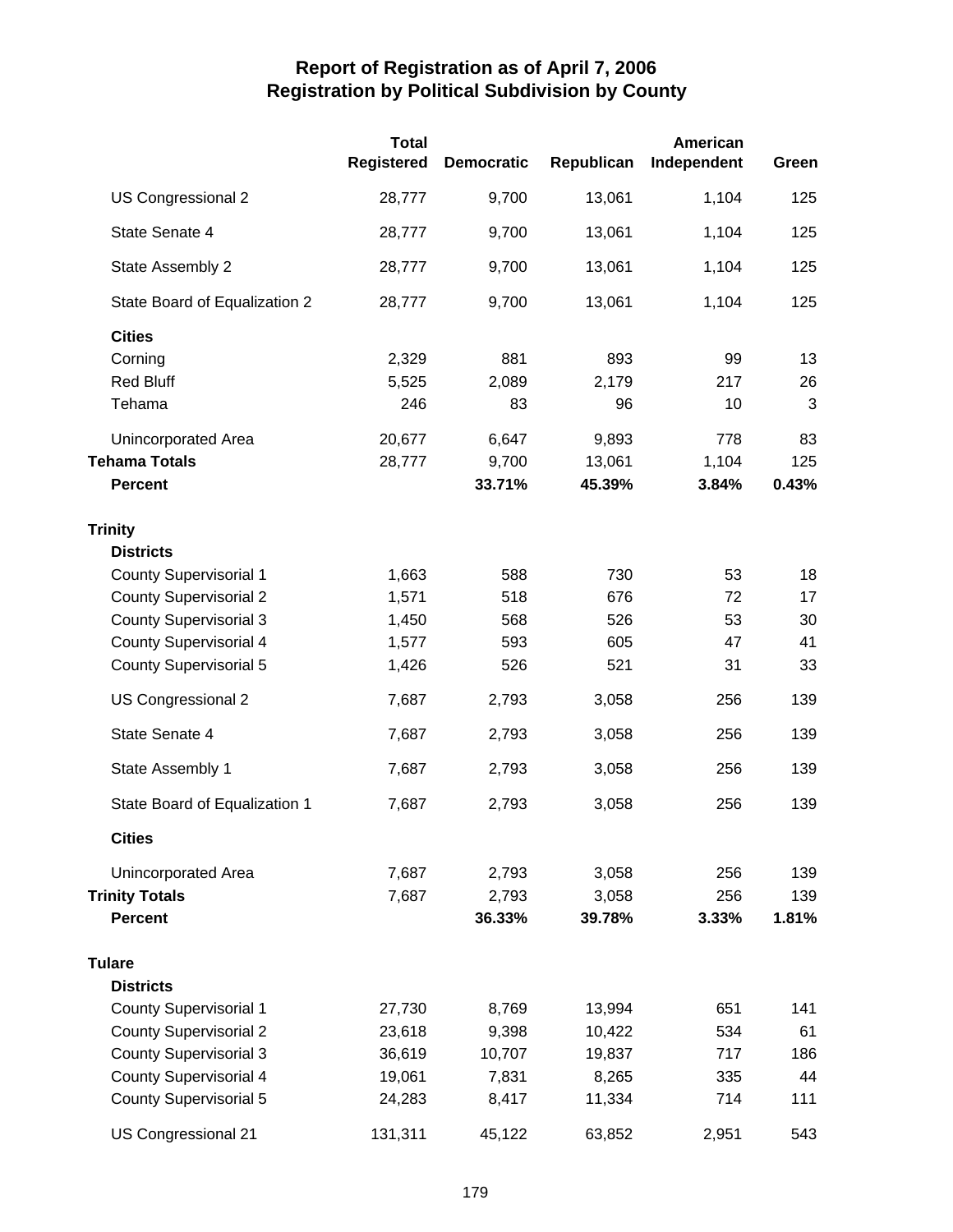|                               | Libertarian | <b>Natural</b><br>Law   | Peace and<br>Freedom | <b>Other</b> | <b>Decline to</b><br><b>State</b> |
|-------------------------------|-------------|-------------------------|----------------------|--------------|-----------------------------------|
| US Congressional 2            | 197         | 12                      | 105                  | 137          | 4,336                             |
| State Senate 4                | 197         | 12                      | 105                  | 137          | 4,336                             |
| State Assembly 2              | 197         | 12                      | 105                  | 137          | 4,336                             |
| State Board of Equalization 2 | 197         | 12                      | 105                  | 137          | 4,336                             |
| <b>Cities</b>                 |             |                         |                      |              |                                   |
| Corning                       | 24          | $\overline{2}$          | 15                   | 8            | 394                               |
| <b>Red Bluff</b>              | 33          | $\overline{\mathbf{4}}$ | 27                   | 20           | 930                               |
| Tehama                        | $\mathbf 0$ | 0                       | $\boldsymbol{0}$     | 3            | 51                                |
| Unincorporated Area           | 140         | 6                       | 63                   | 106          | 2,961                             |
| <b>Tehama Totals</b>          | 197         | 12                      | 105                  | 137          | 4,336                             |
| <b>Percent</b>                | 0.68%       | 0.04%                   | 0.36%                | 0.48%        | 15.07%                            |
| <b>Trinity</b>                |             |                         |                      |              |                                   |
| <b>Districts</b>              |             |                         |                      |              |                                   |
| <b>County Supervisorial 1</b> | 14          | 3                       | 8                    | 23           | 226                               |
| <b>County Supervisorial 2</b> | 13          | 1                       | 5                    | 17           | 252                               |
| <b>County Supervisorial 3</b> | 16          | 4                       | $\overline{7}$       | 15           | 231                               |
| <b>County Supervisorial 4</b> | 17          | $\overline{2}$          | 5                    | 19           | 248                               |
| <b>County Supervisorial 5</b> | 18          | $\overline{2}$          | 6                    | 26           | 263                               |
| US Congressional 2            | 78          | 12                      | 31                   | 100          | 1,220                             |
| State Senate 4                | 78          | 12                      | 31                   | 100          | 1,220                             |
| State Assembly 1              | 78          | 12                      | 31                   | 100          | 1,220                             |
| State Board of Equalization 1 | 78          | 12                      | 31                   | 100          | 1,220                             |
| <b>Cities</b>                 |             |                         |                      |              |                                   |
| Unincorporated Area           | 78          | 12                      | 31                   | 100          | 1,220                             |
| <b>Trinity Totals</b>         | 78          | 12                      | 31                   | 100          | 1,220                             |
| <b>Percent</b>                | 1.01%       | 0.16%                   | 0.40%                | 1.30%        | 15.87%                            |
| <b>Tulare</b>                 |             |                         |                      |              |                                   |
| <b>Districts</b>              |             |                         |                      |              |                                   |
| <b>County Supervisorial 1</b> | 106         | 31                      | 55                   | 63           | 3,920                             |
| <b>County Supervisorial 2</b> | 58          | 20                      | 54                   | 40           | 3,031                             |
| <b>County Supervisorial 3</b> | 150         | 15                      | 50                   | 70           | 4,887                             |
| <b>County Supervisorial 4</b> | 62          | 20                      | 40                   | 30           | 2,434                             |
| <b>County Supervisorial 5</b> | 103         | 37                      | 76                   | 60           | 3,431                             |
| US Congressional 21           | 479         | 123                     | 275                  | 263          | 17,703                            |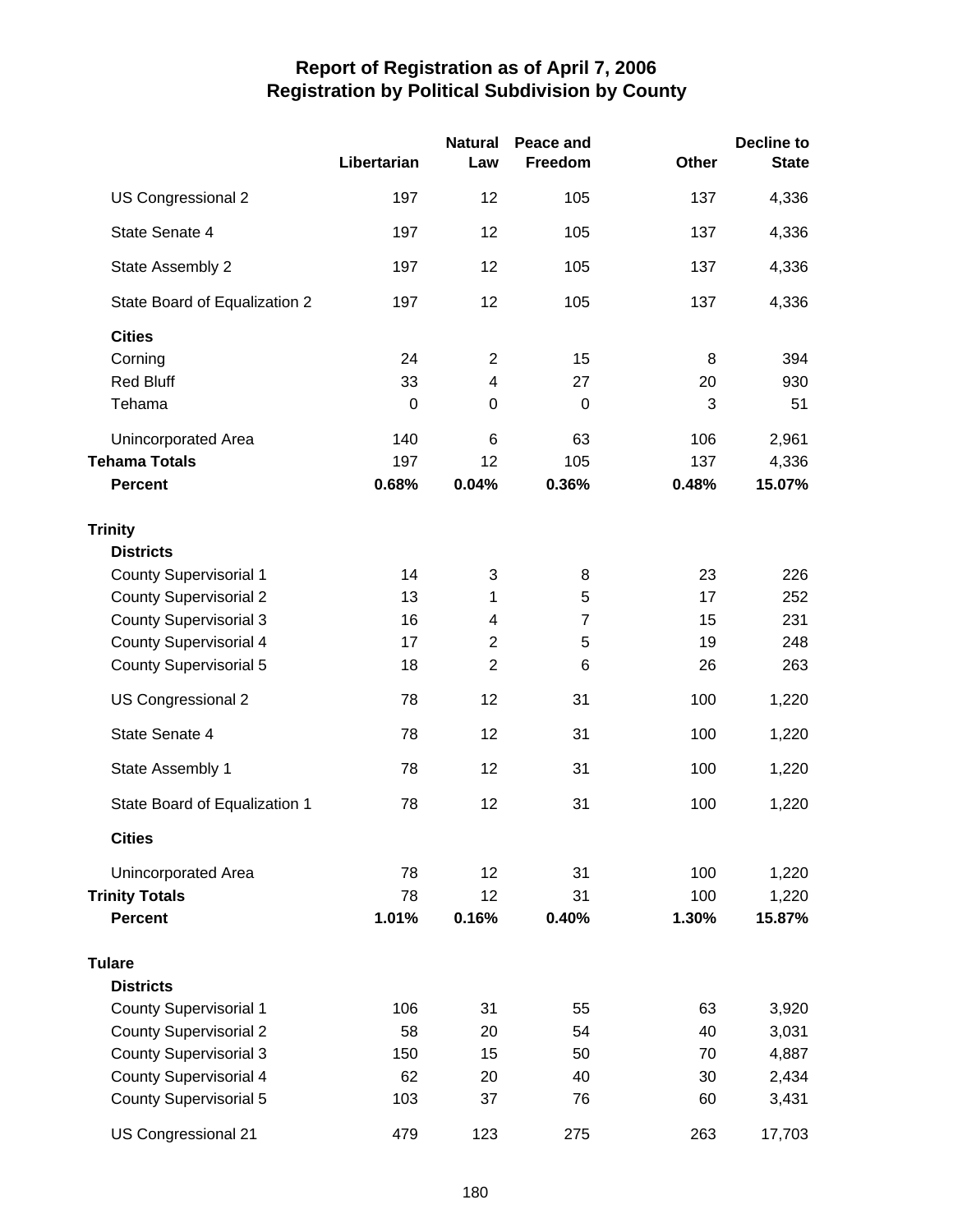|                               | <b>Total</b>      |                   |            | American    |                |
|-------------------------------|-------------------|-------------------|------------|-------------|----------------|
|                               | <b>Registered</b> | <b>Democratic</b> | Republican | Independent | Green          |
| State Senate 16               | 24,351            | 10,999            | 9,582      | 451         | 49             |
| State Senate 18               | 106,960           | 34,123            | 54,270     | 2,500       | 494            |
| State Assembly 29             | 0                 | 0                 | 0          | 0           | $\mathbf 0$    |
| State Assembly 30             | 9,217             | 4,023             | 3,842      | 186         | 14             |
| State Assembly 31             | 8,222             | 3,879             | 3,171      | 125         | 15             |
| State Assembly 34             | 113,872           | 37,220            | 56,839     | 2,640       | 514            |
| State Board of Equalization 2 | 131,311           | 45,122            | 63,852     | 2,951       | 543            |
| <b>Cities</b>                 |                   |                   |            |             |                |
| Dinuba                        | 5,086             | 2,412             | 1,954      | 90          | 8              |
| Exeter                        | 3,844             | 1,068             | 2,122      | 104         | 18             |
| Farmersville                  | 2,506             | 1,146             | 756        | 93          | $\overline{4}$ |
| Lindsay                       | 2,202             | 1,076             | 724        | 48          | 8              |
| Porterville                   | 13,131            | 4,760             | 5,861      | 375         | 55             |
| Tulare                        | 15,571            | 5,899             | 7,024      | 354         | 48             |
| Visalia                       | 44,045            | 13,177            | 23,385     | 860         | 229            |
| Woodlake                      | 1,502             | 794               | 429        | 22          | 4              |
| Unincorporated Area           | 43,424            | 14,790            | 21,597     | 1,005       | 169            |
| <b>Tulare Totals</b>          | 131,311           | 45,122            | 63,852     | 2,951       | 543            |
| <b>Percent</b>                |                   | 34.36%            | 48.63%     | 2.25%       | 0.41%          |
| <b>Tuolumne</b>               |                   |                   |            |             |                |
| <b>Districts</b>              |                   |                   |            |             |                |
| <b>County Supervisorial 1</b> | 6,286             | 2,382             | 2,697      | 132         | 77             |
| <b>County Supervisorial 2</b> | 6,563             | 2,352             | 2,898      | 184         | 67             |
| <b>County Supervisorial 3</b> | 5,946             | 2,122             | 2,614      | 198         | 54             |
| <b>County Supervisorial 4</b> | 6,343             | 2,176             | 2,959      | 190         | 53             |
| County Supervisorial 5        | 6,705             | 2,591             | 2,808      | 210         | 45             |
| US Congressional 19           | 31,843            | 11,623            | 13,976     | 914         | 296            |
| State Senate 14               | 31,843            | 11,623            | 13,976     | 914         | 296            |
| State Assembly 25             | 31,843            | 11,623            | 13,976     | 914         | 296            |
| State Board of Equalization 2 | 31,843            | 11,623            | 13,976     | 914         | 296            |
| <b>Cities</b>                 |                   |                   |            |             |                |
| Sonora                        | 2,453             | 989               | 919        | 53          | 38             |
| Unincorporated Area           | 29,390            | 10,634            | 13,057     | 861         | 258            |
| <b>Tuolumne Totals</b>        | 31,843            | 11,623            | 13,976     | 914         | 296            |
| <b>Percent</b>                |                   | 36.50%            | 43.89%     | 2.87%       | 0.93%          |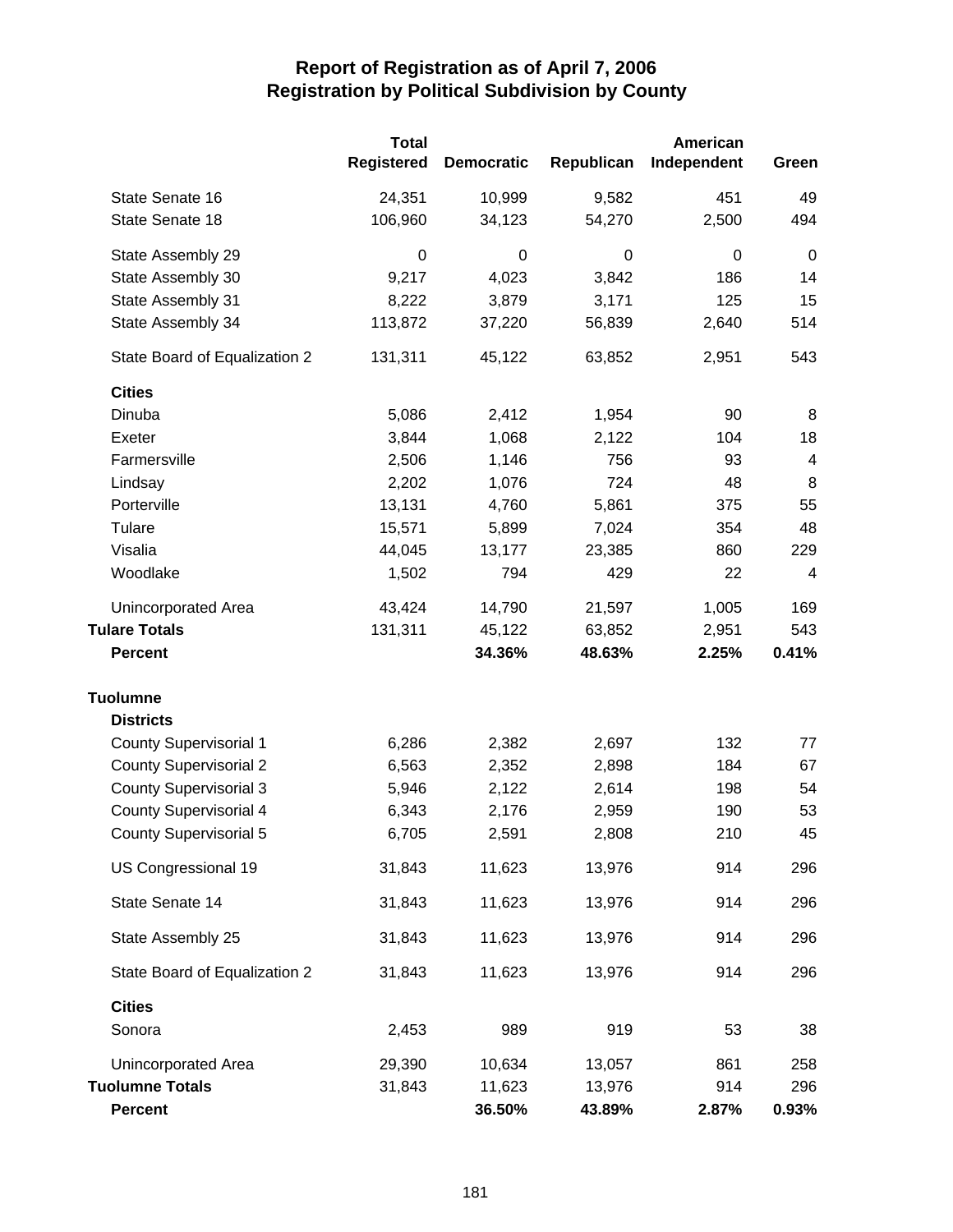|                               |             | <b>Natural</b>          | Peace and      |                         | <b>Decline to</b> |
|-------------------------------|-------------|-------------------------|----------------|-------------------------|-------------------|
|                               | Libertarian | Law                     | Freedom        | <b>Other</b>            | <b>State</b>      |
| State Senate 16               | 70          | 29                      | 69             | 39                      | 3,063             |
| State Senate 18               | 409         | 94                      | 206            | 224                     | 14,640            |
| State Assembly 29             | $\mathbf 0$ | 0                       | $\mathbf 0$    | $\mathbf 0$             | 0                 |
| State Assembly 30             | 28          | 11                      | 36             | 18                      | 1,059             |
| State Assembly 31             | 19          | $\overline{7}$          | 17             | 11                      | 978               |
| State Assembly 34             | 432         | 105                     | 222            | 234                     | 15,666            |
| State Board of Equalization 2 | 479         | 123                     | 275            | 263                     | 17,703            |
| <b>Cities</b>                 |             |                         |                |                         |                   |
| Dinuba                        | 13          | $\overline{\mathbf{4}}$ | $\overline{7}$ | 8                       | 590               |
| Exeter                        | 21          | 3                       | 4              | 9                       | 495               |
| Farmersville                  | 12          | 4                       | $\overline{7}$ | 6                       | 478               |
| Lindsay                       | 8           | 6                       | 6              | $\overline{\mathbf{4}}$ | 322               |
| Porterville                   | 50          | 22                      | 50             | 29                      | 1,929             |
| Tulare                        | 39          | 12                      | 29             | 28                      | 2,138             |
| Visalia                       | 172         | 28                      | 70             | 80                      | 6,044             |
| Woodlake                      | 4           | $\overline{2}$          | 4              | 3                       | 240               |
| Unincorporated Area           | 160         | 42                      | 98             | 96                      | 5,467             |
| <b>Tulare Totals</b>          | 479         | 123                     | 275            | 263                     | 17,703            |
| <b>Percent</b>                | 0.36%       | 0.09%                   | 0.21%          | 0.20%                   | 13.48%            |
| <b>Tuolumne</b>               |             |                         |                |                         |                   |
| <b>Districts</b>              |             |                         |                |                         |                   |
| <b>County Supervisorial 1</b> | 40          | 6                       | 13             | 15                      | 924               |
| <b>County Supervisorial 2</b> | 42          | 1                       | 18             | 22                      | 979               |
| <b>County Supervisorial 3</b> | 49          | 3                       | 11             | 24                      | 871               |
| <b>County Supervisorial 4</b> | 30          | 3                       | 13             | 34                      | 885               |
| <b>County Supervisorial 5</b> | 46          | 4                       | 20             | 24                      | 957               |
| US Congressional 19           | 207         | 17                      | 75             | 119                     | 4,616             |
| State Senate 14               | 207         | 17                      | 75             | 119                     | 4,616             |
| State Assembly 25             | 207         | 17                      | 75             | 119                     | 4,616             |
| State Board of Equalization 2 | 207         | 17                      | 75             | 119                     | 4,616             |
| <b>Cities</b>                 |             |                         |                |                         |                   |
| Sonora                        | 17          | $\overline{2}$          | 8              | 6                       | 421               |
| Unincorporated Area           | 190         | 15                      | 67             | 113                     | 4,195             |
| <b>Tuolumne Totals</b>        | 207         | 17                      | 75             | 119                     | 4,616             |
| <b>Percent</b>                | 0.65%       | 0.05%                   | 0.24%          | 0.37%                   | 14.50%            |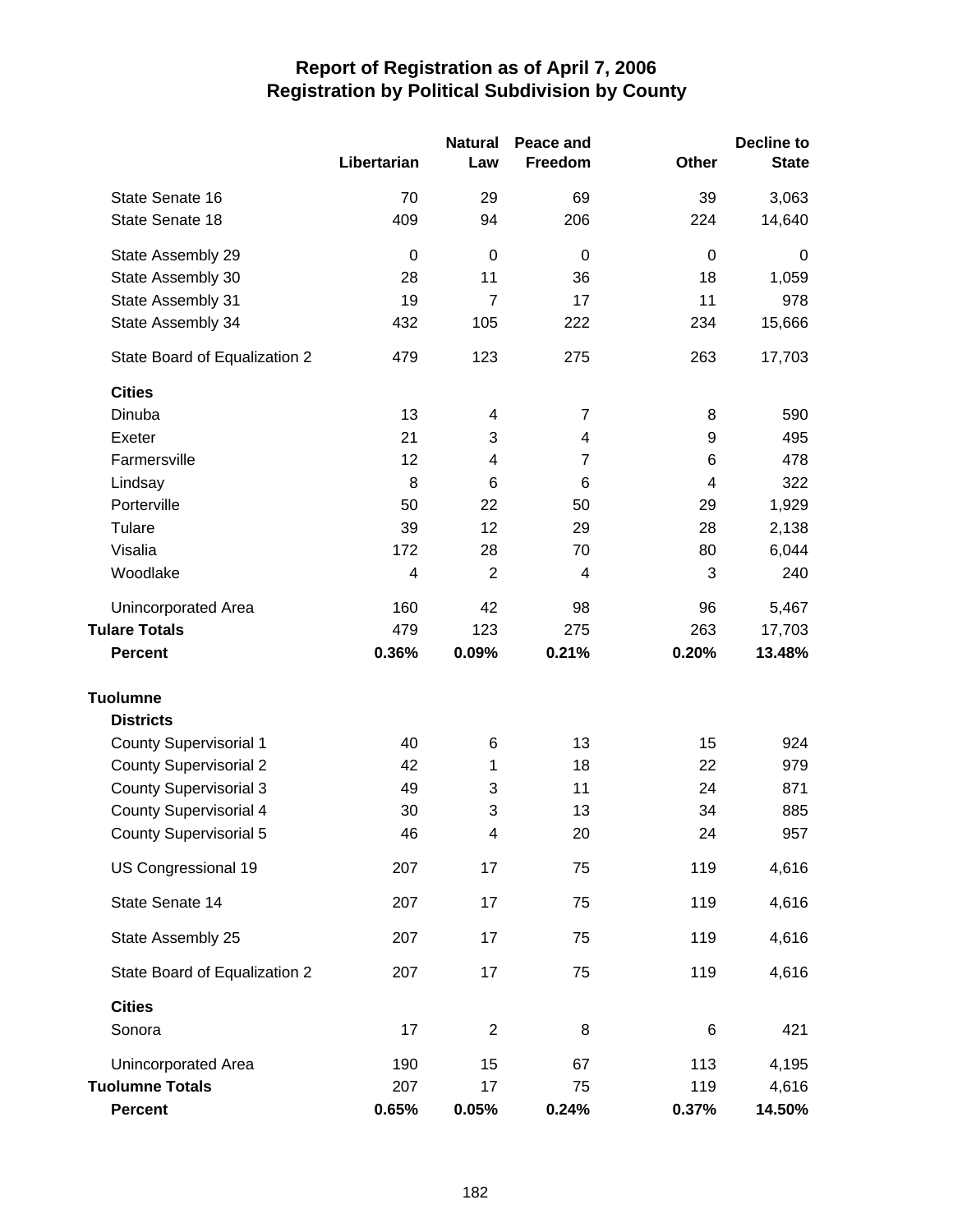|                               | <b>Total</b>      |                   | American   |             |       |
|-------------------------------|-------------------|-------------------|------------|-------------|-------|
|                               | <b>Registered</b> | <b>Democratic</b> | Republican | Independent | Green |
| Ventura                       |                   |                   |            |             |       |
| <b>Districts</b>              |                   |                   |            |             |       |
| <b>County Supervisorial 1</b> | 86,890            | 36,264            | 31,732     | 1,845       | 1,379 |
| <b>County Supervisorial 2</b> | 88,207            | 27,724            | 41,175     | 1,552       | 531   |
| <b>County Supervisorial 3</b> | 72,265            | 28,610            | 29,301     | 1,458       | 438   |
| <b>County Supervisorial 4</b> | 82,365            | 25,092            | 39,277     | 1,869       | 424   |
| <b>County Supervisorial 5</b> | 50,740            | 26,827            | 12,979     | 882         | 271   |
| US Congressional 23           | 83,473            | 41,752            | 23,417     | 1,592       | 643   |
| US Congressional 24           | 296,994           | 102,765           | 131,047    | 6,014       | 2,400 |
| State Senate 17               | 20,322            | 10,088            | 6,145      | 416         | 173   |
| State Senate 19               | 291,292           | 99,650            | 129,170    | 5,907       | 2,476 |
| State Senate 23               | 68,853            | 34,779            | 19,149     | 1,283       | 394   |
| State Assembly 35             | 92,360            | 43,127            | 29,817     | 1,735       | 995   |
| State Assembly 37             | 198,691           | 66,829            | 89,614     | 3,974       | 1,501 |
| State Assembly 38             | 39,147            | 12,081            | 18,458     | 927         | 208   |
| State Assembly 41             | 50,269            | 22,480            | 16,575     | 970         | 339   |
| State Board of Equalization 2 | 380,467           | 144,517           | 154,464    | 7,606       | 3,043 |
| <b>Cities</b>                 |                   |                   |            |             |       |
| Camarillo                     | 35,864            | 11,673            | 17,257     | 731         | 193   |
| Fillmore                      | 5,566             | 2,579             | 1,819      | 116         | 30    |
| Moorpark                      | 16,609            | 5,378             | 7,528      | 358         | 77    |
| Ojai                          | 4,724             | 2,027             | 1,598      | 106         | 132   |
| Oxnard                        | 58,537            | 30,431            | 15,696     | 1,028       | 293   |
| Port Hueneme                  | 8,351             | 3,763             | 2,700      | 199         | 58    |
| San Buenaventura              | 58,881            | 24,611            | 21,720     | 1,197       | 842   |
| Santa Paula                   | 10,435            | 5,700             | 2,760      | 207         | 65    |
| Simi Valley                   | 61,400            | 18,412            | 29,623     | 1,421       | 302   |
| <b>Thousand Oaks</b>          | 71,262            | 22,082            | 33,423     | 1,264       | 438   |
| Unincorporated Area           | 48,838            | 17,861            | 20,340     | 979         | 613   |
| <b>Ventura Totals</b>         | 380,467           | 144,517           | 154,464    | 7,606       | 3,043 |
| <b>Percent</b>                |                   | 37.98%            | 40.60%     | 2.00%       | 0.80% |
| Yolo                          |                   |                   |            |             |       |
| <b>Districts</b>              |                   |                   |            |             |       |
| <b>County Supervisorial 1</b> | 18,397            | 8,470             | 5,381      | 449         | 164   |
| <b>County Supervisorial 2</b> | 16,119            | 8,308             | 2,812      | 249         | 564   |
| <b>County Supervisorial 3</b> | 15,427            | 6,833             | 5,189      | 361         | 151   |
| <b>County Supervisorial 4</b> | 20,026            | 9,814             | 4,544      | 287         | 524   |
| <b>County Supervisorial 5</b> | 16,512            | 6,667             | 6,474      | 396         | 143   |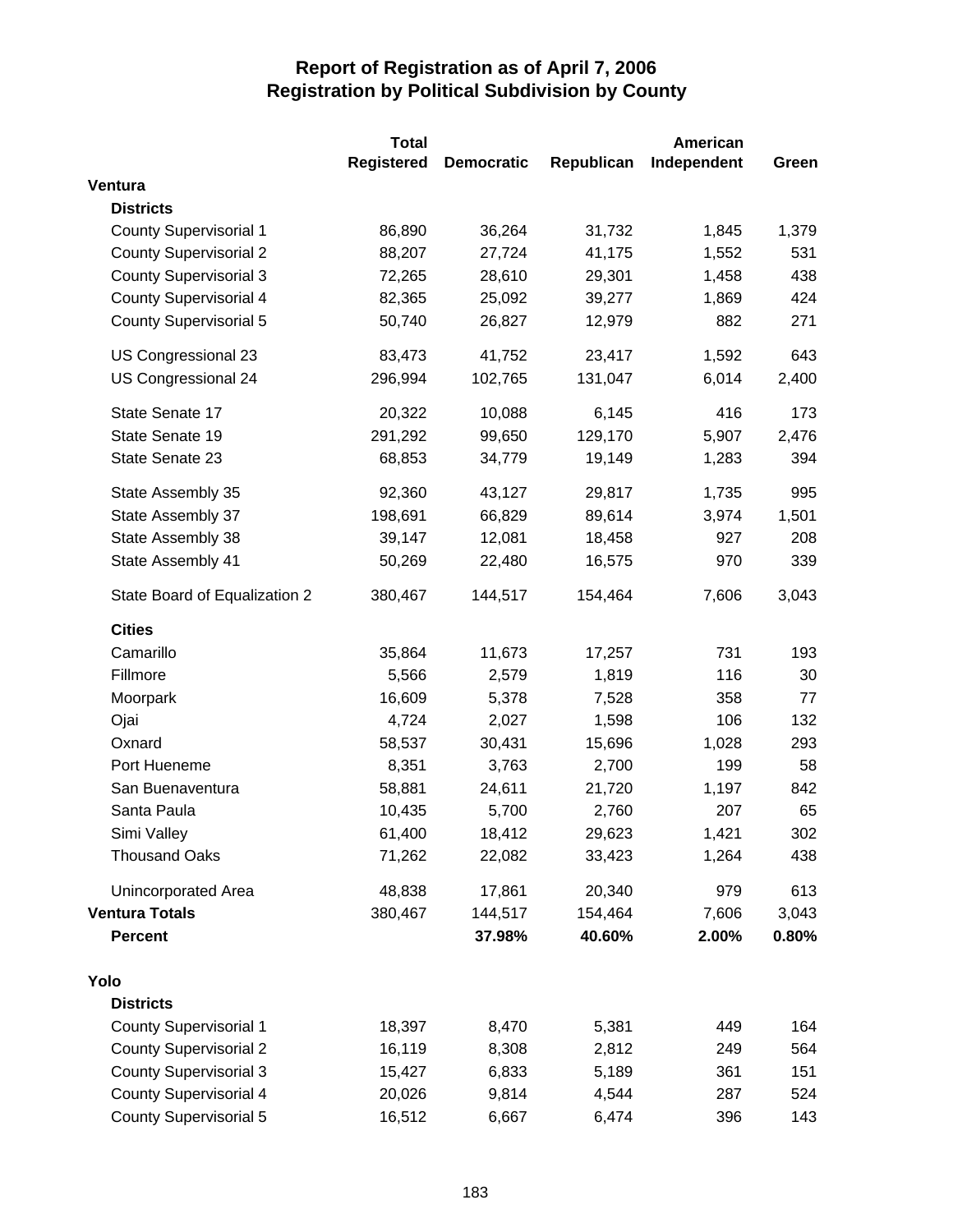|                               |             | <b>Natural</b> | Peace and |       | <b>Decline to</b> |
|-------------------------------|-------------|----------------|-----------|-------|-------------------|
|                               | Libertarian | Law            | Freedom   | Other | <b>State</b>      |
| Ventura                       |             |                |           |       |                   |
| <b>Districts</b>              |             |                |           |       |                   |
| <b>County Supervisorial 1</b> | 552         | 116            | 198       | 927   | 13,877            |
| <b>County Supervisorial 2</b> | 481         | 44             | 111       | 872   | 15,717            |
| <b>County Supervisorial 3</b> | 331         | 88             | 157       | 602   | 11,280            |
| <b>County Supervisorial 4</b> | 472         | 81             | 159       | 663   | 14,328            |
| <b>County Supervisorial 5</b> | 211         | 67             | 205       | 383   | 8,915             |
| US Congressional 23           | 384         | 119            | 293       | 697   | 14,576            |
| US Congressional 24           | 1,663       | 277            | 537       | 2,750 | 49,541            |
| State Senate 17               | 116         | 41             | 61        | 181   | 3,101             |
| State Senate 19               | 1,653       | 254            | 516       | 2,733 | 48,933            |
| State Senate 23               | 278         | 101            | 253       | 533   | 12,083            |
| State Assembly 35             | 489         | 119            | 265       | 871   | 14,942            |
| State Assembly 37             | 1,066       | 183            | 337       | 1,847 | 33,340            |
| State Assembly 38             | 257         | 38             | 78        | 296   | 6,804             |
| State Assembly 41             | 235         | 56             | 150       | 433   | 9,031             |
| State Board of Equalization 2 | 2,047       | 396            | 830       | 3,447 | 64,117            |
| <b>Cities</b>                 |             |                |           |       |                   |
| Camarillo                     | 157         | 29             | 56        | 293   | 5,475             |
| Fillmore                      | 29          | 16             | 20        | 37    | 920               |
| Moorpark                      | 72          | 13             | 37        | 123   | 3,023             |
| Ojai                          | 26          | $\overline{4}$ | 4         | 53    | 774               |
| Oxnard                        | 213         | 86             | 221       | 429   | 10,140            |
| Port Hueneme                  | 35          | 12             | 26        | 79    | 1,479             |
| San Buenaventura              | 365         | 69             | 136       | 642   | 9,299             |
| Santa Paula                   | 51          | 10             | 29        | 99    | 1,514             |
| Simi Valley                   | 370         | 64             | 117       | 492   | 10,599            |
| <b>Thousand Oaks</b>          | 380         | 38             | 91        | 723   | 12,823            |
| Unincorporated Area           | 349         | 55             | 93        | 477   | 8,071             |
| <b>Ventura Totals</b>         | 2,047       | 396            | 830       | 3,447 | 64,117            |
| <b>Percent</b>                | 0.54%       | 0.10%          | 0.22%     | 0.91% | 16.85%            |
| Yolo                          |             |                |           |       |                   |
| <b>Districts</b>              |             |                |           |       |                   |
| <b>County Supervisorial 1</b> | 75          | 23             | 281       | 202   | 3,352             |
| <b>County Supervisorial 2</b> | 73          | 9              | 36        | 138   | 3,930             |
| <b>County Supervisorial 3</b> | 65          | 11             | 45        | 92    | 2,680             |
| <b>County Supervisorial 4</b> | 104         | 13             | 39        | 189   | 4,512             |
| County Supervisorial 5        | 75          | 18             | 44        | 120   | 2,575             |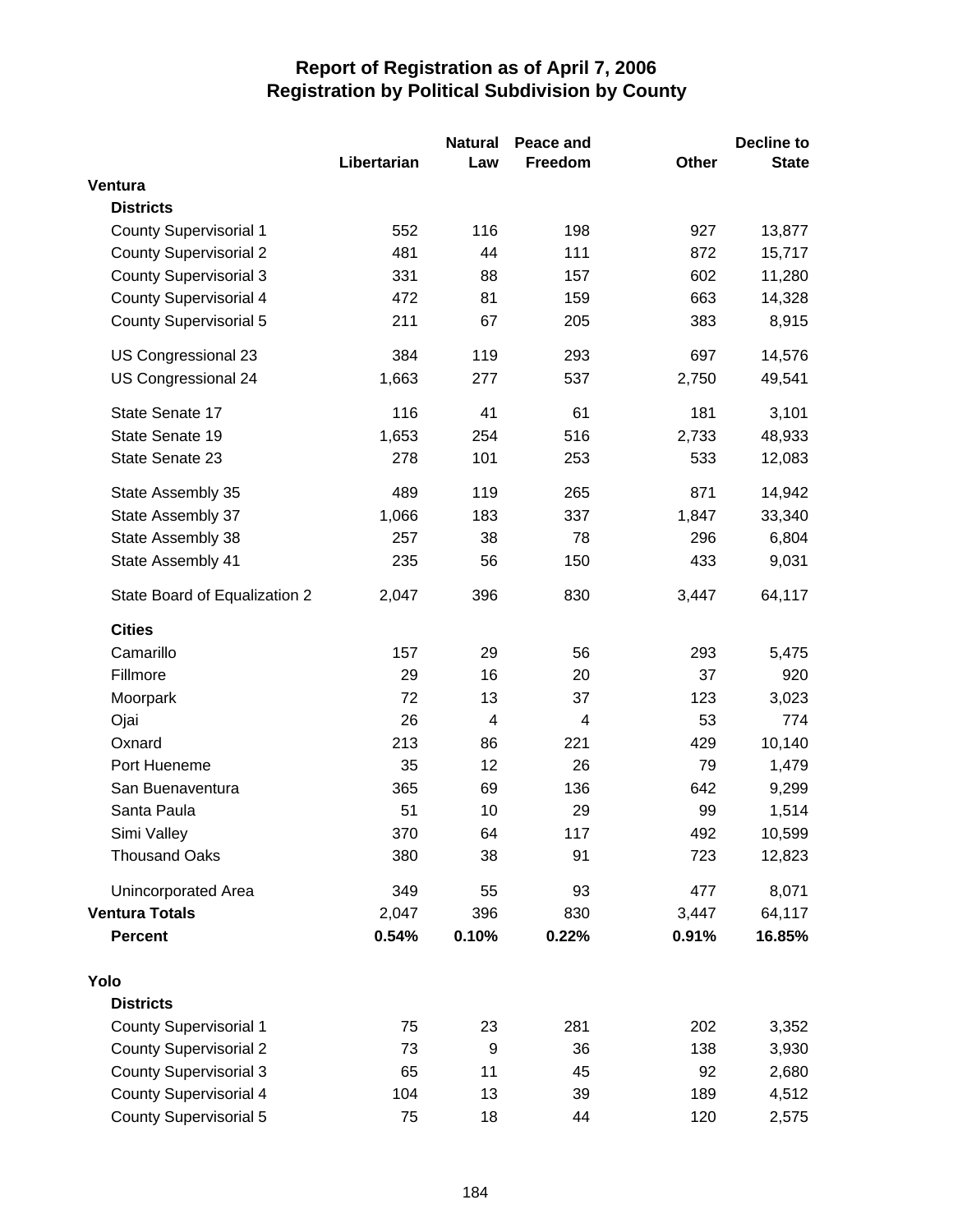|                               | <b>Total</b>      |                   |            | American    |         |
|-------------------------------|-------------------|-------------------|------------|-------------|---------|
|                               | <b>Registered</b> | <b>Democratic</b> | Republican | Independent | Green   |
| US Congressional 1            | 75,582            | 36,052            | 19,463     | 1,485       | 1,471   |
| US Congressional 2            | 10,899            | 4,040             | 4,937      | 257         | 75      |
| State Senate 5                | 86,481            | 40,092            | 24,400     | 1,742       | 1,546   |
| State Assembly 2              | 5,900             | 2,272             | 2,507      | 128         | 49      |
| State Assembly 8              | 80,581            | 37,820            | 21,893     | 1,614       | 1,497   |
| State Board of Equalization 1 | 86,481            | 40,092            | 24,400     | 1,742       | 1,546   |
| <b>Cities</b>                 |                   |                   |            |             |         |
| Davis                         | 33,177            | 16,956            | 6,428      | 490         | 1,030   |
| <b>West Sacramento</b>        | 17,669            | 8,244             | 4,995      | 431         | 162     |
| Winters                       | 2,942             | 1,304             | 923        | 67          | 36      |
| Woodland                      | 22,810            | 9,852             | 8,081      | 554         | 202     |
| Unincorporated Area           | 9,883             | 3,736             | 3,973      | 200         | 116     |
| <b>Yolo Totals</b>            | 86,481            | 40,092            | 24,400     | 1,742       | 1,546   |
| <b>Percent</b>                |                   | 46.36%            | 28.21%     | 2.01%       | 1.79%   |
| Yuba                          |                   |                   |            |             |         |
| <b>Districts</b>              |                   |                   |            |             |         |
| <b>County Supervisorial 1</b> | 4,012             | 1,497             | 1,461      | 197         | 14      |
| <b>County Supervisorial 2</b> | 5,032             | 1,864             | 2,138      | 150         | 31      |
| <b>County Supervisorial 3</b> | 5,506             | 2,182             | 2,000      | 206         | 17      |
| <b>County Supervisorial 4</b> | 5,081             | 1,456             | 2,563      | 184         | 20      |
| <b>County Supervisorial 5</b> | 6,581             | 1,884             | 3,134      | 247         | 79      |
| US Congressional 2            | 26,212            | 8,883             | 11,296     | 984         | 161     |
| State Senate 4                | 26,212            | 8,883             | 11,296     | 984         | 161     |
| State Assembly 3              | 26,212            | 8,883             | 11,296     | 984         | 161     |
| State Board of Equalization 2 | 26,212            | 8,883             | 11,296     | 984         | 161     |
| <b>Cities</b>                 |                   |                   |            |             |         |
| Marysville                    | 5,032             | 1,864             | 2,138      | 150         | 31      |
| Wheatland                     | 1,595             | 468               | 798        | 58          | 5       |
| Unincorporated Area           | 19,585            | 6,551             | 8,360      | 776         | 125     |
| <b>Yuba Totals</b>            | 26,212            | 8,883             | 11,296     | 984         | 161     |
| <b>Percent</b>                |                   | 33.89%            | 43.09%     | 3.75%       | 0.61%   |
| <b>Incorporated Total</b>     | 12,590,575        | 5,506,360         | 4,166,728  | 240,484     | 112,636 |
| <b>Unincorporated Total</b>   | 2,979,894         | 1,139,722         | 1,215,979  | 66,334      | 30,300  |
| <b>State Total</b>            | 15,570,469        | 6,646,082         | 5,382,707  | 306,818     | 142,936 |